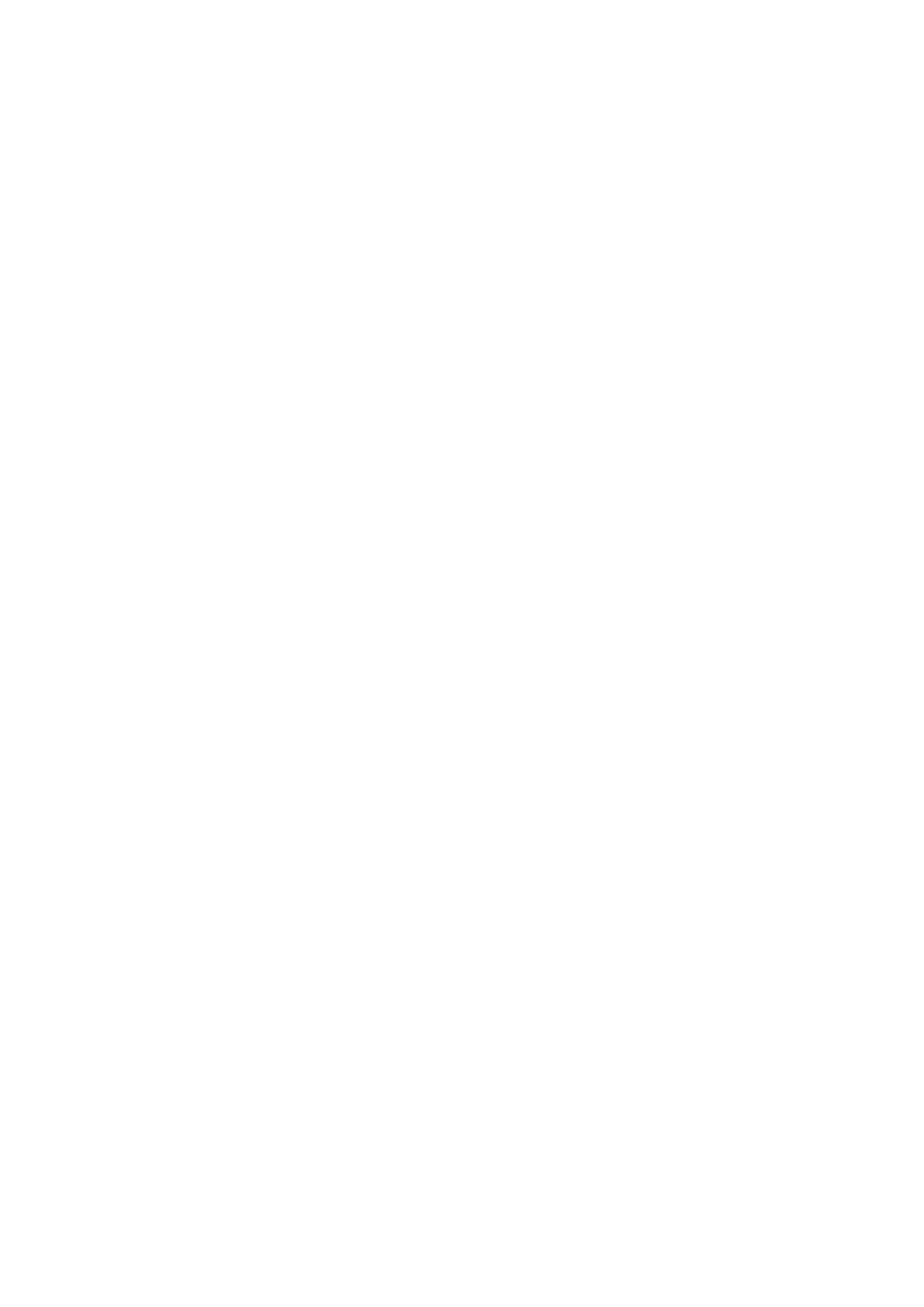## Legislative Assembly

Tuesday, 23 June 2020

 $\overline{a}$ **THE SPEAKER (Mr P.B. Watson)** took the chair at 2.00 pm, acknowledged country and read prayers.

### **INTERNATIONAL OLYMPIC DAY**

*Statement by Speaker*

**THE SPEAKER (Mr P.B. Watson)** [2.03 pm]: Before we start today, I acknowledge that it is world Olympic Day. There are not many Olympians in the room, but I congratulate myself!

A government member: There are no finalists.

**Mr Z.R.F. Kirkup**: Throw him out!

**The SPEAKER**: No. His turn will come, though not in the Olympic movement!

Worldwide celebrations promote fitness, wellbeing, culture and education—which would stop the member—while observing Olympic values, excellence, friendship and respect. To all the Olympians, the wannabe Olympians and those people who want to live up to those standards, today is the day we recognise that.

## **ROAD SAFETY — MOBILE PHONES**

*Statement by Minister for Road Safety*

**MRS M.H. ROBERTS (Midland — Minister for Road Safety)** [2.04 pm]: Thank you, Mr Speaker. I recognise you and all former Olympians, and, even more importantly, all those who hope to go to the very next Olympics. I hope they are successful.

**The SPEAKER**: Thank you, minister.

**Mrs M.H. ROBERTS**: Earlier this year, the McGowan government moved to reduce death and serious injuries on WA roads caused by distracted driving by announcing tough new penalties for illegal phone use. These reforms have now been drafted and will commence from 1 September 2020. A new aggravated mobile phone use offence will apply to drivers using mobile phone functions that involve a higher level of driver distraction, such as texting, emailing, watching videos, using social media or accessing the internet. These drivers will face a new higher penalty of a \$1 000 infringement and four demerit points—of course, eight demerit points during double demerit periods. This reflects the deliberate and more dangerous risk-taking behaviour and is similar to the approach taken in the Australian Capital Territory and New South Wales. Other illegal mobile phone use will result in three demerit points and an increased fine of \$500.

During the drafting period, the opportunity was taken to clarify the safe and appropriate use of technology by rideshare drivers who use their mobile phones as a dispatch system. On-demand transport drivers will be permitted to touch their phone to accept or decline a job, but only if it is safe to do so and it is mounted in a cradle. However, they will not be able to accept or decline jobs by touching their mobile phones if they are travelling in a school zone during the school zone activated period; on a freeway; on a road with a speed limit of 80 kilometres an hour or more; or in a SLOMO—slow down, move over—situation, when a vehicle must slow down to 40 kilometres an hour to pass an emergency response vehicle with lights activated, parked on the side of the road. Presently, rideshare drivers can accept new jobs by touching the phone only if they are safely parked. The amendments will place rideshare drivers on a similar footing to taxidrivers when booking transactions, and reflect regulations in the ACT.

Driving or riding while distracted has deadly consequences. In 2019, 31 people died on WA roads in a crash when inattention, including mobile phone use, was a factor. In the past five years more than 77 000 drivers have been caught by police using their mobile phone while driving. An education campaign to inform the community about these changes will commence well in advance of the new penalties taking effect. Texting, emailing, FaceTiming or watching videos while driving is incredibly dangerous. I urge all drivers to drive to the conditions and give the road their full attention.

**The SPEAKER:** I give the call to the Minister for Fisheries, with a good mention he is giving here.

## **ELLEN COVE BEACH ENCLOSURE**

*Statement by Minister for Fisheries*

**MR P.C. TINLEY (Willagee — Minister for Fisheries)** [2.07 pm]: Thank you, Mr Speaker! On Tuesday, 9 June, the Premier announced the state government's commitment to provide up to \$200 000 to replace the Ellen Cove beach enclosure, giving local swimmers peace of mind whilst also supporting tourism and regional jobs. The Ellen Cove beach enclosure was first installed in March 2016 as part of a three-year trial by the City of Albany, which took on responsibility for its maintenance. However, due to popular uptake by locals utilising the enclosure all year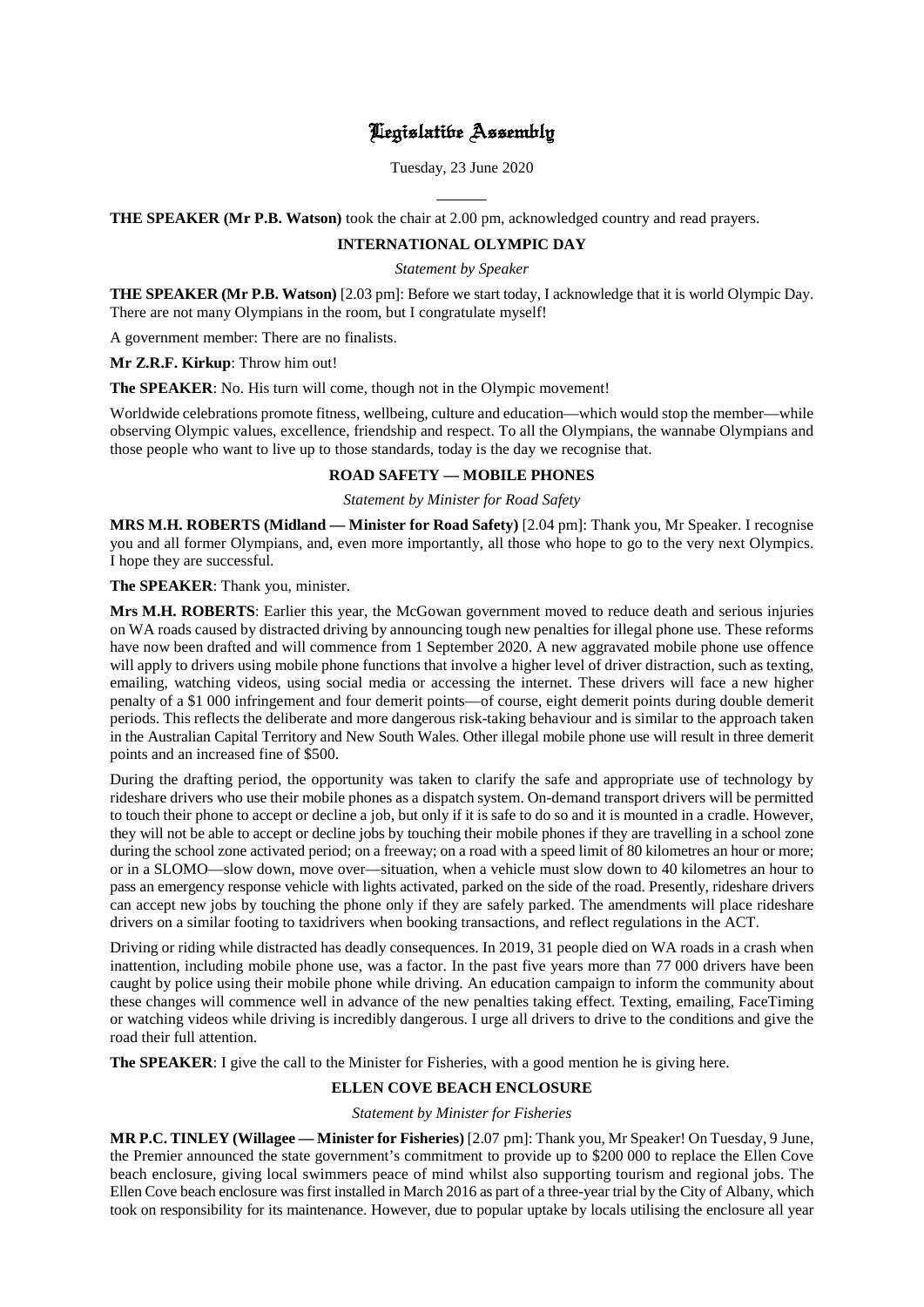round, the barrier has since degraded to such an extent that it needs replacement. As part of the McGowan government's suite of shark hazard mitigation measures, led so ably by my predecessor, Dave Kelly, the commitment will provide funding on a dollar-for-dollar basis with the City of Albany up to a total of \$200 000 to replace the beach enclosure.

Middleton Beach is one of Albany's greatest tourist attractions and a major drawcard for visitors looking to holiday in the great southern. This commitment will continue to enhance the thriving Middleton Beach precinct. I understand that every day a group of around 80 locals swim in the enclosure between dawn and 8.30 am. Good luck to them! Ensuring the enclosure remains at Ellen Cove gives all beach users reassurance and the sense of safety that an enclosure provides, allowing for locals and tourists to swim and enjoy the pristine coastline for longer periods. I can also advise that once the project is fully complete, the ongoing maintenance will support two full-time local jobs. Along with the state's shark monitoring network and our subsidy program for personal shark deterrents, shark barriers are an important tool in allowing beach users from Perth to Esperance to enjoy some of the world's best beaches. The McGowan government remains committed to leading the world in shark mitigation strategies that are based on science and robust research, and in how to best use them so that people can enjoy the beach with confidence.

**The SPEAKER**: Hear, hear!

## **CORONAVIRUS — WOMEN'S STATE RECOVERY STAKEHOLDER ENGAGEMENT ROUND TABLE**

*Statement by Minister for Women's Interests*

**MS S.F. McGURK (Fremantle — Minister for Women's Interests)** [2.09 pm]: I rise to inform the house of the women's state recovery stakeholder engagement round table that I recently hosted. The impacts of the COVID-19 pandemic have been significant, and we know that women have been disproportionately affected. On the one hand, the pandemic has heightened our appreciation of nurses, healthcare and supermarket workers and other traditionally female-dominated roles. On the other hand, the data is telling us that women have borne the biggest job losses. Australian Bureau of Statistics and Australian Taxation Office data shows that women represented the largest percentage of job losses in 14 of 19 sectors of the economy. If this trend continues, it could exacerbate existing gender pay gaps in the workforce. Women disproportionately affected by job losses during the pandemic demonstrates how frustratingly fragile many of our gender equality gains have been.

I am concerned that unless we keep these issues front of mind through the COVID-19 recovery, the effects of the pandemic will further entrench these inequalities. That is why it was so important to ensure that a round table for recovery was held with a specific focus on women. Stakeholders from a variety of sectors attended to provide input to support the state's recovery efforts. Attendees acknowledged that although women have been disproportionately affected by COVID-19, we also have a real opportunity to do things differently, rather than going back to business as usual.

This pandemic has highlighted that flexible work is possible in a range of sectors and that we need to value essential work in the health and care industries. It has also brought into sharp focus the uneven distribution of domestic and caring duties when working families were based at home. We have a unique opportunity to ensure that a gender lens is applied to recovery efforts. The pursuit of gender equality is not nice to have, or something to prioritise when times are good, but is critical to the effective planning and implementation of our state's recovery.

I am proud of the work we are progressing as a government, and I commend all the people in our community who are working together towards the same goal.

## **CORONAVIRUS — STEM CAMPAIGN**

#### *Statement by Minister for Science*

**MR D.J. KELLY (Bassendean — Minister for Science)** [2.11 pm]: Even before the COVID-19 pandemic, the world was changing at a rapid rate. Technological advancement has been disrupting our economy and changing the very nature of work. This disruption has been turbocharged by COVID-19. The global economy has been turned upside down, and young people are wondering what the workforce will look like in the years to come.

Although the jobs of the future are hard to predict, we know that science, technology, engineering and mathematics skills will be critically important to the majority of them, with an estimated 75 per cent of the fastest growing occupations requiring STEM skills. Last year the McGowan government delivered on an election commitment to develop the state's first ever STEM strategy and has taken significant action in implementing that plan, including enhanced STEM professional development for teachers; grants to deliver programs that build digital and technological skills for those under-represented in STEM; and our \$17 million investment to build science labs in 200 primary schools.

Earlier this month we launched the next phase of the STEM strategy—a campaign to promote the importance of STEM skills in preparing young Western Australians for the jobs of the future. Rather than be worried about the pace of change, we want our young people to be ready to take advantage of the job opportunities created through technological innovation. The problem solving, critical thinking and digital skills that come from studying STEM courses will be relevant to all future jobs and relevant to all future circumstances.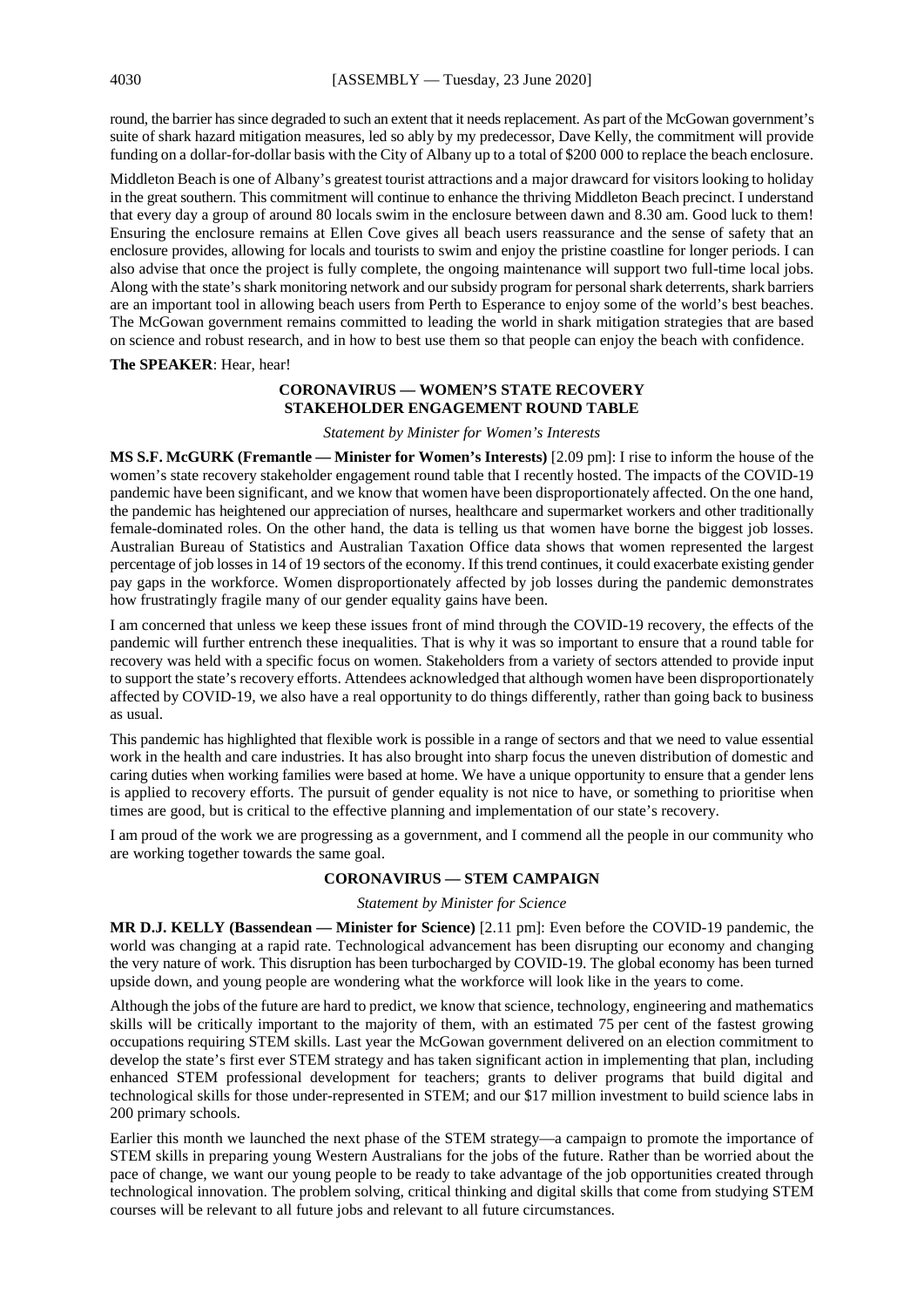Our STEM campaign—Take 2 STEM—includes a focus on increasing participation by Western Australians from backgrounds and groups that are historically under-represented, including girls and women, people from lower socioeconomic backgrounds and Aboriginal people. The campaign will initially run until August, coinciding with the period when students entering upper school and vocational education are selecting their next year's subjects. The campaign will target digital platforms such as YouTube, Facebook, Snapchat, Spotify and Instagram. The advertisements will direct viewers to the Take 2 STEM website, where they can access resources about STEM and view inspirational videos about a range of STEM jobs that Western Australians are doing today.

So, parents, please remember to "Take 2" minutes to talk to your child about the STEM subjects they enjoy and might like to study. Young people, I encourage you to "Take 2" STEM subjects next year to put yourself on a pathway to a rewarding career.

## **QUESTIONS WITHOUT NOTICE**

ROE 8 AND 9 — JOBS

## **454. Mrs L.M. HARVEY to the Premier:**

Given Western Australia has the highest unemployment rate in the country and the highest number of unemployed on record, why is the Premier still refusing to build Roe 8 and 9, which will create thousands of desperately needed local jobs?

Several members interjected.

**The SPEAKER**: Members, the Premier can answer this question.

#### **Mr M. McGOWAN replied:**

Obviously, the jobs situation in Western Australia is very concerning. The government has taken it very seriously right from the very beginning. Prior to the COVID-19 pandemic hitting, 72 000 new jobs had been created in Western Australia over the term of this government, according to the Australian Bureau of Statistics. We had the highest jobs growth in Australia. Clearly, all the indicators were showing that the Western Australian economy was coming back very strongly. From memory, the unemployment rate in early March was around 5.2 per cent, compared with the 6.4 per cent we inherited on coming to government. It was a very significant turnaround and things were looking good. Obviously, COVID arrived and we have had to deal with a very serious situation. I do not think anyone would suggest that it is not serious or that people out there are not suffering. That is why we have put in place a range of measures to support people across the community.

The building bonus package was launched a few weeks ago. One builder advised me recently that the doors on his display villages are being knocked off, figuratively, by customers flooding in to sign contracts. It has been a successful program. We joined with the federal government to put that in place. The social housing economic recovery package will provide \$319 million of new housing. We have frozen household fees and charges, we have put in place significant payroll tax cuts and also payroll tax cheques, if you like, so that businesses with payrolls of between \$1 million and \$4 million will shortly receive a \$17 500 cheque. That will help tide them over during this critical period. We have reduced electricity bills for small businesses and charities, provided rent relief for landlords and tenants, and set up a tourism support package. I was at a cafe at a train station the other day. The proprietor of the little kiosk was expressing his deep gratitude to the state government for waiving his rent for six months. Those sorts of things make a difference. We really feel it deeply when we see and meet people in that position. I was at a Lotto kiosk the other day as well. Again, the owner of the kiosk was expressing his gratitude for our support for Lotterywest retailers. Basically, we have provided the 600 or so Lotterywest retailers out there with significant financial support—around \$10 000 a month, from memory. Those sorts of things make a big difference to businesses.

In terms of infrastructure, which was the nub of the question, on the weekend we announced, with the commonwealth government again, some very important jointly funded programs that are shovel ready across Western Australia. I must congratulate the Minister for Transport for her work on the regional road safety package. The commonwealth government has picked it up, and I understand it is being implemented across Australia, with the biggest program in Western Australia, which is a due reward for the Minister for Transport's work. The Tonkin gap project— \$400 million worth of investment—will start shortly, fixing a long-term problem, and there are other programs.

The Roe 8 project was the subject of an election commitment on our behalf. We do not want to destroy the Beeliar wetlands and we do not want to put in toll roads, unlike the Liberal Party.

ROE 8 AND 9 — JOBS

#### **455. Mrs L.M. HARVEY to the Premier:**

I have a supplementary question. Why will the Premier not reconsider his position on the construction of Roe 8 and Roe 9 and create thousands of additional jobs, given the record unemployment in our state at present?

#### **Mr M. McGOWAN replied:**

We have a record spend on roads and rail across Western Australia. We have committed to seven Metronet projects this year. That has never been done before. All the Leader of the Opposition does is criticise. We went to the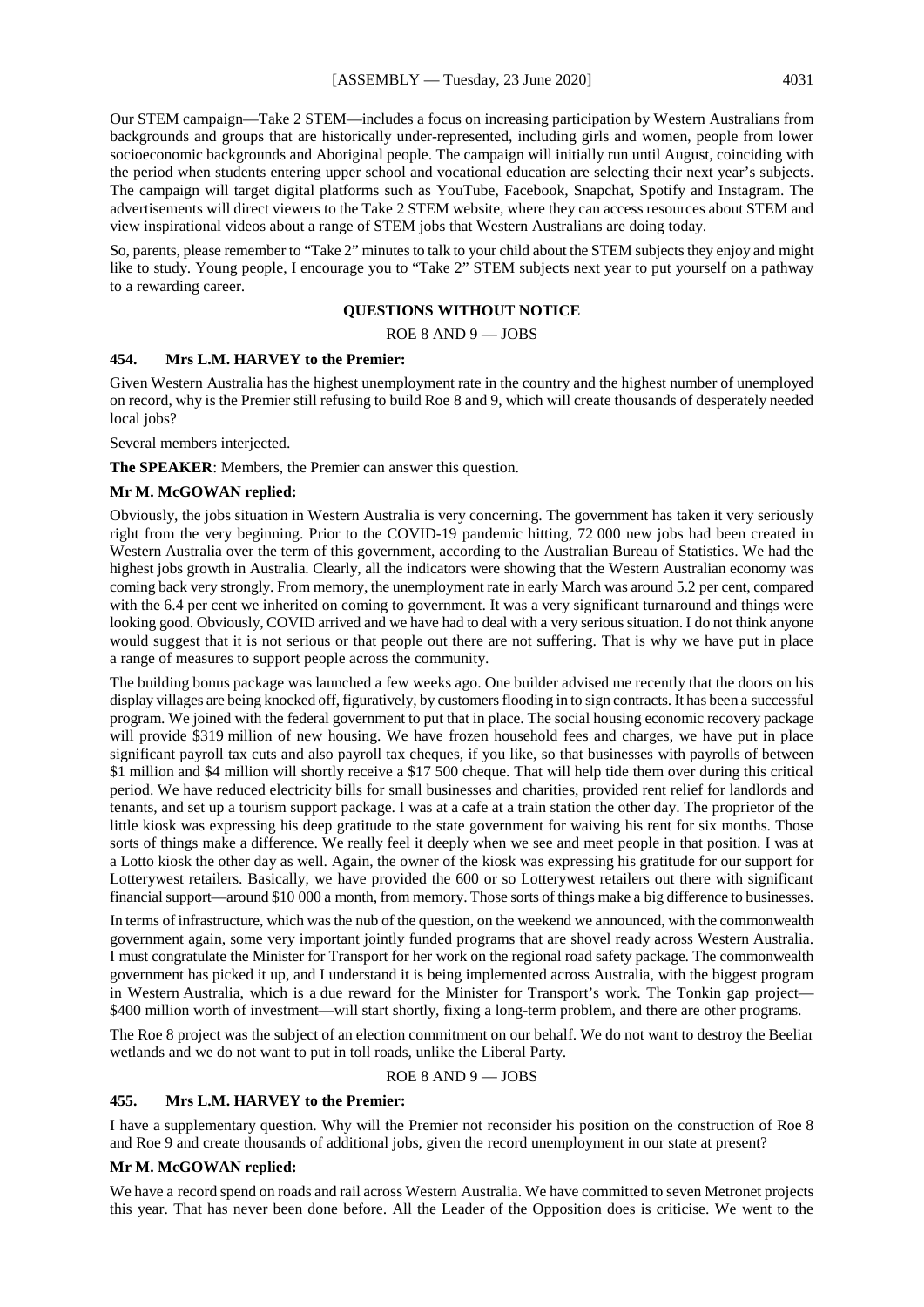election campaign indicating that we were not going to destroy the Beeliar wetlands. We indicated that we did not want to have toll roads in Western Australia. We have also said on numerous occasions that if the commonwealth has that money available, it should spend it on regional roads, where I think it would be much more wisely spent.

### CORONAVIRUS — GOVERNMENT RESTRICTIONS — EASING

## **456. Ms E. HAMILTON to the Premier:**

I refer to the McGowan Labor government's decision to move to phase 4 of WA's road map for the easing of COVID-19 restrictions, which was announced yesterday. Can the Premier advise the house what phase 4 will mean for Western Australians, including local businesses in my electorate of Joondalup; and can the Premier outline to the house how WA compares with the rest of the country in the relaxation of COVID-19 restrictions?

## **Mr M. McGOWAN replied:**

I thank the member for Joondalup for the question and her excellent advocacy for businesses across the northern suburbs in her electorate of Joondalup. The response by Western Australians to COVID-19 has been world-class. Our state has led the country and the world in its response because of the way people embraced the changes that needed to be made. We are now easily the most economically free and active state in Australia. The announced changes will be implemented on Saturday and will ensure that that continues. People are getting back to work, they are out playing sport and they are going to bars, cafes and pubs. On Saturday we will go even further in easing restrictions. Our border arrangements, both international and interstate, give us the comfort, security and capacity to alleviate internal restrictions within Western Australia far more than any other state in Australia. From Saturday, life in WA will be the closest it has been to normal in at least three months. What it will mean is this: existing caps and limits on gatherings will be removed and gathering limits will be determined by Western Australia's unique two-metre-squared rule. We are the only state without the problematic four-square-metre rule that every other state has in place. We have removed the restriction on seated services for bars, cafes and restaurants. Alcohol can be served to anyone whether they are seated or standing, for those who enjoy it that way. I am not going to read out what is written here! As of Saturday, there will be no requirement for maintaining a patron register. Gyms that operate 24/7 can reopen. They have to have proper cleaning but they are not required to be staffed. From Saturday, the casino gaming floor will reopen under agreed temporary conditions for the next three weeks. Capacity at major sporting events will be up to 50 per cent. Optus Stadium, HBF Stadium and RAC Arena will have up to 50 per cent capacity. Technically, we could probably have one of the biggest West Australian Football League games in living memory if we wanted to hold one at Optus Stadium over that period. We have announced a target for phase 5, which is 18 July. That will mean removing all restrictions within Western Australia, except for the restriction on entering remote Aboriginal communities, and our hard border with eastern states will stay in place. We do require people to maintain physical distancing where possible and proper hygiene arrangements and, obviously, if people are unwell, they should remain at home and not go to work or elsewhere.

We were going to set a tentative date for the removal of Western Australia's hard border but obviously what has occurred in Victoria over the course of the last week has put that on hold. This morning I heard the Victorian Premier say that there is significant community spread of the virus in Victoria. That is extremely concerning so we are not going to remove our border with the eastern states until such time that Western Australia's Chief Health Officer is confident that the spread of the infection in the eastern states is under control. We will not set an arbitrary date at this point in time. I know that many people are hurting and would like us to remove the border arrangements but reintroducing the virus into Western Australia would obviously be catastrophic and we want to reduce the prospect of that occurring. Our approach throughout this process has been cautious, certainly in terms of reintroducing the virus into Western Australia after having ensured that the Western Australian economy is the now the freest and most open and vibrant state economy in the whole country.

#### CYBERATTACKS

#### **457. Mr W.R. MARMION to the Minister for Innovation and ICT:**

I refer to the massive cyberattack by a sophisticated foreign-based state actor, which was brought to our attention by the Prime Minister. Can the minister outline to the house which government agencies and businesses have been targeted and were any of these attacks successful?

#### **Mr D.J. KELLY replied:**

I thank the member for the question. The Western Australian state government was given a heads-up by the Prime Minister that he was going to make some comments about cybersecurity last Friday. It was clear to me from the briefings that I received that the comments that the Prime Minister was going to make were not related to a new specific cyberattack; rather, he was simply going to highlight to the Australian community the current heightened risk. The state government has been aware from the briefings that it has received that there has been increased activity of this nature for months so although what the Prime Minister announced to the Australian community may have sounded and come as a bit of a shock to some members of the Western Australian community, it was not a shock to the Western Australian government because we have been monitoring this situation in recent times. It was nothing new to us. It is common knowledge among state governments and, frankly, business that significant state actors out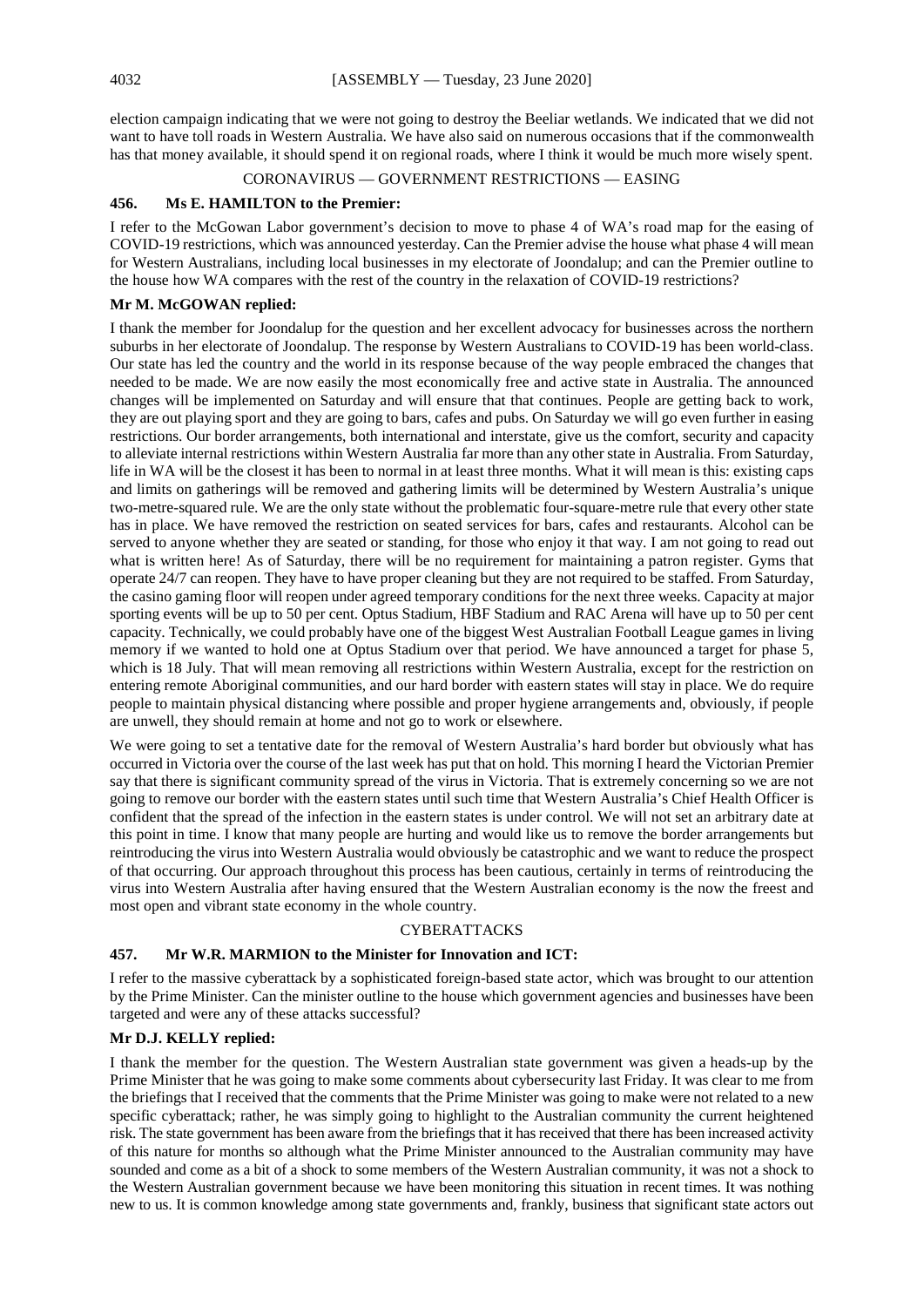there are, for whatever reason, testing the defences of governments and corporations. There have been a number of well-documented and well-reported private sector cyberattacks in recent times, and so really the Prime Minister was trying to alert the Australian community to the need to be vigilant, especially when everyone is focused on the health pandemic and organisations can drop their guard on cybersecurity. We know that we have to do both. We have to deal with the health pandemic but, at the same time, we do not want to drop our guard. Despite the Prime Minister's comments, there have been no specific breaches.I am very pleased with the progress that we have made on cybersecurity issues since we have been in government. For the first time, there is a dedicated cybersecurity unit within the Office of Digital Government, which has permanent funding and full-time equivalents who are dedicated to cybersecurity. State government agencies are constantly batting off cybersecurity attacks—it is constant. Some of them are automated little bits of trouble that are wandering around the net looking for any weakness they can find, while others are specifically motivated by organisations trying to cause trouble. It happens all the time. Although the Prime Minister's comments on Friday were dramatic in the eyes of the general public, the state government has been continuing to address this issue. We can never be completely sure that someone will not breach our defences, but I am pleased that we are at least making progress with some of the best minds in Western Australia looking at this issue for us.

#### CYBERATTACKS

## **458. Mr W.R. MARMION to the Minister for Innovation and ICT:**

I have a supplementary question. I thank the minister for advising us that there has been increased cyber activity in recent months. Can the minister advise whether Western Australia is being targeted by this increased activity because the government terminated the Huawei Metronet contract?

## **Mr D.J. KELLY replied:**

I presume the member for Nedlands listened to what the Prime Minister said on Friday when he was asked, "Can you attribute a nationality to the state actor that's been causing all this trouble?" He and his ministers were at pains not to attribute this increased activity to any particular state actor. The member for Nedlands, on the other hand, jumped up here and in his supplementary tried to draw a link between this activity and the Huawei contract. I remind the member for Nedlands and members opposite, in case it has escaped their attention, that the Prime Minister is a member of the Liberal Party and their Liberal Prime Minister has been at pains to do two things—one, draw attention to this problem as a real threat and, two, not point the finger or put a label on a particular state actor. There is no point. If these sorts of attacks are to be defended, the systems are the same whether it is one state actor or another, so it does not make any difference as far as cyber preparedness is concerned. Going around and making assertions about particular state actors can have a whole lot of knock-on consequences for the Western Australian and national economies. I ask the member for Nedlands to be very careful about commenting on this area because to do so is irresponsible. He does not know what he is talking about. I am absolutely sure that he does not have any information to back up the question that he just asked. If he does have information, he should tell us what it is because I am sure that it does not exist. Making these sorts of wild assertions can have knock-on consequences that can affect the business of Western Australia.

#### CORONAVIRUS — TRANSPORT PROJECTS — ELLENBROOK LINE

## **459. Ms A. SANDERSON to the Minister for Transport:**

I refer to the McGowan Labor government's efforts to support the Western Australian economy as it recovers from the impacts of COVID-19 through its massive pipeline of infrastructure projects—in particular, Metronet and the vitally important Morley–Ellenbrook line.

Can the minister update the house on the Morley–Ellenbrook rail line and the opportunities this important Metronet project will provide local businesses, workers and the broader economy? Furthermore, can the minister advise the house whether she is aware of any threats to this government's efforts to deliver these projects and support the WA economy?

## **Ms R. SAFFIOTI replied:**

I thank the member for Morley for that question. On Sunday, the member for Morley was in Morley with me, the Premier, the member for Swan Hills and Hon Mathias Cormann as we announced a number of key features of the Morley–Ellenbrook line. We released the summary project definition plan together with the station design, which was very exciting and they were really welcomed by the community. We also announced the successful contractor for the Tonkin Gap project. As we know, this project will not only solve probably the worst bottleneck across the transport network, but also deliver a key part of the Ellenbrook rail line. The successful consortium comprises BMD, Georgiou Group, WA Limestone, BG&E and GHD. More than 3 000 local jobs are expected to be created and works are expected to commence in September this year.

We are fast-tracking as many projects as possible to create jobs and create confidence in Western Australia. This is part of our COVID recovery plan and it has been made possible only because of the hard borders and the hotel quarantine measures put in place in this state by this Premier. The Leader of the Opposition and her Liberal Party have repeatedly opposed these strong measures. The Leader of the Opposition and her colleagues have been arguing against the hard border for months and as late as this morning.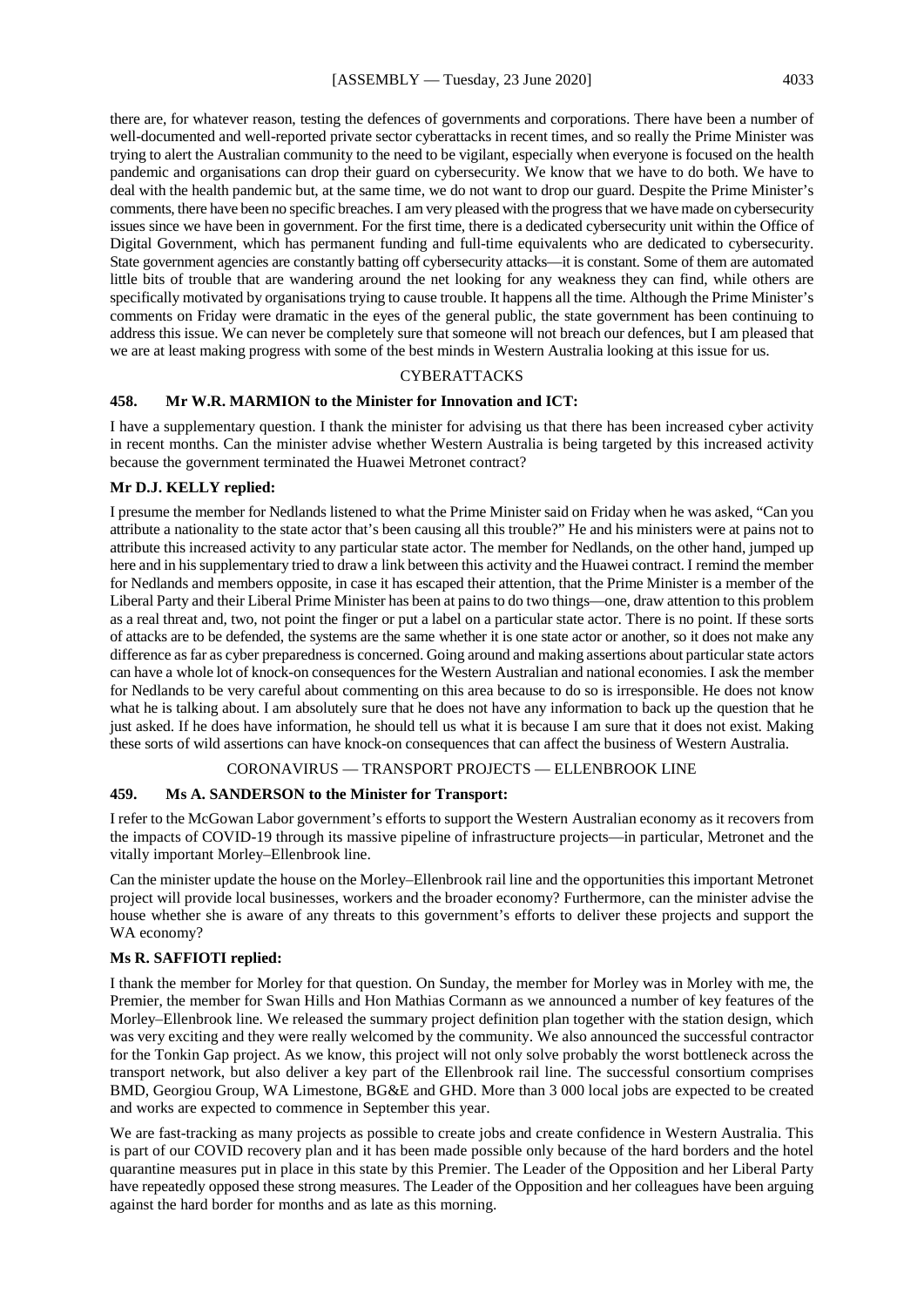## *Point of Order*

**Mr Z.R.F. KIRKUP**: This was a question about Metronet and Morley. I am curious how that relates to hotel quarantine and the hard border?

**The SPEAKER**: I think it is part of the question. That is not a point of order but a good try.

*Questions without Notice Resumed*

**Ms R. SAFFIOTI**: The question includes: "Can the minister advise the house whether she is aware of any threats to this government's efforts". The strong measures that we have put in place under the leadership of the Premier and the Minister for Health have been repeatedly opposed by the Liberal Party, which has been arguing against the hard borders as late as this morning. On 19 May, when the Leader of the Opposition was asked about the borders, "If you were Premier, would you reopen the interstate border now?", the Leader of the Opposition answered, "Yes, I would." In June, the Leader of the Opposition said words to the effect of, "We are one country. We are all Australians. The hard border is nonsense. It is absolute nonsense." In this place, the Leader of the Opposition has constantly demanded that the borders come down. The Leader of the Opposition is now claiming that she has been misrepresented over this issue for months. The Leader of the Opposition cannot hide from the fact that she wanted the borders down months ago. These negative political attacks have to stop. The Liberal Party must support the Premier, the Minister for Health, the Chief Health Officer and the Commissioner of Police in making decisions on behalf of the whole community.

Businesses have had it tough, and many are finding it hard to transition back to normal. We are there trying to assist and trying to help the transition. We have been able to keep up a level of economic activity through infrastructure and through the mining and resources sector, and there is no doubt that those hard borders have led to the community optimism and the economic activity that exists today. Personally, I am grateful that on the weekend my kids were able to play their first soccer game, that I could go and have a meal with friends at a restaurant and that my 81-year-old mother was able to see her grandchildren. Everyone in Western Australia is grateful for the fact that we have the opportunities that many across Australia and, in particular, around the world do not. We know that this would not be possible if Liza Harvey had —

**The SPEAKER**: Member, you will call her by her proper title.

**Ms R. SAFFIOTI**: Sorry. This would not be possible if the Leader of the Opposition had had her way and removed those hard borders.

## CORONAVIRUS — COUNTRY AGE PENSION FUEL CARD

## **460. Ms M.J. DAVIES to the Premier:**

I refer to the government's announcement to extend the pensioner free travel entitlement for 45 000 cardholders whose entitlement expired between March and May but was unclaimed due to COVID-19 restrictions.

- (1) Why has the government extended this travel entitlement but refuses to roll over the unused funds for the 54 000 Country Age Pension Fuel Card holders who were also impacted by COVID-19 restrictions?
- (2) Will the Premier request that his Minister for Regional Development reconsider the decision?

## **Mr M. McGOWAN replied:**

(1)–(2) The fuel card is there and people can use it. It is there. It is a set amount; it is \$500 from memory. If anyone wants to use it, they can, so my encouragement is for anyone who is eligible for the card, please go and fill up your car and spend the money in Western Australia and travel around and experience our great state. It is available; it is there right now for people to go and use out there across regional Western Australia. I recall that one of the opposition's campaign themes before the last election was that we were going to get rid of it. That was, again, wrong. It is in place and it is operational. I urge people to go and use it. It is there for people to use. Get out there and spend your money and travel around regional WA.

## CORONAVIRUS — COUNTRY AGE PENSION FUEL CARD

#### **461. Ms M.J. DAVIES to the Premier:**

I have a supplementary question. Why has the government extended the pensioner free travel entitlement for 45 000 cardholders whose entitlements expired between March and May but the government refused to rollover the unused funds for the 54 000 Country Age Pension Fuel Card holders?

## **Mr M. McGOWAN replied:**

The advice I have is that Transwa services were suspended for a period and, therefore, people had an extension on the entitlement because the government took away the service that was available. No-one has taken away the fuel card and no-one has taken away people's capacity to drive. It is a ridiculous argument.

Several members interjected.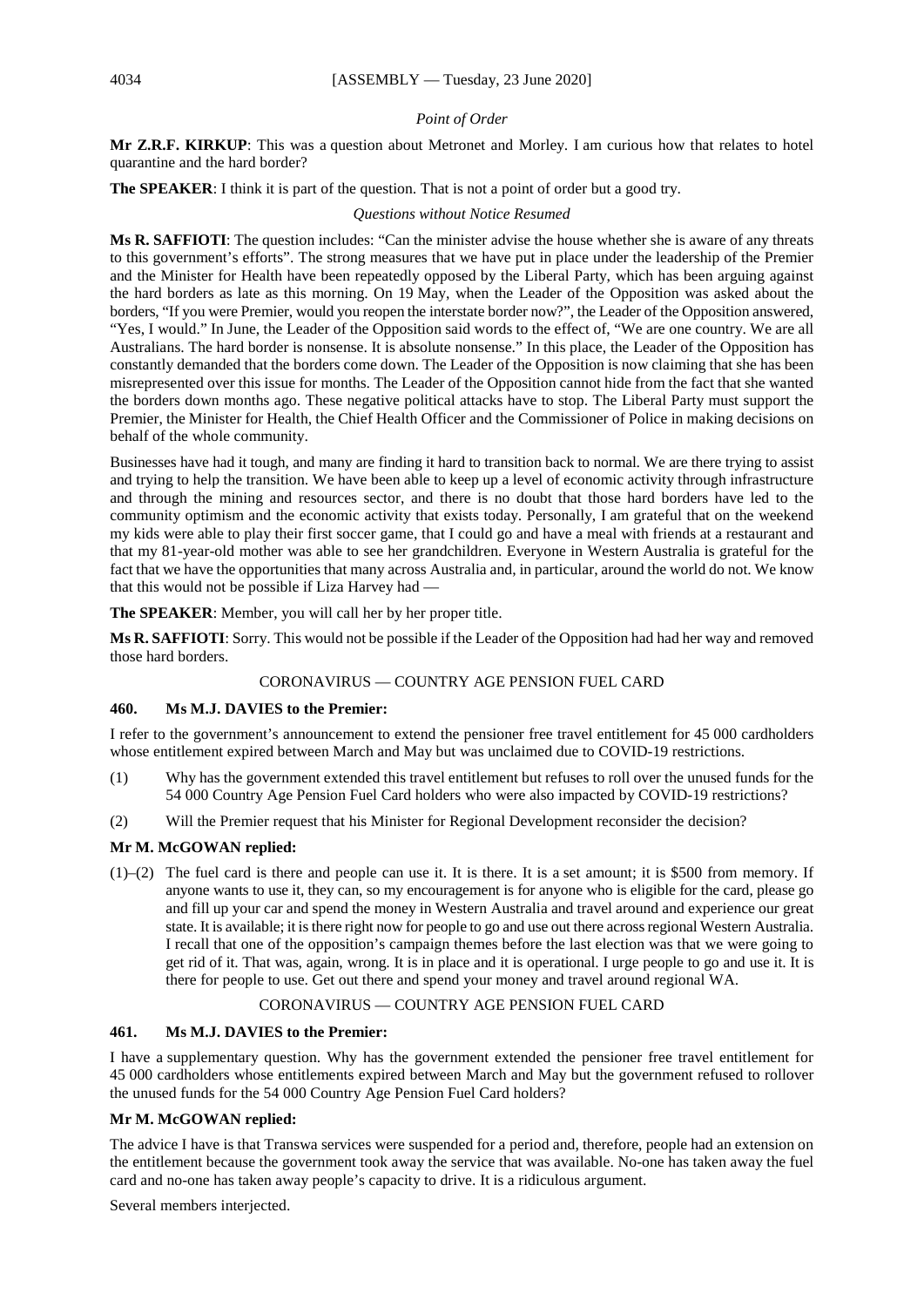#### **The SPEAKER**: Members!

**Mr M. McGOWAN**: I just urge people to go out there and spend the money. They should go out there and fill up their cars. Is that what we are reduced to in this Parliament—these sorts of questions? I urge everyone out there across regional Western Australia —

Several members interjected.

**The SPEAKER**: National Party members, please!

**Mr M. McGOWAN**: — to go to the service station, get to the pump, fill up their cars, travel around our state and enjoy the great regional parts of Western Australia, safe in the knowledge that under this government, there will be a huge improvement in road safety across regional areas in Western Australia. The road safety improvement program, with audible edging and shoulder works all over Western Australia, is worth \$100 million. It was announced on Sunday. There is the Bussell Highway project under this government. We put forward that Bussell Highway project to the commonwealth. We are putting in our bit. Bussell Highway is getting fixed. It sat there for years in a currently safe Liberal seat unable to be fixed because the Liberal Party did not put any effort in. We are building the Bunbury Outer Ring Road, connecting to the Bussell Highway, making sure the people of Busselton, Capel and everywhere else down there, and people travelling from the city, can get around there safely. The road improvements in Exmouth were talked about for years; we are doing them. All those people eligible for the Country Age Pension Fuel Card can go to the petrol station, take the nozzle off the bowser, put it in their tank and fill it up. They are free to do so; the money is there.

CORONAVIRUS — GOVERNMENT RESTRICTIONS — EASING

## **462. Mr Y. MUBARAKAI to the Minister for Health:**

Thank you, Mr Speaker.

**The SPEAKER**: It is good to see you have got the proper trousers!

**Mr Y. MUBARAKAI**: It is a lucky day for me, Mr Speaker!

**Mr D.J. Kelly**: Tracksuit pants next week!

## **Mr Y. MUBARAKAI**: Hopefully!

I refer to the outstanding efforts of all Western Australians in following the advice of the health authorities that has allowed the McGowan Labor government to move to phase 4 of its road map for easing the COVID-19 restrictions. Can the minister outline to the house what role the WA Chief Health Officer has played in the government's decision to further ease restrictions, and can the minister outline to the house why the government will continue to take the advice of the WA Chief Health Officer as it moves further through the COVID-19 road map?

#### **Mr R.H. COOK replied:**

I would like to thank the member for the question. It is an incredibly important one at this pivotal moment in our fight against COVID-19. But, if I may, before I answer the member for Jandakot's question, I might just provide members with an update about cases. We have had two new cases overnight—both were overseas travellers and in hotel quarantine. That takes the total number of cases now to 607. There are four active cases in the state, following one additional recovery overnight. A total of 594 people have now recovered from the virus in Western Australia. Yesterday we swabbed 1 077 people at our COVID-19 clinics. To date, we have had 164 147 COVID-19 tests performed in WA, and of those tested, 28 858 were from regional Western Australia. This all goes to the work of the Chief Health Officer and the outstanding work he has done on behalf of the community providing advice to everyone, but in particular to the government to make sure that we can move forward in a deliberate, graduated, measured manner to ease restrictions in Western Australia. It is based upon the evidence and, most importantly, it is based upon the science—the science that the Chief Health Officer and the other members of the public health department bring to this process. It is the reason that Western Australia now leads the country in opening up our economy and making sure that we manage the public health risk while getting people back into the workplace opening up our economy and getting things moving. As members would be aware because we tabled this information in the other place, the biggest risk to Western Australian public health comes from outside—that is, from outside our international borders and our state borders. That is the reason that the Chief Health Officer and his team have continued to advise us that we have to maintain our hard borders, and our hard borders are the reason that we are now in the position to lead this country forward in opening our economy.

The Grattan Institute recently released a report, and the health program director at the Grattan Institute, Stephen Duckett, says that Queensland and Western Australia have done the right thing in keeping their borders closed during the COVID-19 pandemic. The report also supports our two-week mandatory quarantine for people entering the state. Even the Chief Medical Officer, Professor Brendan Murphy, now says that he understands why Queensland and Western Australia had concerns about our hard borders and why we are keeping them in place. Even the Deputy Premier of New South Wales supposes that maybe New South Wales should be considering a border against Victoria while it continues to struggle with what Premier Daniel Andrews now describes as sustained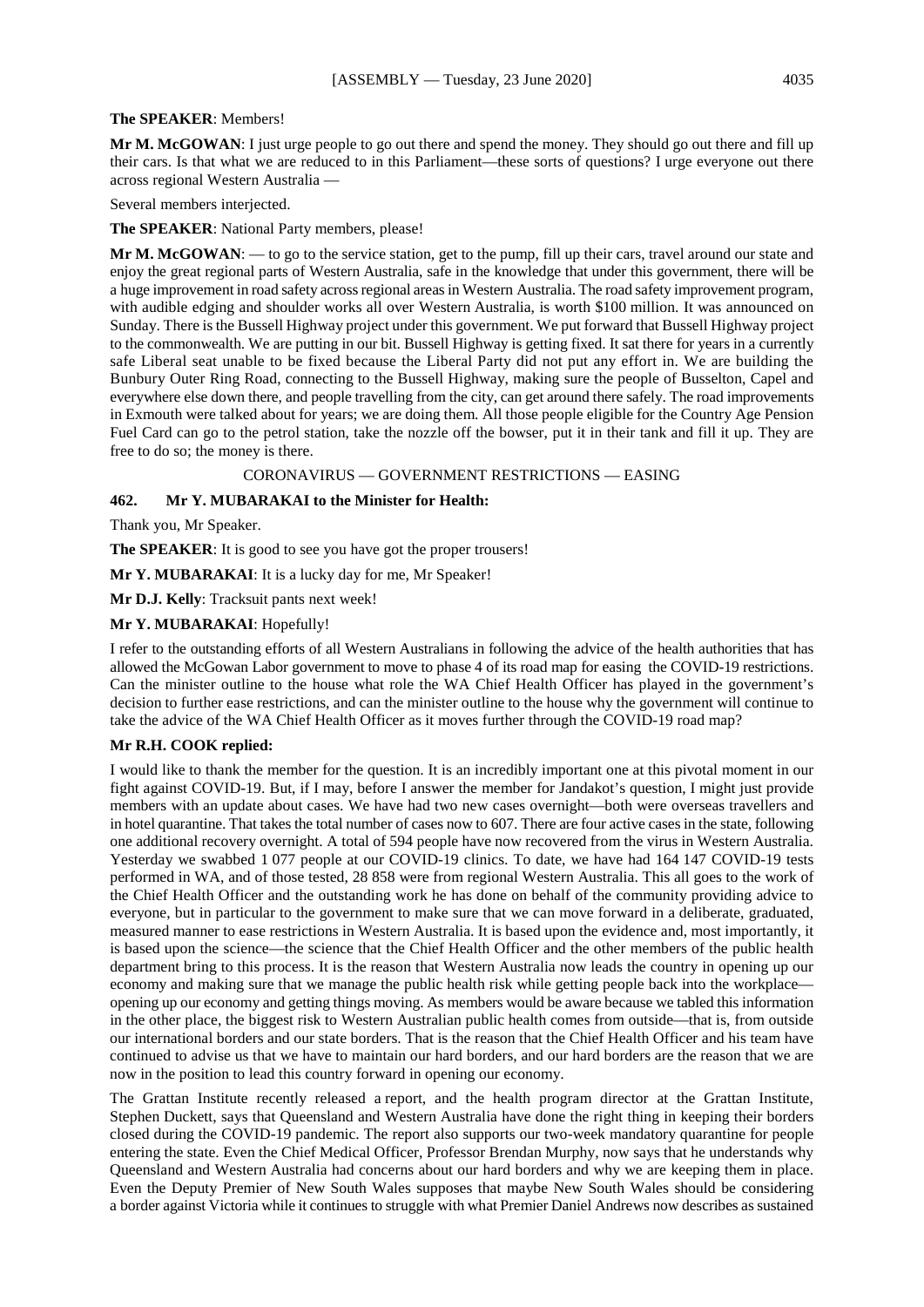community transmission of the disease in that state. We do not take any great solace in pointing out the problems in Victoria. We wish our friends in Victoria all the very best with the great work they are doing working in those hotspots to get on top of the disease.

What we will not stomach is the criticism of the Chief Health Officer by members of the medical fraternity about our hard borders, because that is what has kept Western Australians safe and has allowed us to keep our economy open. The criticism today by a member of the medical workforce of the Chief Health Officer and our hard border policies was the most disgraceful and, I think, lowest point of this debate. To raise issues of Nazi Germany and suggest that the Premier and I are on some sort of maniacal or Machiavellian flight of fancy to keep our borders closed simply because it suits us is outrageous and is disrespectful to the Chief Health Officer. That member of the medical fraternity is not alone in criticising the Chief Health Officer. Just recently, the Liberal Party in an interview on 6PR on 15 June said that it would get a second opinion about the advice of the Chief Health Officer that it would simply throw away the science and the evidence and get a second opinion. Why is that? It is because the Liberal Party does not like the advice. It is because once upon a time, back on 19 May, the Liberal Party decided to hedge its bets and said that if it was in government, it would throw open the borders. Since then, the Liberal Party has tried to nuance its position with a double-pike backflip, and now it says that it if it was in government, it would simply try to find another opinion. The Chief Health Officer rightly says that the biggest threat to our public health policy is from outside our borders —

## **Mr D.T. Redman** interjected.

**The SPEAKER**: You will get your question, member for Warren–Blackwood; do not worry!

**Mr R.H. COOK**: — whether it is bringing down the international or the interstate borders. Perhaps the Chief Health Officer should have said that the other big risk to Western Australia's public health is the Liberal Party!

#### CORONAVIRUS — INTERSTATE BORDER RESTRICTIONS

## **463. Mr Z.R.F. KIRKUP to the Premier:**

I refer to the official advice from the Chief Health Officer on 20 May about not lifting the interstate border "until community spread is eliminated in affected jurisdictions, which will require at least a month to confirm". Why did the Premier say yesterday that he considered opening the interstate borders on 8 August? Is it because the decision will no longer be based on health advice from the Chief Health Officer?

## **Mr M. McGOWAN replied:**

No. It is very clear that the Chief Health Officer provided us with advice that that date was appropriate, but that was prior to what has occurred in Victoria. What has occurred in Victoria is very, very concerning. We have gone down a long road over the last four months—as has the entire country and, indeed, the entire world. We can see what happens when things get out of control. When we see the spread of the virus in the United States in states like Florida and the behaviour of senior public officials over there, we can see how things can get out of control. Many, many thousands of people are dying in the United States, and I expect people will continue to die.

If we went to Brazil, parts of Europe or the Middle East, we would see the same thing occurring, including, God forbid, what is going on in places such as Africa and other places where what is occurring is not as well reported or recorded. Clearly, the Australian experience has been very different. When we went to the Council of Australian Governments meeting in March and Premiers and the Prime Minister started talking about these issues together and went through the national cabinet process, the figures that were put forward for the death rate in Australia were absolutely shocking. We were expecting, by April and May, potentially, that our hospitals would be full that people would not be able to get beds and would literally be dying in their homes or in corridors. That was the projection of what could occur. That is why we cleared elective surgery and searched the world for protective personal equipment. We even looked towards mass burial arrangements and using ventilators that were ordinarily used in veterinary practices to try to get enough equipment and material to protect our citizens. We had a plan to have mass burials at some of our cemeteries, in which people would basically be buried en masse with very few, if any, family members attending. It would have been done day after day to deal with what was potentially going to occur. That has not happened. That has not happened because Western Australians have done the right thing and we have listened to the advice of the Chief Health Officer. I urge the Liberal Party to help us and to stop this terrible nitpicking and criticism. It does not do members opposite any good and it does not do the state any good. I think that all it does—the way the Liberal Party behaves—is upset Western Australians. The Minister for Transport outlined some of the commentary made by the Leader of the Opposition, which she now appears to be walking away from, but, obviously, the record is there. It does not help her. I think Western —

## **Mrs L.M. Harvey** interjected.

**Mr M. McGOWAN**: The record is there. I saw the member deny it on the news the other night. What she said was not true. The record of what she said is there. We have done our best to protect the health and welfare of Western Australians. We have done our best within that to get our economy back open. When the time comes that we get health advice to do so, that is when we will bring down the border with the east and not before.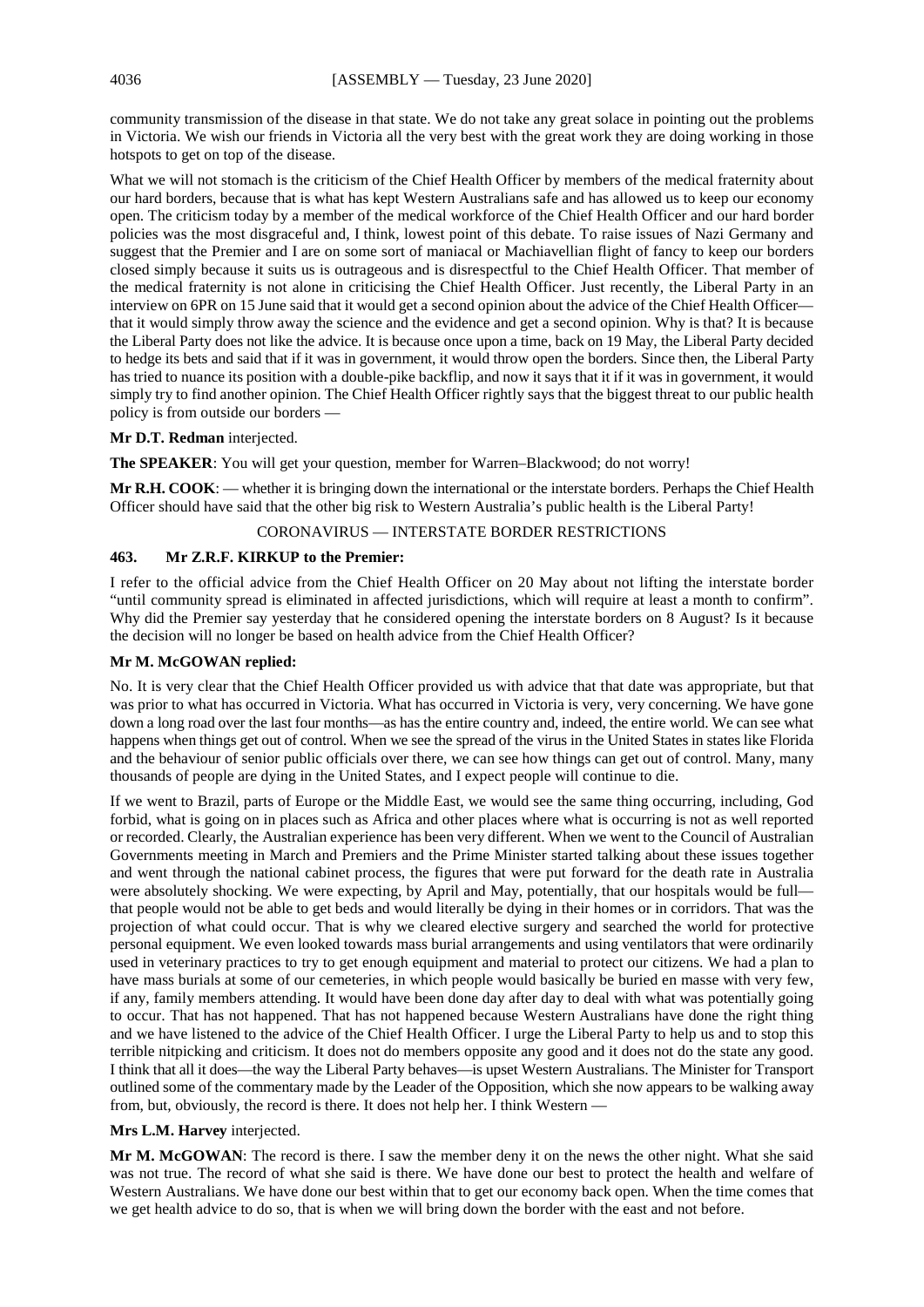#### CORONAVIRUS — INTERSTATE BORDER RESTRICTIONS

## **464. Mr Z.R.F. KIRKUP to the Premier:**

I have a supplementary question. I refer to the comments the Premier made just then suggesting that the plan to lift the border on 8 August was based on health advice. Will the Premier continue to provide that advice, by way of supplementary information or by tabling documents, so that the people of Western Australia can be sure that the health advice indicated that the border should come up on 8 August; and, if not, why not?

## **Mr M. McGOWAN replied:**

The Liberal Party continues to try to undermine the measures that we have put in place to protect the health of Western Australians.

Several members interjected.

**Mr M. McGOWAN**: That is what the Liberals and, apparently, the Nationals WA are doing.

Several members interjected.

## **The SPEAKER**: Members!

**Mr M. McGOWAN**: They are continuing to undermine the efforts we have made to protect the safety and health of Western Australians. That is what they are doing. As one member outlined before, we have even seen that one of the principal critics of our border arrangements, Gladys Berejiklian, is now saying that people from Melbourne should not go to New South Wales. I think she is heading down the route of a border arrangement. Members might recall that six weeks ago she was the principal critic of what we did.

We have tabled an enormous amount of information in the upper house.

**Mr Z.R.F. Kirkup** interjected.

**The SPEAKER**: You have had two goes.

**Mr M. McGOWAN**: Members opposite said that it was not true, but when they got the information, they saw that what we told them was true. They continue to undermine us. It does not do the Liberal Party in Western Australia any good to continue to undermine the health —

A member interjected.

**The SPEAKER**: I am not behind you either, Leader of the House. You are not even in the chamber, but you can still get called to order.

**Mr M. McGOWAN**: It does not do the Liberal Party in Western Australia any good to continue to undermine the measures that we are putting in place to protect the health, safety and wellbeing of Western Australians. It does not do members opposite any good, and it does not help public confidence in Western Australia for senior people in Parliament to act in the way that they do.

## CORONAVIRUS — LOTTERYWEST CRISIS AND EMERGENCY RELIEF GRANT FUND

## **465. Mrs L.M. O'MALLEY to the Minister for Community Services:**

I refer to the impact that COVID-19 has had on the community services sector and the increase in demand for services and support. Can the minister update the house on how the McGowan Labor government is supporting Western Australia's community service organisations to meet this demand through the Lotterywest COVID-19 relief fund?

## **Ms S.F. McGURK replied:**

I thank the member for the question and for the opportunity to talk about some of those issues. We all know that COVID-19 and the resulting closedown of our community in various forms has had a huge impact on everyone, not the least of whom are some very vulnerable members of our community who were at immediate risk during the pandemic threat, which we have heard about again today and which everyone is well aware of. We knew that some of those people would require extra assistance. That was why the Premier, in particular, committed to supporting all members of the community and put in place the \$159 million COVID-19 relief fund and made sure that Lotterywest would be in a position to meet the needs of those in the community who would need extra assistance and attention.

Of the \$159 million COVID-19 relief fund, \$59 million was made available initially for crisis and emergency relief support and support for not-for-profit organisations that have had to cancel events. The pandemic has had a huge impact on many of those organisations that, as members would be aware, do not have a lot of fat in their budgets to deal with cancelled events and the like. The fund was also for grants for not-for-profit organisations in the arts, sports and community sectors to maintain their viability and to build resilience for future recovery. That initial \$59 million has been split up throughout those three sectors of effort.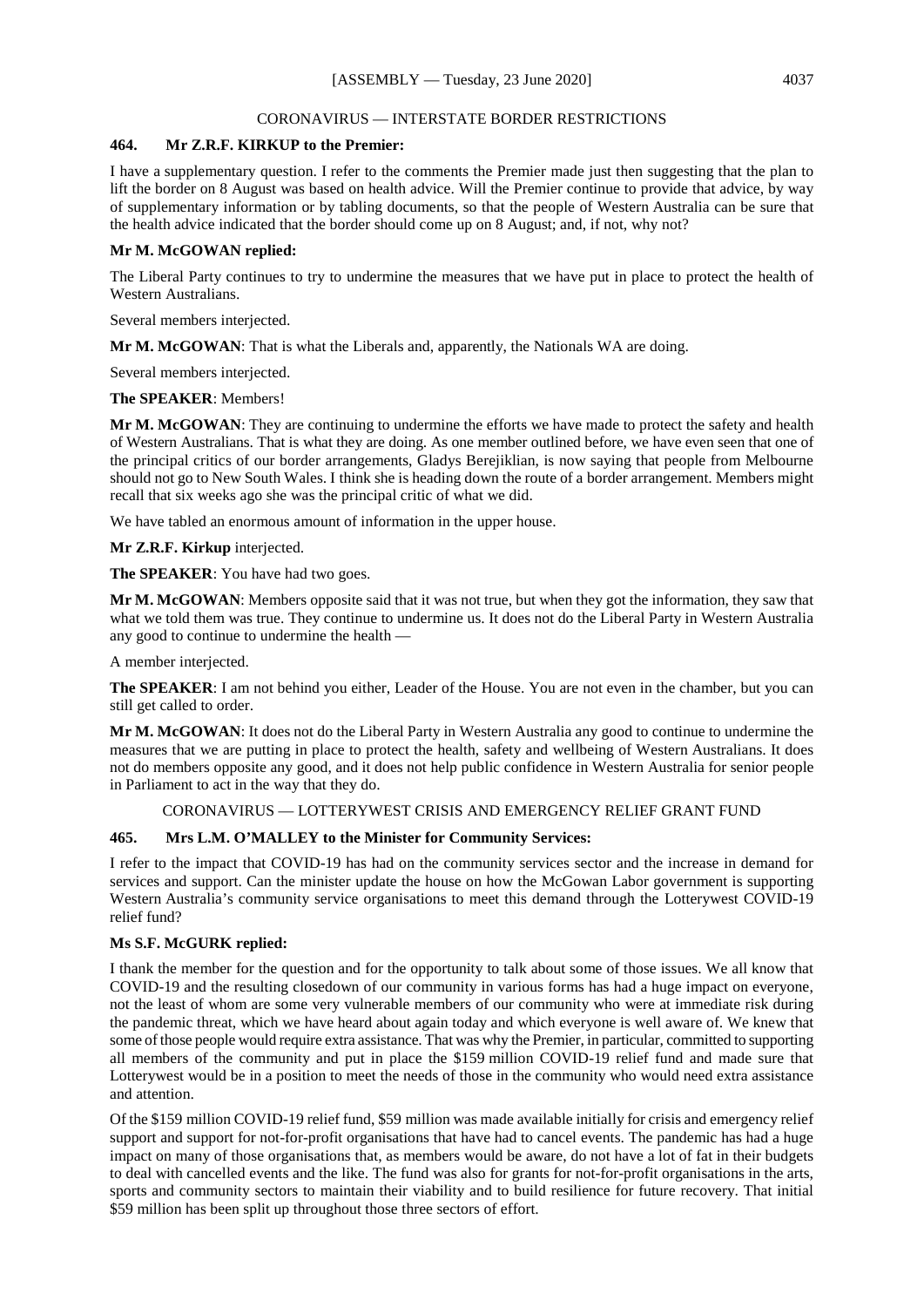As an example, I was particularly pleased to deliver, on behalf of the Premier, the Lotterywest cheque to support the financial toolbox, which is an online resource that was championed by former Western Australian Chief Scientist Lyn Beazley. A range of accountants worked with a number of women's refuges to make a free service available to women who needed financial knowledge and skills and were experiencing domestic violence and domestic abuse. We know that eight out of 10 women who seek support for family and domestic violence have also been victims of financial or economic abuse. A lack of economic security and financial resources is often a reason that women go back to abusive relationships. That free resource was put together with the assistance of Lotterywest and some of those advocates I spoke about. It is a good example of the more sophisticated approach that we are seeing by volunteers with particular professional expertise. The state government is able to partner with those groups to provide better outcomes. Over \$5.5 million of grants have already been approved to organisations that respond to people who are experiencing hardship, crisis or financial uncertainty, including for those who have experienced family and domestic violence.

Another example is the food relief framework, in which the government has partnered with organisations that know that food relief is needed. There is food insecurity in various parts of our state. There are also retailers that are prepared to donate some of their excess and that has helped facilitate the framework. The COVID crisis has pulled together food relief organisations that members will be aware of, such as Foodbank, SecondBite, and OzHarvest; retailers such as Coles, Woolworths and Metcash; transport companies; and local governments to make sure that we can match supply and demand.

There are many good reasons that people in Western Australia are grateful to have a government led by the Premier, Hon Mark McGowan, and the Minister for Health, who are advised by the Chief Health Officer. We have been guided by science and have had a disciplined approach. We have made sure that we were in a good budgetary position to provide an immediate response and can now gear up and make sure that there are jobs available where we need them. In particular, I think people should be grateful that those sitting on the other side of this chamber are not in government at the moment. We have heard today how absolutely appalling that would have been for many vulnerable members of society, whether it is older members of our community we have heard about or others who are vulnerable whom I see in my portfolio. We would have had the borders open and we would have had health advice being second-guessed—doctor shopping, if you like—to hear the advice that suited their ends at the time. There would also be second-guessing of the position they should take, when what the community wants is certainty and surety that they are going to be led well, and that is what we have with the McGowan Labor government during this year.

## DEPARTMENT OF FIRE AND EMERGENCY SERVICES VOLUNTEERS -

CODE OF CONDUCT — COMMUNICATION WITH MEMBERS OF PARLIAMENT

## **466. Mr D.T. REDMAN to the Minister for Emergency Services:**

I refer to the mandatory online code of conduct training for all Department of Fire and Emergency Services volunteers that commenced this week.

- (1) Is the minister aware that this code of conduct forbids emergency services volunteers from communicating with state and federal members of Parliament regarding emergency services matters?
- (2) What does the minister intend to do about the gag order on the volunteer fire and rescue service, the State Emergency Service, the Volunteer Marine Rescue WA and bush fire services under the control of DFES?

#### **Mr F.M. LOGAN replied:**

I thank the member for that question.

(1)–(2) I think we have been down this path before—remember?

**Mr D.T. Redman**: No, we haven't.

**Mr F.M. LOGAN**: Yes, we have. Oh, yes we have. I remember answering a question from the Nationals WA about a visit by one of its members to Marine Rescue Port Hedland. Remember? Just turning up, unannounced he wanted to go and see everybody. He was an upper house member from the Agricultural Region, remember? He just turned up, unannounced, because there was a National Party meeting up there in Port Hedland and he thought it was a good idea to just drop in and go and see the volunteers, and I denied that request.

I will go through the groups of volunteers that are covered by the Department of Fire and Emergency Services: they are the volunteer fire and rescue service, the State Emergency Service, the volunteer fire and emergency services and, of course, the Volunteer Marine Rescue Services. When it comes to anybody, whether politicians or not, going along and talking to bush fire brigade volunteers who are covered by local government, that has nothing to do with me. If the member wants to go along and talk to them and have his picture taken before the election, he can go along and do that—if they want to talk to him. He can go along and do that, but if they are funded out of taxpayers' funds and through the emergency services levy —

**Mr D.T. Redman**: Then you put a gag order on them.

**The SPEAKER**: Member for Warren–Blackwood!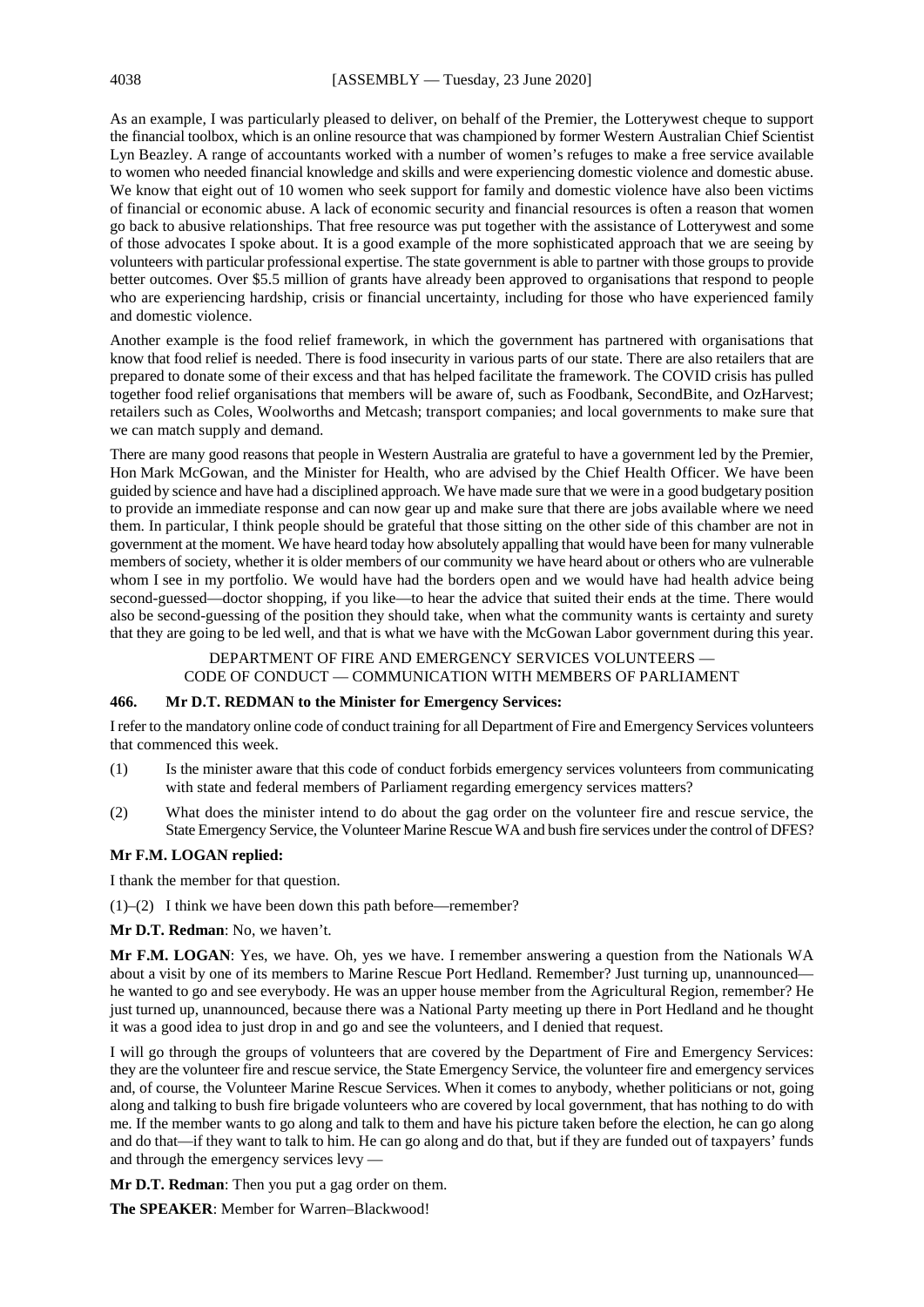**Mr F.M. LOGAN**: No, there is a code of conduct. Just like you cannot walk into any government agency and get your photograph taken with public servants, nor should you be able to do that with people who are part of the state apparatus. Even though they are volunteers, they are still part of the state apparatus, and the Fire and Emergency Services Commissioner himself would like to know. That is the reason it is there. Those volunteers come directly under him in all their actions, in all their legal coverage, and in terms of their discipline, and they do not want people like you or any other MP going in without notice and interfering with what those volunteers do. There is no problem at all with you contacting my office and seeking approval, and then going along; there is no problem with doing that. That, my friend, is no different from what it was like when you were in government; no different at all.

**Mr D.T. Redman**: I have a supplementary, Mr Speaker.

**The SPEAKER**: Member for Warren–Blackwood, you asked about six questions there; I thought they were your supplementaries!

#### DEPARTMENT OF FIRE AND EMERGENCY SERVICES VOLUNTEERS — CODE OF CONDUCT — COMMUNICATION WITH MEMBERS OF PARLIAMENT

#### **467. Mr D.T. REDMAN to the Minister for Emergency Services:**

I have a supplementary question. What authority does DFES have to prevent volunteers from raising legitimate concerns with their elected members of Parliament, and what consequences will be imposed on volunteers if they breach the minister's code of conduct?

## **Mr F.M. LOGAN replied:**

They are covered by the Fire and Emergency Services Act, and if they have something that they want to take up with the member as an elected member, outside their role as a volunteer, of course they can; they are citizens. But their first point of call is their responsibility to the commissioner under an act of Parliament—something you, as a former minister, should know.

## CORONAVIRUS — HOUSING AND CONSTRUCTION SECTOR

## **468. Mr D.T. PUNCH to the Minister for Housing:**

I refer to the McGowan Labor government's efforts to support jobs and businesses in Western Australia's housing and construction sector as it recovers from the severe impacts of COVID-19.

- (1) Can the minister outline to the house how the government's \$319 million social housing economic recovery package will support workers and businesses in Bunbury and the south west?
- (2) Furthermore, can the minister advise the house how the \$125 million building bonus package is driving confidence in the housing sector throughout WA?

## **Mr P.C. TINLEY replied:**

I thank the member for the question.

(1)–(2) Indeed, member for Bunbury, the tradie bonanza is going to move to the south west, courtesy of the \$444 million job protection plan that the McGowan government has brought in. As I have said in this place before, \$319 million of that will go to social housing, and in the south west the member will enjoy at least 270 dwellings being touched by this program in his district. I look forward to seeing the work that is created by this program. I will also like to see, as time goes by, where the building bonus is situated in relation to its impact in the regions, particularly in the south west, which is one of the more populous regions outside Perth.

This program of grants was designed and constructed by the Treasurer, in concert with the commonwealth government. The plan is inspired—truly inspired—and we have seen the results already. As the Premier said, within a couple of weeks it has already blown the doors off display villages in Perth and, I am advised, in the south west. For the benefit of members, I will highlight where we are at with some of this. Perth property sales soared to over 1 000 last week—almost double the 52-week average of 539. It is the highest level of activity seen in seven years, according to the Real Estate Institute of Western Australia's own data. That is property sales. It is a huge improvement on the low of 264 weekly sales recorded in mid-April, just before the imposition of COVID-19 restrictions and subsequent market uncertainty. But, of course, land sales have led the recovery. Why? It is because the design of the Treasurer's program identified the need to get new construction started.

New construction is absolutely essential for keeping those trades going, and, boy, has it started. Last week's sales comprised 613 dwellings in total, which is 57 per cent more than the 52-week average, with 412 land sales alone making up the vast majority. That is almost five times more than the 52-week average. That all comes from none other than Mr Damian Collins, president of REIWA. As members can see, we are supporting the protection and growth of jobs in Western Australia, through both established properties and new construction, which is so important. We are going to do that right through Western Australia. I was up in the north west of Western Australia recently announcing similar programs up there.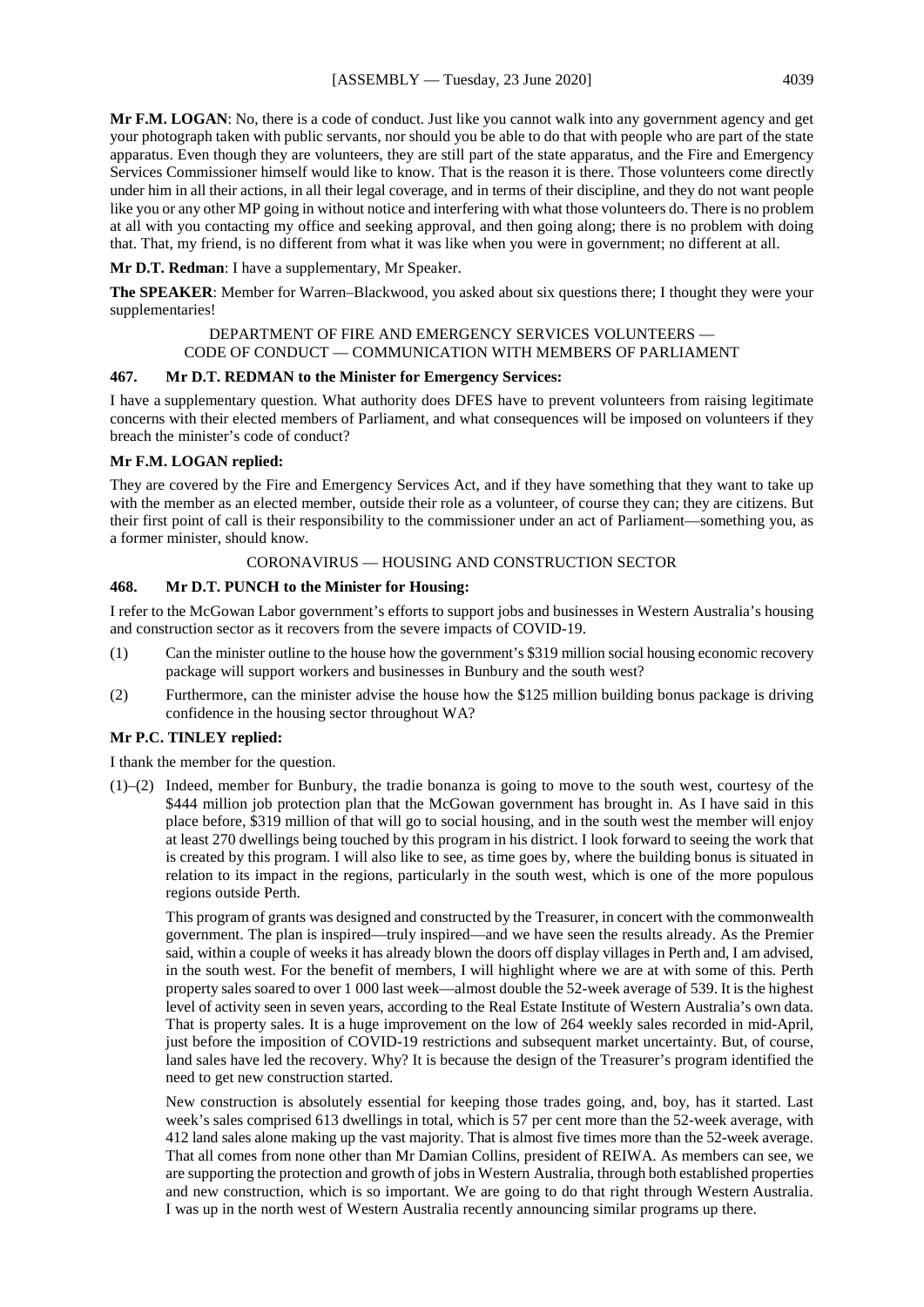This is a program that has something for everybody—except the Liberal Party! It does not seem to have anything that the Liberal Party wants to enjoy. None other than the shadow Treasurer himself could not help himself. I announced a program this week wherein Keystart customers can get access to a renovation loan. The shadow Treasurer is the man who opposed the building bonus and said it did nothing for the established market. We come along and provide a \$100 000 loan for Keystart clients to renovate their property and assist the established market and assist the tradies and the renovation program, and what does he say? He says it is self-serving.

It is just incredulous. Member, here is a tip: do your research! That renovation product from Keystart has been available for 15 years. If the shadow Treasurer had known that, he would have asked some decent questions and identified where the opportunities really do lie for Western Australians—the fact the McGowan government, through strong leadership and fiscal discipline, has the capacity and bandwidth to lead this nation out of this COVID economic challenge. We will continue to come into this place and highlight the hypocrisy of the Liberal Party and its inability to manage its message and be a contributor to the state of Western Australia.

**The SPEAKER**: Member, before I get onto the last question, it is now 10 past 3. I know ministers are about to have a six-week break. Can we just make the answers a little quicker because we still have one question to go.

## ROAD SAFETY — HOONS

## **469. Mr P.A. KATSAMBANIS to the Minister for Police:**

I refer to answers the minister provided to questions on notice last week that highlight that in 2017, 11 574 hoon cars were impounded by Western Australia Police Force, but by 2019 that number had dropped to just 9 648 almost 2 000 fewer cars impounded. With out-of-control hooning in our suburbs and regions, why is the minister not taking the hooning issue more seriously?

## **Mrs M.H. ROBERTS replied:**

I have been waiting for a question from the member for Hillarys, the opposition spokesman on police, for guess how long? Not a couple of weeks, not six weeks—when is the last time he asked me a question? Is it 12 weeks ago? No. It was more than that—it was 19 weeks ago! The last time I received a question was 12 February this year, and this is the quality of it! I do not know whether that says something about the respect the member has for the job I am doing or whether it says something about the Leader of the Opposition's attitude to the member for Hillarys. Today's question was a pretty silly question. One of the reasons that hoon offences were introduced by me quite some time ago was that we wanted to deter people from hooning. We actually wanted to reduce the number of people doing it, and impound the vehicles. The fact that fewer people are caught hooning does not mean that there is a reduction in police activity. Police have been very vigilant. They have never been more active in the area of putting out covert cameras to catch those hoons. I see that those figures have dropped off quite dramatically for people caught for a second or third hooning offence. People are getting the message when their vehicle is taken from them. Rather than criticise police and suggest that they are not doing their job, perhaps the member could show a little more support for police. But it is good to see today that the member has renewed his interest and has, at last, asked me a question.

#### ROAD SAFETY — HOONS

## **470. Mr P.A. KATSAMBANIS to the Minister for Police:**

I have a supplementary question. Given reports about out-of-control hooning in almost every suburb and region in this state, when will the minister properly resource police to tackle issues like hooning to protect the people of Western Australia? They want to do it; they just want the minister to give them the resources to do it.

## **Mrs M.H. ROBERTS replied:**

I think that indicates why the Leader of the Opposition has not let the member for Hillarys ask a question for 19 weeks! The fact of the matter is that we have provided more police officers and more resources to the area of road enforcement than the Liberal Party ever did in government. When the Liberal Party went to the last election, it did not promise a single extra police officer. We have delivered all that we promised and now we are delivering more. Only a few weeks ago we announced another 150 officers. We established the regional enforcement unit, which I know that Mr Speaker and other country members are very grateful for, to target deaths on country roads. Our police officers are dedicated. They have the resources and they are doing a fantastic job. As those 150 additional police officers come through the academy, they will be allocated by the Commissioner of Police to those essential duties. I constantly reiterate to police what a scourge hooning is in the community and I call for it to be prioritised. I give a big shout-out to our new commander, Mick Sutherland, who is now in charge of traffic. He is targeting hooning in a way that will probably—hopefully—see an even greater effort in targeting that offence than what we have had in the last year or two.

**The SPEAKER**: That is the end of question time.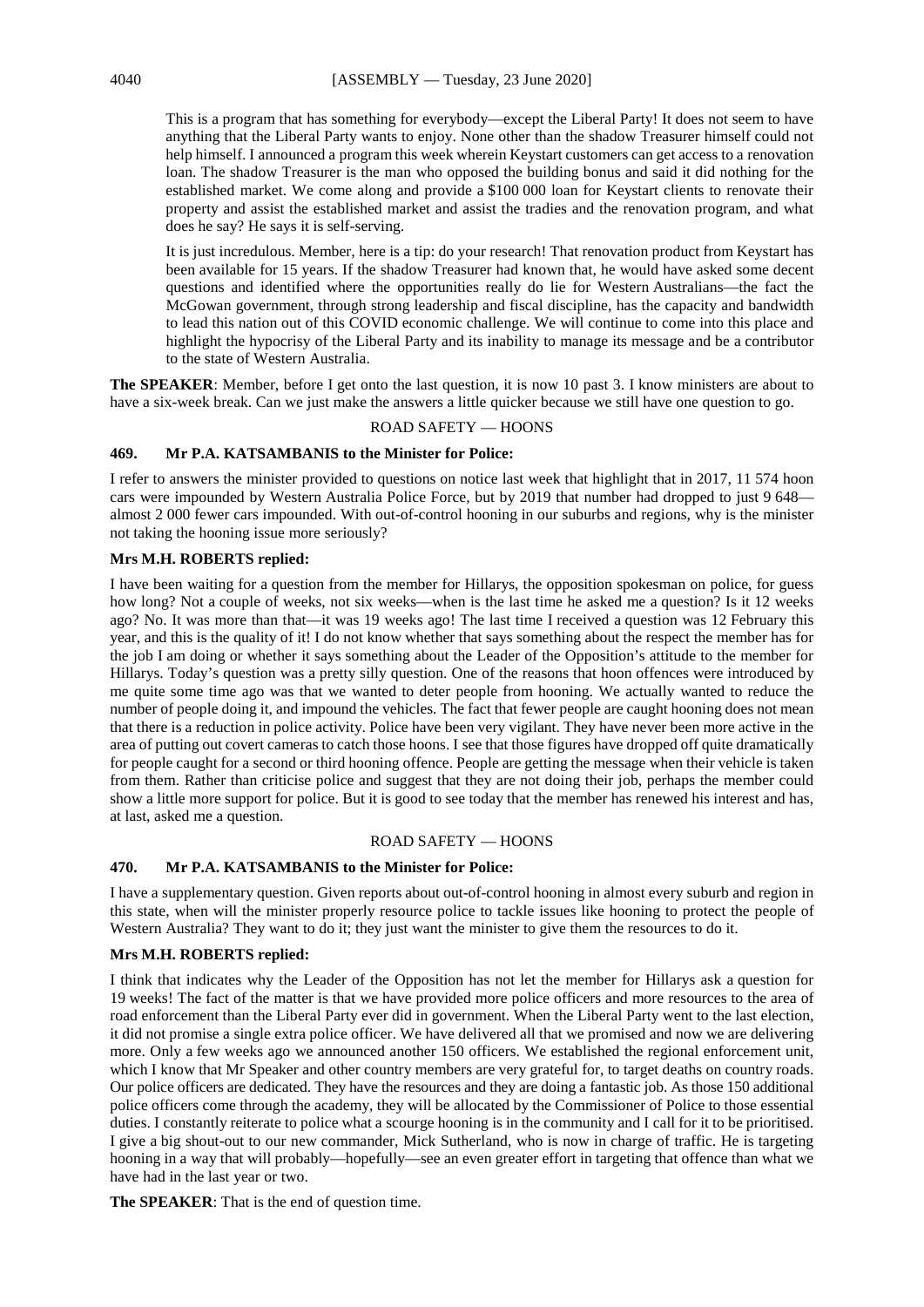## **BILLS**

#### *Assent*

Message from the Governor received and read notifying assent to the following bills —

- 1. Procurement Bill 2020.
- 2. Fines, Penalties and Infringement Notices Enforcement Amendment Bill 2019.

#### **PAPERS TABLED**

Papers were tabled and ordered to lie upon the table of the house.

## **BUSINESS OF THE HOUSE — COUNCIL MESSAGES**

#### *Standing Orders Suspension — Notice of Motion*

**Mr D.A. Templeman (Leader of the House)** gave notice that at the next sitting of the house he would move —

That for the remainder of this week, so much of the standing orders be suspended as is necessary to enable messages from the Legislative Council to be taken into consideration on the day on which they are received.

## **CORONAVIRUS — HOMELESSNESS SERVICES**

*Notice of Motion*

**Ms M.J. Davies (Leader of the Nationals WA)** gave notice that at the next sitting of the house she would move —

That this house notes the increase in homelessness and vulnerable members of the community seeking assistance in regional Western Australia and calls on the McGowan government to deliver an immediate funding increase to provide the community services sector with the capacity to respond appropriately to the additional pressures of COVID-19.

#### **BILLS**

*Notice of Motion to Introduce*

1. Animal Welfare and Trespass Legislation Amendment Bill 2020.

Notice of motion given by **Mr J.R. Quigley (Attorney General)**.

2. Workers' Compensation and Injury Management Amendment (COVID-19 Response) Bill 2020.

Notice of motion given by **Mr W.J. Johnston (Minister for Industrial Relations)**.

3. Conservation and Land Management Amendment Bill 2020.

Notice of motion given by **Mr R.R. Whitby (Parliamentary Secretary)**.

## **PLAN FOR JOBS — UNEMPLOYMENT**

## *Matter of Public Interest*

**THE SPEAKER (Mr P.B. Watson)** informed the Assembly that he was in receipt within the prescribed time of a letter from the member for Bateman seeking to debate a matter of public interest.

[In compliance with standing orders, at least five members rose in their places.]

**Mr Z.R.F. Kirkup** interjected.

**The SPEAKER**: Yes, I know. I call the member for Dawesville to order for the first time.

**MR D.C. NALDER (Bateman)** [3.19 pm]: I move —

That this house condemns the McGowan Labor government for failing to have a long-term jobs plan to address the highest unemployment rate in the nation and the highest number of unemployed in the state's history.

The McGowan government's jobs promise is in tatters. We are facing a jobs crisis never seen in Western Australia's history. A total of 104 000 jobs have been lost in the last three months, from February to May 2020, and WA now has 30 000 fewer jobs than it did in March 2017. Let me remind members that ahead of the 2017 election, the Premier, then the Leader of the Opposition, promised to fix WA's unemployment crisis. Last February, the Premier promised to create at least 150 000 new jobs by 2023–24, yet there are now 30 000 fewer jobs than there were when he announced an unemployment crisis. In 2017, the McGowan government promised to fix this, and is 180 000 jobs short of this target. A total of 112 000 Western Australians are currently unemployed, the highest number ever recorded. WA's 8.1 per cent unemployment rate is the highest in Australia. There are now 167 000 people who are underemployed and 67 000 people on JobKeeper payments. If these people were to become unemployed, our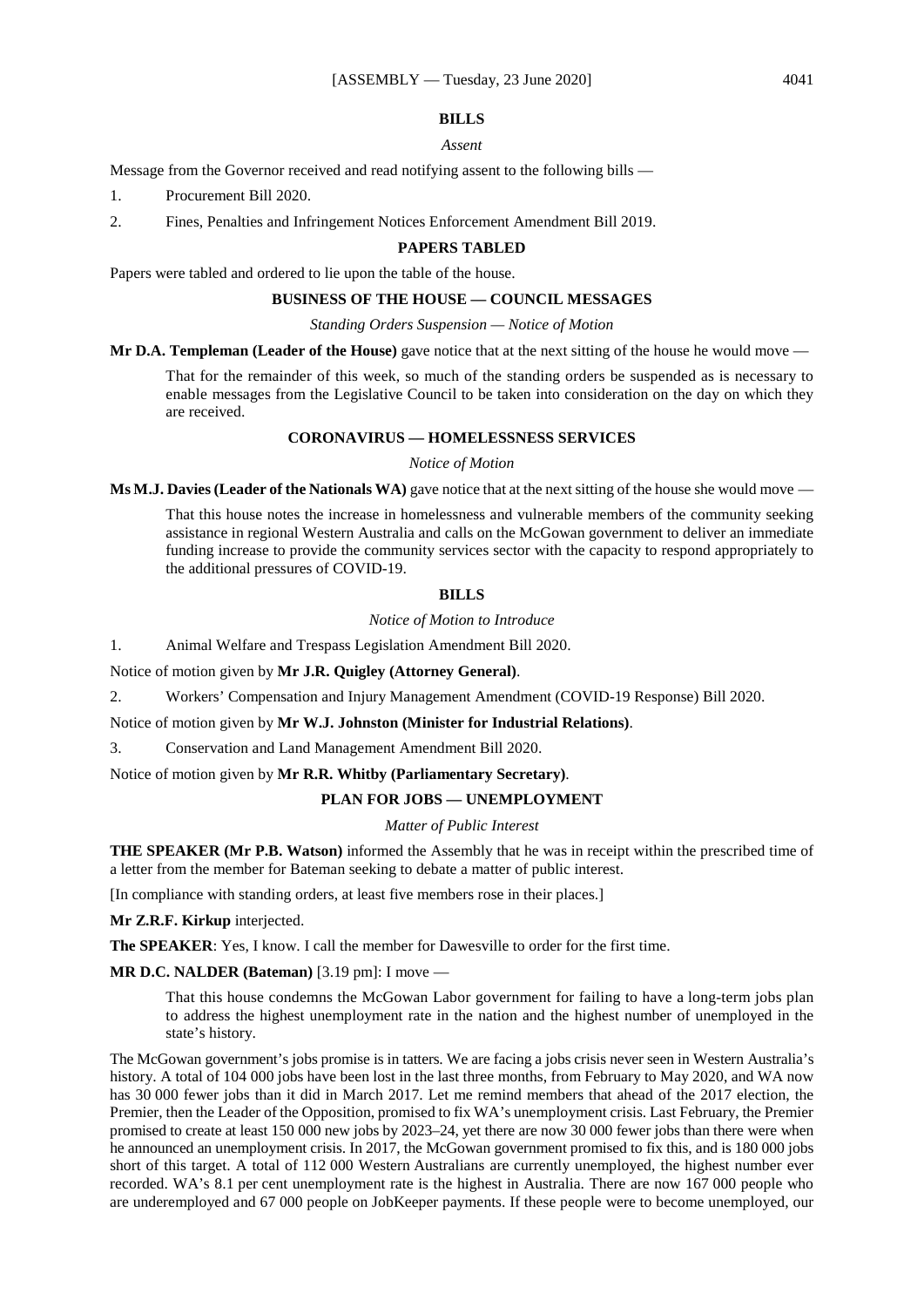unemployment rate would be closer to 13 per cent. When the going got tough, the McGowan Labor government dropped its jobs target and the Our Priorities website, precisely at a time when it should have provided a long-term jobs plan to help unemployed people get back into the workforce and stimulate WA's domestic economy. Instead, the Premier walked away from his jobs target.

This is the greatest issue facing Western Australia at this point in time. If members look at the pandemic, they will see that we are on top of it, and credit to the government for the role it has played. But how do we keep Western Australia safe and keep people working? How do we look after the lives of Western Australians and protect their livelihoods? At this point in time, the government is missing in action in that regard. In 2017 it was spruiking that Western Australia was in a jobs crisis. We now have 30 000 fewer people employed in Western Australia than we did when the government referred to it as a jobs crisis. Where is it now that we have a jobs crisis? The government does not want us to focus on this issue because it is saying, "No, the opposition is being too critical; it shouldn't be critical at this time." Yet, when the former government had the double hit of a change in construction to production and a dramatic fall in commodity prices, when we were not getting a fair share of GST, the opposition was saying it was all about the economy not being managed correctly. Now that it is confronted with its own economic crisis, where is the government? When Western Australians need the government to stand up, it has pulled down a website and walked away from its jobs promise.

This jobs crisis and lack of a long-term plan is further hurting our lacklustre domestic economy and those households that were already struggling prior to the coronavirus pandemic. According to mortgage stress data released by Digital Finance Analytics last week, in May the number of households under mortgage stress in WA jumped to almost 190 000. Meanwhile, on average that statistic fell across the rest of Australia. Just before the March 2017 election, about 90 000 households in WA were under mortgage stress. We now have an extra 100 000 households under stress; that is, the monthly expenses of running a house far outweigh the family's monthly income. Now WA has the highest percentage of default projection rates in Australia to add to the highest unemployment rate in Australia. Why are we in a worse position than other states? That is a fair question. We asked the Premier that question last week. At first he said, "We moved into phase 2, and phase 2 doesn't show in the statistics." Why were we the worst in phase 1, when the Premier was spruiking that we were delivering a far better outcome than any other state in Australia was delivering? Why do we have a higher unemployment rate? Why do we have the worst mortgage stress? Why do we have the worst mortgage defaults in Australia? Why are our businesses continuing to struggle? If we have performed better than any other state in Australia, why are our statistics worse than those of any other state in Australia? This is what the government is failing to acknowledge and answer.

Let me just highlight a couple of things, because I can tell members right now that it has a lot to do with the measures that the government initiated that did not deliver real benefits to the community when they should have. There was a lot of smoke and mirrors from this government. Let us look at rental relief, which was promoted as a \$30 million program. What have we seen? Only 17 rentals have been supported, at a total cost of \$25 000. Let me focus for a minute on what the Minister for Housing just said during question time, when he attacked comments I made about the program that he is running. He does not realise that he dobbed himself in with the answer he just provided, because I called him out and said he was self-serving. He said that if I had researched it, the program has been in place for 15 years. The government was not offering a new program, yet it spruiked it as a special offer for people on Keystart. During question time, he acknowledged that it was not a new offer; it has been in place for 15 years. The whole announcement was self-serving. I stand by my claim that it was self-serving.

Let us look a little closer at Keystart. This government is charging people an interest rate of 4.54 per cent to borrow for a house in Western Australia. If consumers have the equity in their home, they can get a rate closer to two per cent in the marketplace. In the last six years, housing prices have been going backwards and people have not been building equity. The whole point of Keystart is to help people get started in the housing sector. I have always said it is a great program and I stand by the previous government's history on supporting people to get into their own home. But in February, the Reserve Bank saw that interest rates needed to fall and it gave two interest rate cuts. The government passed the first discount of a total 25 basis points through to mortgage holders on Keystart. It did not pass on any of the second one through, which increased the bottom line profit for Keystart when people are struggling. Those people are paying nearly two to 2.5 per cent more. The average loan is around \$400 000 and people who struggle to make ends meet are paying \$10 000 a year more in interest costs than other people are paying out in the marketplace. This is the problem. It is a lot of smoke and mirrors. Let us go back over some of the stats again.

I remind members that six months prior to the pandemic, WA's unemployment rate averaged 5.6 per cent, well above the 5.2 per cent national average. WA businesses were struggling because of government mismanagement and poor economic policy. Business investment fell seven per cent in 2018–19, continuing a six-year decline, when every year conditions were worse than they were the year before. The retail sector continued to remain stagnant, growing only three per cent in three years. The McGowan government's housing grants have provided a sugar hit, which is a short-term measure to help in the jobs crisis, and one that I support. Do not get me wrong: I believe that people need the support, but what happens then? Let us have a closer look at this. Last week we saw the number of vacant land sales go from 60 a week to close to 500 a week. But there is no population growth. Where is this demand coming from? Are we merely bringing forward demand? I acknowledge this is a challenge and we have to do these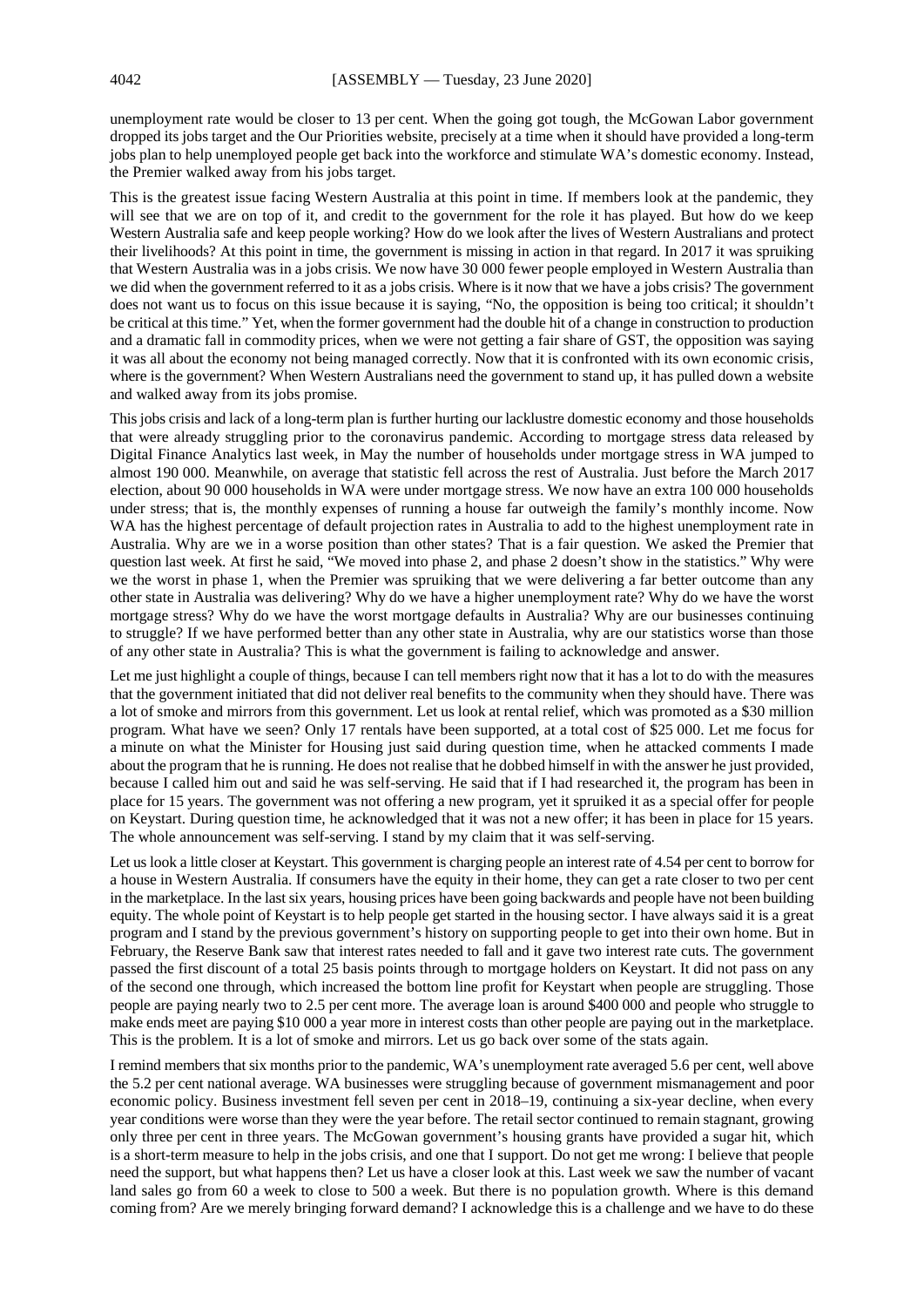things, but the government is creating a sugar hit without putting underlying sustainable job policies into the mix at the same time. In providing a short-term sugar hit, the risk is that when we get to the end of those initiatives, we will be back to where we were. Some industries will continue to struggle moving forward. Not everybody is in a position they can recover from as a result of this pandemic. The Treasurer has to acknowledge this. International tourism will take some time to recover. The fourth largest industry in Australia is international students, even though we under perform in that sector in Western Australia because of policy decisions by this government; nonetheless, it will continue to struggle and that will have an impact on our domestic economy. What is the government's plan to create sustainable jobs for the future of Western Australia?

We can see what the government is doing now. It was not supporting the economy during phase 1. It is now putting in place some of the programs that it should have put in place earlier to support the economy, but there is still nothing to create sustainable jobs for the future for Western Australia. That is our concern and that is the criticism we have of the government at this time. It is not planning for the future; it is dealing with the problems experienced today. Unfortunately, it needs to walk and chew gum; otherwise, down the track, we will still be confronted with the issues that were prevalent in the domestic economy prior to the outbreak of the pandemic. What is the plan for sustainable jobs growth?

**MS L. METTAM (Vasse)** [3.30 pm]: I also rise to support the matter of public interest, which seeks to condemn the McGowan Labor government for failing to have a long-term jobs plan to address the highest unemployment rate in the nation and the highest number of unemployed in the state's history.

The McGowan Labor opposition went to the state election in 2017 on a platform of jobs. Although increased unemployment is a trend across the country—indeed, it is a trend across the world—as a consequence of the coronavirus, WA has had the biggest percentage point increase in the unemployment rate of any other state or territory. In fact, we have the largest number of people unemployed in this state's history. The state's unemployment rate jumped to a seasonally adjusted 8.1 per cent in May, rising from 6.1 per cent just the month before, with more than 30 000 Western Australians losing their jobs in that month alone, leaving a total of more than 111 000 people unemployed, which has an impact on their lives and their livelihoods.

As the shadow Minister for Transport, I specifically want to focus on the failings of the McGowan Labor government in that portfolio: the cancellation of Roe 8 and Roe 9, which has led to the loss of 10 000 direct and indirect jobs; its lacklustre approach to delivering Metronet, which amounts to 10 000 jobs not created as a result; the issuing of contracts to foreign-led companies; value capture and different policies that have been dropped by this government; and the McGowan government's plans to progress an outer harbour and shut down those important valuable jobs at Fremantle port.

When the McGowan Labor government cancelled Roe 8 and Roe 9, it also wiped out the prospect of creating thousands of jobs as a result of the federal government's commitment to this important job-creating piece of infrastructure and \$1.2 billion, which still sits on the table. This project would have created 10 000 direct and indirect jobs. It is a vital part of infrastructure. In cancelling this project and the extension of Roe Highway, the McGowan Labor government also turned its back on the community and the people of the south metropolitan region. It ignored the significant road safety concerns—those concerns of mums and dads and the 5 000 students who attend local schools along Leach Highway, including Rossmoyne Senior High School, Melville Senior High School, All Saints College and Shelley Primary School. We know that the crash statistics for Leach Highway are two to six times the state average. Importantly, keeping with the theme of today's motion, the government has turned its back on thousands of jobs that would have been created as a result of the removal of 74 000 cars and 7 000 trucks from local roads. The reason for that was to appease a minority green protest group against a policy that has largely been well supported amongst the community of the south metro area. Instead, the government has progressed with a bandaid option to upgrade High Street, which has seen the removal of 67 tuart trees, has created major concerns for residents in the local areas and has been a major concern for the transport industry, given some of the issues that have also been raised about the roundabout on High Street.

It was proposed that Metronet would create 10 000 jobs. Furthermore, the \$2 billion budget blowout also represents an opportunity lost in job-creating projects, which have not been able to be invested in as a result of this government's mismanagement of that portfolio. At the 2017 election, the McGowan Labor government promised 10 480 jobs through Metronet but so far major milestones have been missed, with not a centimetre of rail laid. We are unlikely to see a centimetre of rail delivered under the McGowan Labor government before the next election and certainly not in three years.

We heard announcements over the weekend relating to the Morley–Ellenbrook line. Just two days ago, the Premier spouted about 3 000 jobs that would be created over the life of this project. But this project is still two years away. Construction was promised to start in 2019 but the contract will be awarded in 2020. Although the McGowan Labor government promised to start construction of the railway in 2019, Metronet documents reveal that this line will not begin construction until 2022, which is deeply concerning. In the lead-up to the election, it was promised to cost \$863 million. The current budget is \$1 billion. Given the comments made over the weekend, it sounds like that budget may well blow out even further, representing not only a broken promise, but also an opportunity lost.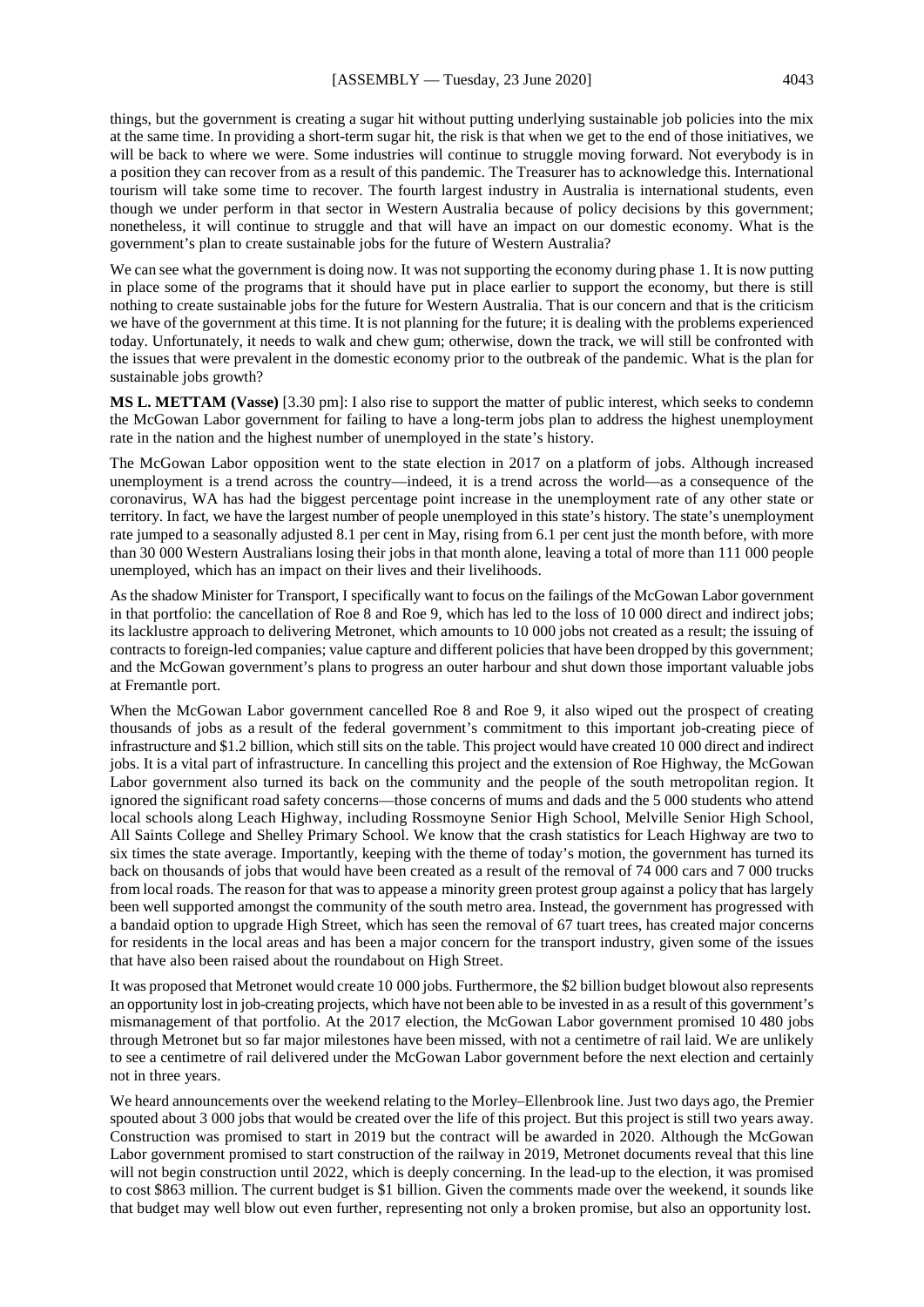The Yanchep and Thornlie–Cockburn lines is an opportunity lost as well. Those two projects have been bundled together and will not give any mid-tier Western Australian company an opportunity to compete for them. Those two projects represent 3 000 jobs—two projects that were meant to have started construction in 2019 but once again have been significantly delayed.

The Byford rail extension was promised to cost \$219 million. It has seen a 63 per cent increase in its budget. More recently, we saw the announcement of the level crossings. Just last week, new blowouts and delays with the level crossing were announced. In 2017, Labor said that the Oats Street level crossing would start construction in 2019–20, with value capture opportunities. Not only has that policy been dumped, but also construction is unlikely to start this year, with a whole new plan actually proposed.

I touched on foreign contracts earlier. Metronet is fast becoming a Western Australian project, largely delivered by foreign-led companies. The Morley–Ellenbrook rail project misses the mark on prioritising WA mid-tier construction companies at a time when we need to support the construction sector more than ever. Recently, the McGowan government announced that the two companies that have been short-listed for the Morley–Ellenbrook line are Spanish-owned CPB Contractors and UK-owned Laing O'Rourke. The McGowan Labor government quite clearly seems to be focused on providing more support for these overseas contractors instead of allowing for local sustainability criteria, as we have seen Main Roads undertake with projects such as the Bunbury Outer Ring Road. When it comes to Metronet, we have seen over \$2.5 billion worth of work going to foreign contractors for projects that should be led by local WA mid-tier construction companies. Going forward, it is essential that the McGowan government ensures that larger projects are planned when necessary and that it gives small, mid-tier Western Australian companies the opportunity to at least compete.

Part of the justification for its decision on Roe 8 and Roe 9 is a future outer harbour. We are awaiting the outcome of the Westport Taskforce. We know that \$10 million has been invested so far and it will be the green light for the McGowan government's plans, now doubt, to shut down the working port of Fremantle, a port that supports 2 000 direct and 6 000 indirect jobs at a time when we are experiencing a jobs crisis in WA. The Westport process has only ever had one outcome; that is, to shut down the working port to developers. In justifying its preferred options, the task force has so far said that there will be an extraordinary increase in the consumption level of Western Australians, basically a tripling of consumption between now and 2068, which is a significant and unjustified increase. This poor decision has been based on flawed analysis and meets the objective to oppose Roe 8 and Roe 9. I will leave my remarks there. I condemn the McGowan government for its failure in this area.

**MRS L.M. HARVEY (Scarborough — Leader of the Opposition)** [3.41 pm]: I, too, rise to contribute to the matter of public interest that the opposition has raised today —

That this house condemns the McGowan Labor government for failing to have a long-term jobs plan to address the highest unemployment rate in the nation and the highest number of unemployed in the state's history.

In debating this matter of public importance, my colleagues the members for Bateman and Vasse raised significant issues about the performance of the government in employment and jobs. We all know that WA was in the worst possible place before COVID-19 hit. Over the last few years, particularly the last six months, the opposition in this chamber has, on numerous occasions, called on the government to come forward with a stimulus package because of the sluggish domestic economy. The feedback that we had been getting from many businesses across many different sectors informed us that they were in a terrible predicament. They were on their knees before COVID-19 hit. Many of these businesses had suffered from the lack of discretionary spend available in the community because of the increased fees and charges imposed by this government. We note that the government has agreed, as part of the COVID-19 recovery package, to not pass on further fee increases, which, of course, we welcome. But householders and businesses had already been suffering under the increased cost regime imposed by the government prior to the COVID-19 hit. Businesses told the opposition that they had used all their credit options with bank and lending facilities, they had used their cash reserves and they had nothing left in the kitty when COVID-19 hit, and that is particularly prevalent amongst our tourism, hospitality and retail sectors, the three sectors that have been the hardest hit from COVID-19. Those sectors need to hear from the government its strategic long-term plan to help them recover to give them some optimism that they may in fact be able to keep their doors open at the end of September when the JobKeeper and JobSeeker bonuses finish. Many of those businesses now surviving on JobKeeper will find that they are in no position to continue employing people who are currently being paid by the taxpayer through JobKeeper, and those businesses will need to close and those jobs will have to go.

A particular area that the government needs a strong recovery plan for is the tourism sector. According to the government's own documents, tourism generated \$12.2 billion in the 2018–19 financial year; that is \$6 billion in direct spend and 66 600 jobs and just over \$6 billion in indirect spend and another 34 000 jobs. Importantly, of the tourism spend, the international direct spend was \$1.285 billion and the interstate spend was \$1 billion. We know that international tourism will be a significant problem for this state for quite some time. We need to hear from the government what its plan is to replace the roughly \$4.5 billion worth of economic activity that will not be there because international tourism cannot work safely in the COVID-19 reality, according to the government's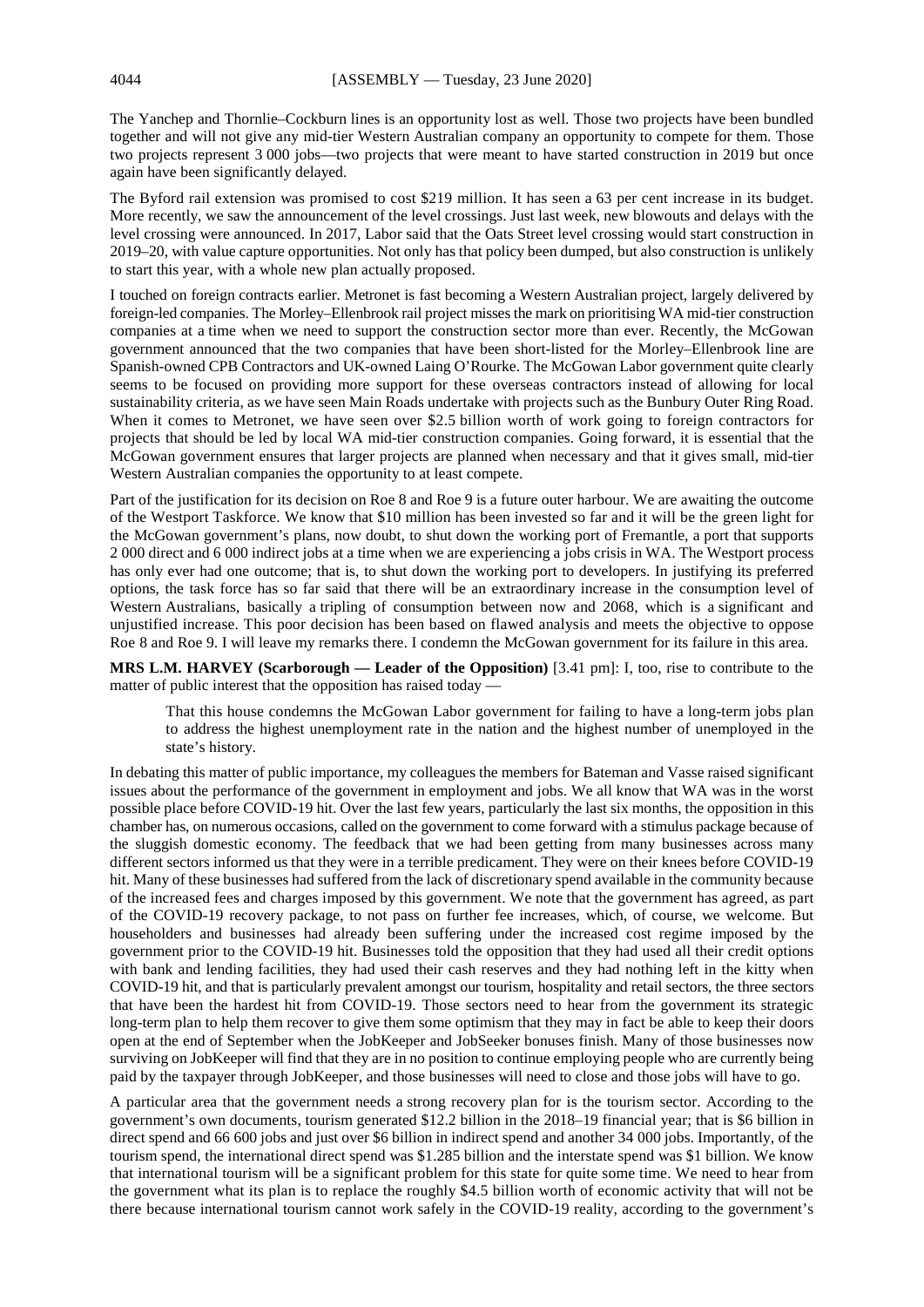medical advice. With the border remaining closed, interstate tourism will continue to suffer and, as a result, that is \$4.5 billion worth of economic activity that needs to be replaced with something else. That is the reality. We are not hearing from the government what will replace the economic activity in the absence of those tourists. I can see that the Minister for Transport is salivating at the prospect of giving me a serve and misrepresenting what I have said.

**Ms R. Saffioti**: Did you say that you wanted the borders down or not?

**Mrs L.M. HARVEY**: I am not advocating to open for international tourism, minister. I am asking what the government's plan is to replace that economic activity. What is the plan —

Several members interjected.

**The SPEAKER**: Members!

**Mrs M.H. Roberts** interjected.

**The SPEAKER**: Minister for Police and Minister for Transport, I call you both to order for the first time. You will have an opportunity to speak.

**Mrs L.M. HARVEY**: People in the tourism sector expect a plan. Last week, the Minister for Tourism stood in this place and defended the rescue package —

Several members interjected.

**The SPEAKER**: Members, please!

**Mrs L.M. HARVEY:** — that the government put together for the tourism sector, which comprises 1 600 grants that will be made available to particular people in the tourism sector.

Several members interjected.

**The SPEAKER**: I want to hear the Leader of the Opposition in silence. I will call to order anyone who interjects and send them home early.

**Mrs L.M. HARVEY**: Thank you for your protection, Mr Speaker. When we queried the minister about why only 1 600 grants were available, he said that it was a consequence of the amount of money that was available. The money was sourced from residual overseas marketing money that would otherwise have been spent in overseas markets to draw people to Western Australia from those markets. This is exactly the sort of thing that we are talking about. The minister has not gone to the tourism sector and said, "What is it that you need? How do we put together specific stimulus around the tourism sector, which has been so badly affected?"

Several members interjected.

**Mrs L.M. HARVEY**: Mr Speaker, for goodness sake!

**The SPEAKER**: Members, you have a chance to get up and talk on this motion. Let the person who has the courage to be on her feet have her go.

**Mrs L.M. HARVEY**: Instead of going to the sector to find out what it needs and asking the Treasurer if he could perhaps reduce the budget surplus in order to tailor a rescue package for the tourism sector, the Minister for Tourism had to go to his own budget where he found a hollow log, and from that he had to try to spread it as thinly as possible across a sector that is on its knees. That is not an economic recovery plan for jobs, the economy or the tourism sector, and that is what we are saying is missing and why we have raised this issue in Parliament. The member for Vasse talked about a number of Metronet projects that have been pushed out well beyond the expected delivery date and are well over budget. That is the problem. The government keeps promising to deliver jobs but it is not delivering them and we need them now.

There is an environmental issue with the Beeliar Regional Park of which 4.9 per cent was going to be affected by the Roe 8 and Roe 9 project. In the government's High Street extension, 67 critically endangered tuart trees have been demolished. All that habitat has been destroyed forever. We have an environmental reason for one, but no environmental issue with 67 tuart trees being bulldozed for the other. What about the seagrass banks in the outer harbour? We cannot have an environmental issue preventing the project from going ahead and then completely smash it out of the water with the other projects that we deliver in its place.

**MR B.S. WYATT (Victoria Park — Treasurer)** [3.50 pm]: I am not sure what is going on with the opposition, but that was one of the most lethargic performances that I have seen through a matter of public interest in the last three and a half years. If it were a gas, it would be inert. It was extraordinary. This is the same motion we debated last week. I would have thought there would at least be some momentum to the argument. All I could hear from the opposition were three components to what it was complaining about. Firstly, there was a general gripe around Metronet, which seems to permeate the psyche of the members of the Liberal Party in this place. Then there were the complaints from the shadow Treasurer around the jobs target, which he complained about incessantly. When we set ourselves a target, the biggest critic in this place is the member for Bateman, and he complained that we no longer have that jobs target. The final component of the complaints seemed to be more of an infatuation with the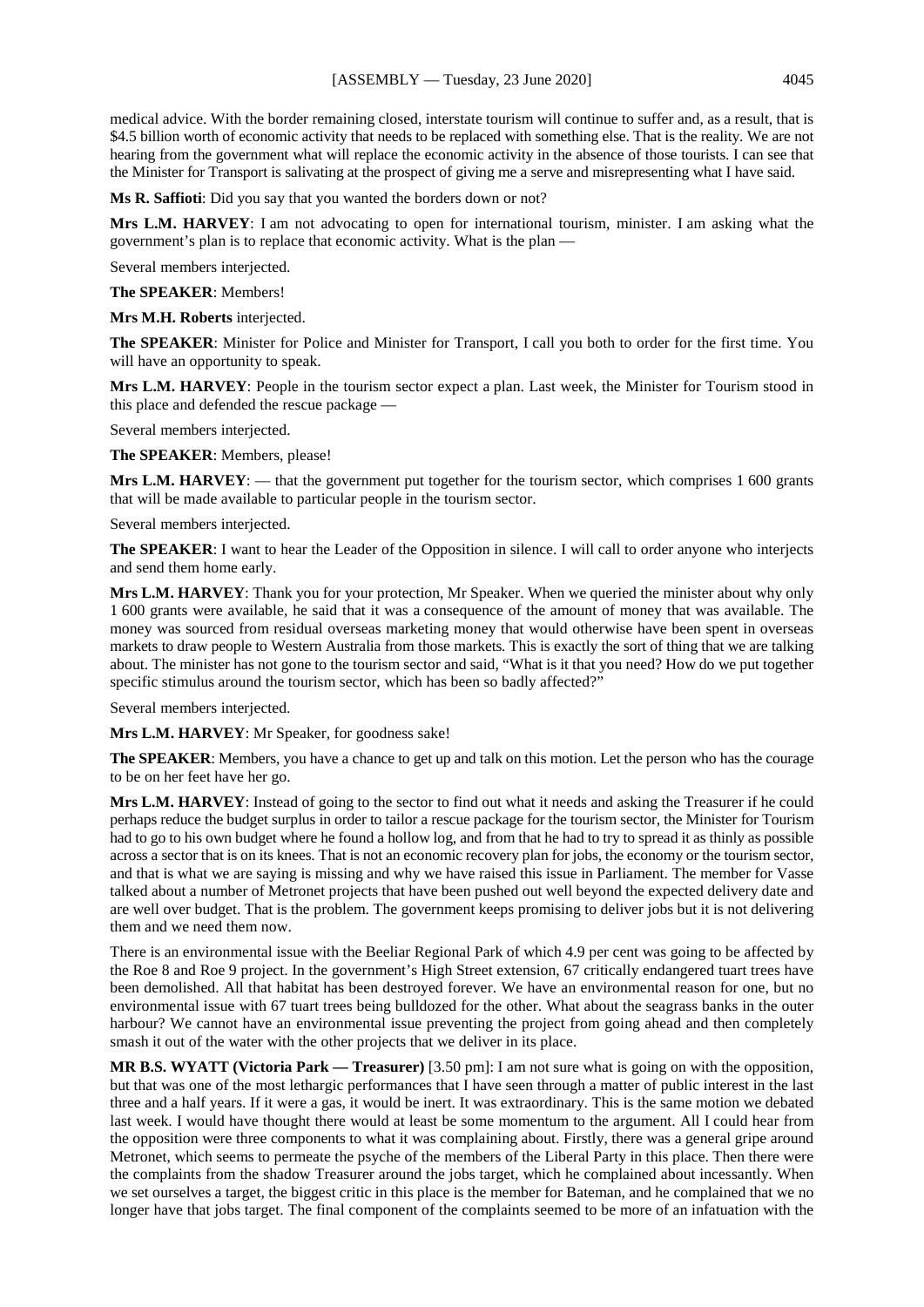tuart trees on High Street. I am surprised by that from the WA Liberal Party, but the tuart trees on High Street seemed to get the majority of the debate this afternoon. That is the reality. We know that the policy cupboard is bare when the opposition comes in here and after all that, the solution is Roe 8 and Roe 9. There was not one new idea. The member for Bateman was slowly, slowly creeping towards a broad-based land tax—I can see that! But there was not one new idea other than Roe 8 and Roe 9. Those members have to do better than come in here and do a gripe about Metronet and talk about Roe 8 and Roe 9.

In question time, the Premier briefly reminded people where we came from. The one thing that seems to have been missed by the WA Liberal MPs is the COVID-19 pandemic. They are the one group of Australians—in fact, probably the one group on this planet—who has missed the COVID-19 pandemic! We saw all the data, and where the opposition is fundamentally wrong is that the economic data, at all points up to February, was very strong. It was the best data we had seen in seven years. When I became Treasurer, the economy was diabolical. The former government had driven the economy into a recession after the strongest economic growth that we had ever seen in Western Australia. Through the second term of the Liberal Party, not one job was created. We came to government facing a scenario —

#### **Dr D.J. Honey** interjected.

**The SPEAKER**: Member for Cottesloe, are you in your designated seat, or are you just sitting there having a crack?

#### **Dr D.J. Honey** interjected.

**The SPEAKER**: I call you to order for the first time.

**Mr B.S. WYATT**: We came to government facing a scenario that the former Liberal government had driven us into a recession—both domestic and total economy—and not one job was created during the entire second term of that government. We came to government ambitious around jobs. We set ourselves a target, of which the member for Bateman was the number one critic. He hated the fact that we had set ourselves a target. That data that went all the way up to February was getting better and better, then the coronavirus hit. I have made it clear, the Premier has made it clear, the Prime Minister has made it clear, Mathias Cormann has made it clear—everybody with a reasonably operating brain between their ears has made it clear—that the data that we are going to see will be confronting, and it is. This data is going to be bad for some time. Although we are in Western Australia with the protection of our hard border and being able to open up our economy faster than all other states in the nation, we will still have that hamstrung issue around the global movement of people. That is not an issue just for Western Australia, of course; it is a global issue, but it will impact on Australia and Western Australia. We came close to having a sensible contribution when the member for Bateman referenced population growth, but the opposition fell into the classic trap in which every problem we face is as a direct result of a decision made by the state government, and every decision the state government makes, the opposition critiques.

This is the problem we have in Western Australia with this opposition. When I speak to the Treasurers of the nation, they do not get this issue in their Parliaments. Other states have much more cooperative oppositions, because they understand the issues we all face. We saw the ramp-up of the responses to the coronavirus spread, and we remember the fear in the community when all we knew about the coronavirus was what was happening overseas through the data coming out of Italy, New York and other places. It was frightening. We saw the ramp-up in the response from both the state and commonwealth. Initially, there was an increase in Newstart, which formed into JobSeeker and JobKeeper. The ratcheting up of responses was quite dramatic. The member for Bateman is right when he said, "How do we keep WA safe and create jobs?" This is a new world in which we are establishing an economy and a way to live and operate, with the reality that we do not have a vaccine or a treatment of sufficient quality that we can start to effectively lead the life we had prior to the coronavirus. There is an issue around safety—it is one and the same.

I think Western Australia is the safest place in Australia. A couple of reasons why that is the case is, one, our strong response around a hard quarantine process. It is tough and expensive, but, my God, it has had an impact in what we can do around opening up the economy and now going into phase 4. The other reason is the hard border with other states. For five weeks, the opposition has tried to convince the public and order the government to unwind that hard border. It has been an extraordinary response by the Leader of the Opposition. For five weeks she has been critiquing this. I will not go through all the critiques, because there is never a supply of useful quotes. On 19 May 2020, on Seven News, the Leader of the Opposition said, according to my notes, "There doesn't appear to be a valid reason to keep the interstate borders closed." This was followed up shortly after, on 1 June, when, according to my notes, the Leader of the Opposition said to Gary Adshead, "The hard border nonsense is absolute nonsense." For weeks we have had nothing but critique from the Leader of the Opposition, and I know some WA Liberal MPs are surprised that the Leader of the Opposition has taken this approach, as are about 98 per cent of Western Australians—but I know this has caused some internal consternation.

The Leader of the Opposition is trying to retrofit history. I have never said that. On 21 June, the Leader of the Opposition said, "I have never called for opening the border up to Victoria because they have community spread of COVID." By way of aside, I am not sure whether we have ever had a border with Victoria, even back in the day when the Colonial Office was drafting the states up. Finally, the Leader of the Opposition works out that the shadow Treasurer is right when he says, "How do we keep WA safe?" The hard border is doing that. We never took comfort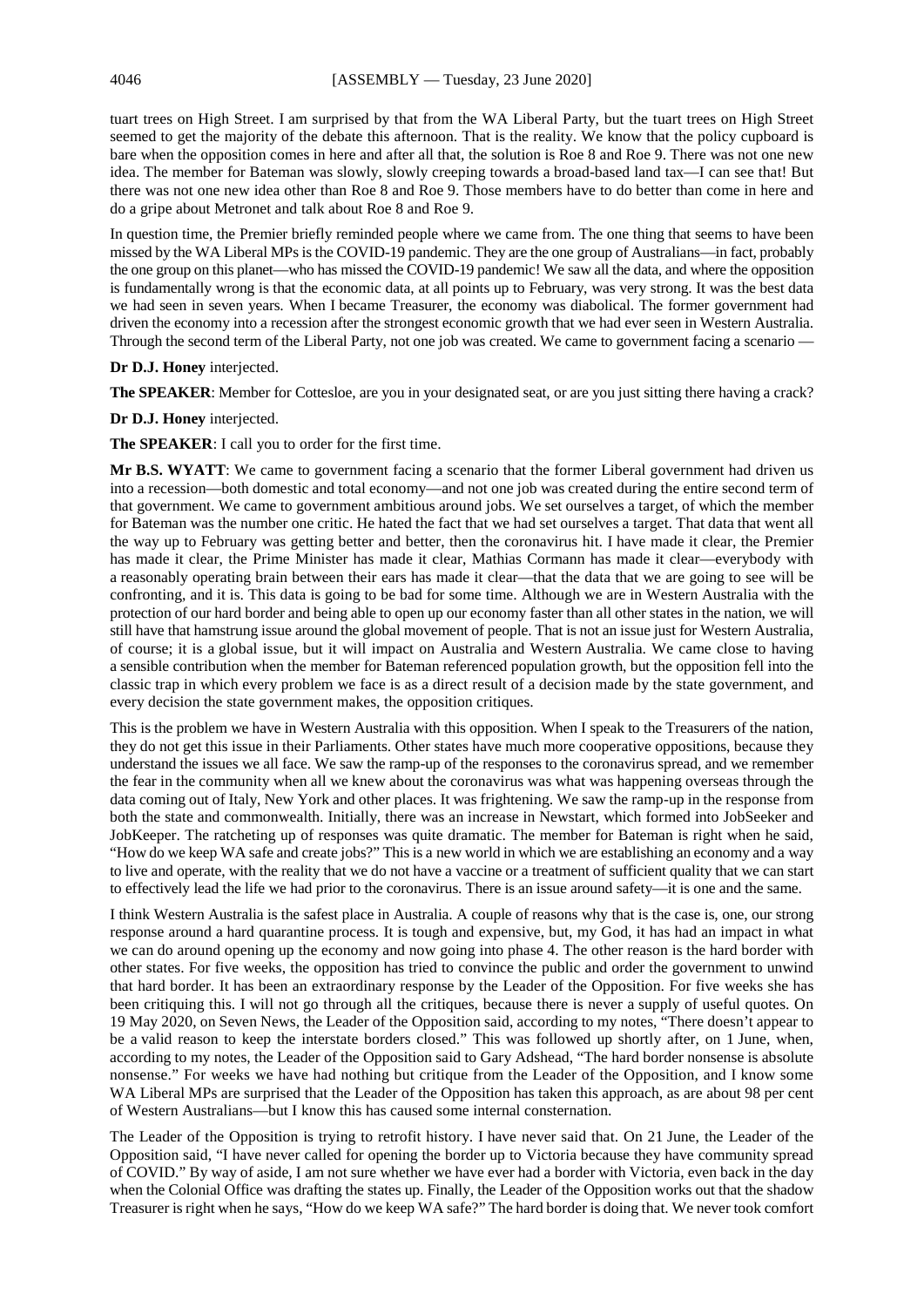that other states were on top of the spread of the virus. Unfortunately, in Victoria, we are seeing clear community spread, yet the position of the Leader of the Opposition is to open the borders. The one interesting statement that the Leader of the Opposition said to the Parliament when she got to her feet a minute ago was, "We need to give some optimism that businesses can keep their doors open post-September." The fundamental thing we can do in Western Australia to give that optimism is to make sure that there is no community spread of the coronavirus in our state. That is the fundamental thing that we can do. Undermining the hard border does not give anyone that optimism that we can open up the border and create that comfort, Leader of the Opposition. The reason we are in phase 4, with a plan for phase 5, is the hard border. We are in charge of the spread of the virus; we know where it is. There is no evidence to suggest it is in the community, which is why we are now, incredibly, having conversations about having 30 000 people at Optus Stadium. If someone had said to me in March that we would be having these conversations in June, I would have said they were mad, but the discipline of Western Australians has allowed us to get here. This is the key to ensuring that we can create jobs in Western Australia, and we are in a far better position to do that. I come back to where I started, which is the lethargy from the opposition on this very significant issue of jobs in Western Australia for a government that has prided itself on the jobs that it has created.

I want to conclude on a couple of points. The unemployment data will be noisy, and I suspect next month we will see another change—up and down. It will jump around a lot, because it is a crowded space at the moment. There is a range of other datasets that I referred to last week when we had this debate. There is the payroll, jobs and wages data, a new dataset, with much more real-time data. It highlights the fact that for the last five weeks, Western Australia has had job growth every week. Western Australia was one of only two states that saw growth of aggregate hours worked in May of up to 0.1 per cent. That is a very good proxy of overall economic activity. Interestingly, we have always had the highest participation rate, and we all know that, but we also have the highest employment-to-population ratio. Looking through the issue of participation and how it changes from state to state highlights the fact that we still have the highest employment-to-population ratio. There are some other bits and pieces that I like to keep an eye on, because they are more up-to-date datasets. The Seek employment report for May shows that new job advertisements increased by almost 40 per cent in May. Again, that is because, under the protection of our hard border, we have been able to come out on the other side of some of those tight restrictions that we announced early on. I make one final point: the jobactive statistics for WA, which counts the number of people assigned to an agency to assist someone on JobSeeker, have stabilised.

All these datasets highlight the fact that Western Australia is in a much better position than most other states, and certainly Victoria. The reason that is the case is that we made the decision about the hard border and quarantine. At every point along the way we have been critiqued by the opposition. When we do something, whether it be a home–building stimulus package, the member for Bateman pops his head up and critiques it. When we make a tourism announcement, the member for Bateman sticks his head up and critiques it. At some point the opposition will have to offer something more than critique. The opposition will have to do something much better than what it has done in Parliament this afternoon, which was one of the more lethargic, lazy performances I have seen from it.

**MS R. SAFFIOTI (West Swan — Minister for Transport)** [4.02 pm]: I thank the Treasurer for his contribution, and I echo his comments that this matter of public interest and the first question in question time today about Roe 8–9 again show where the opposition is at. The cupboard is bare. The MPI cupboard is bare. At the back recess of that cupboard is the motion about Roe 8–9, and the opposition pulls it out, takes the spider webs off it and moves this type of motion again. The opposition pretty much opposes every project we have underway currently, so let us go through them. There is the Yanchep rail extension, member for Butler.

#### **Mr B.S. Wyatt**: Hate that!

**Ms R. SAFFIOTI**: The opposition hates it. Remember, in 2018 the Leader of the Opposition said that there was plenty of land up there, but not many houses or people living up there, yet she said that that project should not proceed. Then, the shadow transport minister tweets a photo of all the works happening, but says there are no works happening! Only someone with more front than Myer could do that—someone who tweets a photo of all the works happening -

**Ms L. Mettam**: What works?

**The ACTING SPEAKER**: Member for Vasse!

#### *Withdrawal of Remark*

**Ms R. SAFFIOTI**: I seek her to withdraw that comment. What did the member say?

**Ms L. Mettam**: I said "What works?"

**The ACTING SPEAKER (Ms J.M. Freeman)**: I did not hear a comment.

#### *Debate Resumed*

**Ms R. SAFFIOTI**: The member for Vasse tweets a photo of the works we are doing with a headline saying that there are no works. The Leader of the Opposition opposed the Yanchep rail line and the Ellenbrook rail line; we all know that. The opposition tells us to hurry up and build it, but it has been opposing it from day one. It does not support the route and it does not support the project.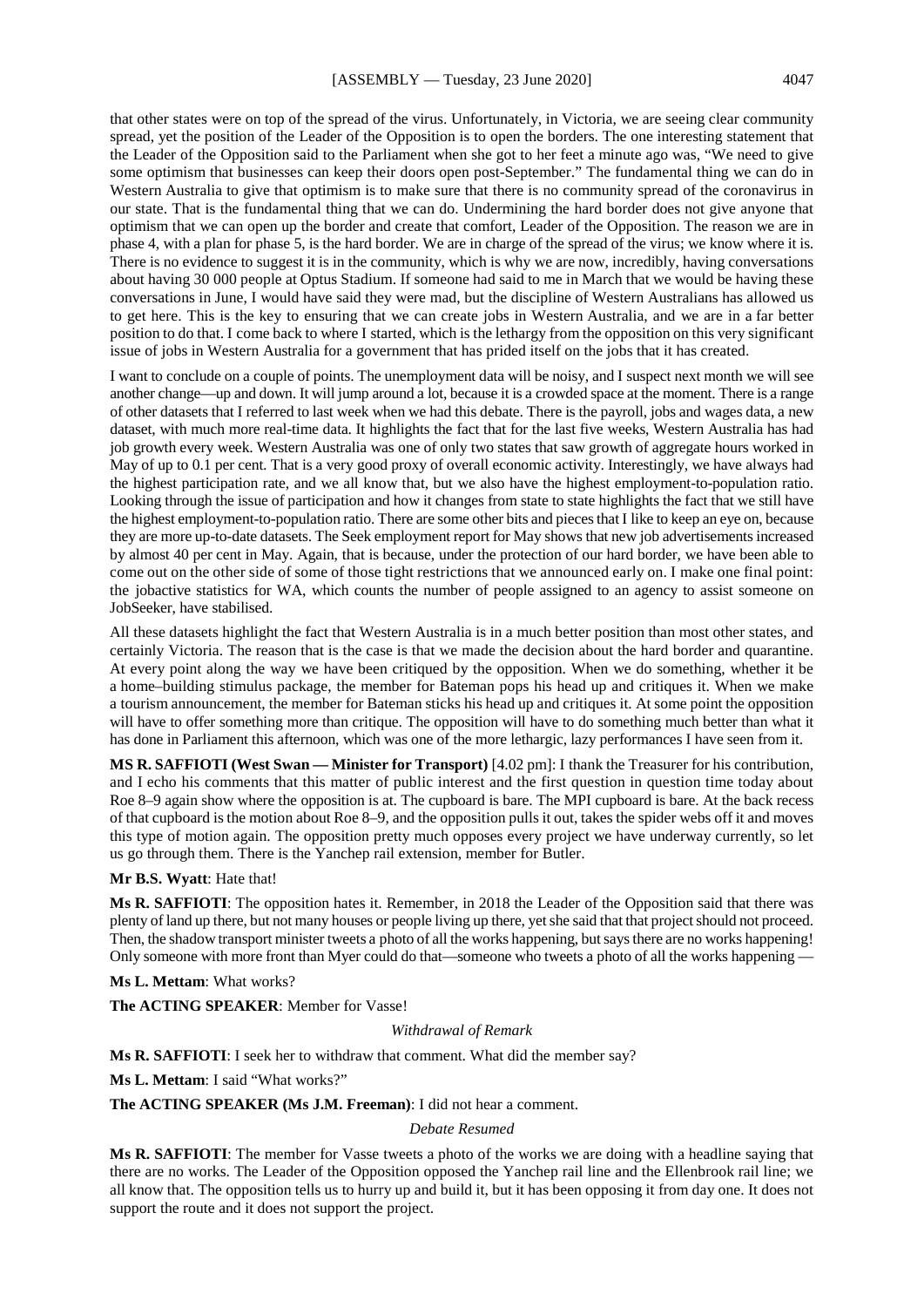I turn to local railcar manufacturing. What did the opposition say about that? It said —

… what we will not do is heavily subsidise industries where the State has no comparative advantage, nor bring back industries from a bygone era.

That is the opposition view on key industries such as railcar manufacturing. The opposition now opposes the project to remove level crossings. For people who are so concerned about jobs, they seem to oppose everything. If the opposition is so concerned about jobs, why does it oppose everything?

Of course, we are out there building a record number of projects. The feedback I have from Main Roads and my whole infrastructure team is that three times the normal level of contractual activity is happening right now. We are fast-tracking projects. We are getting more funding from the commonwealth. We are spending record amounts on regional WA—more money in regional WA. Everywhere we go, there is activity. I met with industry representatives two weeks ago. They just said that they could not believe how much work was out there. There is work for all the companies. There is so much work, and there is more to come, employing thousands of people.

A new opposition policy is that it does not support any overseas-owned company getting work in WA. That seems to be the policy.

**Ms L. Mettam** interjected.

**Ms R. SAFFIOTI**: Was that not true?

**Ms L. Mettam** interjected.

**Ms R. SAFFIOTI**: Does the opposition support overseas companies winning government contracts?

**Ms L. Mettam**: We support allowing mid-tier companies in the country.

**Ms R. SAFFIOTI**: Does the opposition support overseas-owned companies winning contracts? Does the opposition support them bidding?

**Ms L. Mettam**: We support giving mid-tier companies the opportunity —

**Ms R. SAFFIOTI**: No, member; the opposition either supports overseas companies bidding for contracts or not. Does it?

**Ms L. Mettam**: Not all Metronet.

**Ms R. SAFFIOTI**: No. Let us go through some of the projects contracted by the Liberal Party. Now the member is ruling out overseas-owned companies bidding in WA.

**Ms L. Mettam**: I have not.

**Ms A. Sanderson**: You just did.

**Ms R. SAFFIOTI**: Did she or did she not?

**Ms L. Mettam**: No.

**Ms R. SAFFIOTI**: The member has not ruled it out, so the opposition is not ruling out overseas-owned companies bidding for WA contracts. That is hypocrisy, because the opposition is out there saying overseas companies should not bid for WA contracts, now it is saying they should. Let us go through some of the Liberal Party's projects.

**Ms L. Mettam** interjected.

**Ms R. SAFFIOTI**: You had your chance and you blew it!

Let us go through some of these contracts that the Liberal Party let. Who built the Perth Stadium? It was an overseas-owned company. Who built NorthLink WA 1, 2 and 3, which went into contract under the Liberal–National government? They were all overseas-owned companies. The Perth Stadium station was built by an overseas company; Forrestfield–Airport Link is being built by an overseas company; and Elizabeth Quay was built by an overseas-owned company. You are saying that now you do support overseas-owned companies bidding for WA contracts, so what you are now is a hypocrite, member for Vasse! Let us go through this. The member for Vasse is very active on Twitter. She has re-tweeted Clay Golledge's comments and criticisms of the WA government. She supports anyone who criticises this government. That is where the Liberal Party is at. As we said, the Liberal Party is playing politics on the pandemic crisis. I have never seen anything like it. The member talked about jobs, yet she pretty much ignored that we have just gone through a pandemic. I mean, how out of touch is she? The Leader of the Opposition said that I misrepresented the Liberal Party when I said it wanted the borders to come down. The Leader of the Opposition said that, and, up to today, the Liberal Party was saying that our position on borders was incorrect.

I want to quickly talk about tourism, as I do not have a lot of time. Leader of the Opposition, if Western Australians cannot travel interstate and overseas, where will they travel? They will travel within WA. That is where they will travel. Why did the New South Wales Premier want the borders to come down? It was because she wanted Western Australian tourists to go to New South Wales. Western Australian families are going to visit regional WA, as they are doing now. The feedback that we have had is that many regional communities have seen activity commence even before the school holidays. Where will tourists come from? Western Australians who cannot go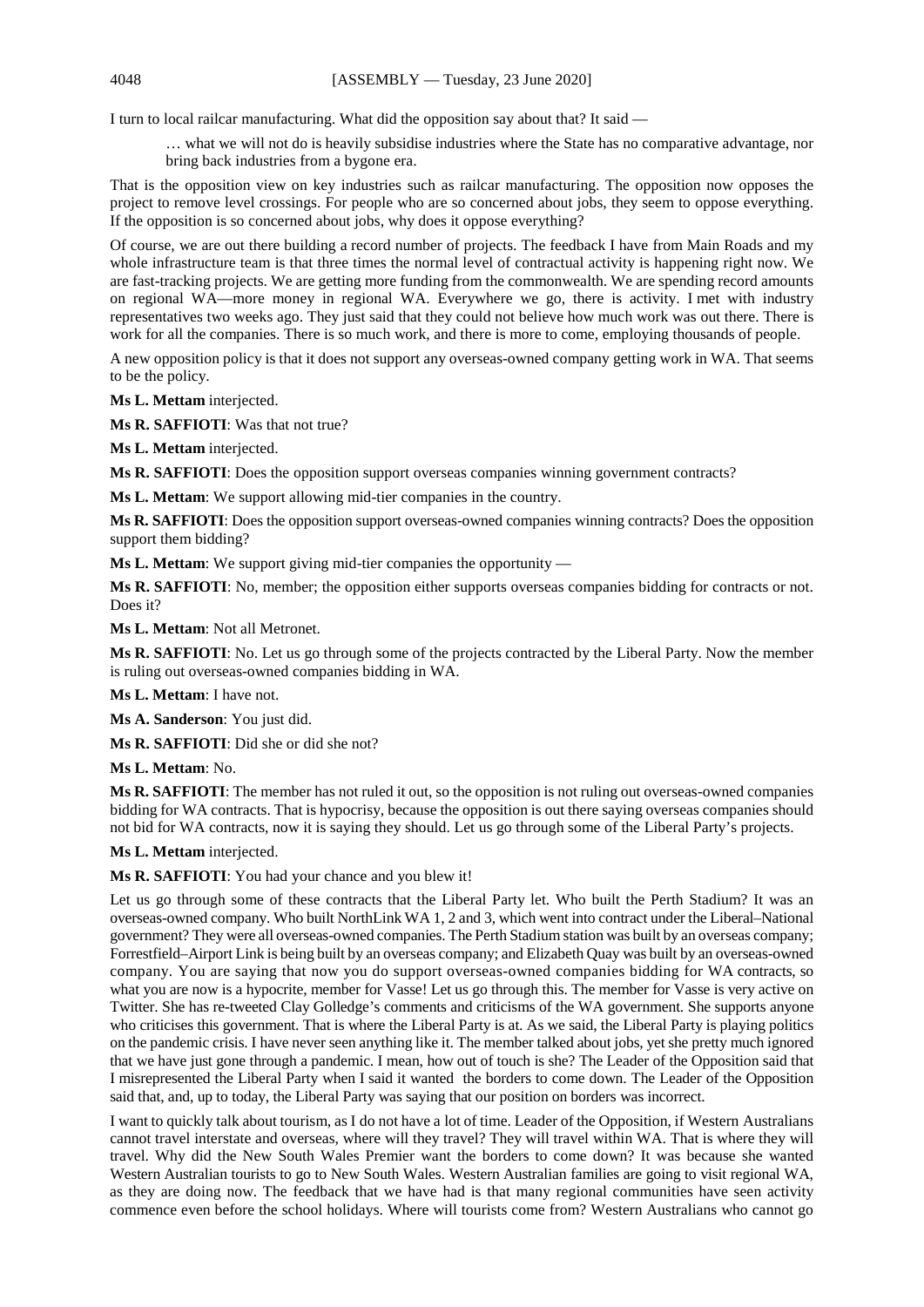overseas and cannot go interstate will be visiting our regional towns. The Leader of the Opposition cannot walk away from her comments about the border. As the Treasurer said, the contributions from members on the other side of this chamber were probably the worst that we have ever heard. Their whole question time effort demonstrates that something serious is happening on that side. We do not know what it is—or maybe we do know—but there seems to be something very interesting happening on the other side.

#### **Mr B.S. Wyatt**: The abacuses are out!

**Ms R. SAFFIOTI**: The abacuses are out! The shadow Treasurer is being looked upon as a potential leader because of the efforts of this Leader of the Opposition. In saying that we should take down the borders, she lost the confidence of Western Australia. More importantly for the Liberal Party, she has lost the support of the Liberal party room.

**MS A. SANDERSON (Morley — Parliamentary Secretary)** [4.11 pm]: It has been consistently astounding, to be honest, how flippantly the opposition has played politics with people's lives and livelihoods throughout this pandemic. It seems to be lost on them, particularly on the Leader of the Opposition, that we are in the midst of a global pandemic. We in Western Australia are in an incredibly fortunate place. The Leader of the Opposition does not seem to be looking very far from our own backyard. Many countries that had this deadly disease under control are now experiencing a second wave and are struggling to get on top of secondary infections. Germany was one of the big countries that got this under control early and is now struggling to get the second wave under control, with 1 700 new cases. The United States of America is struggling to get its rising number of cases under control. In India, 400 000 cases have been reported, and that is only the reported cases. South Korea, which is also a country that had this under control, is in a self-proclaimed second wave, with 46 new cases. Beijing is also struggling with an outbreak. In our own country, in Victoria, we have seen how quickly this disease can get out and how virulently it can get across the community. We have heard constant calls from the Leader of the Opposition and other members to bring down the border. They need to get real!

The opposition is completely out of step with the rest of the state. On the day that the national cabinet was announced—the day that the Prime Minister and the Premiers of every state and territory got together and declared that we were in a national emergency and the structures of government were transformed in order to work together as a country—the Liberal Party re-announced its plans for Roe 8 and 9. It had glossy flyers and prepared digital materials ready to go. One would think that someone behind the scenes would have said, "Hang on, guys. Maybe now is not the right time to do this", but the opposition persisted with it. Its members are absolutely tone deaf to what the community is saying. The community wants to be safe and we are still in a global pandemic.

The way to get people back to work, as the Treasurer very clearly articulated, is to contain the virus and reopen the internal economy. The May jobs figures were heartbreaking. There is no question about that, and there is probably more to come. It is very hard, and we all know people who have been affected by this. That was the period when we had the harshest restrictions in place. Those figures were from when we shut things down. We introduced the intrastate travel ban and closed down regions in the state. Gyms, fitness centres, beauty therapists, tanning salons, cafes, bars and restaurants were closed. People were encouraged to work from home, and no gatherings of over 10 people were allowed. All that community activity and employment just stopped, so we knew that it was going to be hard. From May to July, we have now gone, in a period of two months, from having almost full restrictions in place to having the most progressive regime in the country and, possibly, the world. We have now announced phase 4, in which almost every restriction will be lifted. That is because we have the hard border in place, which is allowing us to get people back to work. People want to be safe when they go back to work. They want to visit their grandchildren and send their kids to school. We are in that position because of the Premier's swift and decisive action and the support of the community. We were able to keep a number of sectors moving. We were able to keep the resources sector, which is incredibly important for jobs and the economy in this state because we are a trading state, and the important construction sector, both moving. Both of those sectors worked with the government. We took the best advice available about how to maintain those sectors. We did not shut everything down. Other states in this country had to shut everything down, but we did not. We did not have a full shutdown of schools and were able to continue the education of our children. We were able to continue operating in the community and in the last month many thousands of people have returned to work.

For the opposition to say that the government does not have a plan and is not supporting small business is absolutely ridiculous. Since the end of last year we have announced a series of stimulus and relief packages, which all get consistently criticised by the opposition. Its members have provided zero policies, apart from Roe 8 and 9. The initiatives include the building bonus package, rent relief for landlords and tenants, significant payroll tax relief, a tourism package worth \$14.4 million, support packages for the building and construction industries, freezing household fees and charges at their current rate, reducing electricity bills for small businesses to help provide them relief, doubling the energy assistance payment to vulnerable households, waiving rent for small businesses and not-for-profit organisations in government buildings, waiving wastewater charges for eligible businesses, and establishing the Lotterywest COVID-19 crisis fund to divert those funds to organisations that cannot fundraise during this pandemic.

There are many more; it does not end there. In my own electorate, the government is spending significant funds and creating a huge number of jobs. It is spending \$50 million over four years on John Forrest Secondary College,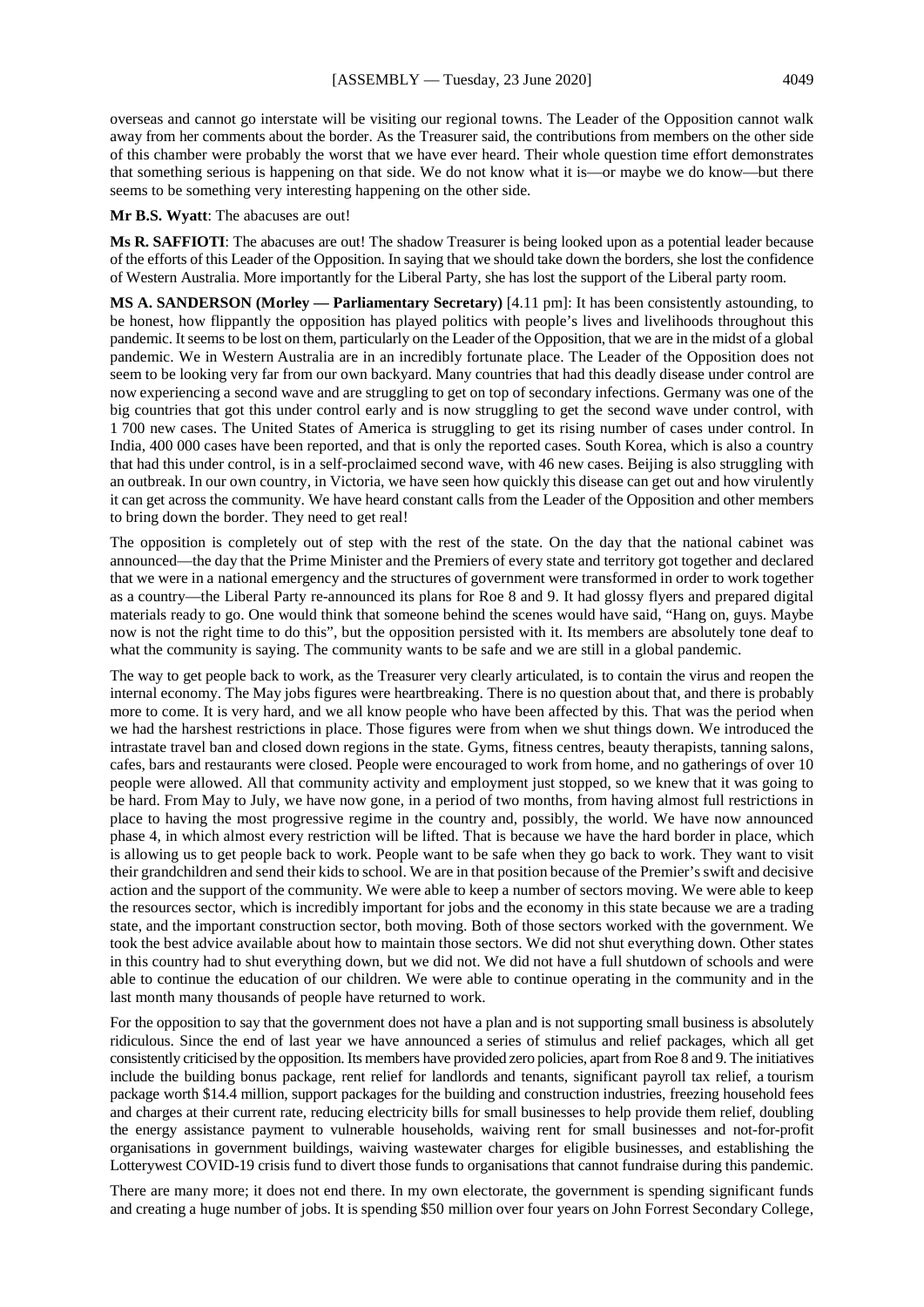my old school, which will create over 1 300 jobs. Work on the Tonkin gap project will create 3 000 jobs and the Morley–Ellenbrook line will create 3 000 jobs. We are still to see how the Liberal Party in the other house will vote on the Planning and Development Amendment Bill 2020, which will encourage private sector development in areas such as Morley, which should be a thriving economic hub. That bill will provide faster and smoother development pathways for the private sector and private businesses to invest in that area.

I have some sympathy for the opposition. There is no question that it is a very tough time to be in opposition, but members opposite have created an outstanding example of how to be relevant. They should stop politicking and start being constructive.

**Mr D.C. Nalder**: She said we're relevant!

**Ms A. SANDERSON**: I said irrelevant.

**MR W.J. JOHNSTON (Cannington — Minister for Mines and Petroleum)** [4.18 pm]: I get to make a few remarks as well. I want to congratulate the other government speakers, who pointed out the opposition's lack of effort. It is amazing that its members do not raise facts in their debates. They certainly do not propose policies, because apart from Roe 8 and 9, which was costed for them by the former government, they do not have a single costed policy. I expect journalists will ask them a good question very soon: who is costing their policies for the election campaign? They cannot just come along and make comments; they have to have costed policies. They should tell us who is going to cost their policies. I look forward to them telling us that. We had our policies costed. Who will do theirs?

I will tell members another thing: everywhere in the resources sector, there is nothing but praise for the Premier of Western Australia. The resources sector sings from the hymn sheet of praise for Mark McGowan because he delivered what the state needed; that is, an opportunity for Western Australia and Australia's most critical industry to continue. Back in March, when people—including people in this chamber—were calling for complete lockdown, the Premier resisted. He resisted the calls from the member for Dawesville and others for greater restrictions in this state, and he kept the resources industry going. That has carried Australia and is carrying Western Australia. There is still a negative impact on Western Australian employment, and that is sad; I imagine that it affects all of us in this chamber, and it also affects the government's financial position. There is a very dramatic impact. People forget that royalties are only one small component—20 per cent—of our budget income. The other 80 per cent has been impacted, just like every other business in the state, but it was this government and this Premier that kept the industry going with things like the future battery industry strategy, the hydrogen strategy, the energy transformation strategy and the clean energy future fund, which are supporting development across our state, including in manufacturing. The opposition thinks that the manufacture of railcars is beyond Western Australians, but there was \$2.8 billion of elaborately transformed manufacturing product exports from Western Australia in 2018–19; that is up 45 per cent from when the opposition was in government. We reckon we can get further manufacturing exports from this state, because we believe that Western Australian workers are equal to any in the world, and we want to back Western Australian manufacturing. The opposition does not like it; it does not support manufacturing here, but we do.

#### *Division*

Question put and a division taken, the Acting Speaker (Ms J.M. Freeman) casting her vote with the noes, with the following result —

#### Ayes (14)

| Mr I.C. Blayney<br>Mrs L.M. Harvey<br>Dr D.J. Honey<br>Mr P.A. Katsambanis | Mr Z.R.F. Kirkup<br>Mr S.K. L'Estrange<br>Mr R.S. Love<br>Mr W.R. Marmion | Ms L. Mettam<br>Dr M.D. Nahan<br>Mr D.C. Nalder<br>Mr K.M. O'Donnell | Mr P.J. Rundle<br>Mr A. Krsticevic (Teller) |
|----------------------------------------------------------------------------|---------------------------------------------------------------------------|----------------------------------------------------------------------|---------------------------------------------|
|                                                                            |                                                                           | Noes $(38)$                                                          |                                             |
| Ms L.L. Baker                                                              | Mr W.J. Johnston                                                          | Mr P. Papalia                                                        | Mrs J.M.C. Stojkovski                       |
| Dr A.D. Buti                                                               | Mr D.J. Kelly                                                             | Mr S.J. Price                                                        | Mr C.J. Tallentire                          |
| Mr J.N. Carey                                                              | Mr F.M. Logan                                                             | Mr D.T. Punch                                                        | Mr D.A. Templeman                           |
| Mr R.H. Cook                                                               | Mr M. McGowan                                                             | Mr J.R. Quigley                                                      | Mr P.C. Tinley                              |
| Ms J. Farrer                                                               | Ms S.F. McGurk                                                            | Ms M.M. Quirk                                                        | Mr R.R. Whitby                              |
| Mr M.J. Folkard                                                            | Mr K.J.J. Michel                                                          | Mrs M.H. Roberts                                                     | Ms S.E. Winton                              |
| Ms J.M. Freeman                                                            | Mr S.A. Millman                                                           | Ms C.M. Rowe                                                         | Mr B.S. Wyatt                               |
| Ms E.L. Hamilton                                                           | Mr Y. Mubarakai                                                           | Ms R. Saffioti                                                       | Mr D.R. Michael (Teller)                    |
| Mr T.J. Healy                                                              | Mr M.P. Murray                                                            | Ms A. Sanderson                                                      |                                             |
| Mr M. Hughes                                                               | Mrs L.M. O'Malley                                                         | Ms J.J. Shaw                                                         |                                             |

Pair

Question thus negatived.

Mrs A.K. Hayden Mrs R.M.J. Clarke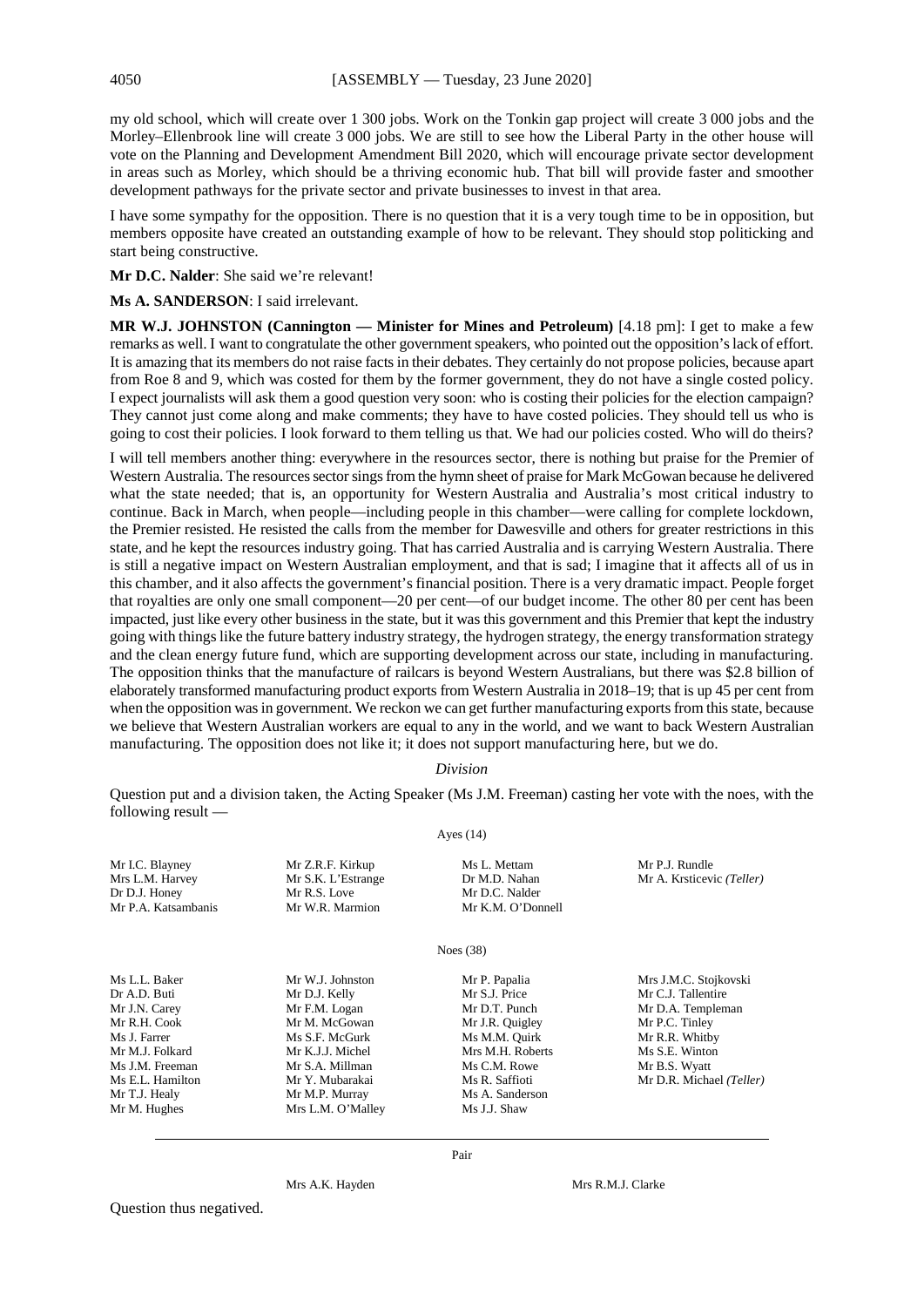#### **CRIMINAL LAW (UNLAWFUL CONSORTING) BILL 2020**

*Third Reading*

### **MR J.R. QUIGLEY (Butler — Attorney General)** [4.25 pm]: I move —

That the bill be now read a third time.

I would like to thank members for their contributions. There were a few small amendments that we had to make on the way through, which have all been passed, and we now send this bill from this place to the other place, with urgings that it be dealt with swiftly because this is an important bill that will provide an additional tool for the Western Australia Police Force to disrupt organised crime in this state. As I said during consideration in detail, I know there were some objections to the exemption for legitimate union activities, but I wish to reassure the house once again that that requires a double defence; that is, that not only are they attending a legitimate industrial action, but also the contact between the people is reasonable in the circumstances. That is an entirely different and higher bar that anyone would have to get over. In other words, we do not want to see organised crime using legitimate industrial action as an illegitimate meeting place, but we want at all times to preserve the rights of workers who might be, for example, attending at Solidarity Park or elsewhere legitimate industrial causes, especially in relation to wages, wage theft and workplace safety.

With those parting comments, I move that this bill be sent from this chamber to the other and that the bill be read a third time, may it please you, Acting Speaker.

Question put and passed.

Bill read a third time and transmitted to the Council.

## **AQUATIC RESOURCES MANAGEMENT AMENDMENT BILL 2020**

*Third Reading*

## **MR P.C. TINLEY (Willagee — Minister for Fisheries)** [4.27 pm]: I move —

That the bill be now read a third time.

I would like to thank members opposite for their expeditious handling of the bill. I would also like to thank the Department of Fisheries and the officials who have worked on this legislation since 2016, when the Aquatic Resources Management Act was introduced by the previous government and we identified a particular flaw in how it related to the Pearling Act, and made sure we could get the full flexibility that was originally intended. I look forward to seeing it pass through the other place as quickly as possible, so we can get it proclaimed and bring it into full force to support the industry at a time when it needs support. I commend the bill.

Question put and passed.

Bill read a third time and transmitted to the Council.

#### **DOG AMENDMENT (STOP PUPPY FARMING) BILL 2020**

*Second Reading*

Resumed from 19 February.

**MR W.R. MARMION (Nedlands — Deputy Leader of the Opposition)** [4.28 pm]: I rise to speak on behalf of the Liberal Party as the lead speaker on the Dog Amendment (Stop Puppy Farming) Bill 2020. I advise the minister that we will not be supporting the bill in its current form. The intention is well meaning. I think everyone in this house, and probably everyone in Western Australia, would not want puppy farming to be undertaken. On its website, the RSPCA defines "puppy farming" as —

#### **'an intensive dog breeding facility that is operated under inadequate conditions that fail to meet the dogs' behavioural, social and/or physiological needs'.**

That is totally unsatisfactory. No-one in Western Australia would condone that sort of activity.

The Liberal Party has had a very close look at this bill and consulted widely. The member for Maylands is a well-meaning person and strongly supports this bill and the objectives that it endeavours to achieve. Although we also support its objectives, we feel it not only has some shortcomings but also a lot of people think it could have the opposite effect, which would be most concerning.

The bill has some reasonably good aspects, but they add red tape to the current process of owning a dog. That may be a good or a bad thing; there are different views either way. Extensive consultation was undertaken by the government. Quite a large consultation document was produced—I will not go through it—about various aspects put forward. There seemed to be widespread support; a high percentage of people supported the objectives of the bill. I will go through some of those in a minute. The Dog Amendment (Stop Puppy Farming) Bill basically amends the Dog Act 1976 to give effect to measures to prevent and stop puppy farming by regulating the breeding and sale of dogs in Western Australia. That is one of the bill's objectives, as mentioned in the explanatory memorandum.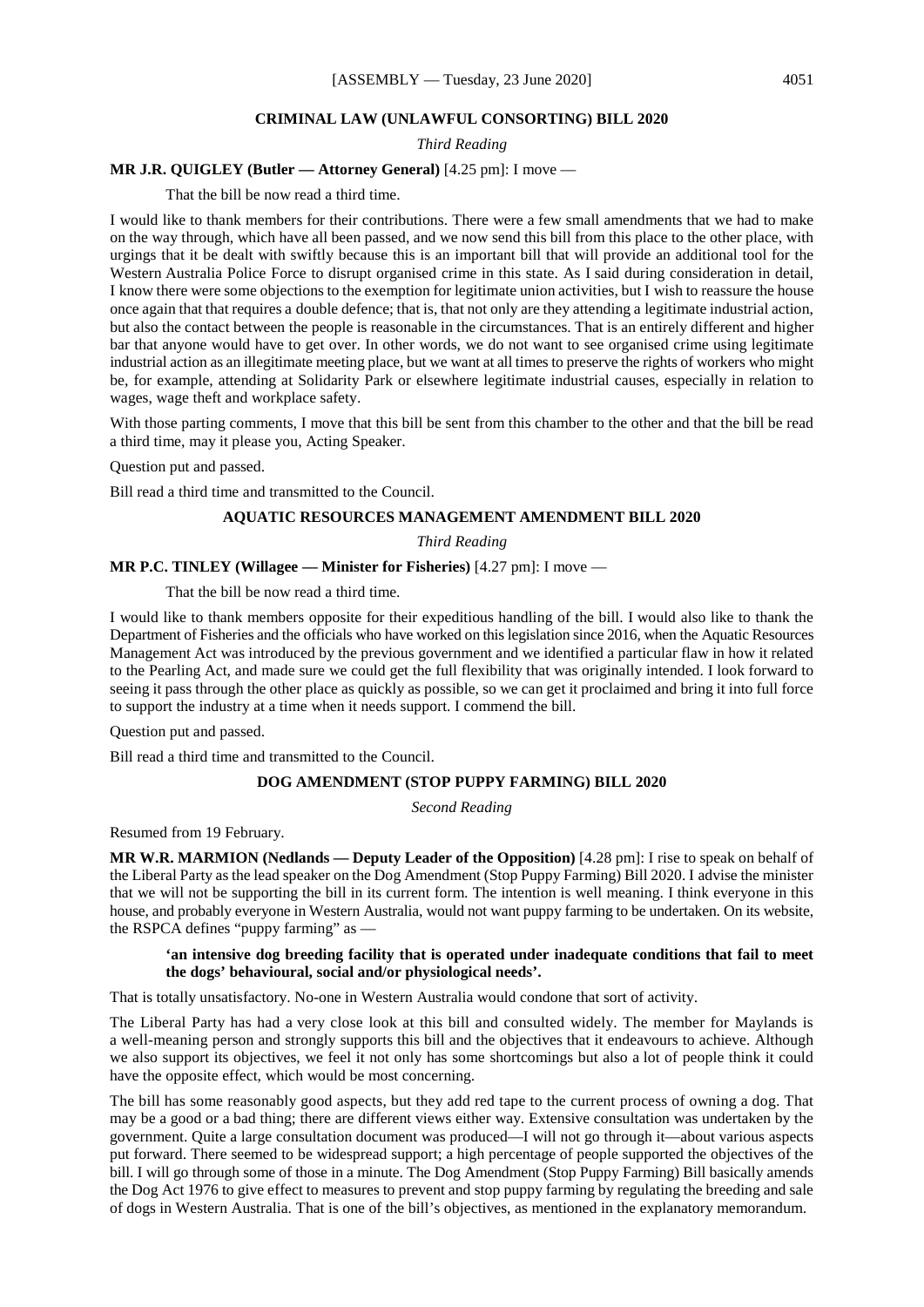The mandatory standards underpin these legislative changes and are critical to ensuring that everyone is aware of the appropriate standards of care for these animals, which are integral to the lives of many Western Australians. One objective is to regulate the sale and breeding of dogs in Western Australia. As mentioned in the explanatory memorandum, dog breeding is not currently regulated in Western Australia. As a result, dog breeders are able to disguise their operations, avoid detection by authorities, and continue to breed dogs irresponsibly. The bill attempts to solve the problem of overbreeding and the inappropriate breeding of dogs in the following ways: firstly, by reducing the number of unwanted dogs born. We would all support that. Secondly, it will provide another outlet for the sale or adoption of unwanted or abandoned dogs. We would all support that too. The Shenton Dogs' Refuge Home is in my electorate of Nedlands. It is a terrific facility that benefits the community widely—that is the broader community of Western Australia—particularly in the metropolitan area. Thirdly, it will provide a means for purchasers to be confident that they are not sourcing their dog from a puppy farm. Fourthly, it will allow dogs to be traced throughout their life, thus allowing puppy farms to be identified and shut down. The database would indicate whether a large number of dogs are being bred from one particular source. That could be identified and presumably investigated to see whether a breeder is operating within the rules and also that the dogs are being well looked after.

This bill will regulate the breeding of dogs and ensure both transparency and traceability to identify where dogs are coming from. There are arguments that these measures will not necessarily stop poor breeding practices. It may not cover the registration of all dogs throughout the state. Even if it stopped puppy farming in WA, dogs will still be sourced from the eastern states. That is another issue.

It would be interesting for the minister, in his second reading response, to mention how many dogs are currently registered. My experience, having lived all over Western Australia, is that it is probably a lot easier to register dogs in the metropolitan area than it is in certain rural locations. That is based on my experience living in the Kimberley. I wonder how many dogs are registered in the Kimberley. Are all dogs registered in the metropolitan area? I know they are supposed to be registered, but are they currently registered? Obviously one of the key issues of this bill is to ensure that all dogs are registered.

**Mr D.A. Templeman**: If we had a central registration system, we would know.

**Mr W.R. MARMION**: Correct. No; not necessarily—not everyone registers their dog. I do not know that everyone registers their dog with their local authority.

This bill will amend the Dog Act 1976 and the Animal Welfare Act 2002. I must say that we received a very good handout from departmental officers during our briefing. I am looking around but I do not see them, because I do not think we are going into consideration in detail today.

#### **Mr D.R. Michael** interjected.

**Mr W.R. MARMION**: They are here, hidden at the back. I thank the minister for our briefing and the very good handout. The second page refers to the scope of the Dog Act. The first dot point states that it provides for the control and management of dogs—that is, responsible dog ownership. It also provides for dog registration and microchipping, dog attacks and dangerous dogs. Its enforcement authority is the local governments. The other act that is extremely relevant to the bill before us is the Animal Welfare Act. The scope of the Animal Welfare Act 2002 is the prevention of cruelty to animals; it promotes the health, welfare and safety of all animals, including companion animals; and regulates the use of animals—we do not need to worry about that—for scientific purposes. The primary scope in terms of puppy farming is the mistreatment of animals, particularly dogs. One would argue that the Animal Welfare Act is the vehicle to make sure that all animals, whether in a facility that has lots of dogs or in a house with one dog, are all treated and cared for properly and that their wellbeing is managed.

When we asked in the briefing whether the Animal Welfare Act would be part of this process, the answer was yes. I understand this amendment bill is part of a package to stop puppy farming. The government wants to regulate dogs so that we know where all the dogs are in Western Australia. The welfare of dogs will be managed through the Animal Welfare Act. We had some discussion about that. I guess an amending bill will come before this house in due course. In some of the consultation that I have had with various people and organisations, including the RSPCA, obviously, I have been told that perhaps they need to be beefed up a little in their powers; maybe more support mechanisms are needed so they can get out there and do their job. All the people I spoke to, certainly on our side, would see that as being an essential element of getting the desired outcome of this bill. I should say that this bill only achieves some of the outcomes the government wants to achieve. Without the Animal Welfare Act, we are only halfway there. Some people have argued that we could potentially go backwards without the Animal Welfare Act being in play.

One element of the bill that is mandatory is dog sterilisation. The aim is to ensure the non-proliferation of dogs unwanted dogs. We do not want that. The aim of it is well meaning. Obviously, it is a burden, but an exemption in the bill states that current owners will not have to do that. People who criticise this argue that it means that some dogs will not be sterilised. We can take it either way. Of course, Dogs West is totally opposed to this, as it is a breeder that believes, as both the minister and the member for Maylands know, that Dogs West should have an exemption for sterilisation -

**Ms L.L. Baker**: Of dogs!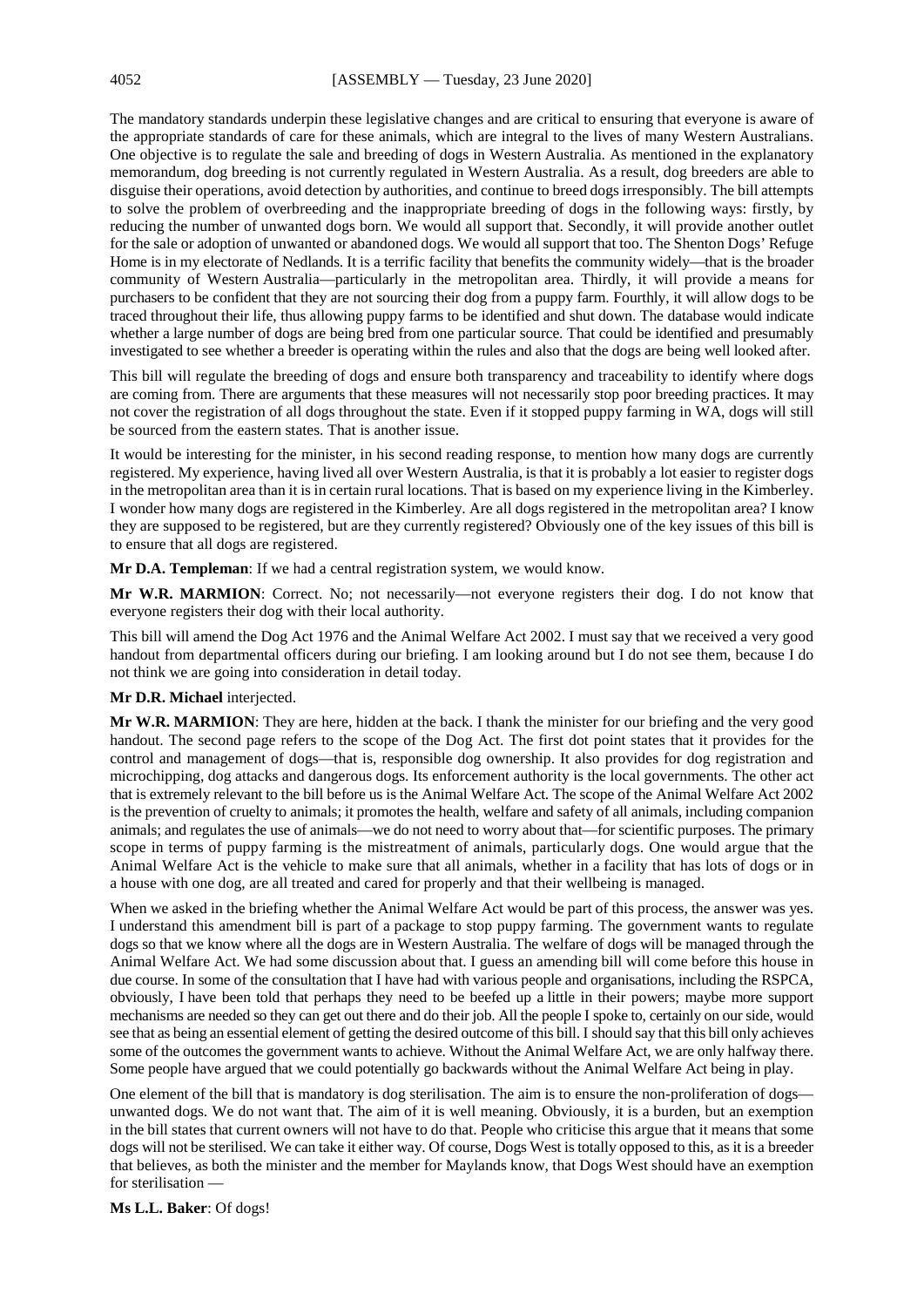**Mr W.R. MARMION**: —of dogs!—and also to be registered as a breeder. Dogs West is a bit up in arms over that and it has its reasons. If I have time, I might mention some of those later.

Another aspect of the bill is the approval to breed. If someone is a breeder, they will have to register. If someone owns a dog that is not sterilised after two years, I understand that that person is required to register as a breeder. The Dogs West people get a bit grumpy over that because that is what it does: it has dogs that breed. Any dog that is not sterilised and is over two years old will have to be registered as a breeder. The bill outlines that a local government will approve the breeder and can impose conditions. Indeed, the way I read the clause is that local government can put any conditions on a breeder in writing. That is open, and naturally people who are concerned about that can see the negative side of that. I have had suggestions from members of Dogs West that some councils might make it very difficult for someone to register as a breeder. As the member for Maylands would know, a lot of breeders breed from their home. Some are concerned that their local government may put a condition such as owning only one breeding dog. There may be some restrictions on having two or three breeding dogs. A breeder might find that they may not be able to legally live in certain local authorities with breeding dogs.

**Ms L.L. Baker**: It's the same at the moment, member.

**Mr W.R. MARMION**: That is true; the member is right. People, though, do not necessarily register as a breeder.

**Ms L.L. Baker** interjected.

**Mr W.R. MARMION**: No, that is not the member's fault.

When I was a young lad in Bunbury, we had a dog. When the dog disappeared for two or three days, we would find that it had been under the shed and suddenly there were all these little puppies. I think that happened to every household where I grew up. As a child, it was a wonderful experience to see these little puppies. Obviously, there are drawbacks—with what happens to the puppies. This bill means that if someone happens to be in that unfortunate situation, as we were many decades ago, they have seven days to register as a breeder. I understand the reason for that, because this is an important element for tracking dogs and the process of looking after dogs. When someone registers as a breeder, they will get a number. One good thing about the bill is that registration will be able to be done online. That will be useful if someone happens to have a computer and access to the internet. If someone finds themselves in this unfortunate situation—or fortunate; they might be very happy that their dog suddenly has puppies—they will have seven days to register as a breeder and they will get a number. If they happen to live in a remote area of Western Australia and they do not have the internet, I do not know what they would do. Maybe the minister or the member, because the member for Maylands will be talking to this bill, might be able to explain whether there will be some sort of leniency on the seven days if someone who lives 300 kilometres from Halls Creek suddenly has a litter of puppies, they do not want to get a fine under the act, and they have to get to a computer or the internet to register as a breeder, explain their circumstances and pay the fee set by the department to become a registered breeder. We understand that mechanism and there may be some issues around that.

In the briefing, we asked what fee might be set for someone to become a registered breeder. It was suggested at about \$300, which was not guaranteed; it was going to be a regulated fee. That is a concern for local government. I have spoken to the Western Australian Local Government Association and it has some concerns. The member might be able to say what that fee would be. I understand that local government was heavily involved in consultations at the beginning, but from the feedback I have been getting of late, they are a little disappointed with recent feedback. They were rolling along with, and very supportive of, the bill until they realised that there will be a fair bit of work for them to register dogs and breeders and make sure they comply with a whole lot of things. I think they found out that fees were not going to be set by the council. The member can correct me if I am wrong; this is what I managed to ascertain from talking to people. The fees will be set by the department. If the fees are one size fits all, the fee may be reasonable, to cover costs for some local authorities, but it may not be sufficient. I assume, from my logic, that one fee for all may not sit well with some local authorities, particularly remote ones. They may not be very diligent in enforcing the act. I would not mind a comment on how diligent some of them are at the moment in enforcing the registration of dogs.

I move on to the smart part of the bill, the centralised registration system. In the briefing, we were told that each council has its own registration system, with some being paper registration systems and others being on computers and spreadsheets. The aim of this bill is to have a centralised register that also brings in cats; we may as well have one for both. It will be managed by the Department of Local Government, Sport and Cultural Industries. I asked a few questions about that. Resources will be put to the department so that it can do this. Obviously, the department will need a lot of resources at implementation, because it will have to go to all the different local authorities around Western Australia—there are some 138 at last count—to get all the information, some of it on paper, and manually put it onto a centralised database. It is a job that I would probably be loath to do, even if it is well paid. It will be a major task. One could argue for the bill that local authorities will not have that problem. Basically, if it is all centralised, the minister can say, "There you go; there's a reduction in your workload. It's all going well." One of the key aspects of the centralised registration system and how the department will manage looking after all the dogs in Western Australia is through the breeding number. When a new dog is suddenly born from somewhere, the breeder of that dog has a number. Once this legislation comes into effect, when someone gets a dog, they will need to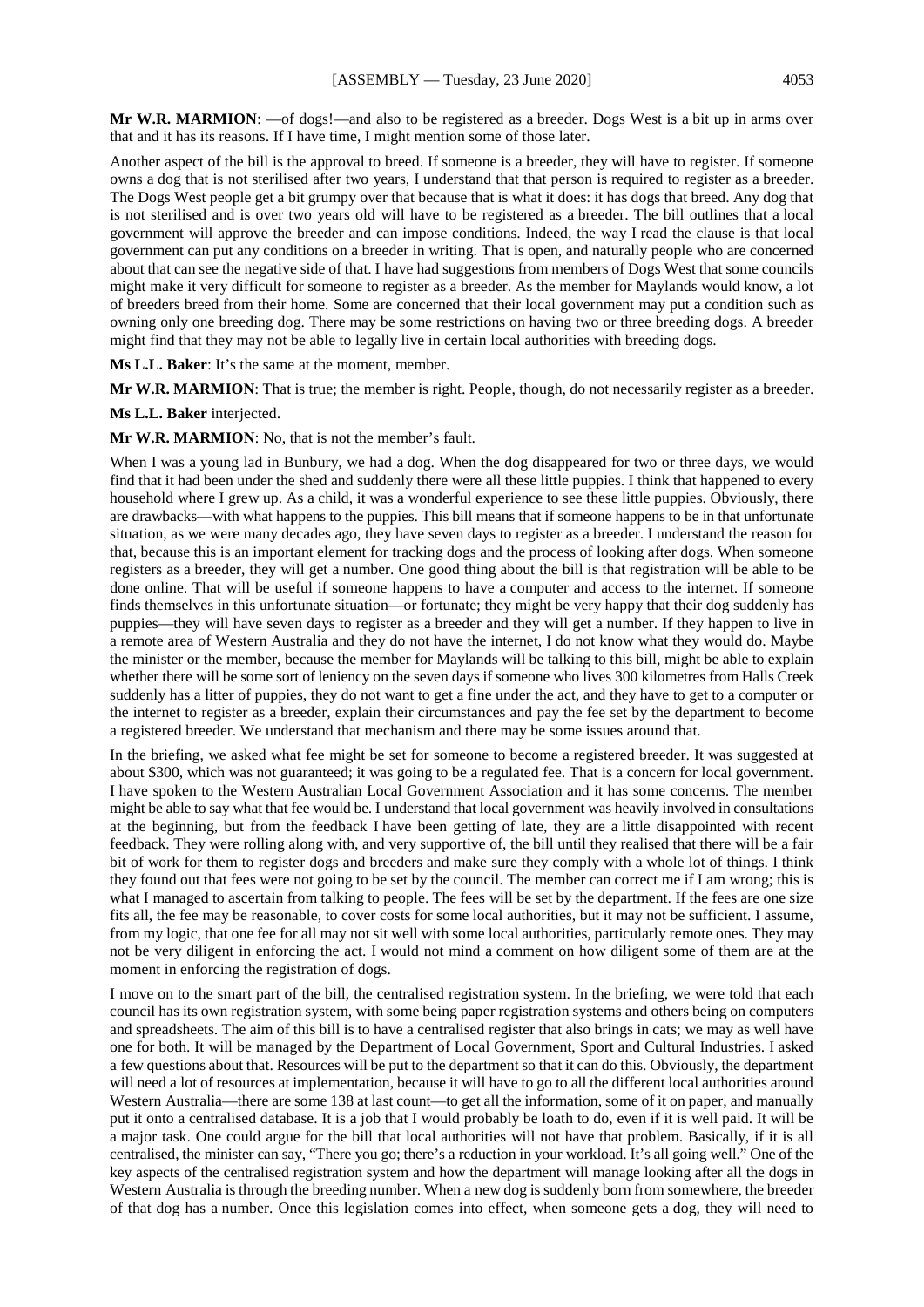register it, so they will need the breeder's number, which makes sense. Once the breeder gets that number, they have that number forever, unless they decide not to be a breeder. The mechanism has been thought through cleverly. The minister might be able to explain what happens in reality. Someone may breed a dog at home, so they can register as a breeder and comply with the act. What would happen if someone stops for a picnic on the way to Fitzroy Crossing and a lone dog comes along? If the dog likes that person and the food they have, it might decide to jump in their car. If that person notices that no-one is looking after it, they may take it home. They realise that they have to register the dog but they do not have the breeding number. I am talking about what would occur once this legislation comes into effect. Someone needs to explain to me how someone can register a dog without knowing the breeding number. We will get on to pet shops in a minute. The register needs to have a mechanism for a dog that just appears.

While I am talking about this subject, I turn to the source of dogs. A dog can be sourced from a dog refuge or from Dogs West, which sells pure breeds. The bigger source is crossbreeds from wherever. A lot of crossbreeds come from the eastern states. I think about 10 pet shops source these dogs from various places. That is by far the majority. A number of these dogs may have come from the eastern states. They might have been sold by a pet shop. When this legislation takes effect, they will not be able to be sold by a pet shop. People in my electorate may have a crossbreed from somewhere in the eastern states. They do not know exactly where it came from, but suddenly it is in a little box in WA and they have to register it. They would not have a breeding number either, unless there was a national scheme. I can see that it will never be 100 per cent because people will try to register dogs that have no breeding number.

I will wait until the Premier finishes chatting with the minister. This is a really important bill. It is our first day back. We have one week to go and we have to get down to business.

I am interested in how the register will work when the majority of new dogs will be crossbreeds. What will the mechanism be for fudging the breeding number? As I just said before I was interrupted, we could end up having a national register. That could make it a bit tricky if there was no number. What happens then?

**Ms L.L. Baker**: They've got the same problem with microchipping at the moment.

**Mr W.R. MARMION**: That is another thing. That is the same problem. It is amazing how long I have been talking!

**Mr D.A. Templeman**: You haven't said much.

**Mr W.R. MARMION**: No. I have only got to pet shops. Lots of members want to talk on this bill.

The other key part of the bill, which will have a big impact, is that pet shops will transition to adoption centres.

**Ms C.M. Rowe**: It's fabulous that that is happening.

**Mr W.R. MARMION**: I did not say that it was not. By transitioning to adoption centres, that is another outlet. A lot of people who want a dog go to the Dogs' Refuge Home at Shenton Park in my electorate. This will be another outlet. That is a good thing. There is no question about that. I understand that someone will have to be approved and registered as having a dinky-di dog refuge that meets certain standards and be ticked off. I am sure that the Dogs' Refuge Home will meet those standards. I want to give a bit of a throw-out to the dog refuge in my electorate, which does a wonderful job. Karen Rhodes, the president of the Dogs' Refuge Home in Shenton Park, has been there a long time—since 2007. She has a board. The current CEO is Kristi Treadgold. There are some 30 staff and 250 volunteers. If people ever drive down Lemnos Street on the weekend, they will see people walking dogs all over the place—all over Mt Claremont. We thank all the people who do that. There will soon be another outlet through pet shops transitioning to adoption centres. The question that arises for people who want to buy a crossbreed dog is: what will happen there? Presumably, they will be buying them online. I do not know what will occur.

From the statistics that I have looked at, most of the market seems to be crossbreed dogs, not purebred dogs. I am not an expert on dogs. My wife has bought one dog. I am not going there; it is not my dog. I do not mind talking about greyhounds. When I was at university, my college decided to buy a greyhound. I was the treasurer of the St George's College greyhound racing association. We were called the Shafter Syndicate. We had to register our syndicate. That was the name that was approved. The poor little dog won four races at Cannington.

**Ms L.L. Baker**: What happened to it?

**Mr R.S. Love**: You put it down?

**Mr W.R. MARMION**: No, it was not. I was the treasurer of the greyhound racing association. We had to issue new shares. I worked out the numbers. Dogs had to come second every time they raced to break even. In our view—we were just a student organisation—we had to have a dog that won quite a few races. The dog was a bit small and would get buffeted around when it came around the corner. I will not mention his name. One of our members ended up adopting a dog as a pet. The dog's name was Cannon Newell. I do not know whether we can look up the register. It won four races at Cannington Central.

**Ms L.L. Baker**: And lived happily ever after!

**Mr W.R. MARMION**: Yes, it lived happily ever after. Colin looked after him.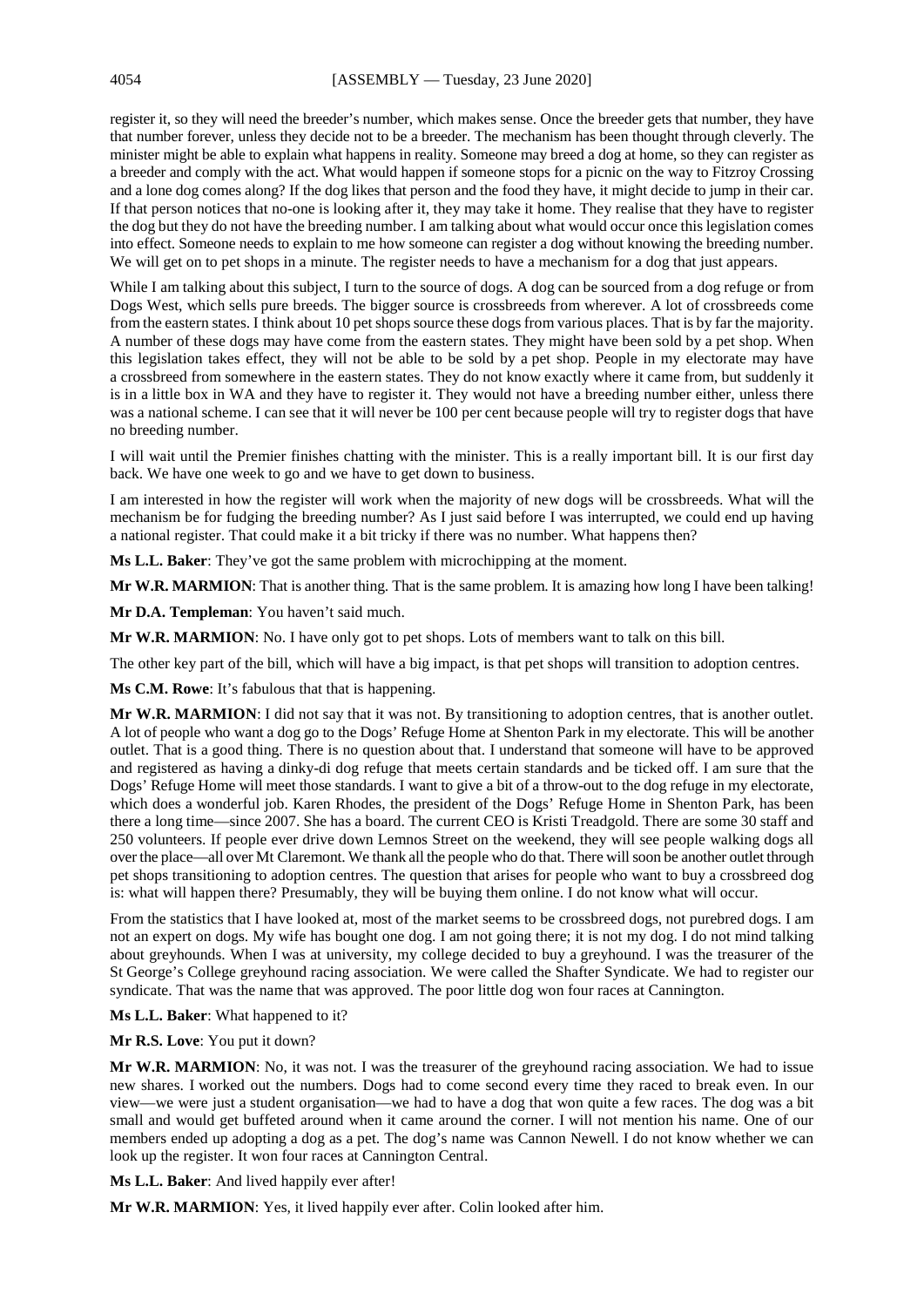On that note, this bill removes the requirement for greyhounds to be muzzled. Having been a former greyhound owner, probably a one-twentieth shareholder, I fully support that. Many people have been lobbying. Someone who works in a shop very close to my electorate office is a strong supporter of greyhounds and the adoption of greyhounds.

I have contacted the Dogs West Canine Association of WA lots of times and I have been to Cannington. It has a wonderful facility, and has it not grown? I do not know whether it is the largest such facility in the Southern Hemisphere, but it would not surprise me because it is enormous. It does a really good job. Dogs West is 100 per cent behind stopping the sale of puppies and dogs in pet stores and ending puppy farming, but it believes that the bill in its current state will not have the desired outcomes and that it will, in fact, make the problems a great deal worse. I will refer to some of the outcomes that Dogs West members believe will come from this bill. They believe that it will legitimise and support already well-known puppy farm productions; force already poorly resourced and funded local councils to manage a process that Dogs West already does extremely well; have a massive negative impact on registered breeders who are already transparent with their practices and are accountable to Dogs West; and result in the strong likelihood that rare breeds will no longer be available in Western Australia if current registered breeders living in the suburbs are forced to sterilise their dogs.

**Ms L.L. Baker**: Did they say how they're going to be forced to sterilise their dogs, member?

**Mr W.R. MARMION**: I am assuming that what they are saying is that they will end up sterilising their dogs —

**Ms L.L. Baker**: But this bill does not make them do that.

**Mr W.R. MARMION**: I am just saying what Dogs West members said. I have another comment on which the member for Maylands will probably ask a question, but I will read it into *Hansard*. They are also concerned about a reduction of the gene pool of certain breeds, especially now that there is a flying ban—this might be related to the COVID-19 pandemic—because the genetic diversity will be sitting in a home in the suburbs sterilised. From my brief knowledge from the people I know who have pure breeds, they have to go interstate. That is what they are getting at there.

I also spoke to the Western Australian Local Government Association, and I think it is on board. From what I can gather, I think the minister had it on board until more recently. I think I have probably explained that to a great extent. Specifically, it is concerned about certain proposed sections, which I will raise tomorrow during consideration in detail, but I will foreshadow them now. I refer to proposed sections 26I, 26K, 26L and 26M, all of which relate to breed applications. It is also concerned about the new power to seize under warrant an unsterilised dog, which comes under proposed section 29(3)(caa); assessing, granting or refusing and cancelling a pet shop approval, which comes under proposed sections 38B, 38C, 38D and 38E, which relate to the things that have to be done; inquiring into the conduct of an approved pet shop business, which comes under proposed section 38L; inquiring into the conduct of a dog supply approval holder, which comes under proposed section 38W; additional powers of enforcement that may require additional specialised training, such as seizing and copying documents, taking photographs, film, audio, video and other recordings for evidentiary purposes, which comes under proposed section 43B; and dealing with objection and review processes, which comes under proposed sections 54E, 54F and 54G. In general, everyone supports the objective of trying to eradicate the mistreatment of dogs at the top level. If there is a concern that they are more likely to be mistreated in a facility that has lots of dogs, which is logical —

**Ms L.L. Baker**: That's not true.

**Mr W.R. MARMION**: It is not true. The term "puppy farming" conjures up the idea of more than one dog—a farm. We do not usually farm one animal. A good facility could have an enormous number of dogs with their own heater, spa parlour —

#### **Ms L.L. Baker**: Masseuse.

**Mr W.R. MARMION**: Yes, a masseuse, and a lot of pasture to run around on. I know it is not about that. It all comes back to the welfare of dogs, whether it is an individual dog or lots of dogs. The main concern is that the enforcement of looking after a dog comes under the Animal Welfare Act 2002. This bill has a mechanism to regulate how dogs are registered and put on a database in local authorities, and one of the conditions of being a breeder is that the person is not unfit. Certainly such a person can register a dog but they cannot register to be a breeder. If a person has a record of being very bad in looking after dogs—that is, they have form—the local authority, I understand, will have the power to not allow them to have a dog or become a breeder in that local authority area. They might go local authority hopping to see whether they can get away with it somewhere else.

That pretty much sums up all my points, but I am interested in some feedback on designer dogs, if you like. I have an article that refers to dog breeding in Queensland. It suggests that the price of designer dogs has doubled in recent times. It is a surprising figure.

**Ms L.L. Baker**: I saw one article saying \$12 000

Mr W.R. MARMION: The article I have suggested only \$8 000. I am staggered that a designer dog can cost \$8 000. It is my understanding from the people in my area of Nedlands who have designer dogs that they cost \$2 500, \$3 000 or something like that, but I am out of touch. The cost is \$8 000 in Queensland, and the member for Maylands suggested that it can be up to \$12 000. There are a number of speakers on our side.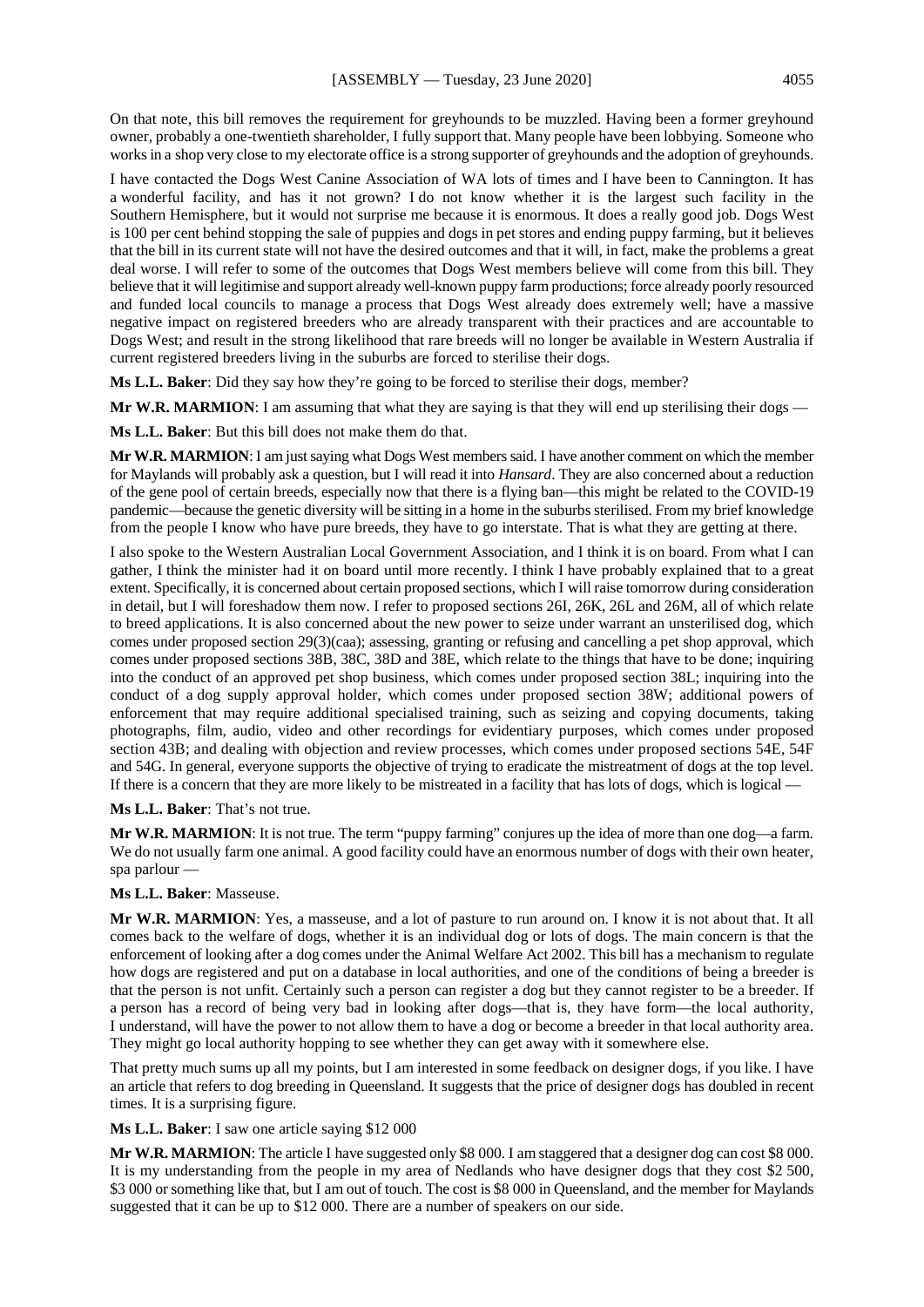**Ms L.L. Baker**: You mentioned \$300, if you don't mind commenting.

## **Mr W.R. MARMION**: Yes.

**Ms L.L. Baker**: No price has been set for this. The only thing I can think of is that at the moment when you register a dog, the annual fee is \$250, but it may go up by \$50.

**Mr W.R. MARMION**: I think it is to do with the breeding licence.

**Ms L.L. Baker**: It certainly has not been set.

**Mr W.R. MARMION**: I know that it has not been set, but I asked for a ballpark figure. In fairness, I do not want to dob them in. I was keen to get a rough idea of what it might be. We understand that it could end up coming in at \$10. The government has not set it. That is just the figure that I was given.

**Mr D.A. Templeman**: So you're opposing the bill.

**Mr W.R. MARMION**: Yes. I said that before, I think some amendments will be moved by the Nationals WA. We will see how we go.

**MR R.S. LOVE (Moore — Deputy Leader of the Nationals WA)** [5.08 pm]: I will speak quite briefly on the Dog Amendment (Stop Puppy Farming) Bill 2020 and say at the outset that the Nationals WA will not support the bill in its current form. I have some amendments on the notice paper, to which the member for Nedlands alluded.

**Mr D.A. Templeman**: So you wouldn't support it even if they

**Mr R.S. LOVE**: If those amendments were passed, we would have to reconsider that position because most of my concerns revolve around those particular matters. In the second reading speech that the minister made some time ago now, back before COVID hit, he spoke of this being the Dog Amendment (Stop Puppy Farming) Bill 2020, but there does not seem to be a definition of "puppy farming" in the bill; that seems rather strange. In the handout that we were given in a briefing from the department, a definition was provided that appears to be taken from an RSPCA Australia definition; that is —

## **'an intensive dog breeding facility that is operated under inadequate conditions that fail to meet the dogs' behavioural, social and/or physiological needs.'**

There is no doubt that we should all support that aim, but the issues that I will highlight are ones that, unfortunately, have not been taken on board by the government despite earlier indication that there would be consultation. One of the matters that we know with consultation is that we normally take on board what people tell us, but that does not seem to have happened.

The Minister for Local Government knows that he is not only responsible for the administration of the Dog Act, but also in charge of the relationship with local government. From his previous speeches and previous actions, we know that he is quite proud of the way that he has interacted with local government. We also know that the member for Maylands has been central in these discussions that have taken place with a range of people in this state, and is also involved in a working group to look at the law.

One of the concerns put to me is that under the current legislation, approval is needed if a person wants to breed a dog. Local governments are responsible for ensuring that the people are fit to undertake that, and that the dog will be kept in the expected standards. The conditions of keeping that dog must align with any written law and, presumably, that may include a local planning scheme. The concern put to me from potential users is that local government will insist that they have a property that is essentially for the purposes of being a breeding kennel. If a person is a puppy farmer, I dare say they will need a breeding kennel. They will probably need some sort of concrete shed or something to house the dogs in. But if a person wants to breed from their pet Chihuahua, and to keep the breed going, they will probably keep the dog in their home, and so the idea that they need to have a kennel licence is way over the top. But this has been confirmed to me in the process of consultation we undertook with the sector by many people who have contacted me, by unbidden people who also got in touch and by other members who passed feedback on to me. Those people were concerned that they would be unable to get a dog breeding permit from the local government because they would not fit into the definition of a breeding kennel.

**Ms L.L. Baker**: Would you happen to have any specificity around which LGAs said that, because I'm really interested in finding out if I can.

**Mr R.S. LOVE**: I would have to go through my notes to find that, and then I would have to be happy that the person would want to be identified—but assuming that that is the case, at some point we could pass that on to the member. That certainly is an issue raised by local governments themselves in that they are concerned about the onus that will fall on them.

As we heard from the member for Nedlands, the local government sector was initially quite happy with the concept of controlling puppy farming, as I think most people would be. Oscar's Law was introduced because of a situation in another state, so we do not want to see those types of things perpetuated. Local governments have very practical people on them who are very concerned about how this will all be undertaken. It might surprise some to know that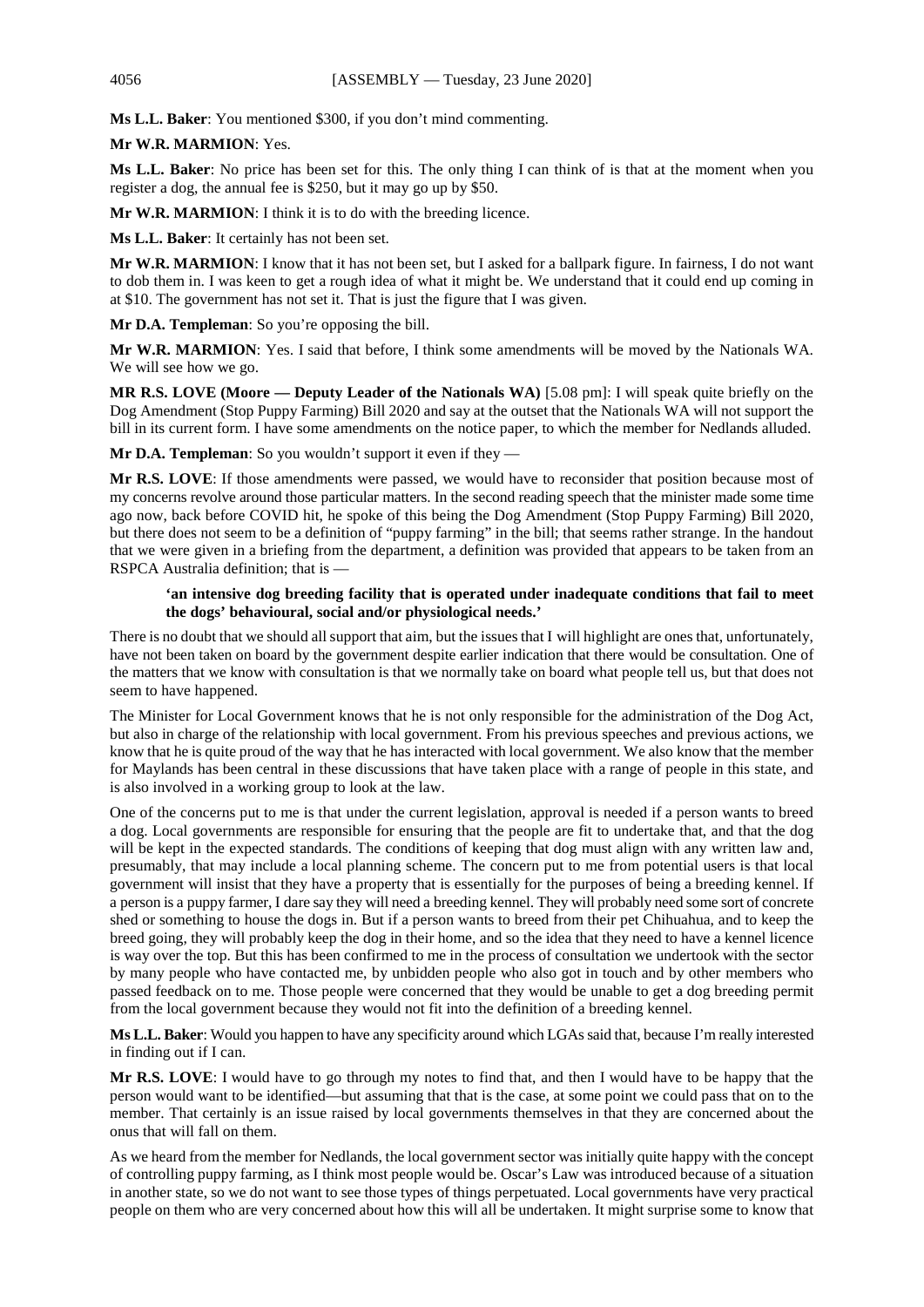for some local governments, maintaining the existing requirements under the existing Dog Act is very expensive. Ranger services pertaining mainly to the Dog Act in some rural councils, as I have been advised, account for up to two per cent of their rate base; one local government in my electorate assures me that it is 1.5 per cent. Therefore, local governments already have considerable costs, and, as the member for Nedlands highlighted, local governments are greatly concerned about the imputations of this bill on them. I have been furnished with a copy of some minutes by a local government person from a March meeting of the Western Australian Local Government Association, which is the peak body for many local governments—but not the member for Nedlands' home local government, and maybe one other.

**Mr W.R. Marmion**: Maybe Cambridge is thinking about it.

**Mr R.S. LOVE**: There we go.

Most local governments are in the sector, and we know that the minister has the much-lauded state and local government partnership agreement that says that there will be minimum expectations on consultation. It appears that according to this agreement, those expectations were not met in this case. I am not arguing the case for WALGA; I am simply relating to the minister what WALGA recorded in its minutes.

**Mr D.A. Templeman**: They were a long-term stakeholder group.

**Mr R.S. LOVE**: Yes; I will get on to that later.

Reading from the minutes, a motion was moved by Mayor Carol Adams and seconded by Catherine Ehrhardt. The background commentary to the motion says —

The Bill was introduced to Parliament prior to consultation with the Local Government sector under the State and Local Government Partnership Agreement, where a 12 week consultation period is considered appropriate if new legislation or amendments to existing legislation are likely to have a significant impact on the sector.

There it is in black and white from the local government sector itself that it considers the inadequacy of this consultation to be quite a problem. It continues -

The Department of Local Government, Sport and Cultural Industries advise WALGA that fees and charges are to be set in regulation will be based on evidence produced via cost-modelling consultations performed in 2018 with 18 local governments. However, this body of work is currently commercial-in-confidence due to the need to utilise information to go to tender for the establishment of a centralised dog registration system. With the current lack of information, the local government sector may lack confidence that full cost recovery will be an inherent principle of future regulated fees and charges.

We can see why the local government sector would be concerned as I have already outlined the costs that are plaguing the local government sector around the existing Dog Act. In some cases, local governments can span many towns and many hundreds, if not thousands, of kilometres, so for someone to go to inspect a premise to ensure that a person is fit and proper to hold such a permit can be quite an expensive and time-consuming process. We also know all the rest of the issues around the registry et cetera that local governments have concerns about. All this culminated in a motion that was put and carried by WALGA. The motion was that WALGA write to the minister and request that he withdraw the Dog Amendment (Stop Public Farming) Bill and more appropriately consult with the sector, traditional custodians and the wider community, or, failing that, that he remove any reference to local government in the bill, as the sector did not endorse it in its current form. It is quite concerning that the local government sector, which is tasked in the main with carrying out many of the functions of the bill, is asking to step away from those functions and for any reference to it to be removed from the bill. I do not know whether the minister has responded to WALGA and I do not know whether the minister is likely to give any response in his summation to the second reading debate, but that is the situation. I have checked with WALGA to see whether there has been any further consideration of that matter, and to the best of my knowledge there has not been any. That is a very worrying situation for local government. The state and local government partnership is somewhat left in tatters because of this refusal by the government to consult local government.

**Mr D.A. Templeman** interjected.

**Mr R.S. LOVE**: They are not my words; they are the words of local government.

**Mr D.A. Templeman**: Have they torn up the agreement?

**Mr R.S. LOVE**: I do not know, but local government is certainly saying that the minister does not appear to be abiding by the agreement. It seems that the minister has torn up the agreement; I do not know that local government has.

**Mr D.A. Templeman**: You would be wrong.

**Mr R.S. LOVE**: Maybe the minister should consult local government properly, because it is saying the minister has not.

**Mr D.A. Templeman** interjected.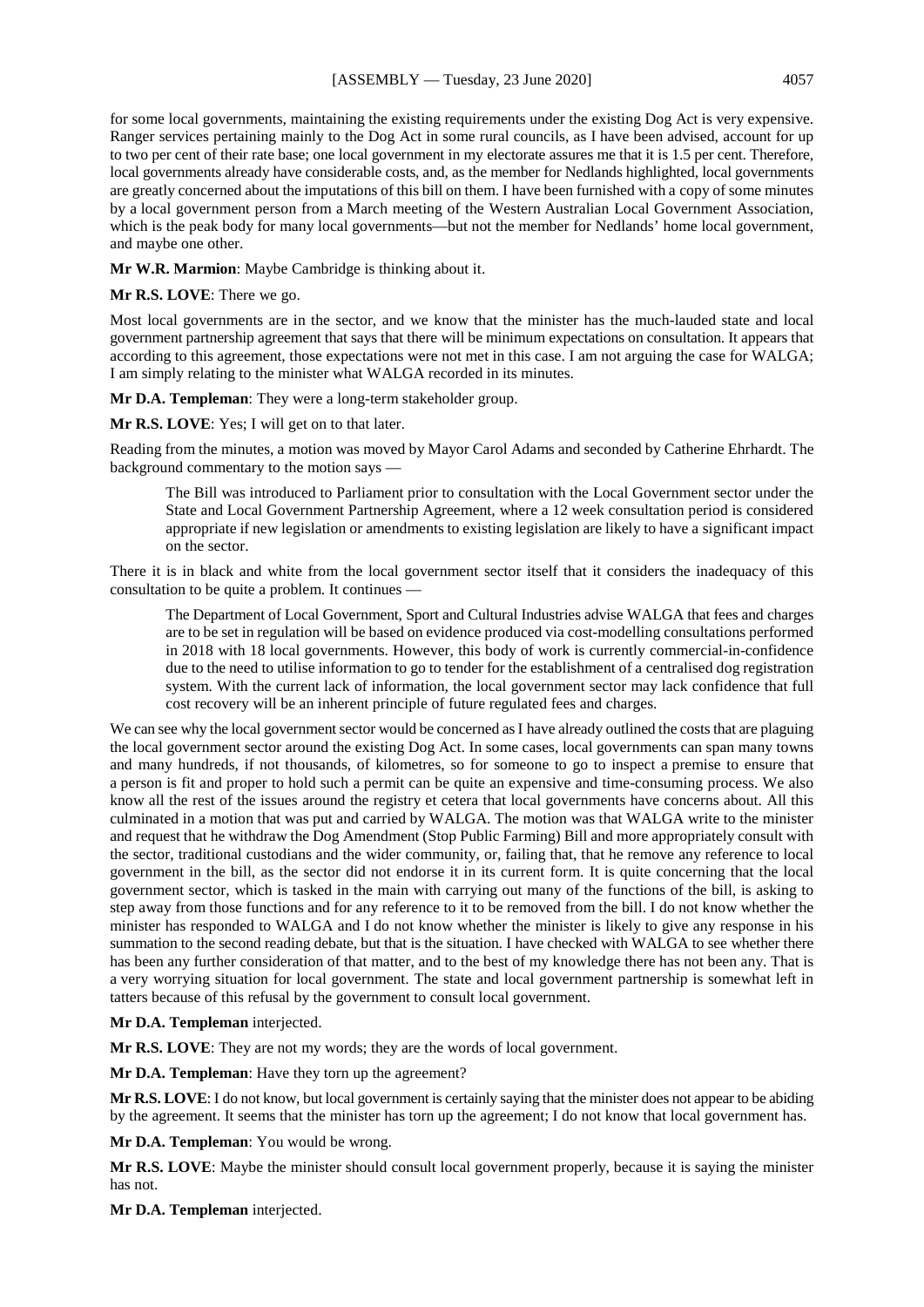**Mr R.S. LOVE**: They are not my words, minister. Do not argue with me; argue with WALGA. It wrote that—not me. I am just relaying. I am just a messenger; do not shoot the messenger, minister. I am just relaying WALGA's concern to the minister about what has happened.

Earlier, I mentioned other consultations, and the member for Nedlands talked about Dogs West. As we know, Dogs West is a very important advocacy group for good welfare outcomes for dogs, and we are all about good welfare outcomes for dogs, are we not? I understand that Dogs West met with the minister. I think it has also met with the member for Maylands. It has been involved in the consultation process along with people representing farming groups or working dogs groups. I guess the RSPCA, local government and others were involved in those consultations. I will relay some information that Dogs West has provided to me. Dogs West is a member body of the Australian National Kennel Council, which is the peak body in Australia for purebred dogs and is affiliated with UK Kennel Club, Canadian Kennel Club, American Kennel Club, New Zealand Kennel Club and other peak bodies. There are representatives of these peak organisations in 98 different countries. Dogs West is responsible for ensuring that the breeding, caring and welfare of dogs are maintained by members that are already well regulated, and they must abide by the Dogs West code of ethics, rules and regulations and breeding. The information goes on to highlight a lot of those things. I might talk about it in consideration in detail, because as members well know, I have an amendment on the notice paper pertaining to Dogs West. I will not go into too much detail about it at the moment, but suffice to say that Dogs West told me that it had met with the member for Maylands and she said that Dogs West members were the gold standard when it came to welfare for dogs.

#### **Ms L.L. Baker**: They are indeed.

**Mr R.S. LOVE**: Obviously, the member for Maylands holds Dogs West in high regard.

Dogs West was surprised and very disappointed when it was not recognised in the bill in the way that other kennel clubs in other states apparently are. As my amendment says, Dogs West would like to see that issue addressed. I would be very interested to learn more in consideration in detail about exactly why its concerns have not been taken on board. It is very worrying, because one of the tenets of all of this and underlining some of the discussion at the very start when the minister made some comments is a view that there is an oversupply of dogs. That is not a view I am getting from others. One of the concerns of people dealing with a particular strain of dog, whether farm dogs or any other sort of dog, is making sure that there is a sufficient number of animals and a wide enough gene pool to avoid the problems of having a small, isolated gene pool with cousins basically marrying cousins, which is not a good outcome in the long term apparently. We do not want to see those things happening, so I have assured the members of Dogs West that I would like to hear from the minister and probably the member for Maylands, if she is able to make some comments about that, because they are very concerned. Some Dogs West members are also concerned about the kennel requirement of local government. That is a real problem for them.

As I said, there are a whole range of people on that dog working group. There was a handout, which I have left on my desk, given as a presentation to members outlining the consultation process. It more or less says that the consultation process wound up in about 2018, and then there was the presentation of the bill. That was not the understanding of the people I have spoken to in the working group made up of WALGA or working dog people. They felt that they would be shown a final draft of the bill before its presentation to Parliament.

#### [Member's time extended.]

**Mr R.S. LOVE**: On the day the bill was introduced, they were summoned to Parliament, only to be told that the bill had been introduced an hour ago. They were understandably very, very annoyed, because they felt unvalued and that the consultation had become a sham. They thought it was just lip-service and that they were not being taken notice of.

We have spoken about local government and Dogs West. Another key area is the farming sector. The Pastoralists and Graziers Association and WAFarmers and members of various farm working dog groups have spoken to me about their concerns. They say that working dogs are specifically exempted in other states. They were of the understanding that was going to happen in this bill. There is a reference to regulation, but there is nothing in the bill, and they want it in the bill. That is the reason for two amendments that appear in the notice paper addressing the defences for breeding and non-sterilisation. Those two matters will be discussed at length. Again, some of the difficulties that have been highlighted are very sensible matters, and I do not think that they should stand in the way of the amendments. As I said, if the government looks at those amendments seriously, our position may well change, because the key groups concerned are Dogs West, WALGA, farmers and working dogs groups. I know the minister will eventually get around to working with local government to work out a sensible cost-recovery system. I am sure he will undertake to do that. If he does not, we may have to continue to oppose him. I am sure that at some stage he will come to a sensible arrangement with local government on those measures, and he will understand that local government is sick of being treated in this appalling way, as he disregards the much-trumpeted local government state agreement that he put in place—the MOU—in which he said he would consult local government. We have seen time and time again that he has not.

#### **Mr D.A. Templeman**: When?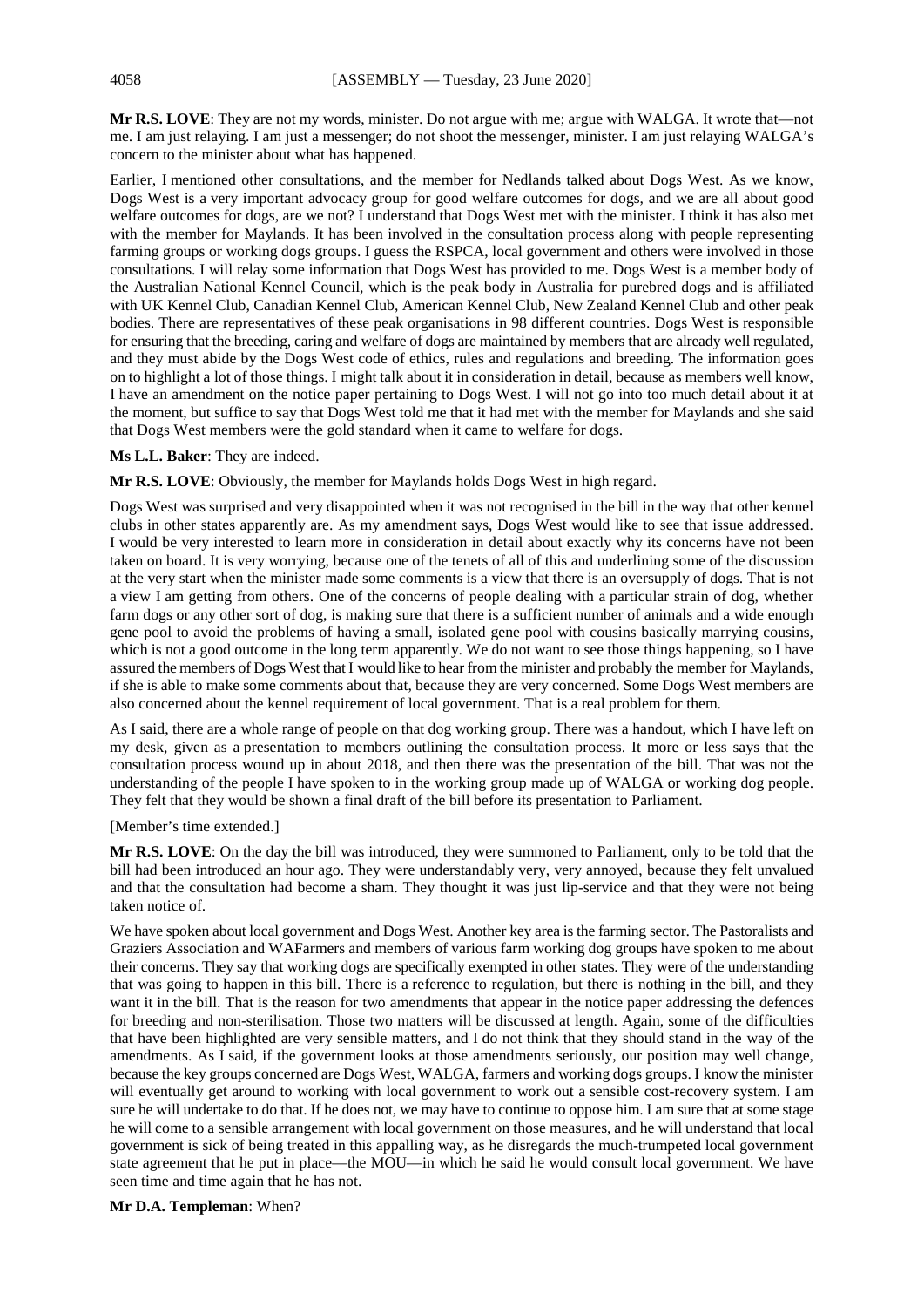**Mr R.S. LOVE**: I remember the Planning and Development Amendment Bill 2020 that just went through the house. Local government was telling me that it was not consulted about that. That is a pretty big impact on local government, as the minister knows.

**Mr D.A. Templeman**: Have you spoken to local governments about their response?

**Mr R.S. LOVE**: I have spoken to local governments. I just attended two WALGA country zones in the last two working days, and I have no doubt the local government is concerned.

**Mr D.A. Templeman**: Did you chat to the Stirling Mayor about it?

**Mr R.S. LOVE**: I have not spoken to the Stirling Mayor, but I have spoken to officeholders of WALGA and I have spoken to senior members of its state council. Anyway, I must move on, because the minister is wasting my precious time. He would be better off if he spent his time talking to local government rather than talking to me about local government, because we know he is not talking to local government.

**The ACTING SPEAKER (Ms S.E. Winton)**: Member for Moore, try not to goad the minister.

**Mr R.S. LOVE**: I was not goading him. With respect, Madam Acting Speaker, he interjected himself!

**Mr D.A. Templeman** interjected.

**The ACTING SPEAKER**: Minister, do not engage.

**Mr D.A. Templeman** interjected.

**The ACTING SPEAKER**: Member for Moore!

**Mr D.A. Templeman** interjected.

**Mr R.S. LOVE**: A good line through a press release!

**The ACTING SPEAKER**: Member for Moore, I would like to assist you. Just do it through me.

**Mr R.S. LOVE**: Okay. That is good. We were talking briefly about this minister's lack of concern for local government, but I will get back to dogs.

Local governments would like to see happen what has already occurred in Queensland, where working dogs were already exempted in the legislation. It should be put in the legislation. The government told us at the briefing that working dogs would be exempt, but when we were shown the bill, we saw that they were not exempt. There is a problem there. We would like to see working dogs exempted in the legislation in the way that I have put forward in my amendment and as they are in Queensland. There was a similar situation in Victoria, so the legislation was revised and further exemptions for farm working dogs were put into the legislation. A fact sheet put out by Animal Welfare Victoria titled "Farm Working Dogs Domestic Animals Amendment (Puppy Farms and Pet Shops) Act 2017" outlines some the matters relating to farm dogs that are eminently suitable and need to be reflected in our legislation. It states that the Victorian government —

… understands the unique role of farm working dogs in Victoria's primary production sector. As such, the … Act included provisions to ensure these dogs have the recognition they deserve.

That is what we are asking for here. Farm working dogs are unique. Why are they unique? One of the bill's requirements is that dogs be sterilised at two years of age, if my memory serves me. Working dogs take some time to mature and it is difficult to predict whether a pup will become a good dog. Dogs that excel quite often do so as they become more mature and it is very important that the breeding potential of those dogs is kept. If they turn out to be a humdinger of a dog, that farmer will want to breed from them. Not every dog has to be bought from a high-priced supplier. A lot of farm dogs are quite reasonably priced. They have good bloodlines and are good honest working dogs that work on farms. They are not fancy trial dogs. They are hardier and more used to the tougher conditions found in real life than some trial dogs. Those attributes can only be judged over time. It is very important that that is recognised and that a larger number of dogs are left entire and able to pass on those genes. We do not want to see a monopoly in which breeders of farm dogs do it as a profession. That will make the gene pool smaller and take out a lot of potential good traits that could be brought in by breeding a wider range of animals.

One of the people who approached me about this matter is an eminent geneticist who is very worried about the effect that this bill will have on the purebred dog populations and farm working dog populations, which are discrete groups. Smaller populations are very likely to accumulate recessive genes that cause defects in animals and, ultimately, lead to misery for the animal and poorer animal welfare. If that were to occur, it would be a perverse outcome of this legislation, which aims to increase animal welfare. That is another reason I think the government should take the amendments that are on the notice paper very seriously, and I hope it does. As I have said, the Nationals WA are not opposed to achieving better outcomes for animal welfare. We are about achieving sensible outcomes. We do not want to see outcomes that will lead to that kind of perverse effect. We do not want farmers to have difficulty sourcing a good working stock of animals that are essential to their operations. Dog welfare will be more of a concern because of a diminishing gene pool. I am getting that feedback from geneticists, vets, and farmers—a whole range of people who know a lot more about dogs than I do. I have owned a few dogs but I would not claim to be an expert on the matter.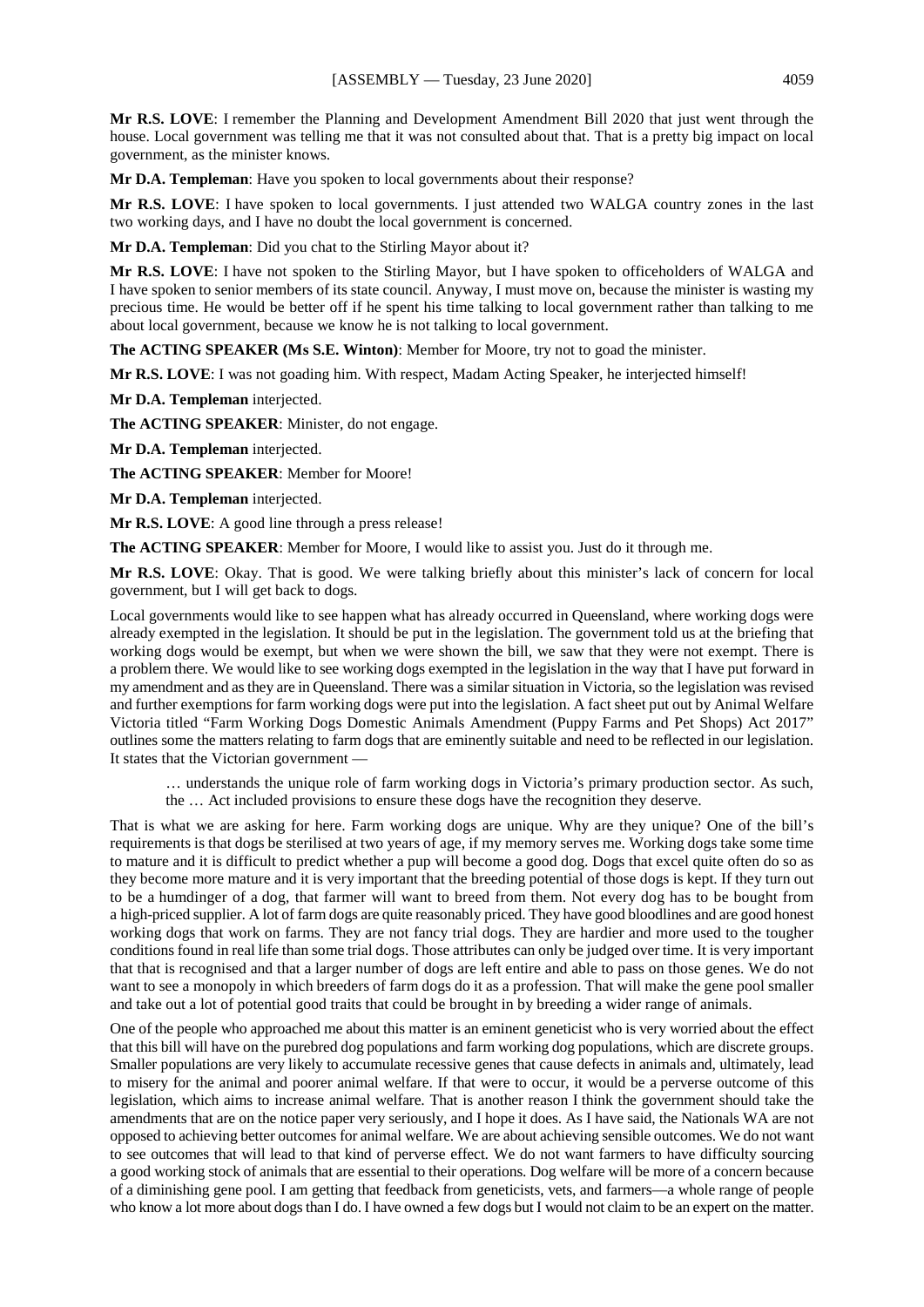People who are experts in dog management and genetics have come to me and voiced their concerns. They are not only from Western Australia; I am talking about eminent people on the national scene. They do not all want to go on record, but they have made it quite clear that although these kinds of bills are valuable, it is very important that breeding is not limited to smaller numbers of breeders because that will mean a smaller gene pool. If the number of breeders is wider, the gene pool will be wider. Farmers will not be breeding dogs as a profession. They will breed their own working dogs, share them with the neighbour down the road and one day they might get some genes back, which might be mixed with another dog from hundreds of kilometres away. That is how it has operated until now, and it has kept the gene pool very healthy. It would be concerning if a very limited number of people were to supply farm working dogs. We have seen undesirable genetic traits develop in some closely bred lines that have problems, and we do not want to see that.

I implore the government to be sensible and to take on board the amendments that I have put on the notice paper. If it does, the government might have something approaching a good outcome for animal welfare. If the minister talks to local governments and can regain their confidence that he is going to talk to them fully about proper cost recovery for all the extra effort they will be asked to make, and if we can get to the bottom of the problem of local government permission for the operation of breeding so people do not need to have a five-acre lot on the outskirts of the hills somewhere in order to breed a couple of pups, we might be able to support the bill.

**MR K.M. O'DONNELL (Kalgoorlie)** [5.37 pm]: Greetings, Madam Acting Speaker. I, too, wish to contribute to the second reading debate on the Dog Amendment (Stop Puppy Farming) Bill 2020. The explanatory memorandum states —

Dog breeding is not currently regulated in Western Australia. As a result, irresponsible dog breeders are able to:

- disguise their operations;
- avoid detection by authorities;
- and continue to breed irresponsibly.

We do not want that. The bill aims to reduce the number of unwanted dogs that are born, for purchasers to be confident that they are not sourcing their dog from a puppy farm, and allow dogs to be traced throughout their lives, thus allowing puppy farms to be identified and shut down.

I refer to unwanted dogs being born. I will put on my policing hat again. Many times I had to go to Aboriginal communities several hundreds of kilometres out in the desert. Dogs are a part of life within Aboriginal communities. At Tjuntjuntjara, I have seen little kids holding an icy pole surrounded by anywhere up to 20 dogs that are waiting for scraps from an icy pole, a burger or a kangaroo tail—anything.

**Mr W.R. Marmion**: How many were registered?

**Mr K.M. O'DONNELL**: Yes. I will get to that later.

There are large numbers of dogs in Aboriginal communities. I have actually been out there and seen a puppy just after it was born with only scraps of hair, minuscule hair here and there—somewhat like the minister's forehead over there! Just little bits of hair, like mine. They are scratching with their legs because they have mange.

**Mr D.A. Templeman**: You impugned me!

Mr K.M. O'DONNELL: Yes, I apologise! It was —

**Mr D.A. Templeman**: You should withdraw!

**Mr K.M. O'DONNELL**: I do; even I realise I should not have said that, sorry!

**Mr W.R. Marmion**: It's probably all right after tea, but not before!

**Mr K.M. O'DONNELL**: Not before; all right!

We see that out there. It is not regulated, so I do agree with this regulation. We want to try to cut that out, but it is going to be an issue out there. The bill will regulate the breeding of dogs and ensure both transparency and traceability to identify where dogs are coming from. From what I have read, there is already an organisation called Dogs West that does a very good job in this area.

All dogs will be required to be desexed by the time they are two years of age. Will there be any provision for people from a poor background who have a dog as a companion to have their dog desexed? There are pensioners and other people who struggle to even pay their electricity bills in the cold months. They will now have to fork out money to desex their dogs. There are exemptions for mandatory sterilisation if a vet provides a certificate on health or welfare grounds, if the dog is owned by a person granted approval, or if the dog is a livestock working dog. Unsterilised dogs can only be registered on an annual basis. My question is: who approves the sterilisation? I take it that it is the local government. If the dog is taken to a vet, will the vet charge the owner a fee for the certificate as well? That is possibly an added cost. I refer to transitioning pet shops to adoption centres. Any pet shop that intends to sell dogs will be required to apply for approval from their relevant local government. Has that amount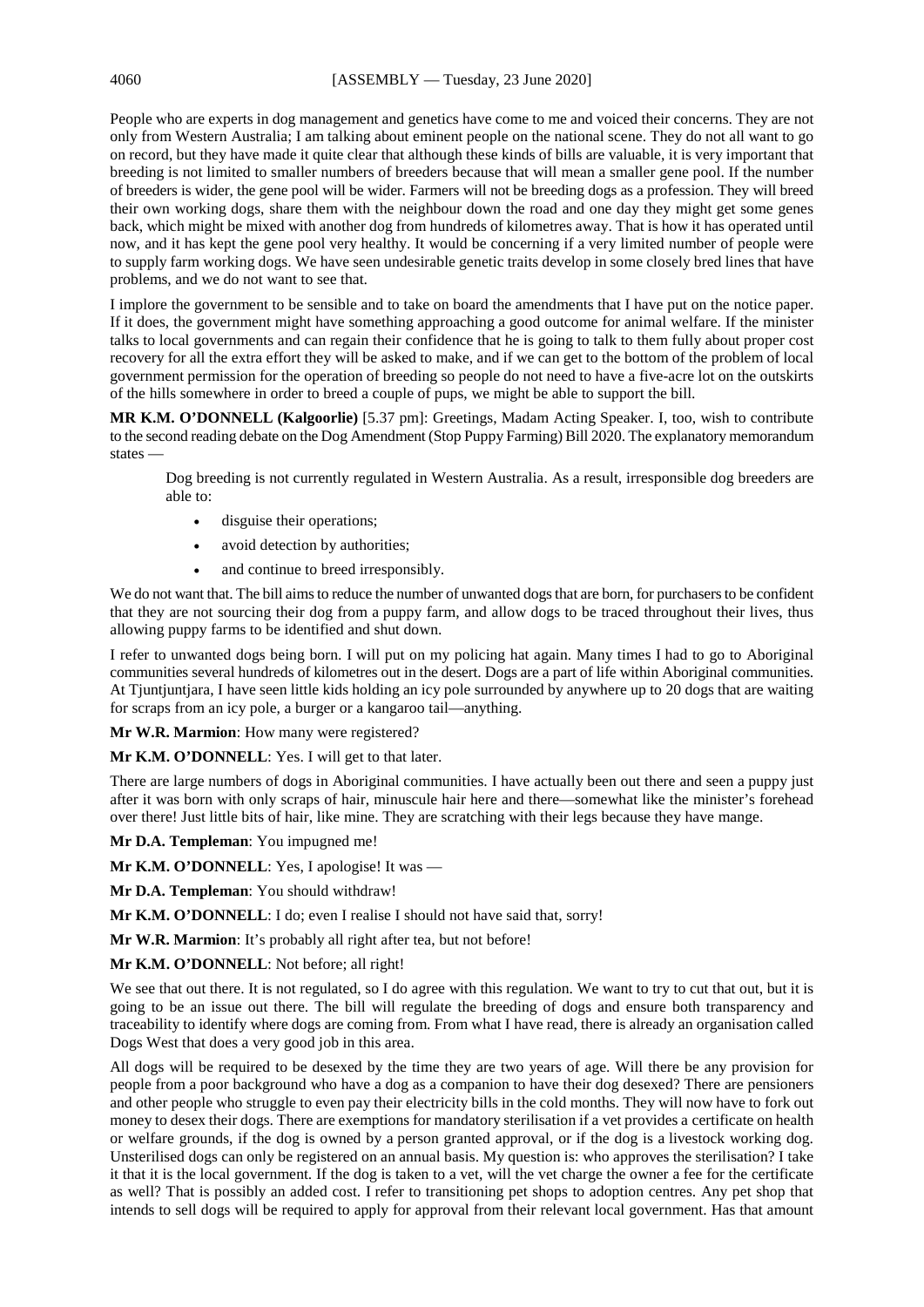already been set for the pet shop? Again, that is another added cost. A health assessment must be provided for each dog that is supplied to a pet shop. A health assessment includes information about the source of the dog, but will the pet shop have to take the dog to a vet to get its health assessed? Again, that is another added cost. I would be keen to find out who provides the health assessment and how much it will cost—or is it just a verbal assessment, if the person says, "Oh, the dog's okay"?

The bill removes the requirement for retired greyhounds to be muzzled. The current Dog Act provides that greyhounds must wear a muzzle when in public places, unless it has successfully completed a training program. Now it appears that the training program has been thrown out and greyhounds, once they have finished training, will not need to be muzzled. I think that there could be risks down the track.

**Ms L.L. Baker**: Member, Racing and Wagering Western Australia supports the removal of that.

**Mr K.M. O'DONNELL**: Yes, I dare say something has changed. They had the training program and now they have said it is not needed.

**Ms L.L. Baker**: They said it was an outdated view of the animal.

**Mr K.M. O'DONNELL**: Okay. I will just read one thing from an ABC news article on this issue from 14 July 2018 that quotes a vet, Dr Karen Dawson. It states —

They're considered docile and low maintenance but a vet is warning that adopted greyhounds may be in a chronic state of fear and ready to bite.

That is a bit of a worry. It continues, quoting Dr Dawson —

"I know this is the kind of story that people don't want to hear, but this is the reality."

…

"I see the bites on the child's face," said vet Dr Karen Dawson, who specialises in animal behaviour.

I saw that and thought that if we had a training program that is not needed, okay. But I do hope that once those muzzles come off, no-one gets bitten.

Under proposed section 16(5), a local government may direct a registration officer to refuse a dog registration application or renewal, or to cancel a dog registration, if the dog is required to be sterilised and is not sterilised. I take it this will just be the local ranger; it keeps referring to local government, so I am trying to work out who can refuse or cancel the dog registration. I would be keen to hear about that.

Under proposed section 26E, "Dogs must be sterilised unless exempt" there is a fine of \$5 000—not up to \$5 000 for failing to comply with proposed section 26E(1). I can honestly foresee Nanna not being able to afford to sterilise her little Shih tzu and—bingo! She is hit with a \$5 000 fine. I have seen people convicted of dangerous driving causing death who have been fined \$2 500 if we are lucky, in some instances. That is a big number, \$5 000, and there is no room for the magistrate to go on it; none at all. Up to \$5 000 I could understand, but just bang, \$5 000— I think we are going to hit poor people, the elderly and pensioners who do not have much money.

Only the holder of an approval to breed may breed dogs. What happens if the next-door neighbour's dog jumps the fence? The Labrador comes over and finds the little Shih tzu and the Shih tzu gets pregnant.

**Ms L.L. Baker**: It would kill it! It would probably die in birth!

**Mr K.M. O'DONNELL**: Yes, but in my life I have come across people who have got pups and said it was an accident. They tried to keep hidden their dog that was on heat, but that does not necessarily always work. I hope there is something in the bill that if a person comes forward with the dog and says, "My dog's pregnant and we don't want the pup", will the local government charge that person a fee to dispose of the dog? Will they offer a service for unwanted pups, once they are born?

**Ms L.L. Baker**: It's not their responsibility.

**Mr K.M. O'DONNELL**: The council?

**Ms L.L. Baker**: It's not the council's responsibility.

**Mr K.M. O'DONNELL**: No, I am saying the person. It is an unwanted birth after another dog has jumped the fence and got their dog pregnant. Again, what if the person is unemployed, elderly, or has no money?

**Ms L.L. Baker**: Then proposed section 26E(2) covers it.

Mr K.M. O'DONNELL: Yes. They do not commit an offence?

**Ms L.L. Baker**: They've got seven days to register.

**Mr K.M. O'DONNELL**: Yes, but if they do not want the pups and the dog is pregnant, will the council take the pups from them without costs?

**Ms L.L. Baker**: They don't do that now, do they?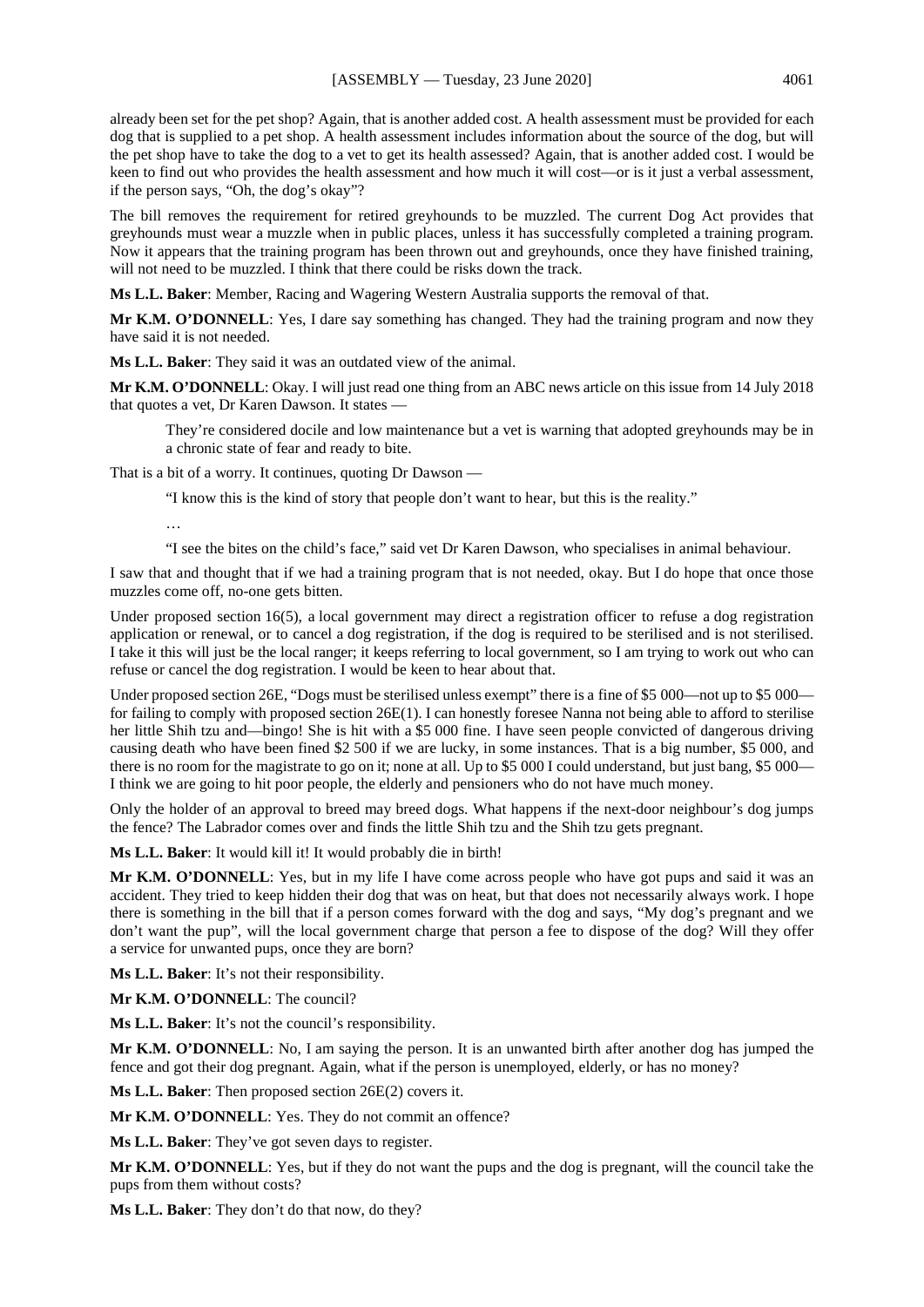**Mr K.M. O'DONNELL**: I have no idea. People just get rid of them. I am just saying that if we are trying to do the right thing in this legislation —

**Ms L.L. Baker**: I'd love to be able to make people nicer!

## **Mr K.M. O'DONNELL**: Yes!

I refer now to proposed section 38E, "Cancellation of pet shop approval". Is it only the local government that can do this—no other government department or organisation can cancel a pet shop approval? It is just the local government? Okay. Proposed section 54A states that an application for approval will be prescribed via regulations. The fee for a cat breeder is currently \$100 a cat—will it be the same for a dog?

**Ms L.L. Baker**: We do not know yet, but it is certainly not \$300, which the previous member said it is.

**Mr K.M. O'DONNELL**: I refer to the objection and review process. Proposed section 54E relates to when a decision is made by a local government; that is, a decision to refuse to grant an approval to breed or a decision to refuse to grant or renew a pet shop approval. Seven days' notice has to be given to the person. After receiving the notice, the person—the victim—has seven days to make a decision. The objection is to be dealt with by the council of the local government. Are we talking about the elected members? It says "the council of the local government". Would that be referring to the rangers? That would be something that I would like to find out. It says "or by a committee authorised by the council". I do not know how many people would make this decision. Where it has "committee or council", would it take two or three people to hear that submission?

Proposed section 54I is titled "Suspension of effect of some decisions". If the local government refuses to grant approval to breed or a pet shop approval, can they still operate pending the final decision? The council serves the letter on them, they appeal to the committee or council, they are not happy with that and then it goes to the State Administrative Tribunal. Are they still able to operate until the last legal parameters are exhausted?

I talked about dogs in remote Aboriginal communities. I cannot imagine a local government in a regional area paying rangers to travel several hundred kilometres into the middle of nowhere to check on dogs.

**Ms L.L. Baker**: They do it with cats at the moment.

**Mr K.M. O'DONNELL**: I am sure we have a very good council! In the city, houses are everywhere —

**Ms L.L. Baker**: It will be the same as the Cat Act, member.

**Mr K.M. O'DONNELL**: Yes. Take my electorate, for example, which is regional, and checking on the registration of sterilised dogs. We have so many pastoral stations and so many Aboriginal communities. Even out in Hay, travelling out the Trans Access Road, there is not even a road to the house where the people live. People who drive out there probably will not get back—their vehicle will be smashed by the rocks on the road. It is well and good to say we will check on the registration of dogs and we want to keep on top of it, I can understand that, but I cannot see local councils going the extra yard to all these communities, especially regional ones, unless the government says that for every dog that is verified, they will be reimbursed. When travelling into the desert, two people have to travel together for safety. It will be a cost issue for councils.

Dog breeding is already regulated by Dogs West—a very good organisation. We could possibly consider looking at exempting it. Exemptions have been given for different things here and there over the years in some bills that have passed. We could possibly revisit utilising Dogs West.

[Member's time extended.]

**Mr K.M. O'DONNELL**: Why is local government in charge of overseeing dog breeding? Has there been any consultation with local government? After I thought of that question, I did some research and I can see that there has been. Did everyone say yes? Did any local governments say, "No; we are not doing this"? If it is legislated, only a brave council would say it is not going to do it. Who will police the unsterilised dogs? I think it will be the local government. Is that unsterilised dogs? I am sorry to look at the member for Maylands. The minister is not looking at me so I am looking at the member for Maylands.

**Mr D.A. Templeman** interjected.

**Mr K.M. O'DONNELL**: How does a small local government, such as the Shire of Dundas in my electorate, have enough funds to police this when they struggle to have enough funds to fight bushfires? I do not mean to pick on the Shire of Dundas.

**Ms L.L. Baker**: Do they police the Cat Act?

**Mr K.M. O'DONNELL**: Under local councils, yes.

**Ms L.L. Baker**: It will be the same.

**Mr P.A. Katsambanis**: More resources are needed.

**Mr K.M. O'DONNELL**: Yes, if it is to be done correctly. Do we audit shires for their Cat Act?

**Ms L.L. Baker**: You brought in the Cat Act, member.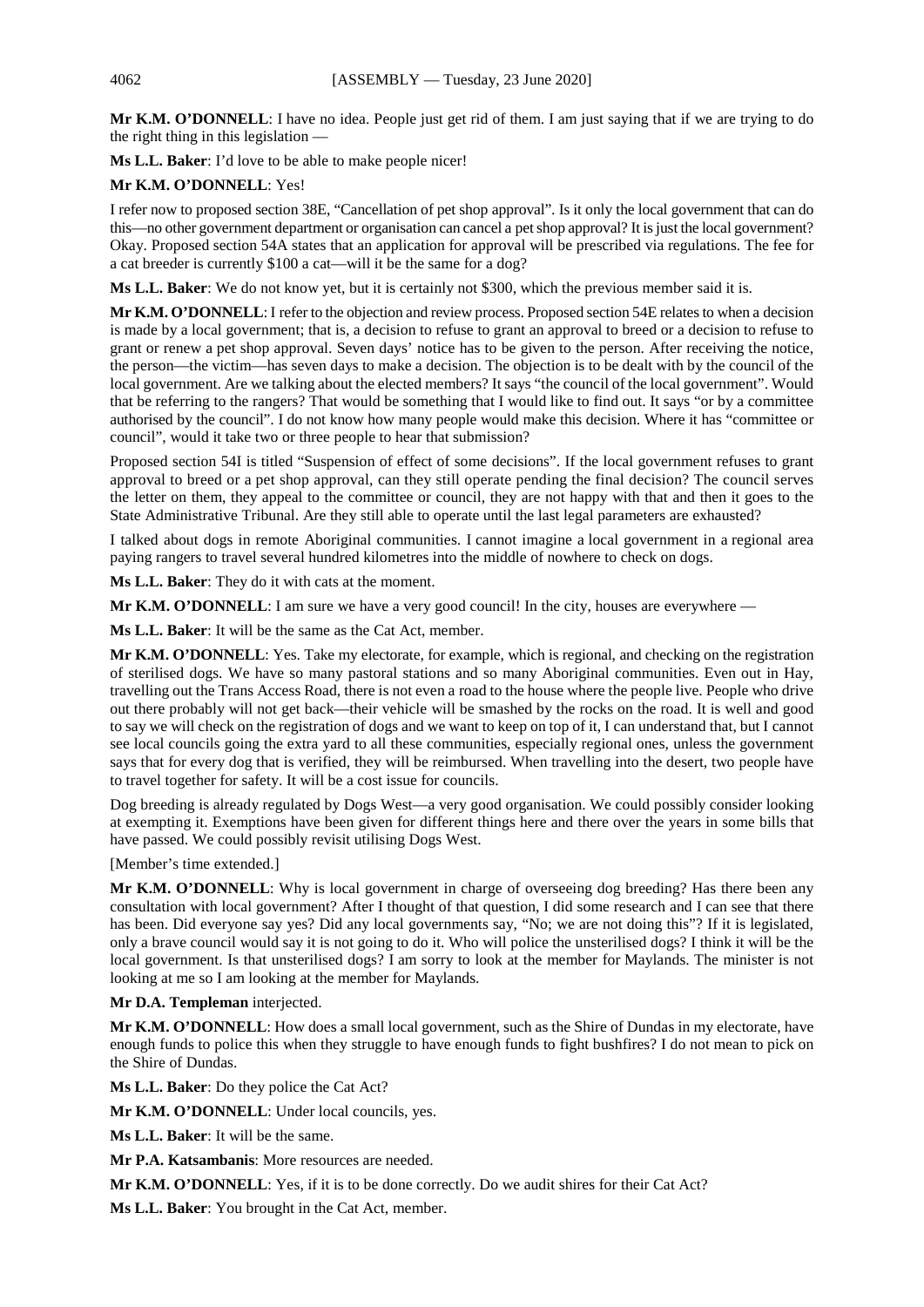#### **Mr K.M. O'DONNELL**: I know.

**Mr Z.R.F. Kirkup**: The member for Kalgoorlie was not in Parliament at the time.

**Ms L.L. Baker**: No; your government.

**Mr K.M. O'DONNELL**: But I was on council. Do we go back and find out whether they are policing the Cat Act?

**Ms L.L. Baker**: No.

**Mr K.M. O'DONNELL**: Then the government does not expect the local councils to do this either.

**Ms L.L. Baker**: It will be a matter of complaints.

**Mr K.M. O'DONNELL**: In wanting to stop unscrupulous breeders, it will most likely impede professional breeders, and backyard breeders will go underground. That is the possibility. Dogs West is one of the eight states and territories' canine controlling bodies that are governed by the Australian National Kennel Council. To have such a big reaction from Dogs West in opposing this bill shows that the government has made a farce of listening by not actually taking its views into consideration. There is a chance we will be losing breeds in WA. If this legislation passes, most dogs will be purebred or will be the popular breeds at the time. Puppy farming can be unhygienic. I thoroughly agree with that. There is often inadequate and overcrowded housing conditions in puppy farming. It can be said that it is better to adopt a pet rather than buy one.

Will the government reimburse local governments or give an annual grant to cover possible costs? It will be another impost on local government, especially at a time they have been requested to freeze their rates. On the website of the Department of Local Government, Sport and Cultural Industries, I found the title "Stop Puppy Farming". Under "Consultation", it says the department released a consultation paper in partnership with the local government sector and industry stakeholders. I noticed that on 21 November 2018, the City of Swan recommended —

Cost and complexity of policing the puppy farming legislation, if it applied to livestock dogs on farms, would be an unnecessary burden to Council staff and farmers.

I have noticed that it is now exempt, which is good. That was listened to.

On 29 August 2018, the Goldfields Voluntary Regional Organisation of Councils said that the Western Australian Local Government Association welcomes a cost modelling review of the financial impact on local governments of any new legislation to stop puppy farming.

I want to read a couple of lines from emails. I cannot read them all, so I have plucked out a couple. One is from Dr Ann Jones, secretary of the Golden Retriever Club of WA. She said that dog breeding is regulated by Dogs West. Under the proposal, Dogs West members will be able to keep their dog unsterilised if they obtain an approval to breed. At what point in this debate was it decided that local government is the organisation to oversee dog breeding? Are they experts? No. There is already a body set up to oversee dog breeders. She said, "Yes, you guessed it—Dogs West."

She said that Dogs West members provided a significant number of submissions to the government requesting an exemption from the mandatory dog sterilisation and dog breeder approval requirements. The government considered this feedback, yet it chose to ignore how reputable and ethical breeders operate already. Why?

I refer to another email; this one is from Marion Watson. She said that she had attended all the meetings that Dogs West had, along with the member for Maylands, who said that Dogs West members were the gold standard.

# **Ms L.L. Baker**: I still do.

**Mr K.M. O'DONNELL**: Yet she seems to have ignored all of its suggestions, allegedly. Marion has been a Dogs West member for 50 years. Dogs West is hoping that the minister might look at exempting it.

# *Sitting suspended from 6.01 to 7.00 pm*

**DR D.J. HONEY (Cottesloe)** [7.00 pm]: I want to make a brief contribution to the debate on the Dog Amendment (Stop Puppy Farming) Bill 2020. I indicate at the outset that I will not be supporting this bill. I must say, Madam Deputy Speaker, directing my comments to you, that it causes me some angst to say that. That is not because of the title or context of the bill, but because I hold you in such high regard. Therefore, I am torn —

# **The DEPUTY SPEAKER**: Do your worst!

**Dr D.J. HONEY**: Despite that, I cannot support this bill. This bill will potentially affect a lot of people. I am told that 38 per cent of Western Australian households have a dog. That is a large percentage. Therefore, this bill may certainly affect a large number of people. When this bill came up, I was a bit sceptical about the purpose of the bill. The title of the bill—Dog Amendment (Stop Puppy Farming) Bill 2020—is a bit like a subtitle of "Support Parenthood", or "Stop Beating Children", or whatever. It makes a good headline, but it makes us question the substance of the bill and whether it is just about a headline or about substantive legislative change. The title of the bill conjures up images of starving dogs, dogs crammed into filthy small spaces, and bitches constantly whelping puppies, shortening their lives, and the like.

**Ms C.M. Rowe** interjected.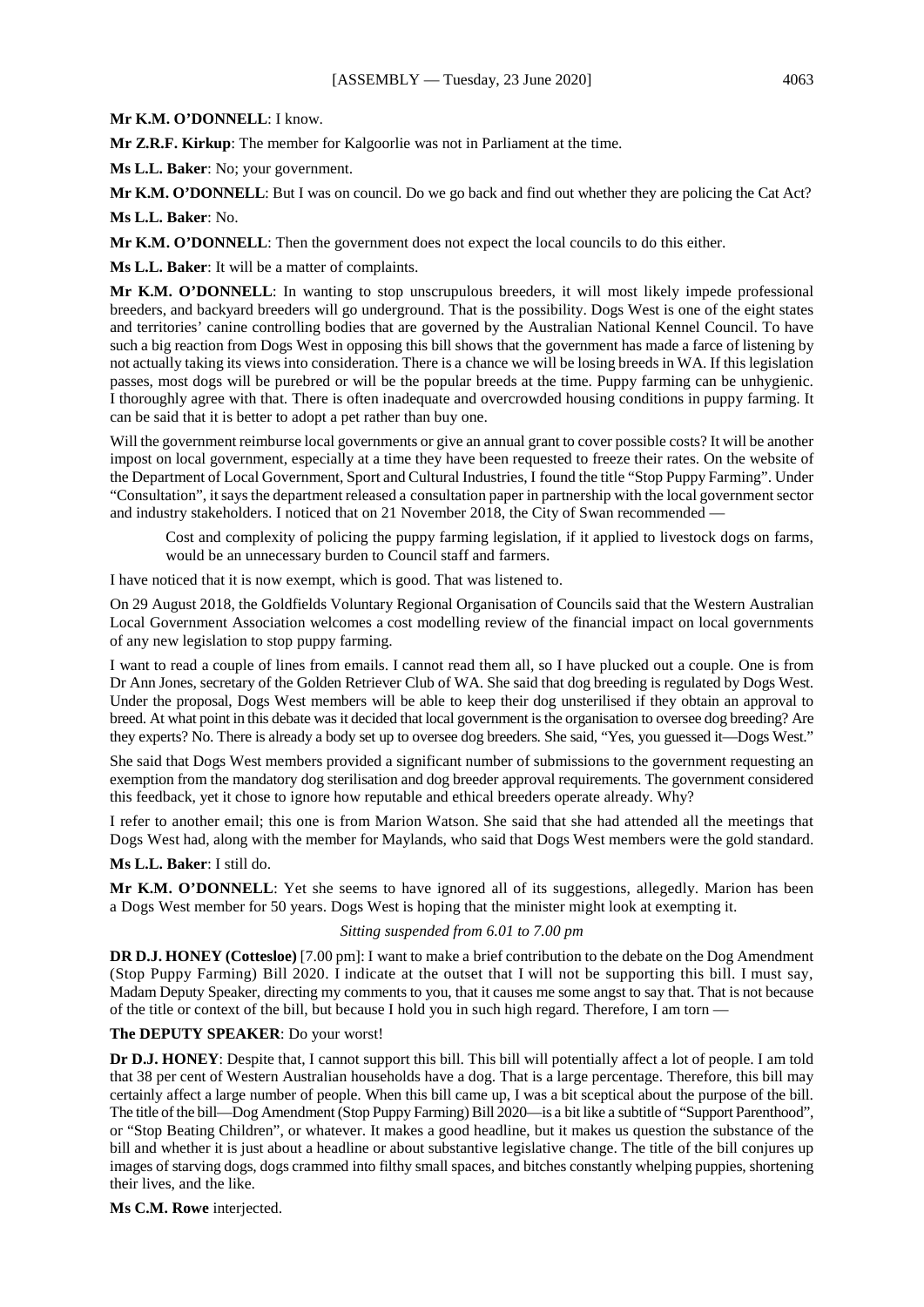**Dr D.J. HONEY**: The only problem is that although that paints an emotional scene, it does not reflect the reality in Western Australia.

**Ms C.M. Rowe**: That's not true.

**Dr D.J. HONEY**: I believe I have good advice that there are no puppy farms in Western Australia.

**Ms C.M. Rowe**: I have the article right here!

**Dr D.J. HONEY**: I will be genuinely happy for people to educate me about that, as I always am. However, my understanding is that although on the east coast there may have been some examples of that, that does not reflect the reality in Western Australia. I understand that over a period of five years, there have been two prosecutions of dog breeders for abuse. I understand also that we do not have the sorts of puppy farms that are painted in that vivid image. If people are abusing animals in the way I just mentioned and as is conjured up by the title of this bill, we already have an excellent instrument under which to prosecute people for those acts. If people are keeping animals in those conditions and in those ways, we already have an excellent act to deal with that. That is the Animal Welfare Act 2002. For the benefit of members who are not familiar with the Animal Welfare Act 2002, section 18A, "Objects of Part", states —

The objects of this Part are —

- (a) to promote and protect the welfare, safety and health of animals; and
- (b) to ensure animals are properly and humanely treated, cared for and managed.

Section 18B, "Regulations — animal welfare, safety and health", states —

- (1) Without limiting section 94(1), regulations may be made under that subsection for the purpose of achieving the objects of this Part.
- (2) Without limiting subsection (1), the regulations may provide for, authorise, prescribe, require, prohibit, restrict or otherwise regulate the following —

It then outlines paragraphs (a) to (q). Paragraph (m) states —

the management of animal breeding establishments;

Division 3 of that act deals with cruelty to animals. Certainly the things described in division 3 are egregious cruelty, which no-one in this place would support. Section 19, "Cruelty to Animals", states in part —

- (2) Without limiting subsection (1) a person, whether or not the person is a person in charge of the animal, is cruel to an animal if the person —
	- (a) tortures, mutilates, maliciously beats or wounds, abuses, torments, or otherwise ill-treats, the animal; or
	- (b) uses a prescribed inhumane device on the animal; or
	- (c) intentionally or recklessly poisons the animal; or
	- (d) does any prescribed act to, or in relation to, the animal; or
	- (e) in any other way causes the animal unnecessary harm.
- (3) Without limiting subsection (1) a person in charge of an animal is cruel to an animal if the animal
	- …
	- (b) is confined, restrained or caught in a manner that
		- (i) is prescribed; or
		- (ii) causes, or is likely to cause, it unnecessary harm;

or

…

- (e) is not provided with such shelter, shade or other protection from the elements as is reasonably necessary to ensure its welfare, safety and health; or
- …
- (h) suffers harm which could be alleviated by the taking of reasonable steps; or

It strikes me that the very things I have talked about are already dealt with under the Animal Welfare Act. I am struggling to understand why we need this bill when it would be far simpler to either amend the Animal Welfare Act or introduce new regulations and improvements as required. All members in this place would know that introducing appropriate regulations is a far simpler process than introducing a bill into Parliament.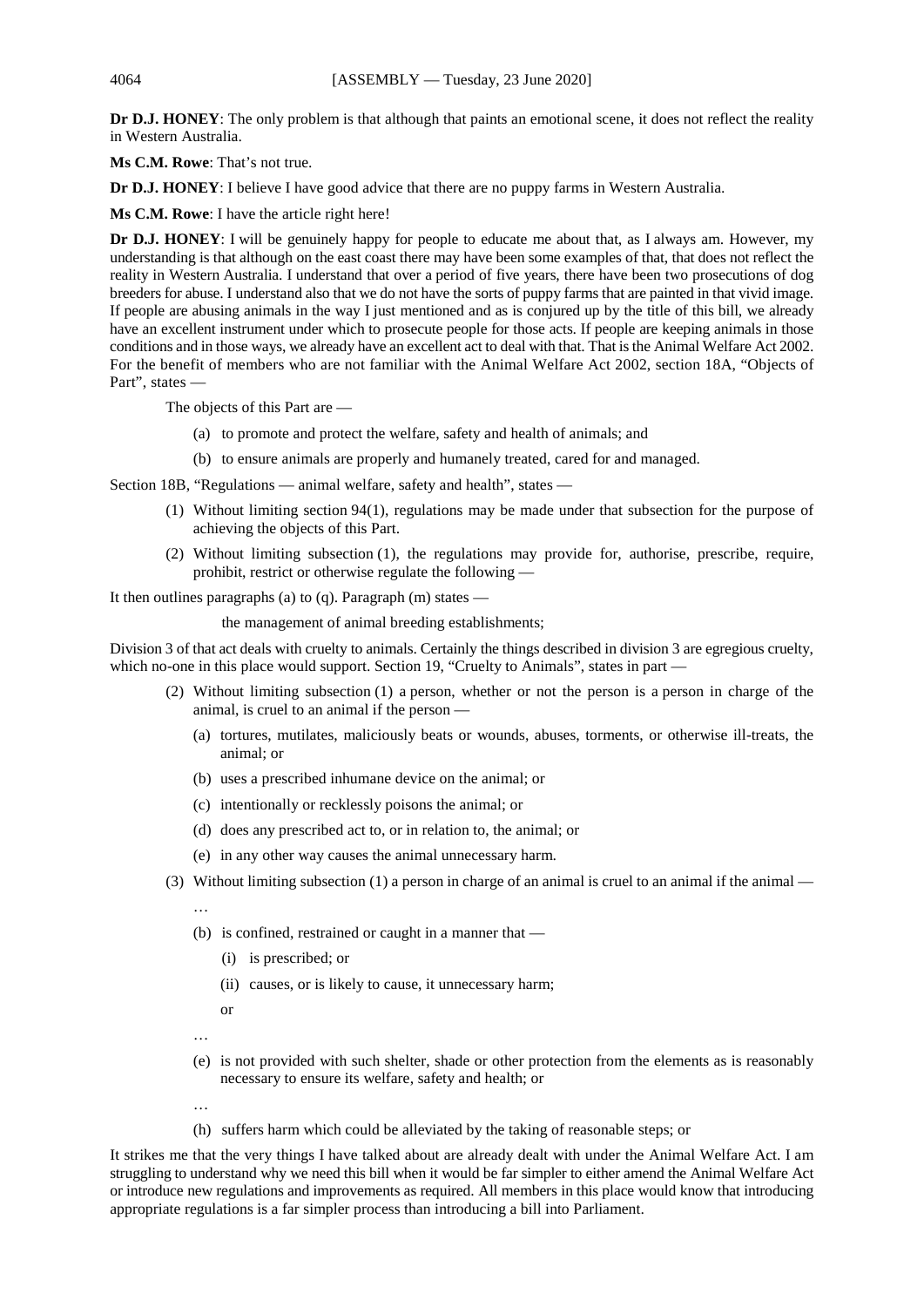I am also struggling to understand why this bill is taking legislative precedence over real issues. As I have said, I have seen no evidence in Western Australia of puppy farms or that this is a widespread problem. Although there might be a concern about what could be, we need to talk about what actually is. The enormous problem that this community is facing at the moment is unemployment. What we are seeing now is just the beginning of the problems we will have to face. We are facing serious problems.

#### **Ms C.M. Rowe** interjected.

**The ACTING SPEAKER (Ms L. Mettam)**: Member for Cottesloe, do you want interjections?

**Dr D.J. HONEY**: No, I am not particularly seeking them.

**The ACTING SPEAKER**: Member for Belmont, can you please not interject.

**Dr D.J. HONEY**: There are real problems facing this state. The state government has increased debt by \$4.1 billion in the three and a bit years that it has been in office. Over 112 000 people are unemployed and, on top of that, 167 000 people are underemployed. It is the highest level in our state's history. Even before this crisis hit, our economy was in trouble, with state final demand being down by 0.2 per cent in the December quarter, when it increased in the rest of Australia.

## *Point of Order*

**Ms L.L. BAKER**: I wonder what relevance this has to the Dog Amendment (Stop Puppy Farming) Bill 2020.

**Mr Z.R.F. KIRKUP**: Further to the point of order, of course the Deputy Speaker will be well versed in second reading debates, when quite a lot of leeway is given. I imagine, Acting Speaker, that you would consider it as part of any member's contribution in this place.

**The ACTING SPEAKER (Ms L. Mettam)**: I think that the member for Cottesloe has a bit of latitude during the second reading debate. I ask that he continue with his contribution.

#### *Debate Resumed*

**Dr D.J. HONEY**: Thank you for your indulgence, Acting Speaker. In anticipation of that very point, I was coming back to how it relates to this bill. The member for Maylands can read my notes; I am happy to share them with her, but she may struggle to read my writing.

Where is the plan beyond the short-term stimulus packages to deal with those problems? As I said, no-one in this place thinks that the mistreatment of animals is appropriate, and I certainly do not. We have an appropriate tool in the Animal Welfare Act, and that has been proven by those prosecutions. However, I think we in this place could spend our time focusing on the plan beyond the short-term stimulus, because that is the real issue facing this state. It is affecting people in the most dreadful ways.

I have not seen any indication that there will be any major change in enforcement. One of the comments that have been made was that it is difficult to enforce. I do not see why it is difficult to enforce under the current act. It is a very clear act. If we are not looking at some mechanism to provide much greater enforcement, we will have the same outcome under this legislation as we now have under the current act. It seems that it may be a lack of enforcement, rather than major deficiencies in the legislation.

One of the major deficiencies that has been highlighted by other members, and I want to cover it too, is that the pre-eminent breeders association in Western Australia—that is, the Dogs West Canine Association of WA—was not included in the consultation on the final form of this bill. It is very clear that there was some early consultation with it, but as this bill progressed, it was not included in that consultation. This association has over 2700 members, about 900 of whom are breeders. Breeders have to pass an exam. It is the only association in Western Australia that is affiliated with the Australian National Kennel Council, which controls all registrations for national and international dog shows. As I am sure the minister and the member for Maylands will know, these people have a deep concern about dog welfare. They are almost zealot-like in their concern about dog welfare. In fact, I have noted from visiting breeders who are members of the association that more often than not, the accommodation for their dogs is substantially better than the accommodation they live in. They seem to be prepared to sacrifice all worldly comforts to ensure that their dogs have the best of worldly comforts. It is certainly a group that has rigorous enforcement systems to protect dog welfare; it makes the bill that has been presented look pretty tame. In fact, one of its members was given, and paid, a \$15 000 fine for whelping a bitch too soon after a previous litter. These people are passionate about dogs and care deeply about them. As has been pointed out—I will not go through the whole discussion that other members have had—they do not believe that the bill as has been presented deals with the issue in the way that it should. Dogs West says that it was not properly consulted on the bill and it did not see a copy of the bill before it was read into Parliament. Again, as with the Planning and Development Amendment Bill 2020, it seems that a bill has been rushed into Parliament to get a headline when, in fact, relevant parties have not been given sufficient time to read it. In particular, to reinforce a point that has been made by others, why was Dogs West not given some role under this legislation? These people are passionate about enforcement. I suspect that in the majority of prosecutions under the Animal Welfare Act—I am happy to be disabused—the group that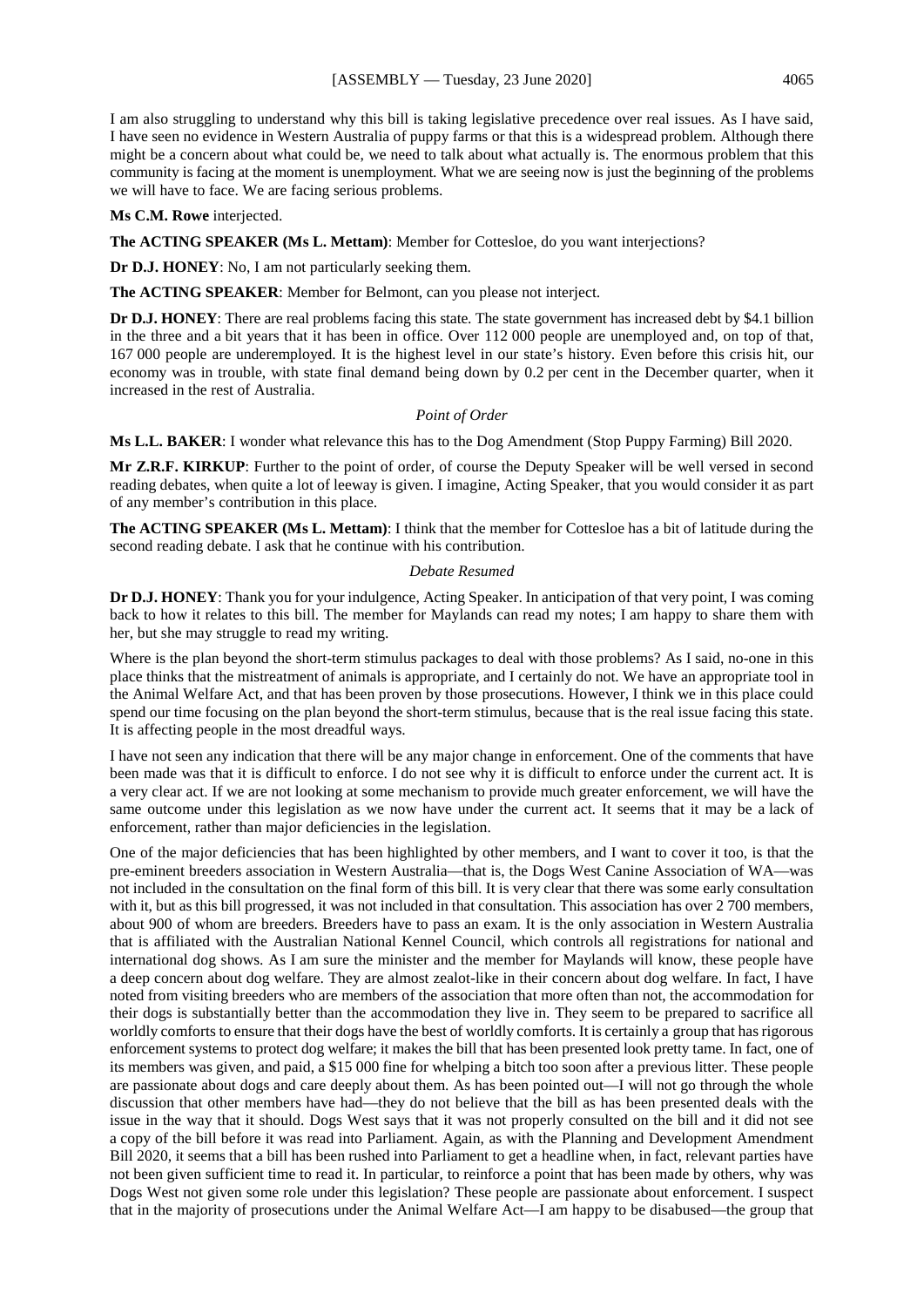would be likely to come forward with information about people who abuse dogs would be Dogs West. I understand that in South Australia, for example, the legislation was written to include its association and give it a specific role in management, and it seems to me that that would be appropriate under this bill.

If the government is concerned about dogs from puppy farms, one of the concerns that has been expressed to me is that the changes to be made through this bill will in fact encourage people to bring dogs here from puppy farms on the east coast if they are much cheaper than dogs in Western Australia. Rather than discouraging puppy farms— I have seen no evidence that they exist in Western Australia at present or that there has been any significant problem in the recent past—this bill could encourage puppy farms in the eastern states, because it would be much cheaper for people to bring dogs into Western Australia than it would be to buy puppies bred here.

There is a concern about people selling dogs from pet shops. I understand that only eight pet shops in Western Australia currently sell dogs. The member for Maylands will know that other jurisdictions have solved that problem very simply by saying that pet shops cannot sell dogs. They can sell fish and budgies and other things, but they cannot sell dogs. That is certainly something that could be done through regulation under the existing act.

As has been mentioned, I am concerned about the burden that this bill will put on local governments. There will be a cost, including the cost of enforcement. I heard the comment made in the debate today that people do not think that enforcement is going to occur. The other concern is that individual councils might take an idiosyncratic approach to dog breeding. This is a particular concern for registered breeders, because as this bill is written, breeders will be registered by their particular council, but if they move to another council area, they will have to be re-registered as a breeder by that council. There is a concern that there will be different conditions in different jurisdictions.

An issue has also been raised about puppies born on farms. I understand that under the bill, working dogs on farms will not be required to be sterilised. Concern about that was raised earlier. I believe that the bill specifically excludes a requirement that dogs on farms be sterilised, but, as members have pointed out, inevitably, dogs will be dogs and pregnancies will not always be planned. Avid readers of *Footrot Flats* will know that that occupies about half the cartoons in that comic strip, but it reflects life on the farm. What is going to happen to the excess puppies of farmers who are not registered as breeders? Will they be sold illegally or, worse still, will those dogs be killed because farmers are concerned about this legislation?

It seems to me that this bill is not required. The Animal Welfare Act is more than adequate. It is currently under review. Given the structure of that act and that it enables regulations that specifically apply to breeders, I can see no reason that those changes could not be made to that act. We have the bill before us now, but, to be frank, the government would have been better placed focusing its efforts on longer term structural change to our economy and creating lasting employment in our COVID-affected economy. On that note, I will conclude my speech.

**MS L.L. BAKER (Maylands — Deputy Speaker)** [7.19 pm]: I was not anticipating speaking quite so soon on the Dog Amendment (Stop Puppy Farming) Bill 2020, but that is absolutely fine. I listened with great interest to some comments that I think were pretty well thought out by some members and to some very pertinent points made by a number of members about working dogs and the like. I will comment on those at the end of my speech. I have quite a bit to get through so if members bear with me, I will refer to my notes.

Puppy farming is associated with varying degrees of poor welfare of the puppies and breeding dogs used in the industry. Illegal puppy farming refers to the keeping and breeding of dogs in conditions that fail to meet health and wellbeing requirements. This bill will stop the intensive farming of puppies, or puppy farming, by reducing irresponsible dog breeding and educating dog buyers and owners. Overall, this will significantly improve the welfare of all dogs and puppies in WA. I want to raise some of these issues because I have heard a number of quite outrageous statements about there being no such thing as puppy farming in Western Australia, and also some questions about whether or not it is actually bad for a dog to be bred in that way. The mental and physical health impacts associated with puppy farming range from discomfort and poor quality of life to significant cruelty over many years. Puppy farms range in size—this is important to remember—from large, organised businesses to small-scale backyard businesses. It could be that someone who owns just one dog is breeding it.

Scientific evidence compiled over the last 20 years—I repeat: 20 years—from the United Kingdom, the United States of America and Australia shows that the prevailing conditions in puppy farms are "injurious to the mental health and welfare of dogs". That is a quote from the US in 2011. In 2014 in Western Australia, the first research paper was completed into the nature and incidences of illegal puppy farming in Western Australia. I draw to the attention of the member for Cottesloe that this paper was done six years ago and it looked specifically at the instances of puppy farming in WA and the drivers of it. Using the resulting research paper as a baseline, an expert steering committee commenced work to better understand how puppy farming works in WA and define "puppy farming" and why it should end. That was done independently of political parties.

The committee consisted of experts in the regulation of animal welfare—specifically dog welfare—animal law and veterinary practise, dog breeders and the rescue and rehoming sector. Membership of that group—I am going back to 2015—included the CEO of Dogs West, the CEO of the Dogs' Refuge Home, the chief inspector of the RSPCA WA, an animal welfare lawyer, a pet industry representative, an adjunct professor in veterinary law and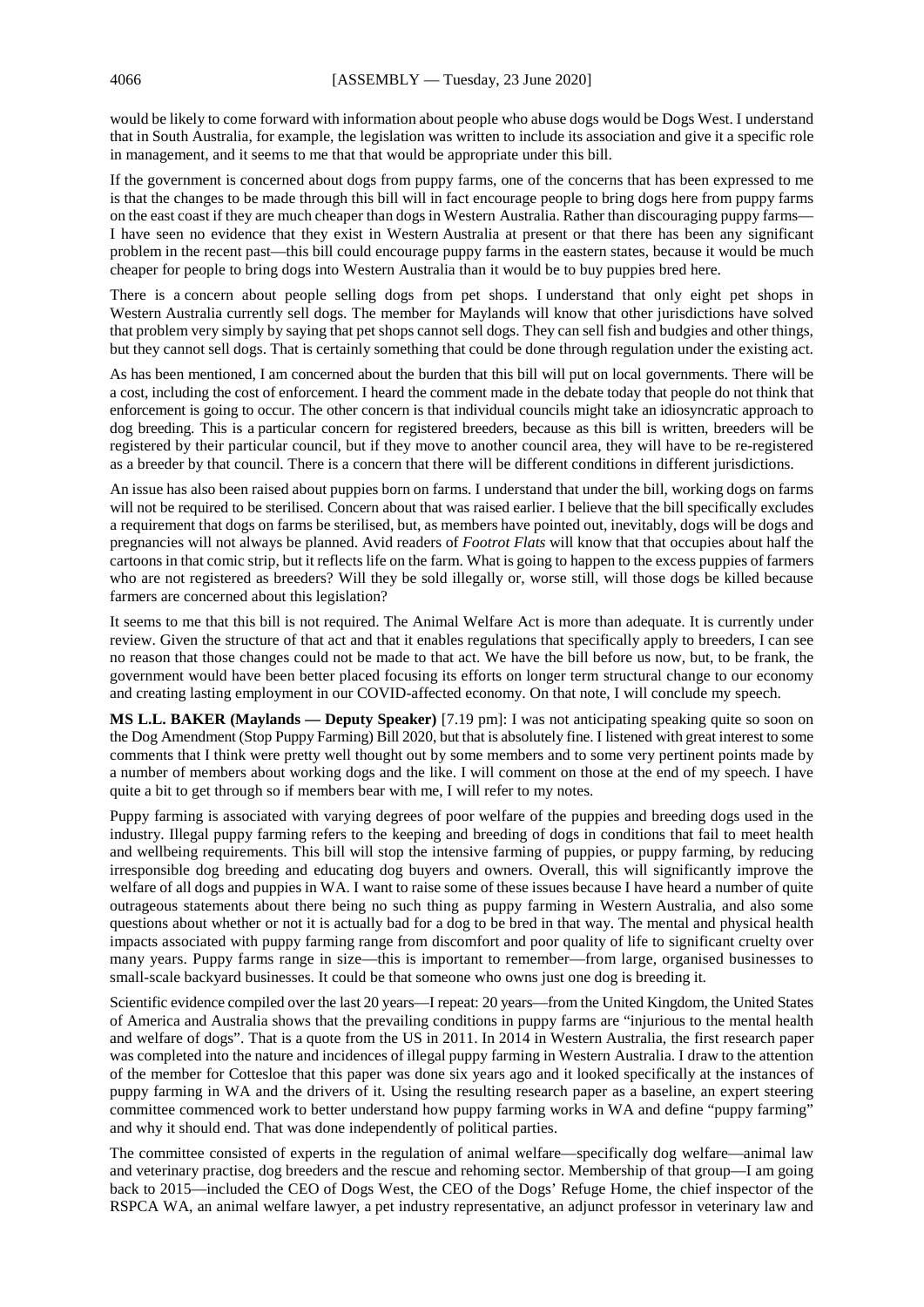lawyer specialising in animal welfare ethics and regulatory compliance, a trustee from the Shenton Park Dogs' Refuge Home, the American Society for the Prevention of Cruelty to Animals, and Western Australia's Oscar's Law representative. Other key stakeholders consulted by that group included the CEO of the Pet Industry Association of Australia, the director of Consumer Protection in the WA Department of Commerce and the CEO of the Western Australian Local Government Association. I repeat: the CEO of WALGA. To inform its deliberations and ensure that best practice was clear, the committee of experts completed a review into the scientific literature— "scientific literature" is underlined—that drew on other expert stakeholders as well as applying relevant evidence from international and national jurisdictions that were successfully tackling illegal puppy farming. That committee

The bill we are debating is based on the findings of that expert group. WA's expert committee investigated what WA needed to do to put an end to puppy farming and break the supply chain that feeds the industry. It made seven points. First, changes are required to the Dog Act 1976—the Dog Act manages the behaviour of people with dogs, not the Animal Welfare Act specifically—to ensure the traceability of puppies by registering all dog breeders. A central register would help potential owners identify responsible breeders who have agreed to comply with state standards and guidelines, enable the number of homeless dogs in WA to be recorded, help in placing homeless dogs in homes and enable puppies and dogs to be traced back to the breeder. Second, we should mandate the disclosure of breeder registration numbers at the point of sale and in advertisements. Third, dogs not registered for breeding should be sterilised. Fourth, the state should develop mandated standards and guidelines for breeding, housing, husbandry and transport to be adopted as regulations under the Animal Welfare Act 2002. Fifth, the sale of puppies from pet shops should be restricted to partnerships with approved rescue organisations and shelters. Sixth, we need effective monitoring and enforcement by relevant agencies. The seventh and final recommendation from this expert group urged the state to create a multiagency targeted education program to inform consumers about what to look for when purchasing a puppy, and how to recognise, avoid and report unscrupulous sellers.

released its report and recommendations in May 2015 and briefed the Premier of the day, Hon Colin Barnett, and

the then Leader of the Opposition, Mark McGowan.

Currently, the problem in WA is that when people buy a dog or puppy from a pet shop, a backyard breeder, off Gumtree, Quokka or any other online marketplace, they have absolutely no way of knowing with any degree of certainty where or how that animal has been bred. Sellers may claim that the puppy is a purebred or a crossbred, but the purchaser does not know. Consumers often find themselves supporting illegal puppy farms rather than ethical and responsible dog breeders. This is because the puppy breeding industry is not regulated in this state. There have been no mandatory standards or voluntary guidelines to assure a purchaser that dogs are bred ethically and there is no way of tracing a puppy back to a breeder when problems arise. When consumers want to purchase a purebred dog, with or without a pedigree, it is more complex.

Members tonight have mentioned Dogs West. That is, indeed, the peak body responsible for registering people who breed pedigree dogs and issuing pedigree dog papers. Please note that not all purebred dogs come from Dogs West members. Many backyard breeders are selling what they claim to be purebreds. Prospective owners who mistakenly buy their puppies from those people are supporting unregulated backyard breeders operating without standards for the welfare of dogs and puppies. Dogs West membership requirements do not permit members to sell puppies in pet shops and their members are expected to comply with the organisation's own standards for the care and welfare of dogs. Although there are challenges for membership-based groups that are tasked with resourcing the auditing and enforcing of their standards, there will always be penalties that they need to or want to apply. Sometimes they end up not being able to apply them because there are no standards at the state level that would empower them legally to carry that forward.

The reforms in this bill will not negatively impact on reputable Dogs West members who are meeting Dogs West standards and local laws for dog ownership and breeding. There is nothing new in this. We are not suddenly giving local government the capacity to storm about the place and enforce local laws differently from how they enforce them now. Local governments can make local laws. That is their job. We are not saying they have to. They do not have to do that. It is very clear in the bill. The reforms will stop the supply chain for illegally and improperly farmed puppies and protect dogs from the abuse they suffer as part of the industry.

Every one of the key stakeholders in this process has been consulted. There is a big difference between consultation and agreeing with everything everybody does. I do not intend to give members of this house a lecture on the differences between consultation, participation and agreement. They are fundamentally different concepts. I was once in charge of the Western Australian Council of Social Service and I lectured all the CEOs in state government on the difference between consultation and participation. You lot need to go and find out that difference because you are talking rubbish! Several members interjected.

**Ms L.L. BAKER**: And you do not because you have demonstrated it many times tonight. As is often the case when driving change, not every stakeholder request will be met 100 per cent in the scope of any bill.

The reforms in this bill will deliver a universally agreed best-practice framework to manage out puppy farmers. I will summarise the reforms. The traceability of dogs and puppies will be improved by introducing a central dog and breeder identification database. Unregulated and irresponsible dog breeding will be stopped by sterilising dogs not used for breeding purposes. I will talk about the member's issue in a moment. We will introduce mandatory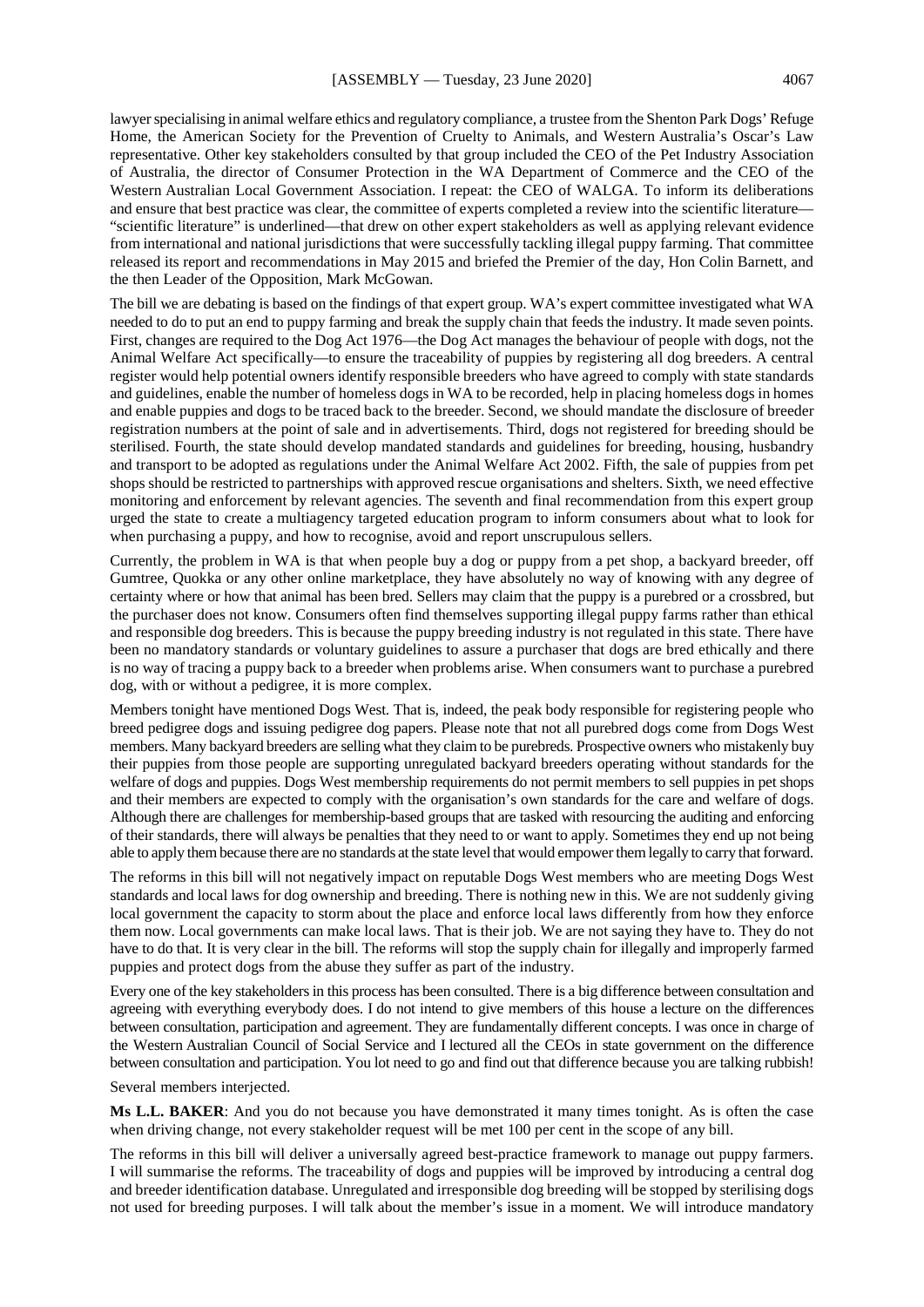standards that must be met by anyone granted a dog breeding registration and transition pet shops through partnerships with approved rescue group so that they can offer dog and puppy adoptions of homeless puppies and dogs. Finally, there will be a public education program so that people will know how to find a puppy or dog to suit their family and avoid supporting illegal puppy farms.

I will give some data. Data collected in Western Australia in 2016 from a sample of 12 per cent of the more than 200 dog rescue and rehoming groups in WA revealed the extent of the problem of unregulated dog breeding that leads to unwanted homeless dogs and puppies. The data provided by the 23 groups, or 12 per cent of all groups, shows that in 2015–16 they rescued and rehomed 3 311 dogs. That figure represents just 12 per cent of those groups, so do the sums. Of those rescued dogs, 2 600 were aged 12 months or more and 1 305 were puppies under the age of 12 months. Members cannot tell me that people cannot get puppies from rescue groups; that is a complete lie.

**Dr D.J. Honey**: But did they come from puppy farms?

**Ms L.L. BAKER**: They were homeless and rescued. Do I have to draw a picture for the member? They had been deserted.

No figures are available from WA councils about the number of dogs in pounds. In fact, the last time this was measured was in 2012–13. Estimates show that councils across WA found homes for 4 052 dogs in that year and killed 4 489 dogs. Add the two figures together. Since 2012, pet ownership has increased across the state, as the member for Cottesloe pointed out, so we can expect that the number of dogs in pounds and the number of dogs killed in council pounds because they are not found a home has increased. The WA public does not accept that such a large number of dogs should find themselves straying, homeless or killed. The Western Australian public has shouted, "Not acceptable!", in response to information about this high mortality rate and the associated unregulated market for dog breeding in this state. Western Australians say that this should not be allowed to continue and have resoundingly called on the McGowan government to address this mortality rate. Western Australians understand that the problem of homeless dogs is directly linked to irresponsible or uneducated ownership and the oversupply of puppies through unregulated and irresponsible breeding patterns.

It must be noted that as with the Cat Act reforms made by the previous Liberal–National government, local governments will not be mandated to monitor all compliance with these new requirements. It will be at the discretion of the local government how and when it undertakes these functions. The reforms do not require local governments to inspect premises to assess whether they are suitable for dog breeding purposes. However, it is expected that the act should allow rangers the power to enter a premises to inspect if there is a requirement to do so, which is very different from the provisions in the Animal Welfare Act. Rangers will have the power to but not the expectation that they will inspect, which is the same as under the Cat Act, which the former government passed and we supported. Upon receiving a complaint, the local government will be responsible for investigating reported breaches, issuing infringements or prosecuting breaches. In workshops conducted to shape these reforms, local government representatives agreed that a centralised database that registers dog breeders and mandatory standards that must be complied with are the two essential components of these reforms. They agreed and we are delivering that.

Local government reps also asked that implementing the provisions in the legislation should not place a great financial burden on local governments. That is correct and that is what this legislation will deliver. Estimates of the cost that I have been able to pin down indicate that for a small council, say, a country shire, it may be about \$4 000 a year at a stretch. For a medium local government, it might be \$12 000. The large local government authorities in the city would carry the biggest cost—that is, \$50 000 a year— because that is where the majority of dogs are.

**Mr R.S. Love**: I think that doesn't really take into account the geography of those larger ones.

**Ms L.L. BAKER**: I understand what the member is saying. I am just stating estimates of costs taken from data that councils fed back to me. I did my best to work out what it would be from that.

Anyone who has an entire dog will be on the central database and can be accepted as having approval to breed should they want to do so. An owner may or may not decide to breed from that dog, but if they do, by design or accident—as many seem prone to having accidental pregnancies—each puppy bred will carry their registration details on its microchip. This will allow potential owners to trace a pup on the central database. Joining up will be a one-off process and will be for life unless a person opts to cancel. If an owner is accepted, it means that they agree to comply with the mandated state standards—not Dogs West standards. This will cover anyone who breeds dogs. If members in this house think for one minute that they can rule out the breeding of crossbreeds or that that is a fair thing to do, they need to go and do their homework. We need a system that covers all dog breeders in this state, not just pedigree dog breeders, and that is what this legislation will do. Remember that the RSPCA Western Australia has said that although some puppy farms may be large-scale operations with inadequate conditions, there are also small operations that may not be run for profit.

I want to go through some incidents for the benefit of the member for Cottesloe. In June 2012, Katherine Lisa King of South Doodlakine was found guilty on three counts of animal cruelty under the Animal Welfare Act after the RSPCA found 50 dogs in poor health on her property.

[Member's time extended.]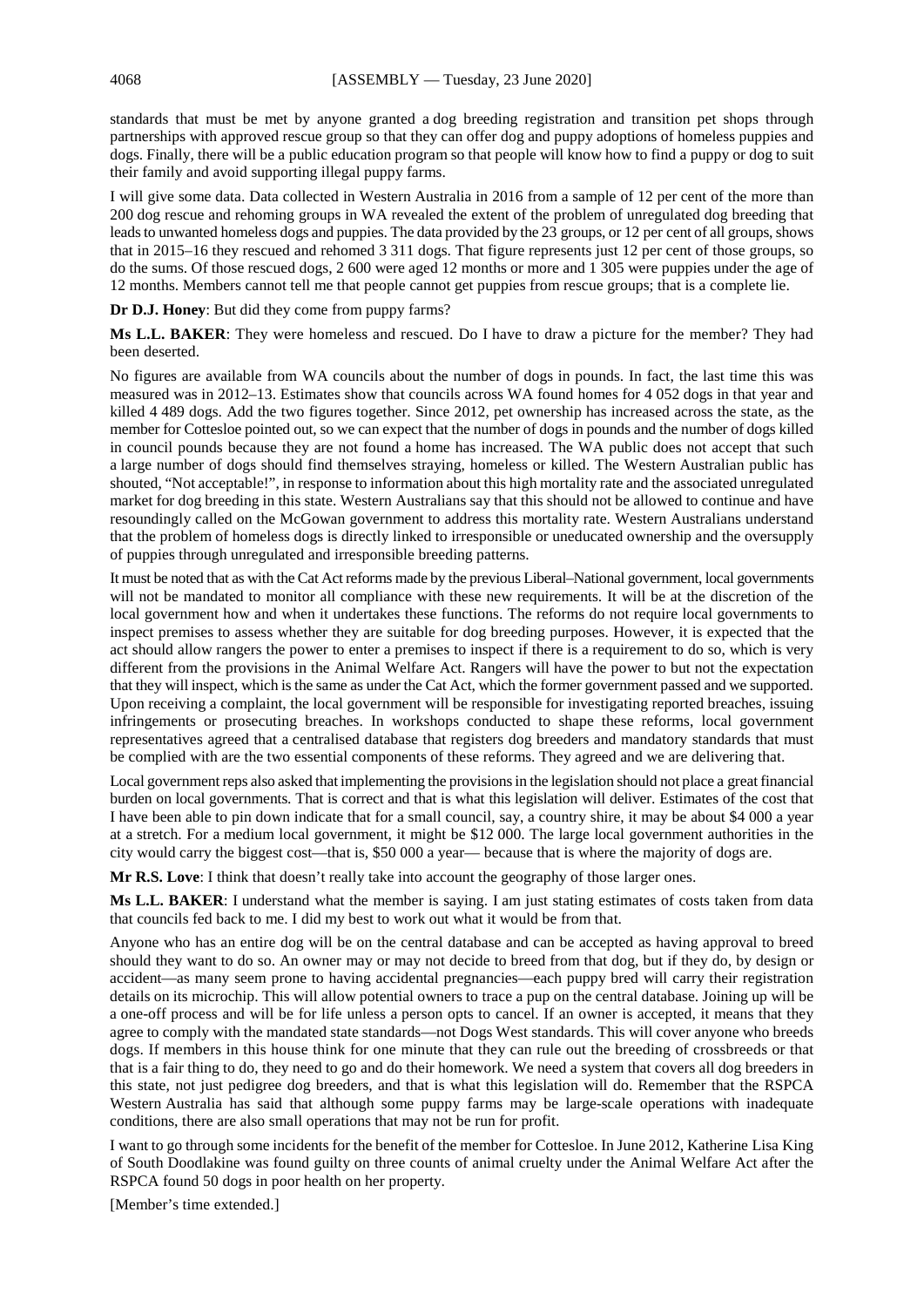**Ms L.L. BAKER**: Some of the dogs were kept in an underground bunker, three metres below ground, accessible through a small hole with a metal lid.

**Dr D.J. Honey**: What year was that?

**Ms L.L. BAKER**: It was in 2012. It was Katherine Lisa King.

**Dr D.J. Honey**: And she was prosecuted?

**Ms L.L. BAKER**: She was prosecuted. When the lid was opened, there was the stench of animal faeces and urine from 12 dogs confined underground in total darkness with little or no ventilation. In November 2012, Fay Marie Armstrong, a backyard dog breeder, was convicted of 17 counts of animal cruelty. She operated from Spearwood and a property in Korrelocking, near Wyalkatchem. Dogs were found confined to two-square-metre cages, covered in faecal matter and with contaminated water or no water or food. They were emaciated, dehydrated and malnourished from their confinement. In November 2015, Armstrong was found guilty of contempt of the Western Australian Supreme Court for disobeying orders made when she was again caught selling unvaccinated and sick puppies out of the boot of her car.

In January 2018, the RSPCA took in 49 "designer dogs" surrendered by a backyard breeder who did not want to pay local government fines for keeping the animals. The dogs were in various conditions. They had been kept in small pens and cages. Taking into account medicines and routine treatments, it cost the RSPCA \$141 000 to deal with that group of dogs.

Friday and Ostara were the last two surviving puppies of a litter of seven found dumped in bushland near Balingup in March 2018. They were days old when they were found. Despite initial health concerns, after regular check-ups, Friday and Ostara were able to be rehomed. In Narrogin, in July 2018, the RSPCA received a call from a member of the community who had found a box containing nine newborn puppies. Sadly, one of the puppies died shortly after RSPCA staff arrived. The puppies were only one week old. Despite their shaky start to life, with the right treatment and care, all the puppies were rehomed after being sterilised and microchipped. They spent 588 days in care.

If the member for Cottesloe reads the paper or looks at social media, he would have seen that on the weekend, the WA Police Force and the RSPCA raided a property in Bullsbrook under an emergency warrant and took from it 20 dogs that had been confined in basically puppy farming conditions. That case is in the legal system, so I cannot comment any further. The member is in la-la land if he thinks there are no such things as puppy farms. Open your eyes, sunshine. Go and have a look at the cases that the RSPCA and WA police have prosecuted. This is a hidden industry and we cannot find —

**Dr D.J. Honey**: But they're already prosecuting them under the existing act.

**Ms L.L. BAKER**: How many do members think are out there? These are just the ones we can find. The member for Cottesloe needs to get out of his little rarefied city beachside suburbs and look at what the real world is dealing with! You're full of it! You're just full of it. Some Western Australian pet shops have admitted they sell puppies sourced from large commercial puppy farming establishments in New South Wales and other states, some of which have been investigated for various breaches of local laws and allegations of cruelty. Other pet shops have admitted to purchasing puppies bred in unacceptable conditions in small backyards. The pet shops consider they are doing puppies a favour by taking them out of these poor conditions and finding homes for them. Of course, the problem is that they support the supply chain for unethical breeding in this industry. Do not be fooled into thinking that backyard and unregulated dog breeders are stupid or easily deterred; they are making tens of thousands of dollars from these animals, all done in the informal economy, off the record, no income is declared, no taxes are paid, no vet bills are covered, and there is no comeback for those who are fooled into buying those animals. As evidenced, puppy farmers go to great lengths to hide their operations. The unregulated nature of the industry means that there is no central register of dog breeders and therefore the location of potential puppy farmers are not available. By the time puppies are released into the market, they have poor traceability and we cannot find out where they were bred or in what conditions. This makes the investigation and identification of cases almost impossible. There is no transparency and no public scrutiny. This is a hidden industry operating outside the formal economy. I hope members understand that.

#### **Dr D.J. Honey**: What will change under this bill?

**Ms L.L. BAKER**: I have just gone through what a central register will do, member. Stay awake and listen! The bill contains provisions that allow the traceability of all puppies back to their breeders and demands that all breeders meet mandated standards and guidelines for the keeping, breeding and transportation of dogs. Anyone who owns a dog over the age of two years and chooses to keep that dog entire will need to gain approval in case they decide to breed from that dog, unless the dog is exempt on the grounds that it was registered prior to the commencement of this legislation, the dog is temporarily exempted by a veterinarian on health welfare or development grounds, or the dog is a livestock working dog. Member for Moore, under this bill, a livestock working dog is defined as a dog that is bona fide used for droving or tending stock. By the way, I like the member's definition better; I think we should change it, but that is just a comment.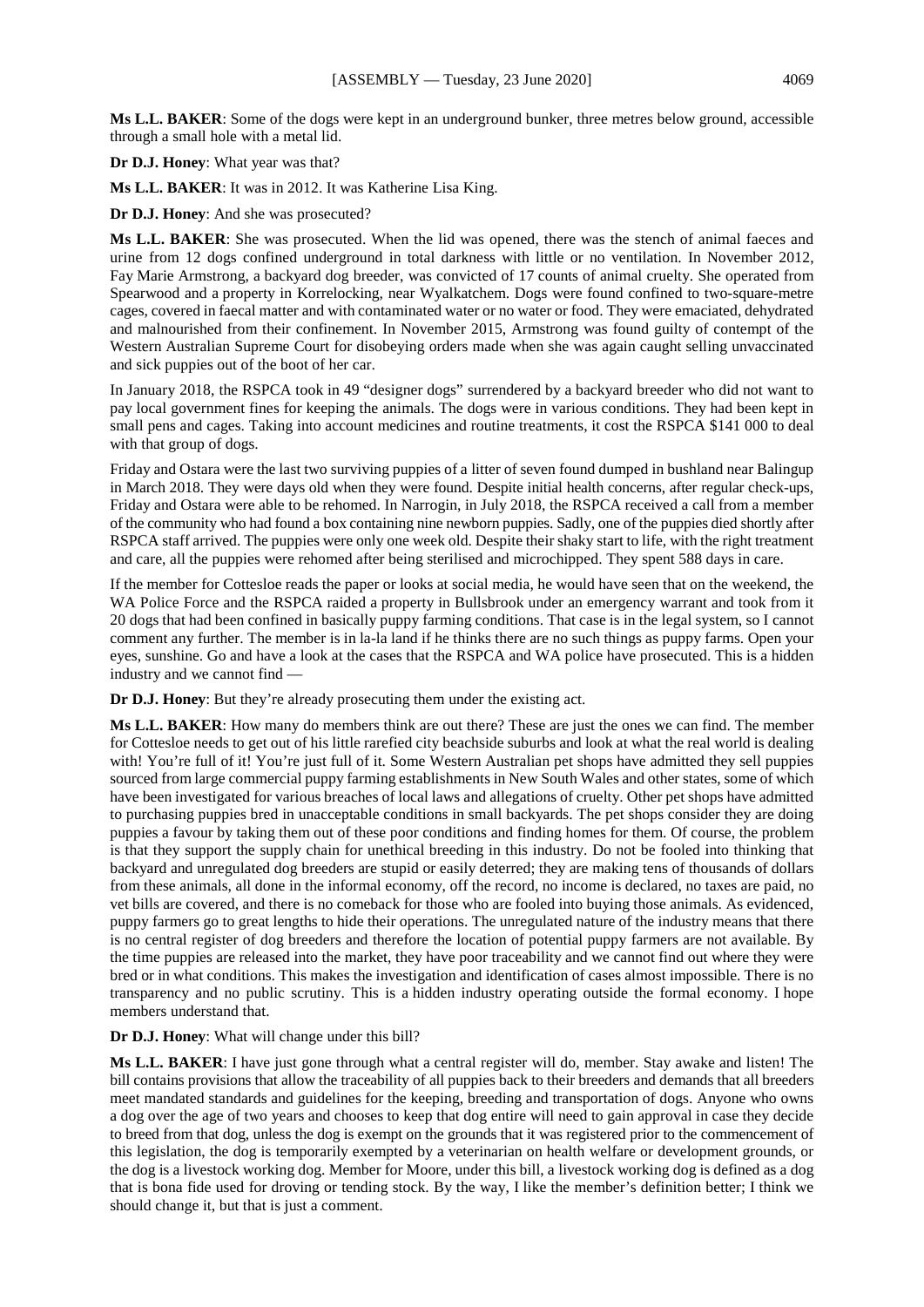There are no acceptable reasons that any ethical breeder of dogs would not agree to ensuring that puppies are traceable. Similarly, no ethical breeder would disagree with traceability that requires a one-off registration to identify them as registered breeders bound by the newly introduced WA standards and guidelines for the health and welfare of dogs. The bill allows working dogs to be excluded from mandatory desexing provisions and asks that farmers who keep entire dogs register on the central database. This will enable traceability of puppies and dogs and increase the safety of their breeding lines. When working dogs turn up in rehoming and rescue systems, we will know who bred them and can reunite those dogs with their breeders. I will reference that in a bit more detail in a few seconds at the end of this when I address the member's proposed amendments specifically. No responsible reputable breeder who cares for the puppies they breed would object to this provision.

On the latest advice from veterinary research, the desexing provisions in the bill are set at two years, to protect large-breed dogs and those breeders who want to see a level of maturity in the dog before deciding whether it is suitable to breed. The Australian Veterinary Association requests that the definition of desexing should be as broad as possible to allow for new technologies as they become available. Vets will be empowered to grant temporary or permanent exemptions in consideration of health and welfare impacts and vets will be encouraged but not required to report desexed or entire animals to authorities.

This bill seeks to remove section 33 of the Dog Act, which dictates an outdated and ineffective requirement that greyhounds must wear muzzles when outside their homes. This restriction has already been removed by Victoria and the Australian Capital Territory. For the record, greyhounds are required to be on leashes when they are out of their home environment, and we are not suggesting that should change. Racing and Wagering Western Australia agrees that muzzling requirements for retired and unraced greyhounds are outdated and do not contribute to either improved community safety or animal welfare outcomes. RWWA supports the removal of muzzling and concurs that leash provisions should remain in place.

The bill has been brought to this place with the support of rescue and rehoming agencies; animal advocacy groups; dog homes and shelters; veterinarians; the Pet Industry Association of Australia; expert animal welfare regulators; many dog breeders, including Dogs West members who have contacted me personally, including breeders of rare breeds; and with the resounding support of the Western Australian public.

I want to read from a media release by the RSPCA on 9 February 2020. It states —

The reforms promise to deliver the most significant animal welfare improvement in WA since the Animal Welfare Act was updated in 2002. Right now, dog breeding is totally unregulated and anyone can breed … puppies … Unplanned litters are common. RSPCA WA inspectors deal with many cases where unwanted puppies and dogs are simply abandoned and left to fend for themselves.

…

Added to the neglect and abandonment of unwanted dogs, puppy farming leads to the heartbreaking scenario of genetic faults which may not become apparent until the dog gets older. New owners who bought a cute looking puppy may face massive vet bills for corrective surgery. Or in the event the health problems become too great, the dog must be euthanised to save it from a life of pain and suffering.

I want to quickly turn to the three proposed amendments that the member for Moore has on the notice paper. I do not consider that the member should have a problem with his first amendment, because we have agreed that livestock working dogs will be exempt from the desexing provisions.

**Mr R.S. Love** interjected.

**Ms L.L. BAKER**: We could read you any letter that we have written to the working dogs groups, and they are being disingenuous if they have told the member anything but that we have agreed. It is going into the regulations and we have committed to do that. The member should get them to be a little bit more honest in their dealings. We have told them we will do this; they are being disingenuous. Quite frankly, I am over this. We are trying to protect these animals. I have had enough of the likes of people who say one thing to someone's face and then turn around and do something else.

I refer to the member's proposed amendment on Dogs West. I absolutely understand Dogs West's position and I have full sympathy with it. The government and I tried very hard to talk through some of Dogs West's concerns. It would be fantastic if it could afford to run the whole system; it cannot. The proposed amendment effectively seeks to exempt members of the Canine Association of Western Australia Incorporated from requiring approval to breed and desexing their dogs. We know what Dogs West does. For breeders to apply to the relevant local government for an approval to breed requires only a one-off application and assessment based on specified criteria. Unfortunately, we cannot control local governments changing local laws. If we could, I am sure that the Minister for Local Government would have been really happy about some of the things that he has tried to get through. But all of us who have been members of local government know that local government is a fearsome machine and will make its own laws. We cannot dictate local laws to it. In determining the application, an approval to breed may be granted subject to conditions considered reasonable in the circumstances, there may be various rights of appeal to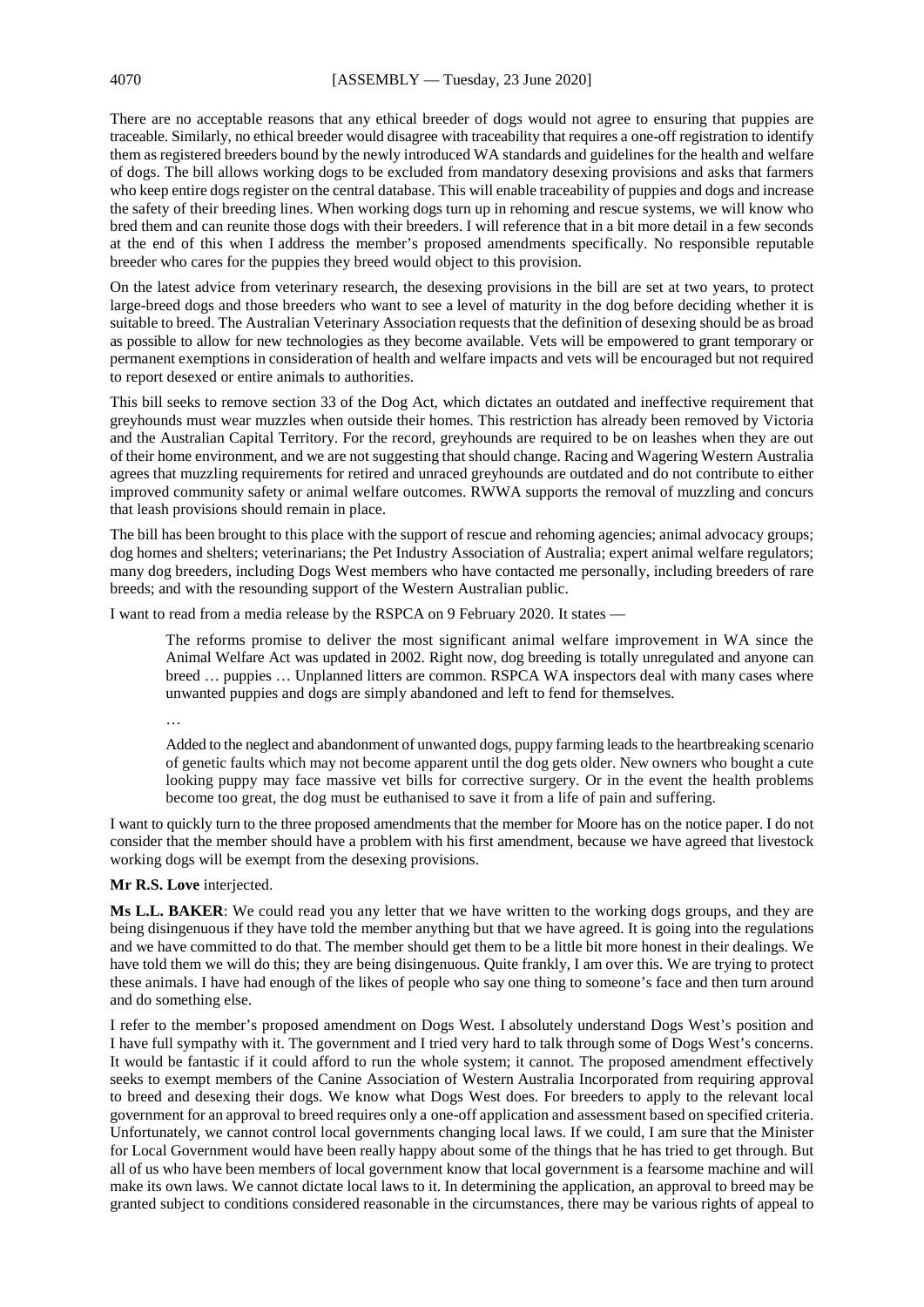the local government or to the State Administrative Tribunal, people can appeal that decision, and, above all, we have not said that local governments have to go into back gardens and inspect premises to say whether someone can breed a dog or not.

**Mr R.S. Love**: You have.

**Ms L.L. BAKER**: We have not. Read the legislation.

**Mr R.S. Love**: I have read it.

**Ms L.L. BAKER**: Well, read it again, because the message is not getting through, I kid you not!

**The ACTING SPEAKER (Ms L. Mettam)**: Excuse me, members!

**Ms L.L. BAKER**: Although the approval to breed is a one-off assessment, a process exists to cancel it if someone changes their mind. It is difficult for authorities to investigate breeders for offences against the legislation if they are exempt from the dog breeder approval system. A decision to cancel an approval to breed is also subject to review on application to the State Administrative Tribunal. On the exemption from having to obtain an approval to breed for working dogs —

**Mr R.S. Love**: There is no exemption in the legislation.

**Ms L.L. BAKER**: The member asked for an exemption; I am addressing his amendment. One of the things that has been claimed is that this is about companion animals. I did a Google search and I found about 30 rescue groups that deal with only Australian working dogs. I have already asked for an extension. At the end of the day, if farmers say that working dogs do not become part of the companion animal marketplace, that is not true. For instance, in the last 10 years, the K9 Rescue Group has fostered about 50 border collies and cattle dogs. I could list about 17 other agencies that deal specifically with working dogs.

**MR S.J. PRICE(Forrestfield)** [7.49 pm]: It gives me great pleasure to contribute to the debate on the Dog Amendment (Stop Puppy Farming) Bill 2020. As we have heard, this bill seeks —

- to amend the Dog Act 1976 to provide for matters relating to the sterilisation and breeding of dogs and the supply of dogs to and by relevant pet shop businesses; and
- to amend the Dog Act 1976 and the Cat Act 2011 to provide for a centralised registration system; and
- to make other amendments to the Dog Act 1976 and the Cat Act 2011.

The Labor Party made a commitment during the 2017 election campaign to stop puppy farming, for which it received overwhelming support. This bill is the McGowan government delivering on another of its election commitments. As we just heard, the member for Maylands has been through this whole journey, including the consultation associated with the development of this bill. It would be a waste of time for me to go through everything she just touched on; however, I will jump to one small part of the bill in making my contribution to this debate. Most people would not even notice this small part of the bill unless they were looking for it specifically. I am referring to clauses 4 and 5. Clause 4, "Section 33 amended", states —

Delete section 33(1) and (3).

That does not tell us much about what that is about. Clause 5, "Section 33B amended", states —

In section 33B delete " $32(4)$ ,  $33(3)$ " and insert:

32(4)

Once again, unless someone was interested in what that means, they would not look at it. I fully understand the concerns of members of Dogs West, who have provided me with feedback on the bill, but the bill in no way diminishes what they are doing. Yes, they are held to the highest standard of breeding under the Australian National Kennel Council, but this bill does not diminish that; instead, the bill captures those who are not held to that standard and puts them into a regime in which they can be monitored and identified, so that they can also be held accountable. I say to Dogs West members in my electorate who have contacted me that I understand their point of view on this bill; however, the bill does more than, in their words, undermine what they are doing. Those people are held to a high standard and they do a great job, and we encourage them to continue to do what they are doing. The bill will not stop them from doing that; instead, it will place obligations on other people—the backyard breeders, as Dogs West members call them—who do not seem to have any concerns or consideration for the welfare of the animals that they breed.

The amendments in clauses 4 and 5 relate to the removal of the requirement that greyhounds be muzzled in public unless they have completed the prescribed training, otherwise known as green collar training. During the consultation period for the development of this bill, 1 192 submissions were made in support of this amendment. In addition, a petition with 2 700 signatures was presented to the other place, which also sought an end to the laws that make greyhound muzzling compulsory. Along with the dozens of Dogs West members within my electorate who have contacted me about this bill, hundreds of greyhound owners have contacted me. There are concerns that this amendment to the Dog Act to remove the requirement for greyhounds to be muzzled once they are rescued from the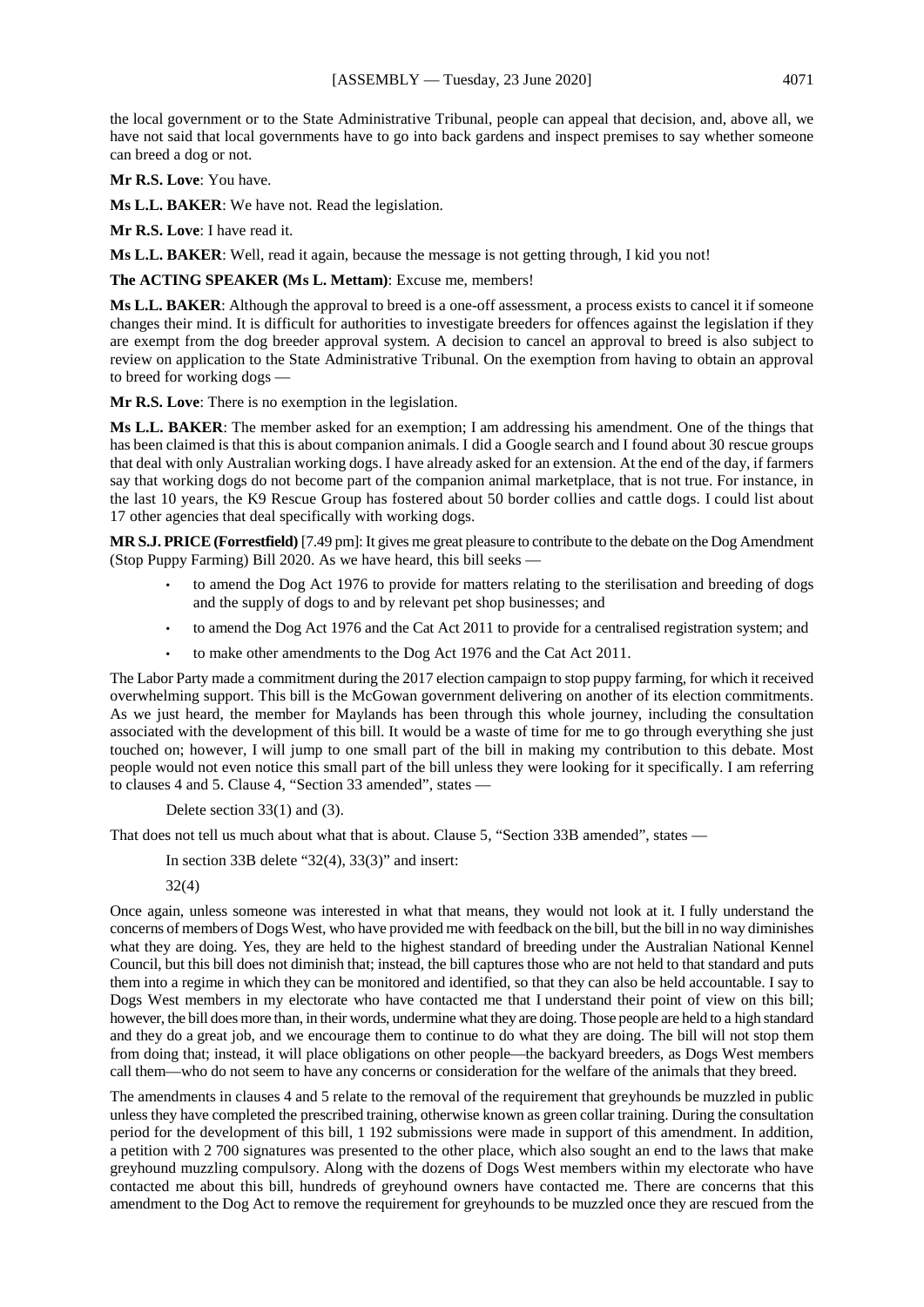racing industry and rehomed will get tied up and bogged down in people's opposition to the bill, based on either the Dogs West position of opposing this legislation or, as we heard during a brief interchange, the concerns about working dogs. As the member for Maylands said, working dogs should not be an issue—there is an agreement that they will be exempted.

I have two rescue greyhounds at home. They are beautiful pets. The requirement for greyhounds to wear a muzzle in public unless they have passed green collar training has a detrimental effect on people's perception of greyhounds, and therefore a negative impact on the ability to rehome these beautiful animals.

#### **Mr Z.R.F. Kirkup**: What are their names?

**Mr S.J. PRICE**: My boy is Tyler. He was 18 months old when we adopted him, which is quite a young age for these dogs. If Racing and Wagering Western Australia did not have the integrity and lifetime tracing programs in place, there is every chance that he would have been euthanised. If members saw him run, they would know why he was not going to be a good racing dog, but he loves to run around. He quite obviously was not going to pay his way as a racing greyhound, so his trainer decided to move him on. Fortunately, he was given to one of the rehoming agencies, Greyhound Adoptions WA, and found his way to my house. Tyler is an anxious dog. He is now four and a bit years old, but he gets very anxious when we go out in crowds. This behaviour is a direct result of the way he was raised. You cannot get a greyhound puppy for a pet; they are bred for trainers in the racing industry. They are not socialised, they are not comforted and they are not part of a family; they are taught to race. Who knows how they teach them. There are varying documentaries about what this process entails. I do not know what happened to him. When we talk about green collar training for greyhounds once they have been rehomed, it is essentially a temperament test and the dog is put through certain situations to see how they react. Based on that reaction, a decision is made on whether they need to be muzzled when they are out in public. I never put Tyler through temperament testing because he would not have passed it, and he still would not pass it. He gets muzzled every time I take him out of the house and when we go into public places. He gets very excited when he sees little fluffy dogs. I am not sure why, but anything that runs past him that is little and fluffy seems to excite him!

With all pet ownership comes responsibility. As a responsible pet owner, I muzzle Tyler. If and when this legislation is passed, I will continue to muzzle him, because I know he is anxious when we take him out. Strangely enough, wearing a muzzle gives him a level of comfort, and me as well, because I know that people will not overwhelm him. As I said, people have a misconception that they need to be careful of muzzled greyhounds because they might be aggressive towards them, so people stay away, but that gives Tyler a bit of room and a bit of comfort. He is one example that, should this legislation be passed, which it should, we do not need breed-specific provisions, such as that a particular breed of dog needs to wear a muzzle. As the member for Maylands mentioned earlier, the other part of the legislation that we are keeping is that greyhounds will always have to be on a lead when in public. Once again, it is for the protection of the dogs as well.

My other dog is quite a special little dog. Her name is Grace and she just turned eight years old. We have had her for just over a year now. Grace was bred on the east coast and exported to China when she was two years old. She spent five years racing for her life in a place called the Canidrome in Macau. To stay alive at the Canidrome, dogs had to place three times out of every five races. If they did not, they were killed. This notorious dog racing track, the Canidrome, was owned by a very wealth Chinese gambler's wife. They owned all the dogs that raced there. A lot of them were imported from Australia—in theory, illegally. They were all housed on site in concrete kennels that were about two feet wide and five feet long. The dogs were allowed out twice a day and spent around 23 hours a day locked in these cages. From when the Canidrome opened in the 1960s until late 2015, Australia supplied around 300 greyhounds a year to the stadium. It is estimated that nearly 20 000 dogs were killed over the 50 years that the Canidrome was running. Animal rights groups successfully lobbied for its closure and it closed on 21 July 2018. When the owners abandoned the Canidrome, 532 dogs were left behind. The owners were going to be charged with abandonment of 532 dogs at quite an expensive amount for each dog. A group of animal welfare and dog rehoming agencies that had been trying to shut down the Canidrome worked with the owner to ensure the animals were rehomed.

Greyhounds Australasia, the racing industry's governing body in Australia, banned exports to Macau in 2013, no longer issuing passports for greyhounds to be exported to China. However, the Australian government refused to make it illegal to send greyhounds to Macau without a passport, so the ban was ineffectual and it still is. I strongly urge the Australian government to ban the export of Australian greyhounds. We still find that greyhounds end up in China although they are exported to Ireland, the United Kingdom or somewhere like that. They go through the back door to China, so we really need to ban the export of greyhounds from Australia.

Greyhound Adoptions WA was involved in rehoming around the world the abandoned greyhounds. An organisation called Anima: Society for the Protection of Animals in Macau was one of the key organisations in not only getting the place shut down, but also rehoming around the world the 532 abandoned dogs. They were assisted by GREY2K USA Worldwide and Pet Levrieri Onlus, based in Italy.

Twelve months ago, 19 of the greyhounds came back to Australia. Of those, five came to Western Australia: Alby, Hope, Faith, Ivy and Grace. When Grace came to live with us, she was very underweight and had a whole mouthful of rotten teeth, 27 of which had to be removed. She had a severe skull fracture, a broken tail, a toe was missing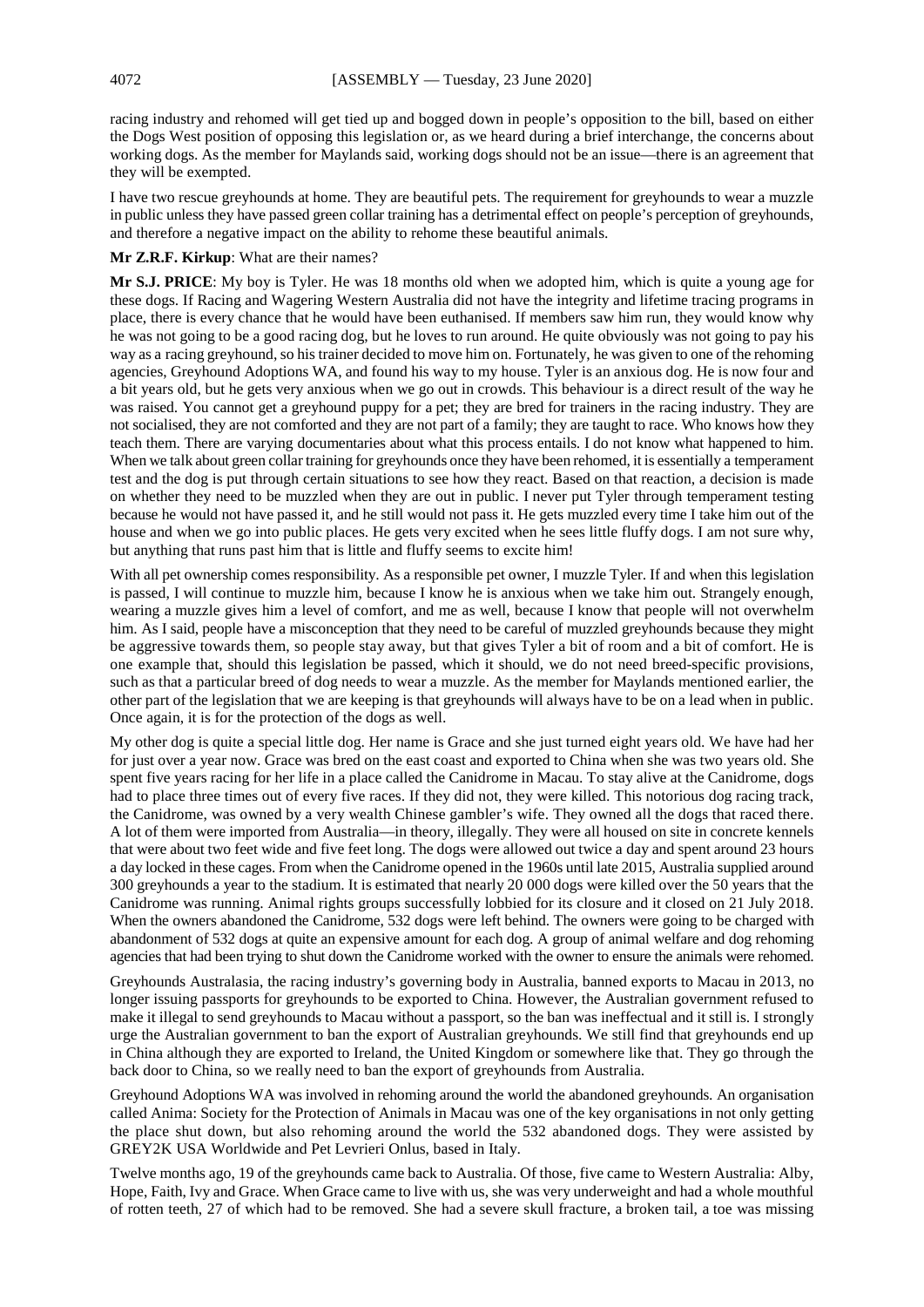and she had numerous scars over her body. Her remaining teeth were worn right down from chewing the bars at the front of her cage. She has a beautiful temperament and gets so excited to see, be around and be loved by people. When I take her out, she does not wear a muzzle. She should because she is not green collar trained, but she does not wear one. She will benefit from this legislation going forward because she will not be breaking the law. Once again, it comes back to responsible pet ownership. Dog owners have to do what is in the best interest of the dog they are looking after. This applies to all animals.

Globally, greyhound racing is on the decline. The greyhound racing industry is contracting. Around the world, dozens of tracks have closed and continue to close. Fewer than 150 commercial tracks currently exist around the world and more are slated to close in the near future. The decline in greyhound racing is due to increased public awareness that dog racing is cruel and inhumane, coupled with competition from other, faster forms of gambling associated with the rise of internet and phone gambling.

I stress that these are my personal views on the greyhound racing industry. It is very concerning that Australia has around 76 tracks. That means over half of the world's greyhound racetracks are here in Australia.

**Mr W.R. Marmion**: How many are in WA?

**Mr S.J. PRICE**: There are three.

That is not good enough. There is a global push to get out of this industry and more needs to be done to reduce the number of tracks in Australia and in Western Australia. I would like to thank Greyhound Adoptions WA, Free the Hounds, the Coalition for the Protection of Greyhounds, GreyhoundAngels of WA and Greyhounds as Pets for the work they do rehoming these beautiful animals.

This small amendment, which removes the requirement to muzzle greyhounds in public, will have a significant impact on the future of greyhounds as pets and I urge members to ensure the speedy passage of this bill through both houses to effect that change. This bill also meets the McGowan government's commitment to stop puppy farming by regulating the breeding and sale of dogs in Western Australia. I appreciate people's views on the impact this bill will have on their activities, and I sympathise with the Dogs West breeders, but it will not stop them doing what they are doing. There is a small requirement for them to get a licence from their local government, then they can carry on doing what they are doing. If this bill is held up or not passed, it will have a big impact on greyhounds and their owners. With that, I commend the bill to the house.

**MR P.J. RUNDLE (Roe)** [8.05 pm]: I rise to make a reasonably short contribution on the Dog Amendment (Stop Puppy Farming) Bill 2020. I would like to make a few points. The points I will make are firstly as a local member. Many constituents have raised issues with me and they are mostly very concerned. Secondly, I will speak on behalf of Dogs West. I could not believe the amount of Facebook activity and number of emails I have seen, not so much in the last week or two, but several months ago. I will go through some of the points made in emails sent to me. Thirdly, I would like to speak on behalf of our kelpie, border collie, sheepdog and working dog breeders and our farmers who are very close to me as many of my constituents are farmers.

I will start with the Minister for Local Government. I refer to an article by a very concerned member of local government—a man who probably has two or three hats on in this scenario. He is the president of a local government and is a farmer who has working dogs. The headline reads, "State burden falls on Shire. Dogs breakfast of a legislated Bill will throw costs of licensing and enforcement on to local governments". Minister, I am very concerned —

**Mr D.A. Templeman**: You should name him; say who it was.

**Mr P.J. RUNDLE**: It was Phillip Blight.

**Mr D.A. Templeman**: I know Phil.

**Mr P.J. RUNDLE**: Yes. A fantastic shire president of Wagin. I am concerned and will speak of a slightly broader issue. As Minister for Local Government, the minister has said, "Let's freeze the rates for the upcoming year. Let's keep all our employees employed. You're not going to get JopKeeper". Obviously, that one is out of the minister's control. The puppy farming legislation can be administered and the minister can run the container recycling scheme, but planning legislation has been thrown in with no consultation. Lo and behold, it is also COVID-19 legislation. We have a conundrum of things and our local governments are being squeezed from every direction. I think this legislation is the final straw. That is what the article points out. Basically, it points out that the legislation will take up to a two per cent levy, or part of the rates for every shire. It well and truly could end up being a five per cent levy. Mr Blight's article states —

Recently, a senior WA bureaucrat was heard to say, "But it's only a few small changes, what's your problem?" when questioned about changes to the Dog Act.

Our local governments will be asked to administer this. A few members have pointed out that local governments will have to send out rangers to administer the registration and microchip policy. All these things impinge on local government.

**Mr D.A. Templeman**: The core business of local government is to address issues around dogs and pets.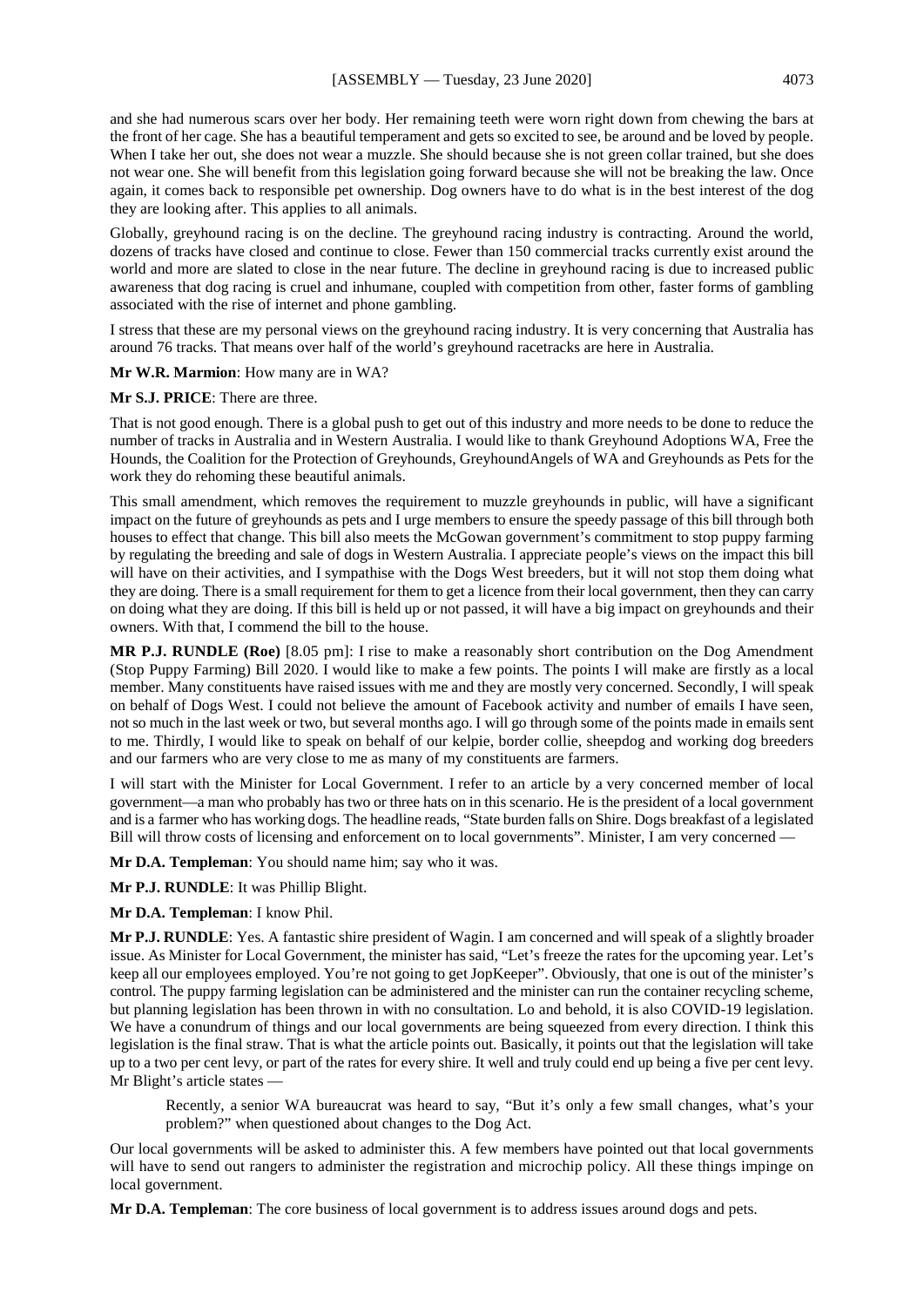**Mr P.J. RUNDLE**: The core business of local government is to look after ratepayers—rubbish and roads, as they say. The minister is loading up local governments with one thing after another. He is loading them up with a variety of responsibilities at the same time as telling them to freeze their rates and keep all their employees. The revenue of one large local government in the great southern is down by \$7.6 million, but it is being loaded up with this responsibility. What I am trying to do —

**Ms L.L. Baker** interjected.

**Mr P.J. RUNDLE**: — member for Maylands, is point out the dissatisfaction that we have heard in our consultation with our local governments. What is coming through—I think the member for Moore said it earlier and Dogs West pointed it out—is that the consultation process has been just paying lip-service.

**Ms L.L. Baker**: What! It's been there for eight years.

**Mr P.J. RUNDLE**: The government is just saying, "There has been consultation and we'll bring you in when the bill comes in and let you know what is going on, but lo and behold we've put it in."

**Mr D.A. Templeman**: It was an election commitment. Have you forgotten that?

**Mr P.J. RUNDLE**: I know it was an election commitment.

**Mr D.A. Templeman**: They don't like it.

**Mr P.J. RUNDLE**: What I do not like is that our local governments will have to pick up the tab. As I said, it is a bit the same as with the planning legislation. At some stage, there was some sort of consultation and then, whack, in it came—COVID-19 legislation. The Planning and Development Amendment Bill 2020 is still in other place.

**Mr D.A. Templeman**: Can you point to where in the Shire of Wagin the planning changes will have an impact? Can you point where it will impact on them?

**Mr P.J. RUNDLE**: At this stage, I am focusing on the —

**Mr D.A. Templeman**: You can't because you know it will not.

**Mr P.J. RUNDLE**: It could. Depending on the amendments in the other place, it could potentially impact the shire. But I am saying that this minister is loading up local governments with all these requirements.

**Mr D.A. Templeman**: A major health crisis—goodness gracious! Have you seen the figures?

**Mr P.J. RUNDLE**: What I am worried about is that local governments might go into liquidation.

**The ACTING SPEAKER**: Member, are you inviting interjections?

**Mr P.J. RUNDLE**: No. That is fine. It is fine by me, Acting Speaker.

**Mr D.A. Templeman** interjected.

**Mr P.J. RUNDLE**: I beg your pardon?

**Mr D.A. Templeman**: I actually get on well with Phillip Blight.

**Mr P.J. RUNDLE**: Phil is highly respected. He might get on well with the minister, but he obviously does not get on too well with the legislation.

Anyway, the world is made up of many different people and many different local governments, but we are seeing this scenario now. I am worried that our local governments are being squeezed from both sides. Many of them are on the path to liquidation because of the number of things that this minister is loading them up with. That is just one point I want to make.

The next point I want to make is about Dogs West. I think that Dogs West is aghast. It was asked to be part of a process and when it did not agree, it got dropped like a hot potato.

**Ms L.L. Baker**: That is simply not true. That might be their version of it, but that is simply not true.

**Mr P.J. RUNDLE**: Facebook went into meltdown several months ago. I could not get over it. I was really surprised by the passion of the members of Dogs West. It loves dogs and it was certainly concerned about the way that the member for Maylands had gone about her consultation. I will say that I certainly do not like those instances that the member for Maylands spoke about—puppy farming, dogs being kept below ground level and the like. That is not on. It is the same with puppies in the window at shopping centres; I am not impressed with that at all. I can see where the member for Maylands is coming from in a few elements of the legislation. However, I would like to read a sample of a few emails I received from Dogs West. It said that there is no evidence that the bill will prevent puppy farming. It also stated that the definition of a puppy farmer is —

… a person or organisation which breed puppies solely for profit with little care or responsibility for the health and wellbeing of the adults or offspring.

We are worried that there is evidence that demonstrates the effectiveness of the bill will prevent that. That is one thing.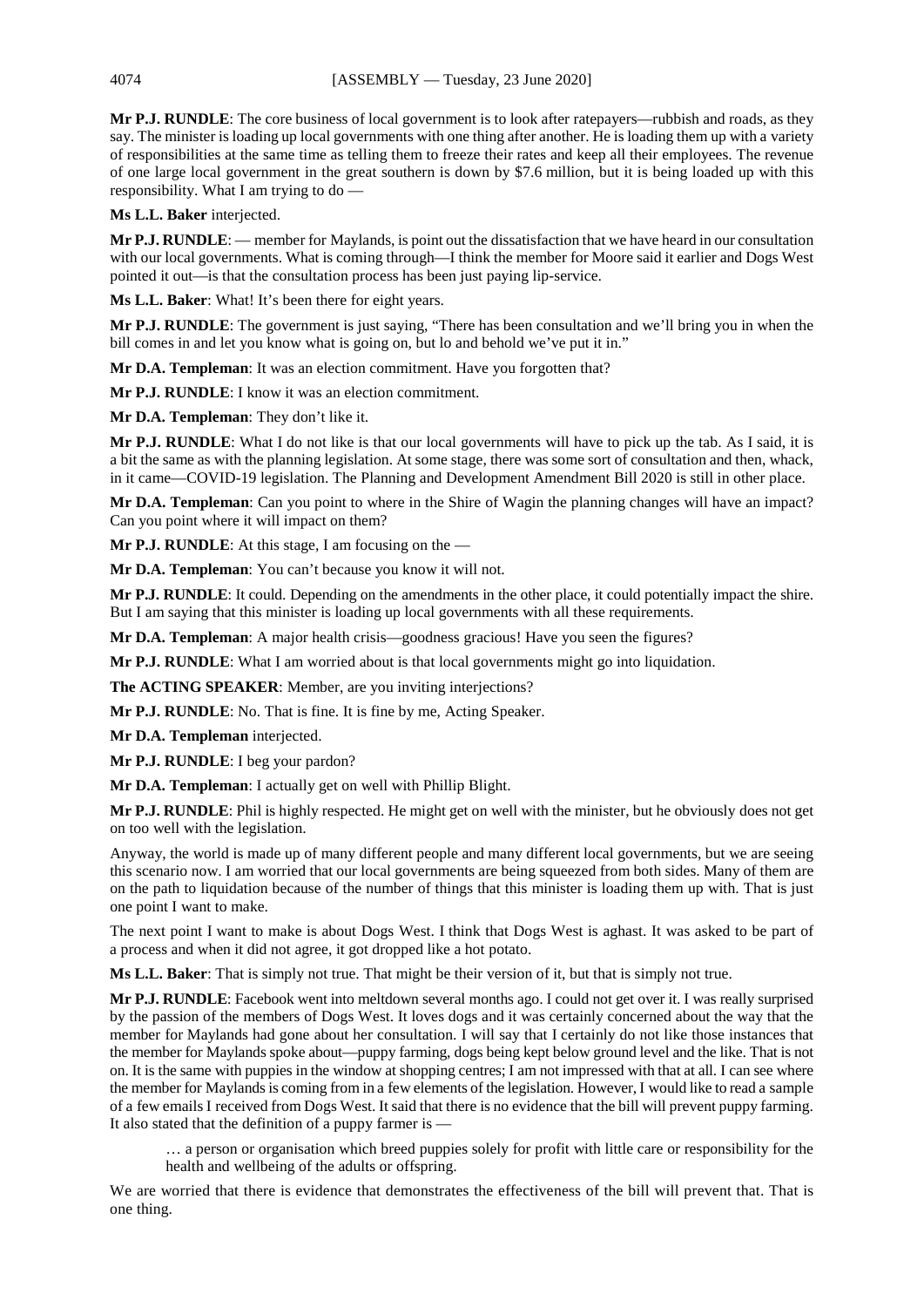The legislation is based on compliance with microchipping and registration with LGAs and the state government. I have just spoken about that. One thing I am concerned about is the register for microchipping. I am informed that a register in New South Wales covers the whole of Australia. I am concerned that there will be a doubling up.

**Ms L.L. Baker** interjected.

**Mr P.J. RUNDLE**: Another massive register will be established here, potentially, but I am not a subject-matter expert on that, member for Maylands.

**Ms L.L. Baker**: It is a very good point and one that I'm across.

**Mr P.J. RUNDLE**: That had been pointed out to me, and I wanted to make sure that the member for Maylands was aware of it.

**Ms L.L. Baker**: I actually had a Dogs West member speak to me a couple of weeks ago about that and his concerns about the microchipping process, so I'm on top of that and we're dealing with it.

**Mr P.J. RUNDLE**: That is very good. I am pleased to hear it.

I guess another point is that puppy farmers do not microchip now. Is there any evidence that they will change their behaviour? Currently, there are laws with a fine of \$5 000 for not microchipping a dog, and has not really discouraged puppy farming so far.

**Ms L.L. Baker**: My response to that is that this is a suite of reforms that you have to take together. It won't work on its own; absolutely guaranteed not to work on its own. But if you also have an education program for people who farm puppies and tell them to source the dogs with that information available, then you attack the root of the problem. It is like this. You cannot tease one thing out and say it is all about desexing. It is not; it is about public education, desexing and a central register.

**Mr P.J. RUNDLE**: I hear what the member is saying about that, but I take issue with one thing the member for Maylands said. She said that the vets support her.

**Ms L.L. Baker**: Yes.

**Mr P.J. RUNDLE**: In its desexing of companion animals policy document, the Australian Veterinary Association says —

Compulsory desexing of privately owned animals has not been shown to substantially reduce the unwanted dog and cat population.

Several vets that I have spoken to are very worried, especially about the two-year-old working dog scenario.

**Ms L.L. Baker**: It doesn't apply to working dogs.

**Mr P.J. RUNDLE**: The member for Moore pointed that out earlier. He said that working dogs sometimes do not mature until they are well over two years old and sometimes they need to get out of the puppy stage before they can find out what that is all about. I take issue with the suggestion that all vets support this legislation. I do not think that that is the case.

**Ms L.L. Baker**: I've got a letter from the AVA on my desk, which I'm happy to bring in, that says pretty much the opposite of that. They do support it. But, also, you did hear me say that working dogs are exempt from the desexing provisions.

**The ACTING SPEAKER**: Member for Maylands.

**Ms L.L. Baker**: So the two years is irrelevant for you. You're all safe.

**Mr P.J. RUNDLE**: Another point that Dogs West members raised is that desexing causes well-documented health and developmental problems in dogs, especially before they have undergone physical, behavioural and/or sexual maturity.

**Ms L.L. Baker**: All the evidence says that, and the AVA says that, too.

**Mr P.J. RUNDLE**: I am just giving the member feedback from not only members of Dogs West —

**Ms L.L. Baker** interjected.

**The ACTING SPEAKER**: Member for Maylands, I think this can be adequately answered at the appropriate time.

**Mr P.J. RUNDLE**: All I am trying to do is raise the concerns of the vets and Dogs West members who have contacted me. They are concerned that this will reduce the availability of well bred, healthy companion dogs and drive illegal puppy farming operators further underground. Dogs West members already pay registration fees. If this bill goes ahead, they will also have to pay local government fees. That is an example of some of the feedback that I got from Dogs West members. I have read only a few of the emails that I received. The copious Facebook messages that came to me from Dogs West members were strongly negative about this legislation. Another email states that Dogs West was consulted during the development of the bill; however, none of its input has been considered. That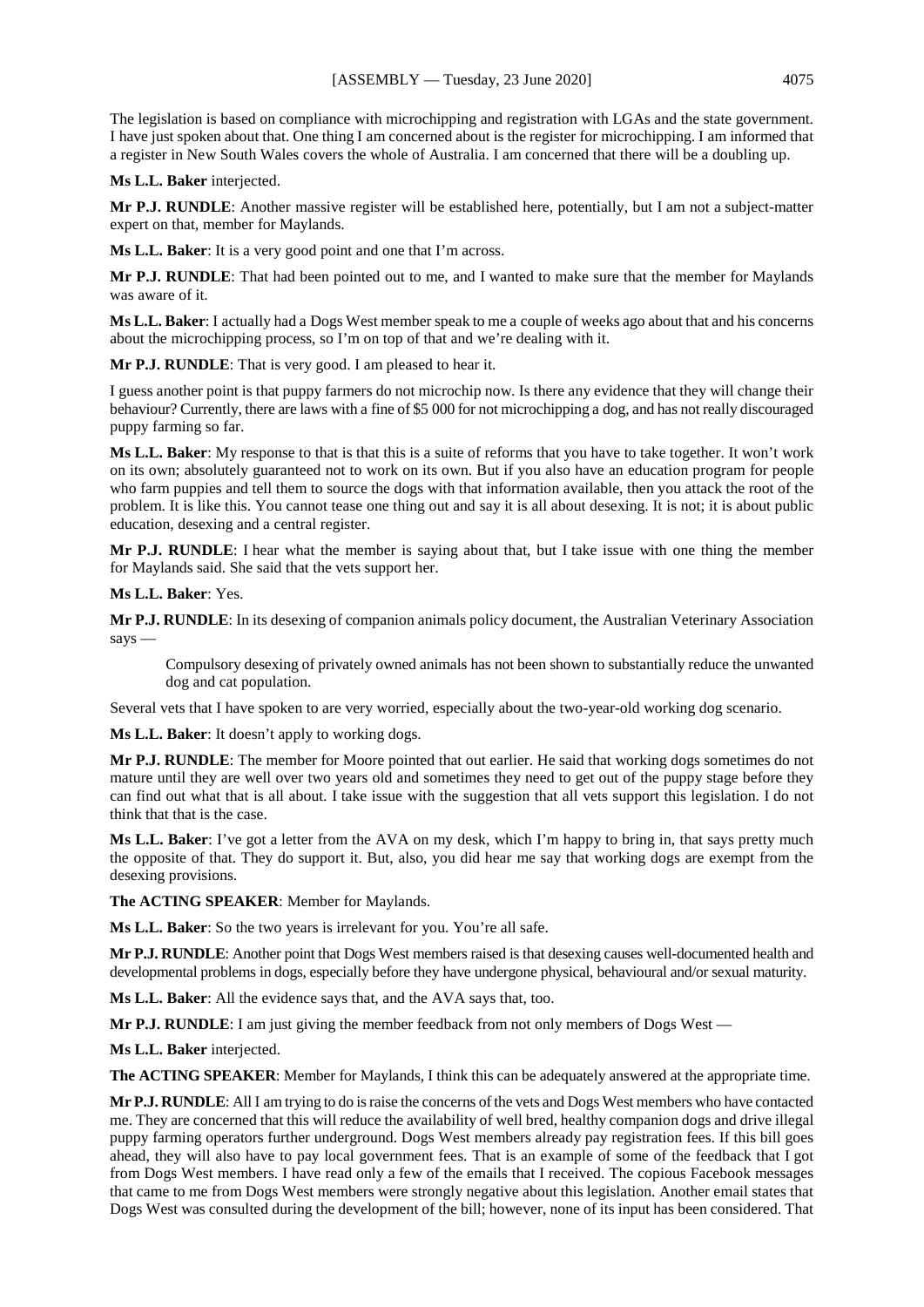is probably a bit extreme. Another Dogs West member said that allowing a local government to determine whether an individual is suitable to breed puppies, rather than the national or state bodies that have been doing this, is ridiculous. That is the sort of thing that I am getting.

Several members interjected.

**The ACTING SPEAKER**: Member for Southern River and member for Maylands!

**Mr P.J. RUNDLE**: I have explained the situation with local government. The minister has pointed out how well he gets on with Phil Blight, the president of the Shire of Wagin. I get on well with him as well. He is wearing two or three hats. He understands working dogs and he understands farming. He also well and truly understands local government. They are some of the concerns that Phil brought up in this article. I think he would be more than happy to be quoted on those.

I also want to talk about the farm dog sector. We used to see a lot more dogs at the Katanning saleyards than we do now. The Katanning saleyards are the largest undercover saleyards in the Southern Hemisphere. Dogs play a role at those saleyards. They are now muzzled. Dogs also play a role in just about every sheep farm in Western Australia. Katanning would probably be considered the centre of the sheep industry in Western Australia. I have seen many fantastic working dogs. What worries me is that the member for Maylands said that will be put in the regulations and that will be fine.

[Member's time extended.]

**Mr P.J. RUNDLE**: If this was recognised as a real issue, why was it not put in the bill? I am not comfortable with that being put in the regulations. It should be put in the bill. Therefore, I support the amendments proposed by the member for Moore. I think they are excellent.

One of the points that has been raised with me is that farm dogs are an essential part of livestock management. Good farm dogs can replace the work of an employee. Working farm dogs are considered part of the family and work arrangements and are treated exceptionally well in most cases. We should use education rather than policing to control puppy farming. That is also what the member for Maylands spoke about. Another point is that we need to make farmers aware of the need to microchip their dogs. Most farmers now know that they need to microchip their dogs. This helps if their dogs go missing, because they can be returned quickly. Farmers who care about their stock and their dogs would never purchase a dog from a puppy farmer. It is essential that the bill recognises the importance to the agricultural sector of farm working dogs. We have spoken about the importance of the sheep industry to Western Australia. It is becoming increasingly important that our sheep are handled well and in an ethical way. Sheep are generally well treated by farmers. That is because farmers understand that these days, they need to deliver a good product. As I pointed out when we had the recent scenario with food security, people now understand the importance of our livestock producers.

In summary, I do not like puppy farms any more than the member for Maylands does. I do not like seeing puppies in shop windows. I believe there is still room to consult properly, or a bit better. That is a summation of the feedback that I have received. We need to take notice of the local government authorities and Dogs West. I strongly support the member for Moore's proposed amendments for farm working dogs.

My final statement is that if the government does not start to listen, this bill is doomed to fail. Working dogs should be included in the bill, not in the regulations. If the bill does fail, it will remain as an election commitment. I hope the government will take these things on board. As I have said, many of my constituents are not happy with elements of the bill. I understand where the member for Maylands is coming from and where the government's election commitment has come from. However, there is room for improvement.

**DR M.D. NAHAN (Riverton)** [8.26 pm]: I would like to make some comments on the Dog Amendment (Stop Puppy Farming) Bill 2020. First, if I say something frivolous, that does not mean that I question the compassion and interest of the member for Maylands. I understand the issue.

I grew up on a puppy farm. I was not a puppy, but I raised dogs. At one time, I had 15 dogs. They were Irish wolfhounds. They are tremendous dogs. We had to be careful, because they are rather big, and they tend to chase.

Several members interjected.

**Dr M.D. NAHAN:** We shipped them around the world. Irish wolfhounds had been inbred and their breeding stock had declined, so in order to save the breed, they were bred with bull-mastiffs, so they had some problems. Bull-mastiffs are really thick. They are running dogs. Every time they would see a German shepherd or an Alsatian, they would go for it. They had an imprint on the brain about wolves, hence the name wolfhound. As I have said, we raised these dogs and shipped them around the world. They were in our backyard, to use the euphemism. They were puppies. Did we farm them? We had quite a few of them. Did we take care of them? Like our brothers and sisters. Indeed, to this day—this is 50 years ago—I still get letters from people to whom we sold dogs. By the way, I calculated that in today's dollars, we were selling those puppies for \$50 000 each. That was a lot of money.

Several members interjected.

**Dr M.D. NAHAN**: I can tell members that on the farm, my father lost more money in other ventures, like Angora goats, than he made on the dogs. It is good that he was a lawyer.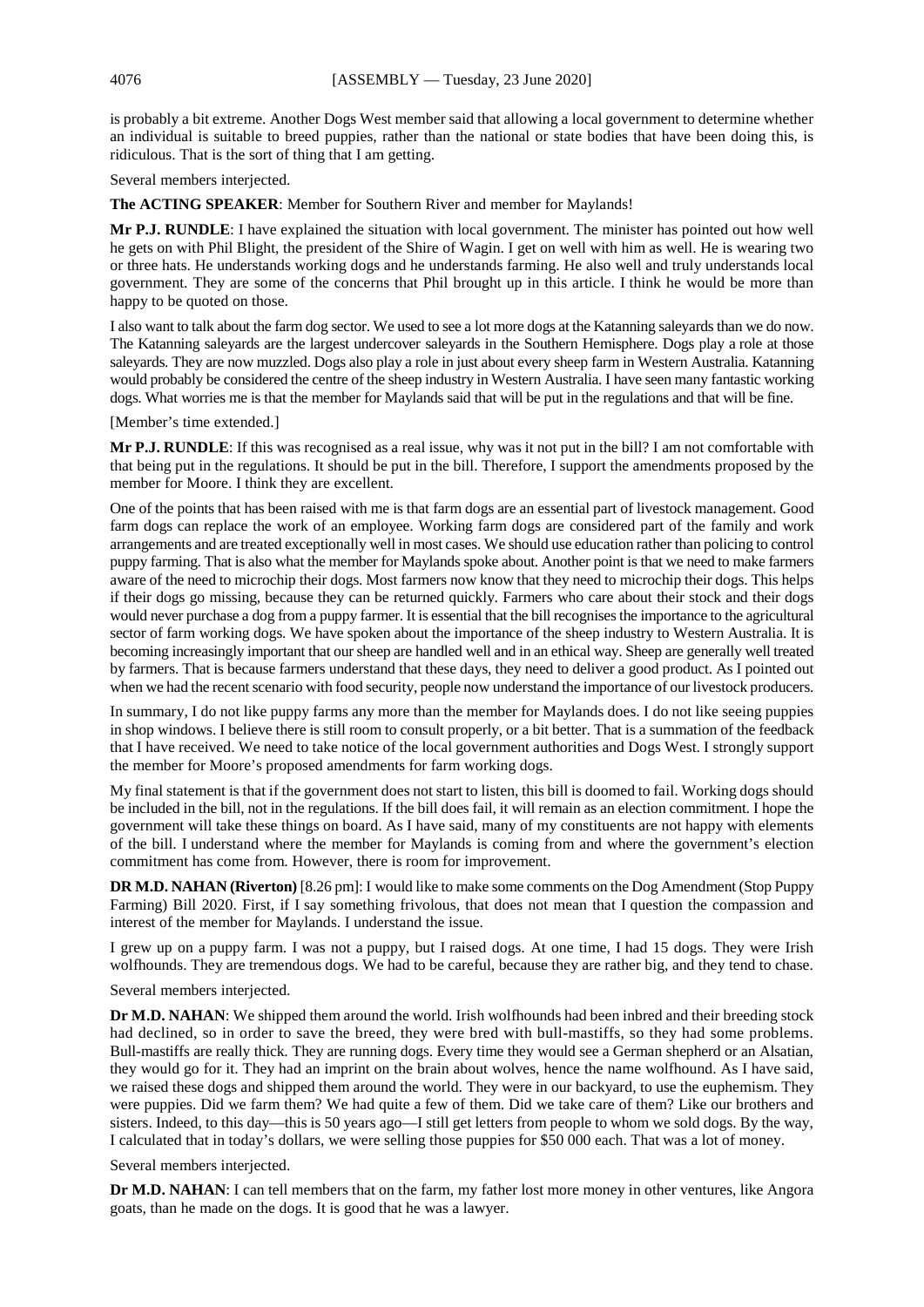No-one has a monopoly on compassion for dogs. Dogs are very popular in my electorate. My last dog was called Mango. He was actually my daughter's dog but kids leave home and what stays is the dog.

**Mr D.A. Templeman**: What sort of dog was that?

**Dr M.D. NAHAN**: He was a spoodle, although it would have been more apt to call him a noodle, because he was not the smartest dog. He was the cutest dog, but not the smartest. He died recently, at 18 and a half years old. He was a good dog. He had a hard life. He was bred at a real puppy farm in Victoria. It was a large farm, breeding these spoodles. I bought him from a pet shop. Let us not be pejorative about people breeding a large number of dogs or good pet shops. Let us be careful. It is a legitimate business. I assure members that the person I bought Mango from treated dogs and other animals very well.

The problem highlighted by the minister and the member for Maylands is that we have seen an overproduction of dogs that have to be put down. It is not just puppies. I might be wrong but I understand that people get the wrong type of dog and they are not able to cope with it. These dogs end up in the pound and they have to dispose of the dogs. That is a real issue.

Victoria has had mandatory microchipping and registration of dogs for a long time. Mango was registered and microchipped. The phrase "puppy farm" is used to garner support, but I think the government is exaggerating the extent of puppy farming and also trying to put forward policies that will not address the issue; instead, puppy farming will be pushed forward.

I must admit that I came across this debate during the Darling Range by-election, the two-year anniversary of which is today. The member for Darling Range's father used to breed Dobermans, I think. We went to all the Dogs West people and to a meeting attended by the member for Maylands.

**Mr T.J. Healy**: Me too. I was there. We saw you at that, talking to everyone.

**Dr M.D. NAHAN**: Yes, we were talking to everyone, as we do. We said nothing. We were polite. It was interesting. It reminded me of all the dog shows that I used to go to. We saw the same type of people. There were a lot of ugg boots and woolly jumpers. I used to go to a lot of dog shows. We had a male dog that was a national champion. That is what people do when they breed dogs. He was very happy in life.

We made a commitment to support Dogs West and ensured that its issues were addressed in this bill because it is necessary to do so. We could not find a group of people more committed to the behaviour and protection and the stopping of the maltreatment of dogs than this organisation. If we want to solve problems like this, the best thing to do is not give it to a local government, which will not solve the problem because we have not forced it to do it and if it does it, it does it chaotically. We need to enfranchise Dogs West and give it a leadership role like we have with the RSPCA so that it can manage this issue. It might be overzealous if it did it, but I think that is what the government wanted.

I know that the member for Maylands negotiated extensively and tried to co-opt Dogs West. The issue is that it specialises in its own breeds—what it calls purebreds—and does not look at the vast bulk of dogs that are crossbreeds. I understand that but we could enfranchise it. The member for Darling Range will speak for herself, but I made a commitment that I would do my best to enfranchise Dogs West in this bill, and that is why I will not support it. We made a commitment and I think the commitment was solidly based. I was not just trying to get its vote, which I was; I also made a commitment and I think it is valid. Both the member for Darling Range and I were involved in that group as young people and we understand the passion, the commitment and the expertise.

One of the issues that the member for Maylands raised—I was at the back of the chamber when she mentioned it—related to kennels. She was going to talk about the kennel structure and design and other issues. She has walked away from that. That is good. The government uses terms such as "backyard". Where does it think the dogs should be raised—in the front yard? Of course they should be. One of the senior ladies at Dogs West raised a dog; I forget the breed. She was crying next to me because her puppies are raised in a house, not a kennel, and so they should be. I remember that some of our dogs were pretty big; if my mother let me, they would be under the bed. That led to a bit of smell and noise, but that is a different issue.

We need to have people self-regulate for these things because if we push this and have too much regulation, particularly with local government, it will not enforce it. I think the government was going to try to be much more stringent and force local government to enforce it, but it decided not to because it would be fruitless.

**Ms L.L. Baker**: I don't remember that.

**Dr M.D. NAHAN**: That is what it told me. The member did not tell me that.

**Ms L.L. Baker**: Then I have misinterpreted something.

**Dr M.D. NAHAN:** It has been a long debate. The best thing to do is to have the community directly involved in this activity as much as possible, like the RSPCA, as well as people at the dog pound, dog refuges and vets.

Mango was purchased from a pet shop. He lived to 18 and a half years. He was a lovely dog and he was treated very nicely.

**Mr W.R. Marmion**: Why did you call him Mango?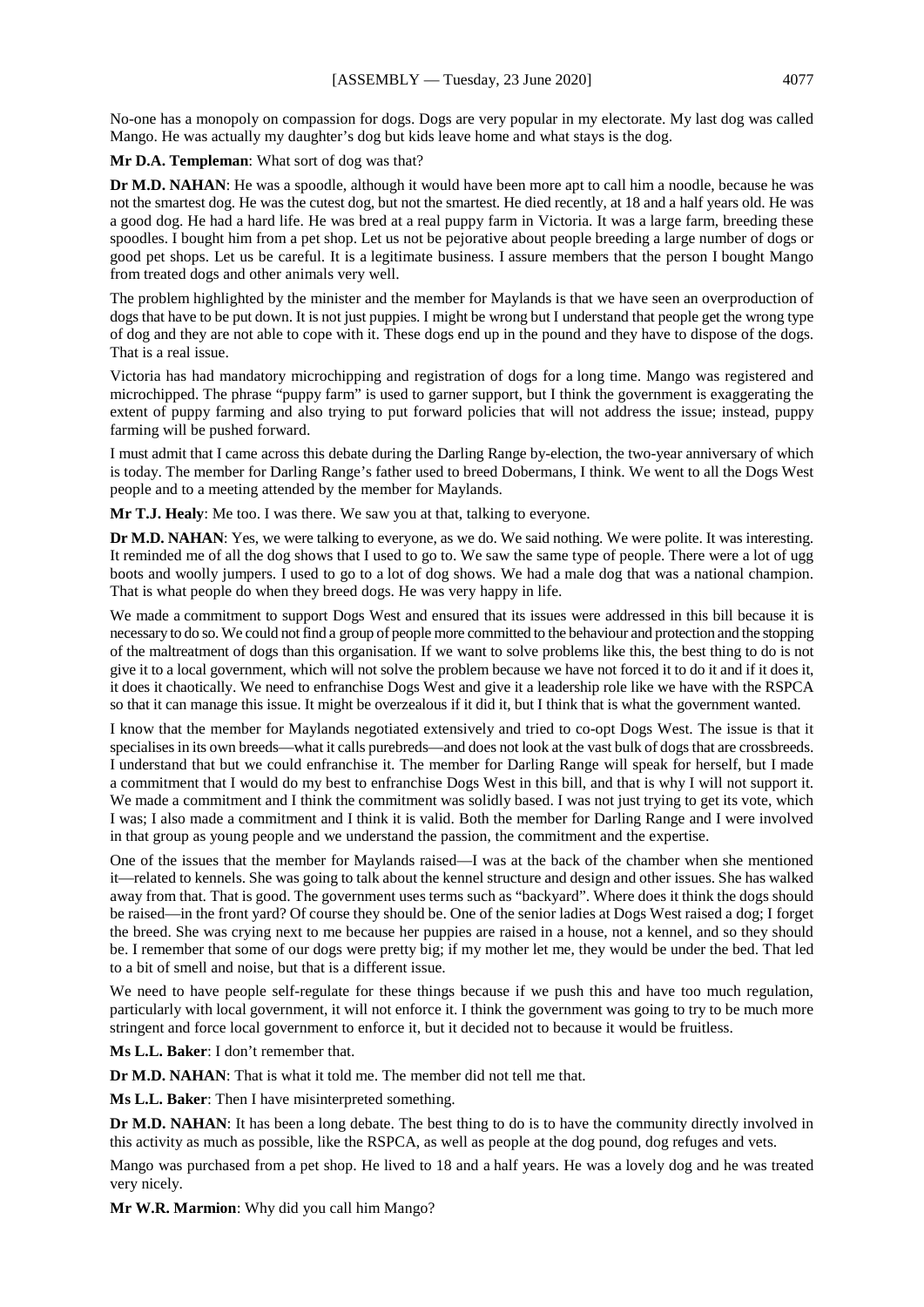**Dr M.D. NAHAN**: It was my son's dog. He was orange in colour. He had a lot of names, such as Mangosteen and some of which I cannot mention in Parliament.

I know it is unpopular for pet shops to have dogs generally. I think the government has made a good move to allow them to keep selling puppies and to sell puppies from the pound. I think that is a good move because the purebreds are so expensive nowadays. In fact, I am worried about that. They are almost as expensive as my dad's Irish wolfhounds. I think registration is an excellent idea. I think Victoria has had uniform registration forever and it is no problem. Microchipping is sensible. Mango was microchipped. He got lost a couple of times and that really helped us to find him. He had a habit of going out and, because he was so cute, ingratiating himself with the neighbours. He ended up in Sorrento at someone's holiday home. He had a good life.

**Mr W.R. Marmion**: How far was that?

**Dr M.D. NAHAN**: He went from Willetton to Sorrento. I do not know how he did it. I had to go get him. My point is that he was a well-treated dog, even though he came from a puppy farm and a pet shop. I think it is a good idea that the government is keeping the pet shops alive, as they will keep selling puppy dogs that are crossbreeds or getting other dogs from the pounds.

We have had good regulation of dogs for a long time. Some people overbreed dogs. More recently I had an electorate issue—it also occurred when I was young—of people who raised too many cats. There are cat ladies. It is a phenomenon.

**Ms L.L. Baker**: Don't call them cat ladies.

**Dr M.D. NAHAN:** I know that I am pushing the boundaries here.

**Ms L.L. Baker**: Cat hoarders!

**Dr M.D. NAHAN**: Yes, I know. One lady had 20 or 30 cats.

**Ms L.L. Baker**: That's nothing. I've got 209. Not me personally—in my electorate.

**Dr M.D. NAHAN**: Is it a lady?

**Ms L.L. Baker**: Ladies.

**Dr M.D. NAHAN**: Those are the concerns. The cats are much more of a concern than the dogs because the cats do damage not just to themselves but to wildlife. Are we regulating cats as stringently?

**Ms L.L. Baker**: We already have.

**Dr M.D. NAHAN**: What about backyard breeders?

**Ms L.L. Baker**: You have to pay \$100 to breed a cat. That's what you guys put through.

**Dr M.D. NAHAN**: Joe Francis did that.

**Ms L.L. Baker**: Yes, he did. Blame him.

**Dr M.D. NAHAN**: I did. He was very passionate about dogs too. I can tell members stories about his love of dogs. He had an Alsatian that died. His mother and father raised Alsatians, and so did he. He raised long-haired ones, and one of them died. One day he was sitting despondent, which was uncharacteristic of Hon Joe Francis. I asked him what was wrong and he said that his dog had died. I sat next to him for a while. He had cameras in his house and he watched his dogs sleeping on his bed.

**Ms L.L. Baker**: Nothing wrong with Hon Joe Francis.

**Dr M.D. NAHAN**: Did the member see his dogs? They shed hair everywhere. I said, "Your wife just had a baby, Joe. Where are the dogs sleeping?" He said they were sleeping on the bed. I asked, "Where's the wife?" He told me that she was in the other room with the baby. He had one of the dogs cremated.

**Mr T.J. Healy**: It died first?

**Dr M.D. NAHAN**: Yes, of course; don't be rude!

**Mr T. Healy** interjected.

**Dr M.D. NAHAN**: He had the dog cremated in a special manner that created really strong carbon, because he was very hygienic, and he had a tattooist tattoo a large dog paw print using the graphite from the dead dog. It was always close to his heart.

Several members interjected.

**Dr M.D. NAHAN**: That is why Joe always went like this.

**Mr D.A. Templeman**: Let *Hansard* note that the member did an interesting scratching motion!

**Dr M.D. NAHAN**: We kid Joe about it but that is how passionate people are about their dogs, and I am too. But I think that unless local government is incentivised, it will not enforce the measures. The government has stood back and made it optional for local governments, and they will not enforce it. Therefore, if the government is really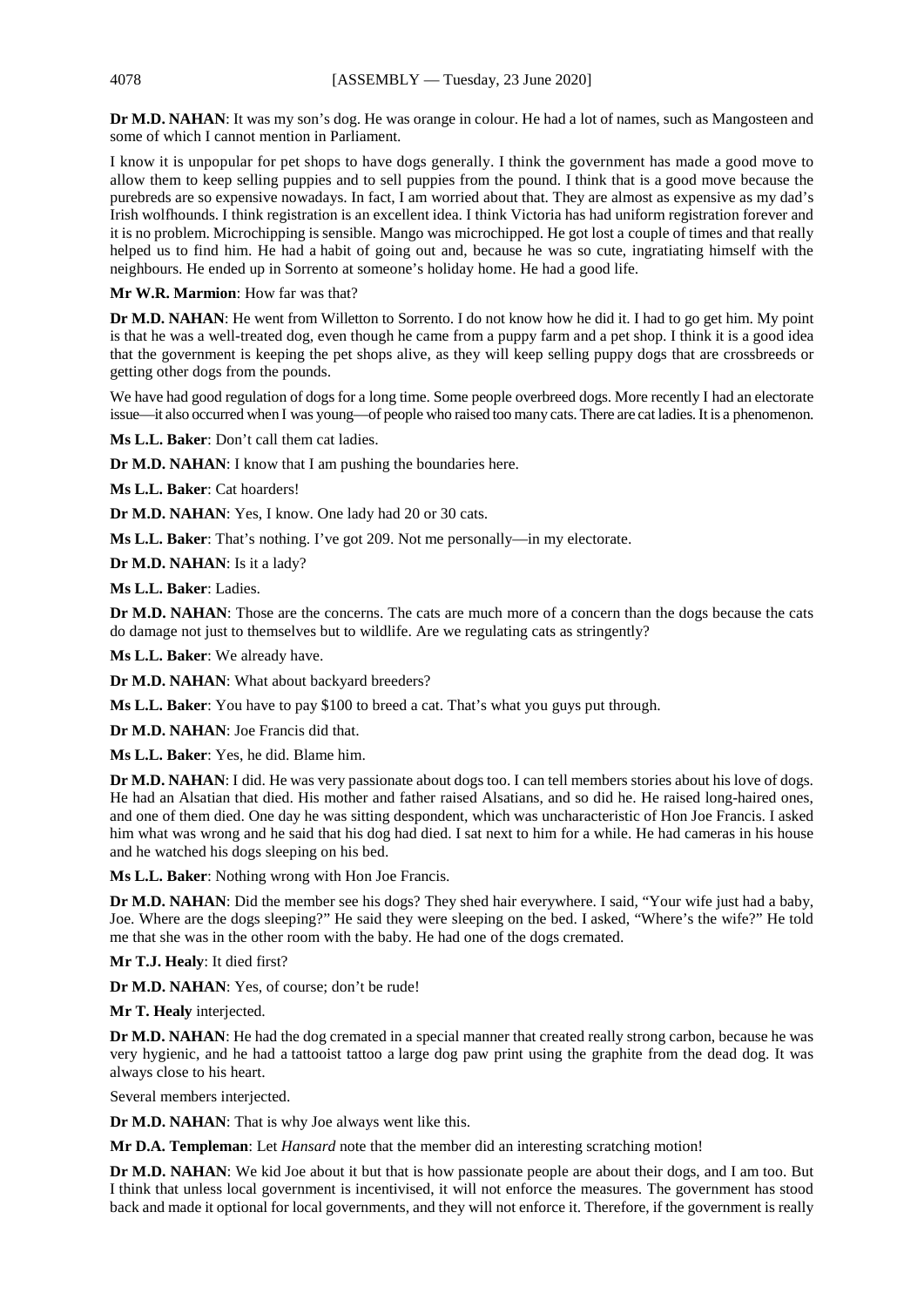concerned about the improper breeding and treatment of dogs, the best thing to do is to enfranchise Dogs West to act as the eyes, ears and vigilantes, if you wish, on the ground, just like we do with the RSPCA. We might disagree with it and it might get overzealous sometimes, but I am thankful that we have it.

**Ms L.L. Baker**: To your knowledge, would Dogs West then welcome the registration of all dogs, not just purebred dogs?

**Dr M.D. NAHAN**: I will not answer for them.

**Ms L.L. Baker**: They are not allowed to under their membership.

**Dr M.D. NAHAN**: The RSPCA does things as an adjunct to its general activities. Even though Dogs West might not allow its members to, it could be —

**Ms L.L. Baker**: Ring-fenced.

**Dr M.D. NAHAN**: Yes. The government could ask Dogs West to look at that.

The government is worried about the mistreatment of dogs and the overproduction of puppies that have to be destroyed. The numbers that the member for Maylands read out would disturb anybody; they are awful. I think the market will improve. People have to pay \$4 500 for a purebred dog, which often is not the best companion dog. Purebreds are often bred for a purpose. My dad's Irish wolfhounds could not go near an Alsatian, otherwise they would go for it, because it is in their brain to do that. But crossbreeds are often the best. Maybe they are free or low cost and can be brought in. My plea here is to enfranchise Dogs West because I think that is the organisation that needs to help the government.

One of the great things in life is for young people to have a litter of puppies.

**Ms L.L. Baker**: For their dogs to have a litter of puppies.

**Dr M.D. NAHAN**: Yes, of course. I am not going to explore that.

We are choking off one the great things of life, which is to learn to raise animals and take care of them. This bill will, effectively, eliminate that. Modernity and life move on, but do not eliminate the ability of young kids to take care of a litter of puppies.

**MS C.M. ROWE (Belmont)** [8.44 pm]: I rise tonight to make a contribution to the Dog Amendment (Stop Puppy Farming) Bill 2020. I would like to start by congratulating and acknowledging the hard work of the Minister for Local Government and, of course, all the minister's staff and also the member for Maylands for all her hard work in making this bill come to fruition, at least in the Assembly. I am rather aghast that members on the other side do not seem to see the need for this bill. That is deeply concerning. I see this as a crucial piece of legislation. It is, as the member for Maylands and the minister have already said, an election commitment. We took it to the election in 2017 and even before that in 2013. From speaking to my constituents in Belmont, I know that they feel deeply passionate about it. I wonder whether members on the other side have spoken to their constituents about puppy farming.

At present, dog breeding in Western Australia is totally unregulated. I completely disagree with the member for Riverton, who asserts that the best option is self-regulation. I do not see any example in any industry of self-regulation being effective for anything. The fact that it is unregulated leaves the door wide open for animal abuse to occur. Consequently, that is exactly what we have seen by some irresponsible breeders. I state for the record that it is only some breeders who are doing the illegal puppy farming. I am not referring to those members of Dogs West who abide by the law. This is not directed at them and they should not be afraid of the legislation; they should be embracing this call for transparency and cleaning up the industry.

This bill amends the Dog Act 1976 to prevent and prohibit puppy farming by regulating the breeding and sale of dogs in Western Australia so that we will see an end to the irresponsible overbreeding of dogs. I am incredibly proud of the McGowan government for introducing this legislation, but I am incredibly concerned that it will not see the light of day and become enshrined in legislation in this state because I worry that the Liberals and the Nationals WA in the upper house will thwart our efforts to bring about a humane response to dog breeding in Western Australia.

The suffering that dogs experience when kept in puppy farms is, quite frankly, inhumane. I challenge the member for Cottesloe to do a tiny bit of research on this matter. With a simple google search he can find a number of stories highlighting the plight of puppies born in such conditions. Dogs have been found to be locked in small cages with little food and water, and treated simply as breeding machines. The squalid and overcrowded conditions that these dogs are forced to mate and give birth in demonstrates a complete lack of compassion on behalf of the breeder and turn living, breathing animals into commodities to exploit. The Australian Veterinary Association describes puppy farms as "the overbreeding of dogs under inappropriate conditions, conditions which fail to meet the animals' behavioural, social and physiological needs". This is not just a made-up concept, which I think the member for Cottesloe insinuated. That was outrageous. As a result, I am disappointed that I have only one example that I have retrieved from the news to highlight the existence of puppy farms, because I was under the assumption that everyone would acknowledge the existence of puppy farms and be equally outraged as I am and as members of the government and my community are.

A member interjected.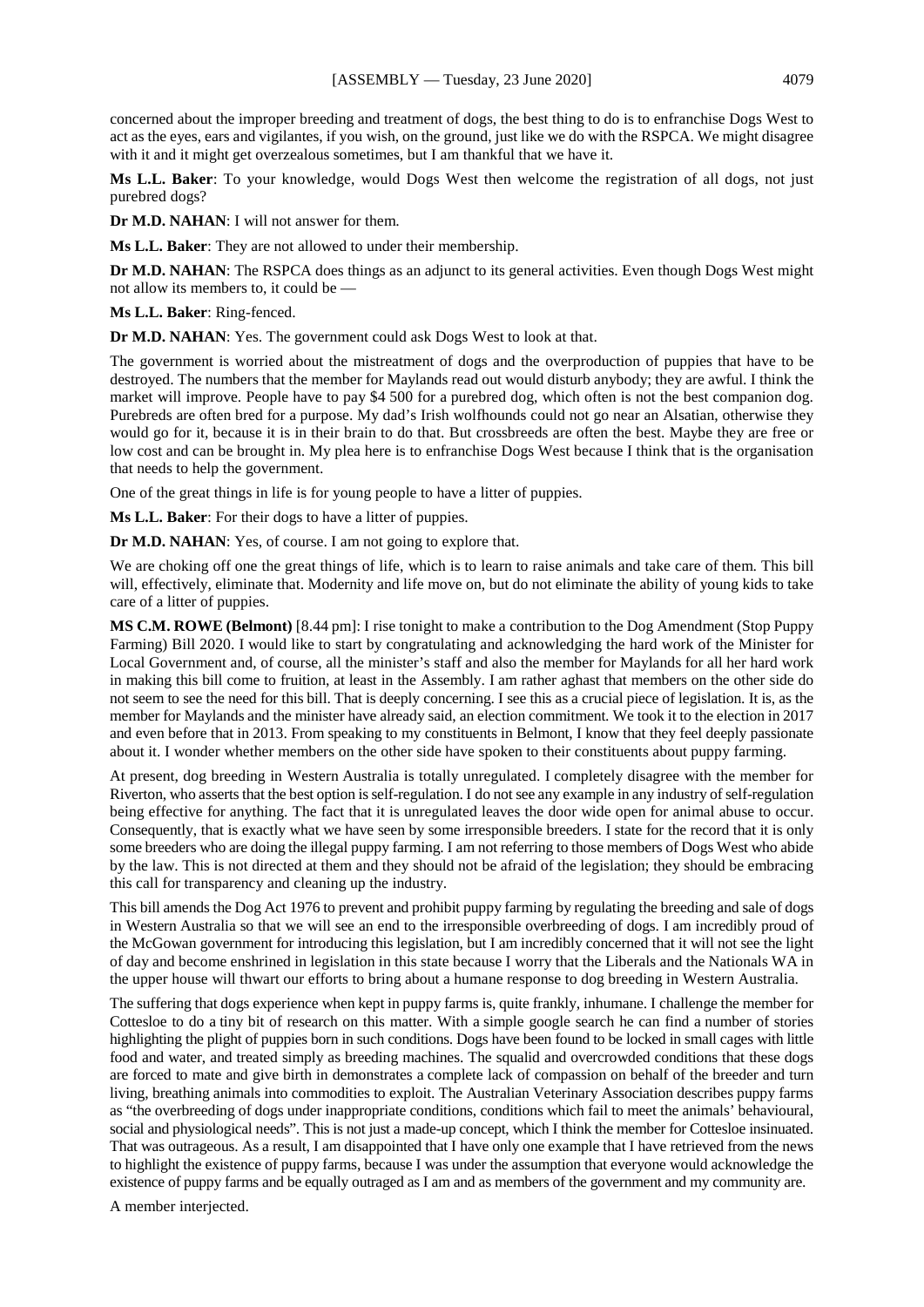**Ms C.M. ROWE**: A 2014 online article on the ABC titled "Puppy farm kept dogs in filthy, unventilated underground bunker in WA" reported that 50 dogs were found in an underground bunker in Kellerberrin. Police officers and RSPCA inspectors had to lift distressed dogs out of a small hole in the ground covered by a heavy metal lid. They lived in total darkness with no ventilation. Many suffered from ear mites and secondary infections. Clearly, this is not acceptable and, clearly, puppy farming does exist. As the member for Maylands quite rightly pointed out, because there is no capacity to trace dogs, we are not able to appropriately monitor and manage these illegal puppy farms, hence the need for this bill. I am quite disturbed that we even have to have this debate to prove the worth and merit of this legislation. I encourage members opposite who oppose this legislation to speak to their constituents lay members of the community, not people with a vested interest—and hear what they have to say. I know that in my community people overwhelmingly want to see this practice outlawed.

The conditions that puppies born in puppy farms are forced to endure are absolutely woeful. Their parents are kept in the same conditions. As other members have mentioned, puppies are often born with or go on to develop serious health issues that either cannot be rectified or can be rectified only at significant cost to the owner. Another issue with illegal puppy farms is that the puppies are not vaccinated. When the puppies are purchased by an unknowing pet shop, it can be very difficult to ascertain whether the puppies are vaccinated. Again, the puppies go out into the community and can affect other dogs' health and so forth.

A key change that this legislation will make is to introduce a single, centralised registration system for all dogs in Western Australia. This is done individually by each of the 137 local governments across our state now. Obviously, a central system will make it easier to trace and track dogs and breeders throughout a dog's life, from the moment it is born until its death. Critically, the register will also be effective in allowing the sharing of information so that we can apprehend illegal puppy farmers. The register will help to effectively monitor breeders. It will also help consumers confirm that they are purchasing a dog from a registered breeder who is doing the right thing. Again, I feel that concerned members of Dogs West should be embracing this change. This is a matter of transparency and they should welcome it with both arms. It is a really important element of this bill.

It is important that dogs can be traced back to their original breeder. Under the current system, illegal puppy farmers cannot be held accountable for this reprehensible behaviour, as the dogs that they sell or that are onsold cannot be traced back to the original source. Thisis a real problem and means that we cannot apprehend illegal puppy farmers. This becomes particularly difficult when dogs are sold across local government boundaries, because, as I mentioned, there are currently 137 different systems in play for managing dogs. I think a shared register is absolutely overdue and basic common sense.

This legislation provides for a centralised system, with each dog owner receiving a unique dog owner number that will be recorded alongside the dog's microchip details. This will be provided to all new owners so that they will be able to trace the past owners of their dog in order to understand where responsibility falls for concerns about the dog's health. By combining all current information on local government registers and allowing dog owners to register online, we will reduce the burden on dog owners while implementing a comprehensive system that will enhance traceability of dogs and knowledge within the dog community. The system is designed to ensure that whenever a person is looking to buy a dog in WA, either directly from a breeder or through an adoption centre, they will know exactly where that dog has come from, the conditions the dog was born into and lived in and, crucially, the dog's medical record. With the centralised registration system, dog owners in WA will know about the health of the dog that they have purchased and will be confident in the knowledge that their money is not being used to prop up an industry that abuses and overbreeds dogs.

This legislation will further crack down on the illegal breeding of dogs by mandating that dogs are desexed by the time they reach the age of two years, unless they are subject to one of the exemptions. Dogs that are exempt, as we have already discussed, include dogs that were registered with their local government before the commencement of the new legislation; dogs whose owners have an approval to breed dogs; dogs that are temporarily exempt because a veterinarian has issued a certificate on health, welfare or development grounds; greyhounds registered with Racing and Wagering Western Australia; and livestock working dogs. That is an important point. I know that our colleagues in the Nationals WA were concerned about that. We have taken on board those concerns and that is definitely factored into our legislation. The legislation will be enforced through an annual registration for unsterilised dogs, with no lifetime or three-year registrations. Authorities will have the power to seize a dog that is not desexed despite being required to be sterilised under the act. Of course, this excludes the categories I just mentioned. This provision has the aim of reducing the number of dogs that are indiscriminately bred and it will increase the visibility of dog breeders to ensure that they are following breeding standards.

The implementation of an official approval process for breeding dogs is a commonsense approach to ensuring high standards in the industry. In the absence of an approval process for who can and cannot become a breeder, some individuals have seized the opportunity to wilfully neglect standards of decency, respect and humanity for dogs in their care. The vast majority of breeders doing the right thing can carry on doing the right thing and breed dogs. They have nothing to fear from this legislation. The approval process for breeders will be managed by local governments. A breeder can hold an approval for an indefinite time, unless it is cancelled or the breeder moves to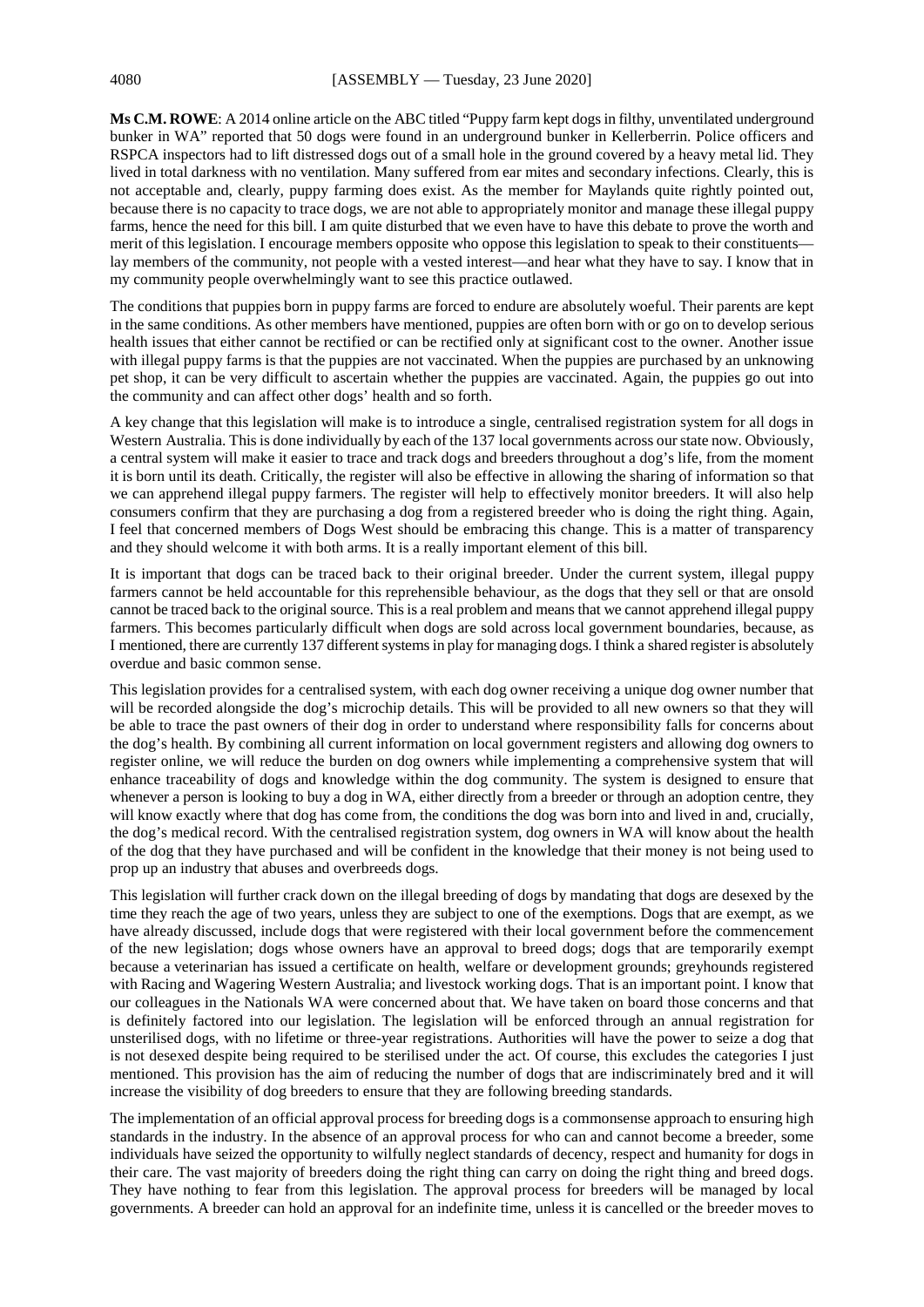another jurisdiction. This will not be an imposition on breeders who are following the rules and treating dogs with respect. This is a mechanism to ensure that those who want to breed dogs do it properly, report what they are doing and operate with sufficient oversight and accountability to ensure that no dog is suffering or subject to cruelty or living in squalor.

On this point, I highlight that there has been extensive consultation. Members opposite have continually brought up the issue of consultation and suggested that the government has done scant, if any, consultation, particularly with Dogs West. That is completely inaccurate. There was consultation over, I think, an eight-year period. Four workshops were held at the Dogs West premises at which over 400 members were in attendance. Again, as the member for Maylands said, just because not everything was agreed on, it does not mean that they were not consulted. I wanted to highlight the point that we have consulted in a very genuine and wholehearted fashion and those suggestions that there has been no consultation are simply not true.

Another important aspect of this bill is how businesses dealing in animal sales will conduct their operations. Pet shops will essentially transition to become adoption centres for abandoned or unwanted dogs. I think this is a terrific element of the bill. The legislation will make sure that dogs sold at pet shops are sourced from rescue organisations and approved animal shelters. This will drive down the number of homeless, abandoned and unwanted dogs in WA and obviously dramatically reduce the incentive for puppy farming operations, large or small, to exist. This is a much-needed change, as currently there are no restrictions on where pet shops can source puppies from. Of course, a major positive to flow from this is that it will help with the rehoming of rescue dogs.

Finally, the bill introduces the important measure of mandatory dog standards for dog breeders in WA. During the consultation phase, prior to the drafting of this bill, the implementation of the mandatory standards was supported by 93 per cent of participants. This change is firmly in the public interest and is supported by the community. The mandatory standards provision includes the number of pregnancies that dogs can have in their lifetime, the number of breeding females a breeder can maintain, compulsory vet checks, pre-mating and post-birthing housing, and transport and sale conditions. They will ensure that breeders are acting responsibly and that dogs are not being exploited. I do not understand how anyone could oppose such matters.

This bill delivers on an election commitment to stop puppy farming, and by doing so we are providing a positive framework to protect the health and wellbeing of dogs bred in WA. This bill will stamp out the overbreeding and irresponsible breeding of dogs in our state. The RSPCA has said that these new laws are the greatest single improvement to animal welfare in WA in 20 years. I am proud to be part of the McGowan government, which acts to protect the welfare of vulnerable animals, and I commend the bill to the house.

**MR Z.R.F. KIRKUP (Dawesville)** [8.59 pm]: Just to make sure, in the event that Hansard did not get my interjection before, I was going to praise the big brooch that the member for Maylands is wearing, obviously in preparation for this debate.

**Ms L.L. Baker**: Very observant, member for Dawesville!

**Mr Z.R.F. KIRKUP**: Sometimes, member for Maylands, I am an observant individual.

**Mr T.J. Healy**: He has a nice pin!

**Mr Z.R.F. KIRKUP**: He does have a great pin.

**The ACTING SPEAKER (Mr I.C. Blayney)**: No-one will guess what my pin is.

**Mr Z.R.F. KIRKUP**: We can go through this lapel pin contest if we want. It looks like an Order of the Garter, I have to say, from my perspective.

**The ACTING SPEAKER**: It is from the Belgian city of Ypres, and it is the fire brigade of Ypres, which has a service every evening to commemorate the soldiers that fell there.

**Mr Z.R.F. KIRKUP**: I cannot really top that. Mine is just the Western Australian flag. If the member for Southern River did not know that, he is not particularly patriotic!

**Mr T.J. Healy**: I can't see it; it's so small!

**Mr Z.R.F. KIRKUP**: I cannot wear it as a flag. I will wear it as a cape! In any case, owing to the lateness of the evening, I thought I would congratulate the member for Maylands for her contribution and the passion with which she continues to advocate on behalf of what I know is an issue that is close to her heart—that is, the concerns of animal welfare. Undoubtedly, as we have seen from the contributions of members of the Nationals WA and the Liberal Party, there are obviously inconsistencies in our support for the Dog Amendment (Stop Puppy Farming) Bill 2020, but that does not take away from our passion for animal advocacy and welfare that is attached to that important issue. I thought it might be prudent to point out to the Minister for Local Government that this is the first explanatory memorandum that I have seen in both my time as a policy adviser and as a member of this place that has paw prints instead of bullet points. The minister is not a particularly technical individual and I cannot imagine that he put them there!

**Mr D.A. Templeman**: I thought it was a nice touch.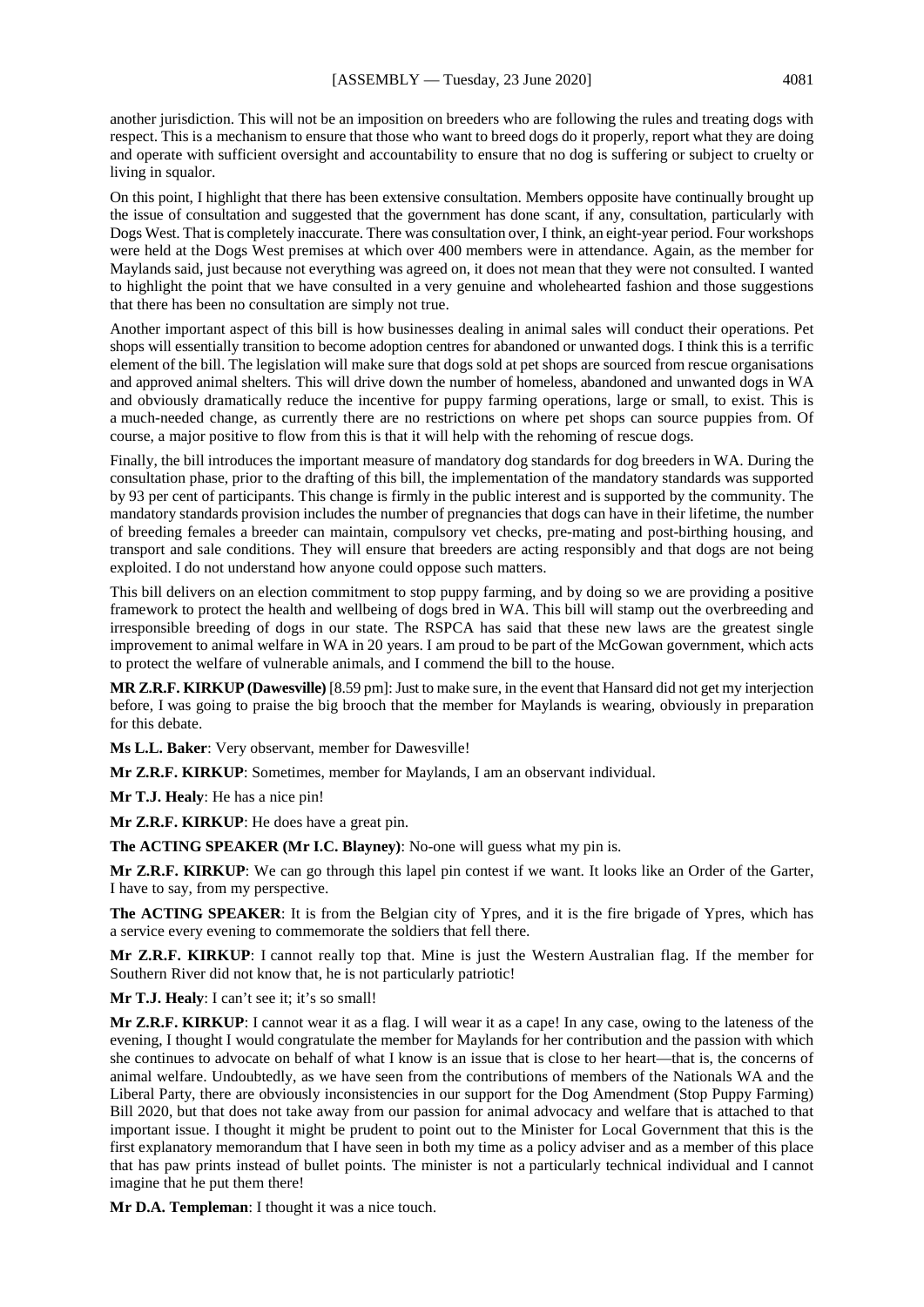**Mr Z.R.F. KIRKUP**: I thought it was a nice flourish on behalf of the minister. Given that a number of other members have canvassed their own dog ownership, it would be remiss of me not to say that I consider that I am a dog person, rather like 38 per cent of all Western Australians, who have a dog in their house, in contrast with 29 per cent of Western Australians who have cats, regardless of what their gender might be.

# **Mr S.J. Price**: Confused ones!

**Mr Z.R.F. KIRKUP**: In the course of my animal ownership, when I was growing up in my parents' house, we had a bull-mastiff cross Great Dane called Bart. We got him from the pound. He was not mine. I took him for a walk for the first time, and he pulled me over. I was not a particularly fit child. He was quite large. He pulled me over and dragged me behind him; the first dog I have ever walked.

**Mr D.A. Templeman**: That's what your grandmother told me, too!

**Mr Z.R.F. KIRKUP**: Yes, my grandmother tells a lot of people about how overweight I was! It is a great story.

**Mr D.A. Templeman**: I think she told me about five times!

**Mr Z.R.F. KIRKUP**: She revels in it; she really does. She really enjoys it. One time, she bought me a cricket set that was deliberately a couple of sizes too small, so that I would get out there and play cricket. Little does she know, I do not particularly like sport. Nonetheless, I had a bull-mastiff cross Great Dane called Bart, and presently I have a Bernese mountain dog called Archer and a chocolate labrador called Charlie, which I have learnt is a particularly popular name. I think it is number nine in the most common dog names in Western Australia, so not a particularly original contribution on my behalf.

# **Mr D.A. Templeman**: Charlie?

**Mr Z.R.F. KIRKUP**: Charlie is a chocolate labrador, so *Charlie and the Chocolate Factory*.

**Mr D.A. Templeman** interjected.

**Mr Z.R.F. KIRKUP**: I would never call a dog after one of our possible sovereigns!

**Mr T.J. Healy**: I assumed it was more of a non-gendered name, right?

**Mr Z.R.F. KIRKUP**: Thank you very much. We are going to get through this. This has really wandered into territory I had not anticipated.

**Mr T.J. Healy**: We will make the fence high for you so you can go again!

**Mr Z.R.F. KIRKUP**: I am looking forward to the member for Southern River's contribution.

**Mr T.J. Healy**: Lower your expectations!

**Mr Z.R.F. KIRKUP**: There are two points that I would particularly like to go through as part of the explanatory memorandum, which has been well defined by the member for Belmont in her contribution. I refer to pet shops. I remember, as a young boy, I went to Morley Galleria when it first opened, and outside Kmart or Target there was a pet shop. I specifically remember seeing the dogs in the windows there. I find the practice of pet shops selling puppies to be out of step with modern societal expectation. Obviously, it makes a lot of sense for pet shops to be selling accessories and food and things like that, but I hate the practice of pet shops selling animals. It is something that I fundamentally do not support. I think, with this legislation, we are seeking to get rid of that practice entirely, and that is a good thing.

**Ms C.M. Rowe**: If we can get the bill passed, member.

**Mr Z.R.F. KIRKUP**: I have much more confidence in the good elected members of this place than the member for Belmont does. In my contribution here, which is what we are here talking about, it is something that I think is a compelling reason. It is obviously a compelling aspect of this bill. Helping to protect animal welfare is a good thing, and that should be recognised. I have also used the register that I think the member for Nedlands or Cottesloe talked about—the microchipping register. It may have been a member of the Nationals WA who talked about it. I have had the unfortunate experience of having to go through submitting paperwork for that. It is a terrible system.

# **Mr C.J. Tallentire**: It is a long number.

**Mr Z.R.F. KIRKUP**: It is a very long number, member for Thornlie. If someone gets it wrong, they are off on a different tangent. It is not particularly user-friendly. I think the idea of a Western Australian register that is based in WA is a good thing, as is making sure that it is as user-friendly as possible. At the moment, it is a triplicate paper-based document; it is bloody terrible. Getting rid of reliance on that will be a good thing.

I was fascinated by the story of the member for Forrestfield and his two greyhounds, Tyler and Grace. Until the member for Forrestfield's contribution, I had always assumed that if I saw a greyhound out walking and they were not muzzled, the dog owner was walking their dog illegally. I did not realise that there was a green collar–process to be gone through. I have noticed that a number of people I know who have greyhounds are particularly passionate about the cause. Good on the member for Forrestfield for rescuing a dog from the Canidrome overseas; I think it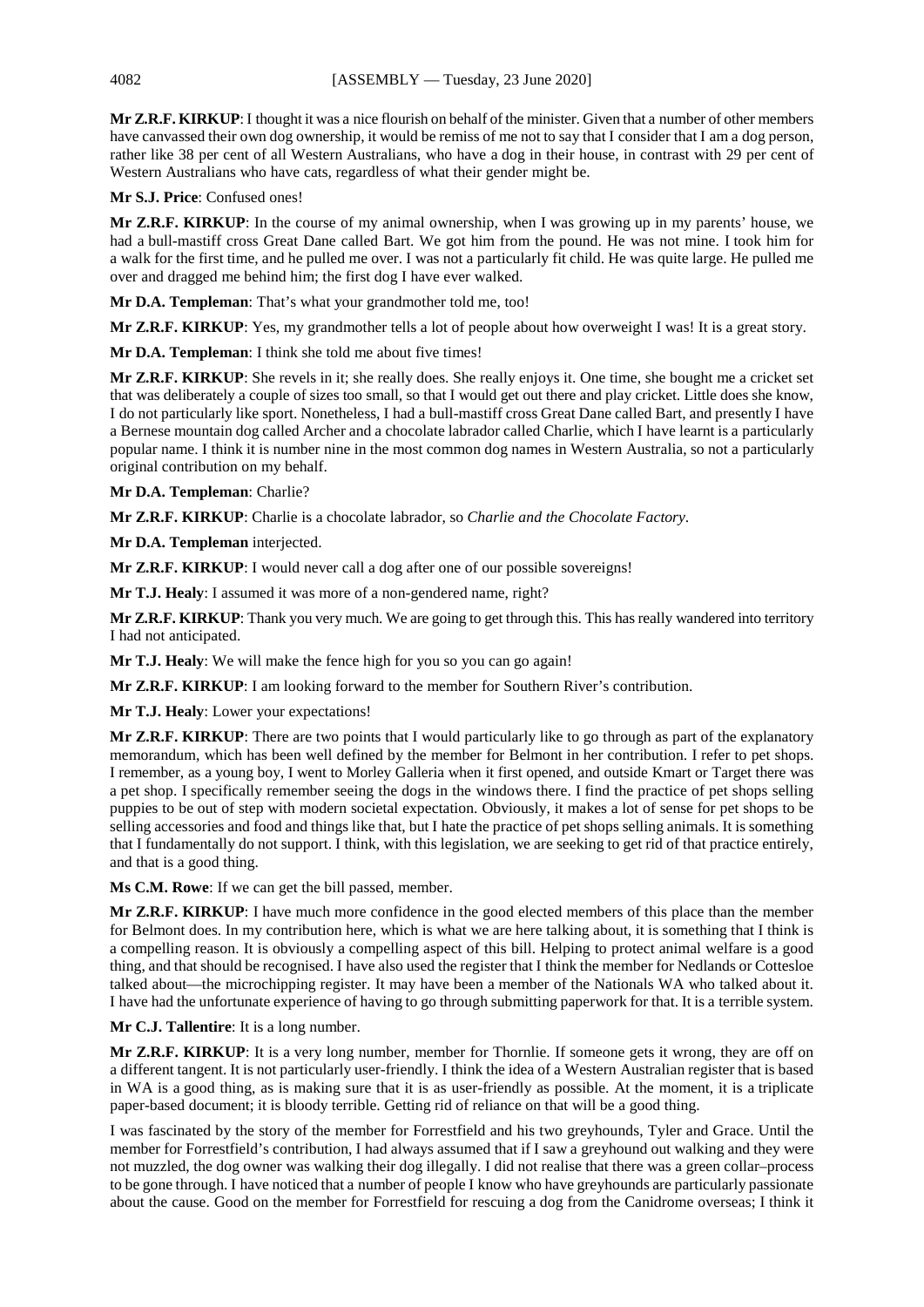is really admirable of him. I think that animals and our care for them speak to the greater part of who we are as humans. I am fascinated by the coevolution theory of dogs in particular—that is, how much we as humans have evolved alongside animals, particularly dogs, and what that might mean in terms of trade-offs and benefits that we get as separate groups. Undoubtedly, when scientists study the existing oxytocin feedback loop, it has been observed that it exists only between dogs and humans. Dogs are one of the few species of animals with which we can use gaze—visual cues—to indicate to each other what is going on.

**Ms J.J. Shaw**: Dogs have evolved eyebrow muscles to deal with us.

**Mr Z.R.F. KIRKUP**: It is fascinating to me, member for Swan Hills.

**Ms J.J. Shaw**: And they've learnt to smile.

**Mr Z.R.F. KIRKUP**: And they have learnt to smile. Absolutely, that is the contribution of coevolution, with whatever other aspects there might be that are not as obvious to us. It is a fascinating theory to me, because I think there are undoubtedly experiences internationally, particularly with First Nations people across different continents and countries, who have interactions with different animals.

**Ms L.L. Baker**: A lot of work has been done on that with horses.

**Mr Z.R.F. KIRKUP**: Yes, horses are a really good example; that is right. In an Australian context, dingoes fascinate me, because, of course, dingoes are particularly important for Aboriginal people. Interestingly, across the country, regardless of which geographic area or Aboriginal group someone may have come from, dingoes are almost universally part and parcel of that culture. The diet of dingoes is often, as one would expect, heavily reliant on the environment that they are in. If they are in the central desert or somewhere like that, they are particularly reliant on kangaroos, when they can find them, and animals like that, but there is evidence from an Australian government study of dingoes' stomachs that found that coastal dingoes hunt birds and magpies. They are heavily dependent on the environment in which they exist, which makes a lot of sense in the natural context, but, of course, the relationship that each different Aboriginal group has with the animals is particularly important.

Minister for Local Government, I notice that the Dog Act has been introduced or amended in different formats 21 or 22 times in the state's history. I was very surprised to see just how much this act has been amended. Of course, up until about 1970, there was a lot of contention about the role that dogs—domestic animals—played with Aboriginal people. There was a concerted effort by the Western Australian government in the 1840s to place limitations on dog ownership by Aboriginal people. The Dog Act of 1883, I think it was, placed a reverse onus of proof on Aboriginal people, so if someone alleged that a stock animal was attacked or killed by one of their animals, they had to prove otherwise or the dog would be destroyed. Also, if there were more dogs than humans in an Aboriginal group, they would have to destroy some of the dogs. We do not know when dingoes were domesticated. Obviously, it was sometime after colonisation, but it could have been during earlier times of exploration. Undoubtedly, these dogs would have played an important role in hunting, even though dingoes are more solitary hunters. Domesticated dogs played an important role and became ubiquitous in Aboriginal culture. There are many stories of the important role that they played. I had not initially considered that I would speak in this debate because I thought it would be a short bill, but here we are. When I looked at the original act, I was incredibly surprised to see the inherent racism, to be perfectly frank, enshrined within it. It was shocking.

**Ms L.L. Baker**: I think it's due for review.

**Mr Z.R.F. KIRKUP**: Yes, it is due for review. The inception of the legislation was in 1883, so it is probably prudent that it be reviewed. We obviously expect something fresh and new to be brought to this place that does not include the entrenched views of an act that deliberately targeted Aboriginal people's rights and, in many cases, ensured that they could not continue traditional land practices or their reliance on animals, which in this case were dingoes and domesticated dogs. A bounty was placed on the head of dingoes or dogs held by Aboriginal people at that time. It is high time that a full review of the act is done.

The only other point I want to raise is my increasing concern about street-present people having dogs. I understand the importance of animal companionship. Plenty of studies point to the importance of dogs and their impact on health and mental health. I appreciate and understand all those points. However, I have a very real concern when I see a street-present person with a dog that is undoubtedly unregistered, or possibly unregistered. I suspect that it would be unregistered. Sorry, that is a broad assumption on my behalf; they are perhaps unregistered. I do not know what fixed address the dog of a street-present person would be registered to. Unfortunately, these people have custody of the animal and have to look after it. I do not know how long these dogs exist in these situations with street-present people and what that looks like. If street-present people go into housing, does it make it more difficult for them because they have an animal?

**Ms C.M. Rowe**: It definitely does, member.

**Mr Z.R.F. KIRKUP**: As such, what happens to that animal?

**Ms L.L. Baker**: Do you know there is a group that looks after them? It's called Pets of the Homeless Australia.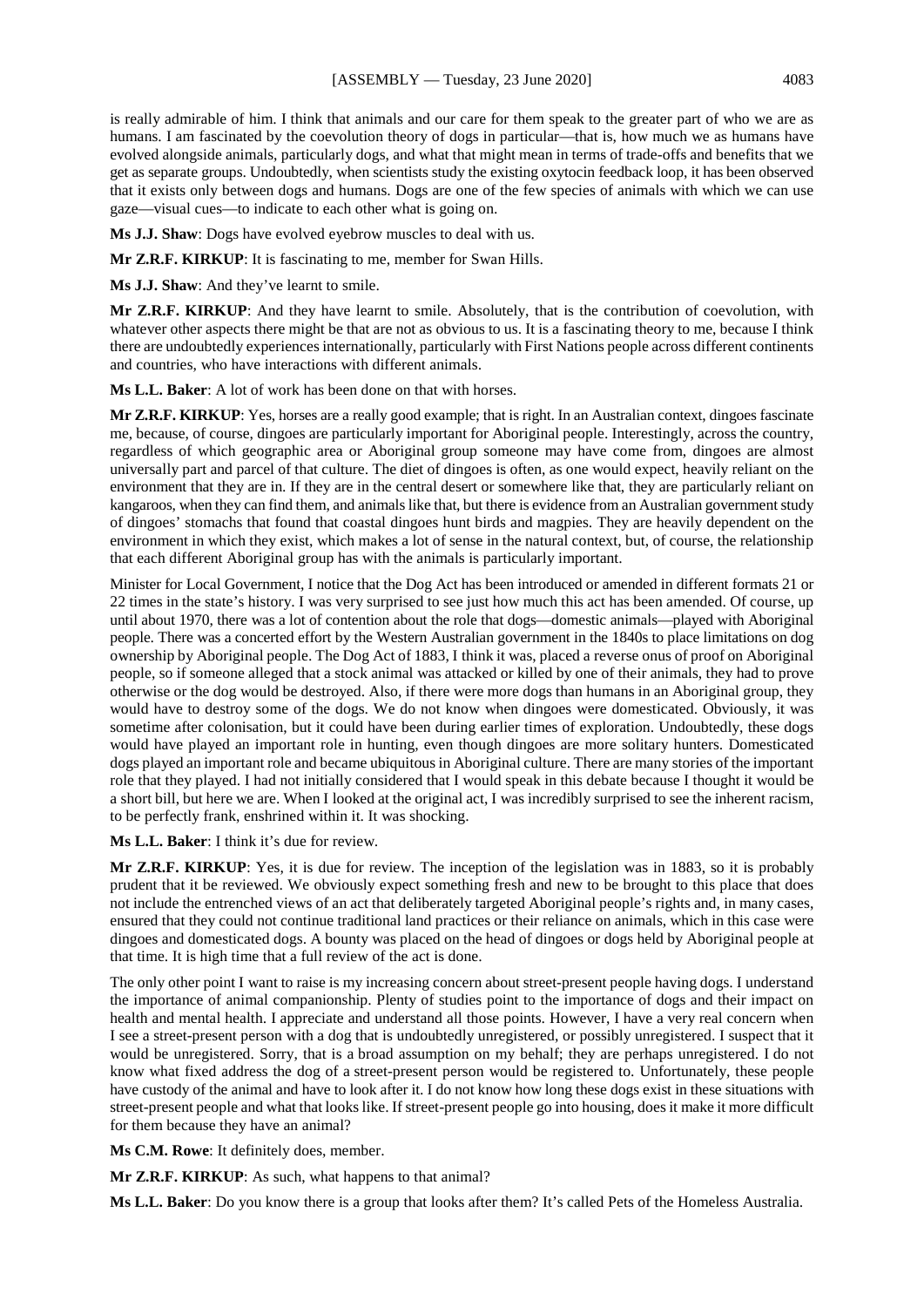**Mr Z.R.F. KIRKUP**: I did not know that, member for Maylands. That is really good. I am glad that the Pets of the Homeless organisation does that. From my perspective, I do not think there is a need to penalise or discourage street-present people from animal ownership, either because they want to get out of that situation or because of welfare concerns of others. All responsible dog owners understand, particularly in your context as a former farmer, Mr Acting Speaker (Mr I.C. Blayney), the importance of making sure that dogs are kept on a property and are well looked after. In the context of street-present people, I have concerns about how that can be managed.

**Ms C.M. Rowe**: Are you supporting this bill?

**Mr Z.R.F. KIRKUP**: I am supportive of the Liberal Party's position.

**Ms C.M. Rowe**: So you won't be voting for the bill?

**Mr Z.R.F. KIRKUP**: Many opposition members have outlined aspects of the bill with which they have concerns, and I echo those concerns.

Several members interjected.

**Mr Z.R.F. KIRKUP**: The member for Mandurah will see when it is on the paper. It is important for me to point out the parts of the bill that I think are good, which I have done.

Several members interjected.

**Mr Z.R.F. KIRKUP**: If members want to attack me for that, please do. That is a deep concern of mine.

**Mr D.A. Templeman**: There are a few issues that you don't agree with on your side, so support the bill. It's a very important bill.

**Mr Z.R.F. KIRKUP**: As enticing as the member for Mandurah might be, I stand in support of our leader and the party position.

The only other point I would like to raise is probably a matter more for the staffers at the back of the chamber on behalf of the minister. I go back to my earlier point about the interaction of this legislation with Aboriginal communities. I note that in some cases it is going to be regulated and not enshrined in the legislation —

**Mr R.S. Love**: We don't know that. We haven't seen the regulations.

**Mr Z.R.F. KIRKUP**: Member for Moore, I have not seen the regulations. I am only going on what has been said in the chamber.

**Dr D.J. Honey**: He's very trusting.

**Mr Z.R.F. KIRKUP**: I am sometimes too trusting, member for Cottesloe. The concern I have is with the interaction of this proposed legislation with Aboriginal communities. The bill covers a number of matters, such as the failure to mandatorily sterilise a dog, not having approval to breed a dog or not participating in the central registration system. I do not think greyhounds or pet shops are an issue for remote and regional communities. I realise that the bill will empower local governments to make the call in many cases, but if a local government decides to utilise all these provisions, I do not know what that will translate to on the ground for Aboriginal communities. I am genuinely quite concerned about that. I am sure that all of us in this place understand the concerns. The member for Geraldton would know them well. To be perfectly frank, it will be very difficult for remote and regional communities to respond adequately to the legislation and the expectations enshrined in it if it becomes law. The bill contains penalties in the order of \$5 000 or \$10 000 for breaches, whether it concerns failure to sterilise or a lack of registration for the animal or for breeding. I think that is a real concern. I hope that that will be adequately addressed and that exceptions will be in place for Aboriginal communities.

I return to the point at which I started my contribution this evening—that the discrimination against Aboriginal people was enshrined in the legislation from very early in Western Australia's history. The act has consistently discriminated against Aboriginal communities to the point that it has actively targeted them, in a bid to ruin cultural practices. I would hate Aboriginal communities to continue to be marginalised by new legislation that regulates the animals that they have relied on for thousands of years.

**MS J.J. SHAW (Swan Hills)** [9.17 pm]: I would like to make a brief contribution—it may not be brief; I will see how I go—to the debate on the Dog Amendment (Stop Puppy Farming) Bill 2020. In doing so, and as others have done, I would like to congratulate the minister and acknowledge the member for Maylands. I have known the member for Maylands since I was a university student. It has been well over 20 years since I graduated, so I will leave it at that! When I met Lisa, one thing we had in common was a love for animals. The member for Maylands' commitment to all animal welfare issues is commendable. The leadership she has demonstrated in shepherding this legislation and this issue over the last eight years is amazing. My very dear friend, I think you should be very proud of yourself with this bill.

When I was preselected as a candidate in 2016, I went to the FurBaby Cafe with the member for Maylands and the Premier for the announcement of the policy to ban puppy farming. The following week, I was very privileged to be asked to open the Mundaring leg of the Million Paws Walk, to which I wore my red "ban puppy farming"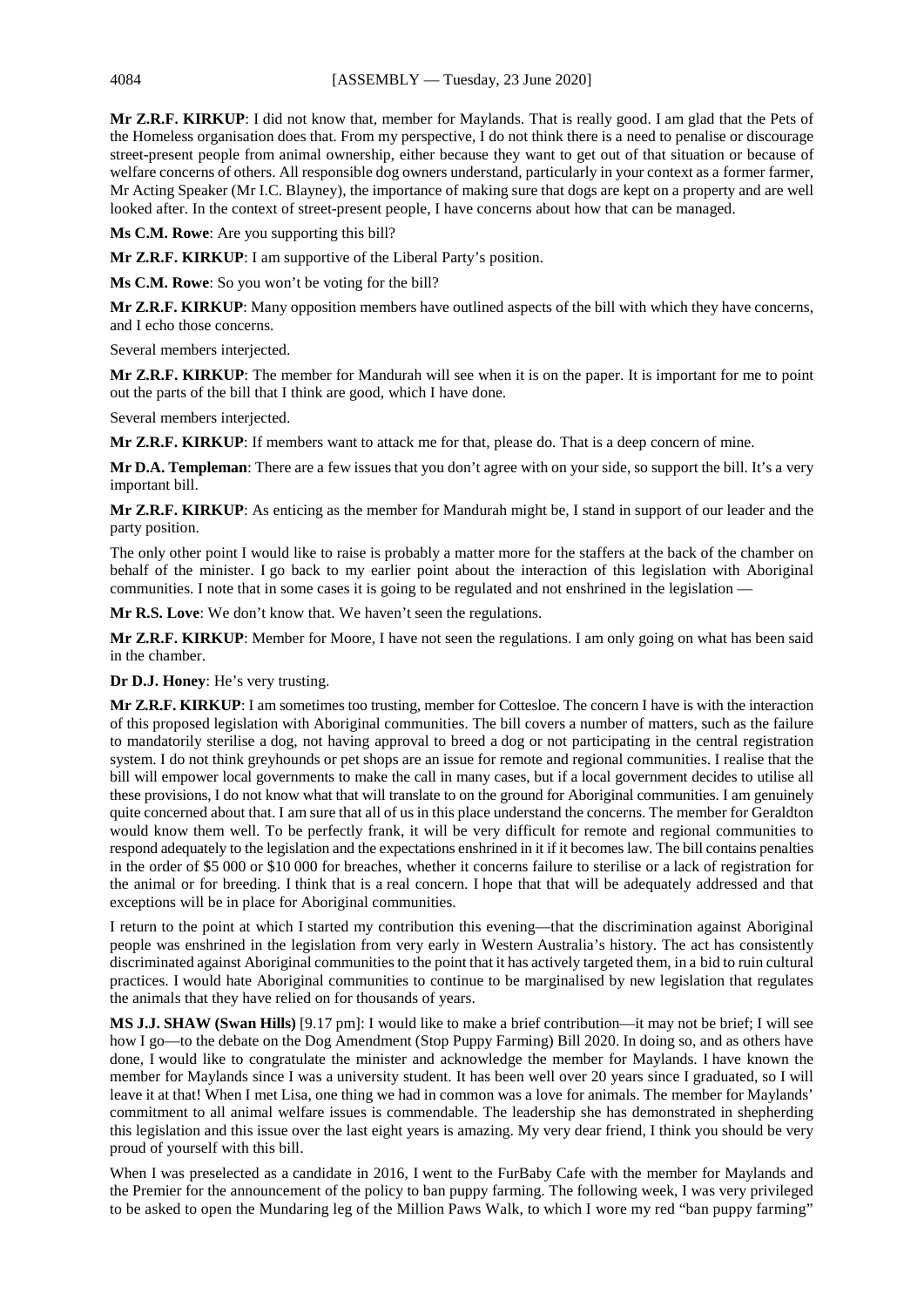T-shirt. Lots of people were there and many came up to me that day to express their incredible support for the policy. The consultation process that the government subsequently initiated had well over 4 700 submissions, demonstrating the commitment and strongly held views of people in the community. I encourage the opposition to listen to those views and tune in to the sentiments of people in our communities. We are dog lovers. From listening to the debate, what I have learnt about members has been really interesting. For example, the member for Riverton discussed his history with Irish wolfhounds. My grandparents had Irish wolfhounds. My aunt bred rough collies. My parents bred newfoundlands. At one stage, we had well over 10 newfoundlands and they lived in the house. It was crazy and very often a lot of the food we ate had dog hair in it! My mum was the secretary of the Newfoundland Club of NSW. I grew up in New South Wales completely within the organisations that represent the very same sorts of people who are involved in dog showing and dog breeding—the Dogs West membership base. We are dog people. I keep it even. I had two dogs and two cats, but I lost my little schnauzer, Poppy, last year. Harry is hanging in there at 13 years old.

Swan Hills people are dog people. When I doorknocked throughout Ellenbrook, it was lovely to be greeted by so many dogs—some friendly and some not so friendly. I doorknocked at a property in Bullsbrook where the property owner was a fan of a minor political party. He set his dogs on me as I walked up. Nonetheless, I am sure he loves his dogs very much and encourages their appetite for budding politicians! Swan Hills people are dog people.

GreyhoundAngels of WA is based in Bullsbrook. I was very pleased to secure some funding for GreyhoundAngels to develop its kennel complex and the wonderful work it does. I want to acknowledge the member for Forrestfield's deep commitment to greyhounds. In the semirural parts of my electorate, there are a lot of registered and very reputable breeders of purebreds who are members of Dogs West. In Ellenbrook, there is even an Instagram group called Dogs of Ellenbrook, which is awesome. Harry may have appeared on the pages of Dogs of Ellenbrook every now and then. My electorate is very diverse. It abuts the member for Moore's electorate and goes through almost to the wheatbelt. A lot of the properties out there are working farms where there is a high proportion of working dogs. When I looked at this bill, it was as someone who not only lives in the very urbanised part of my electorate, but also thinks about what it would mean for the people in the semirural parts of my electorate, where I used to live, and also the very rural parts where there are a lot of active farms. In representing such diverse communities, it is interesting to consider the ways in which this legislation affects them all separately.

I would like to discuss the problems that this legislation seeks to address. Others have quoted the RSPCA's definition of puppy farming as —

#### **'an intensive dog breeding facility that is operated under inadequate conditions that fail to meet the dogs' behavioural, social and/or physiological needs'.**

The first issue that this legislation intends to address is the inhumane conditions in which breeding stock is kept. They live in cramped, unsanitary and very unnatural conditions, with very poor access to veterinary care. The member for Belmont referenced the Kellerberrin case from back in 2014 when 50 dogs were seized, including 12 that were kept in underground bunds, which is absolutely disgraceful. There was no light or ventilation for these poor creatures. In Gingin in early 2018, there was another raid in which 46 dogs and puppies were seized, and 20 cats and kittens. Only last week in Bullsbrook, in my electorate, Ellenbrook police conducted a raid and seized 20 dogs. That matter is now before the courts.

When I bought my two miniature schnauzers, Poppy and Harry, it was a long time ago now, but, as I suppose everybody does, I visited a lot of breeders. I really wanted to make sure I got lovely little ones. One of the breeders I visited had a beautiful house with a lovely garden. A little black schnauzer was running around—it was gorgeous. Because my parents had bred dogs and people had come to our house—we used to raise the puppies as part of the household— I asked this particular breeder whether she would be willing to let me see the mother. She would not. I kept insisting, saying, "I want to see the parents—at least the mother." In the end, she acquiesced. There was an extraordinarily high Colorbond fence and we stepped through a gate. Behind the gate, it was atrocious. It was basically a shed just stuffed full of crates on top of one another with different purebred small dogs. The bitch who had whelped this puppy I was looking at was already pregnant again. It was disgusting. I may have said a few unsavoury comments to the breeder, and promptly left. I bought Poppy and Harry from a wonderful woman. When we walked into the house, the mother was there with all her puppies. The litter box was in the living room. The puppies were part of the family and, indeed, became part of mine. That is the type of responsible breeding that we want to encourage. We want to discourage the absolutely disgusting practice of exploiting these poor dogs in such a cruel and indiscriminate way.

That is the second thing this legislation addresses. These dogs are bred far too young. They are bred repeatedly. They pump out litter after litter. They have a very limited ability to recover. It breaks their poor little bodies. When they are done and their utility as breeding stock has expired, they are disposed of summarily—these poor dogs.

Beyond that, the third thing we want to address is the issue of the puppies produced on these farms. Puppy farmers do not care where their puppies end up; they just want to make money. Puppy farmers do not even consider whether the breeds that people are buying are appropriate for their living conditions. If a person has a tiny backyard, they should not buy a kelpie or a blue cattle dog. Indiscriminate puppy farmers do not consider that type of thing. They do not think about whether the person involved has the right sort of personality match for the puppy. Reputable breeders do. Backyard puppy farmers do not consider whether the person buying a puppy has the means to support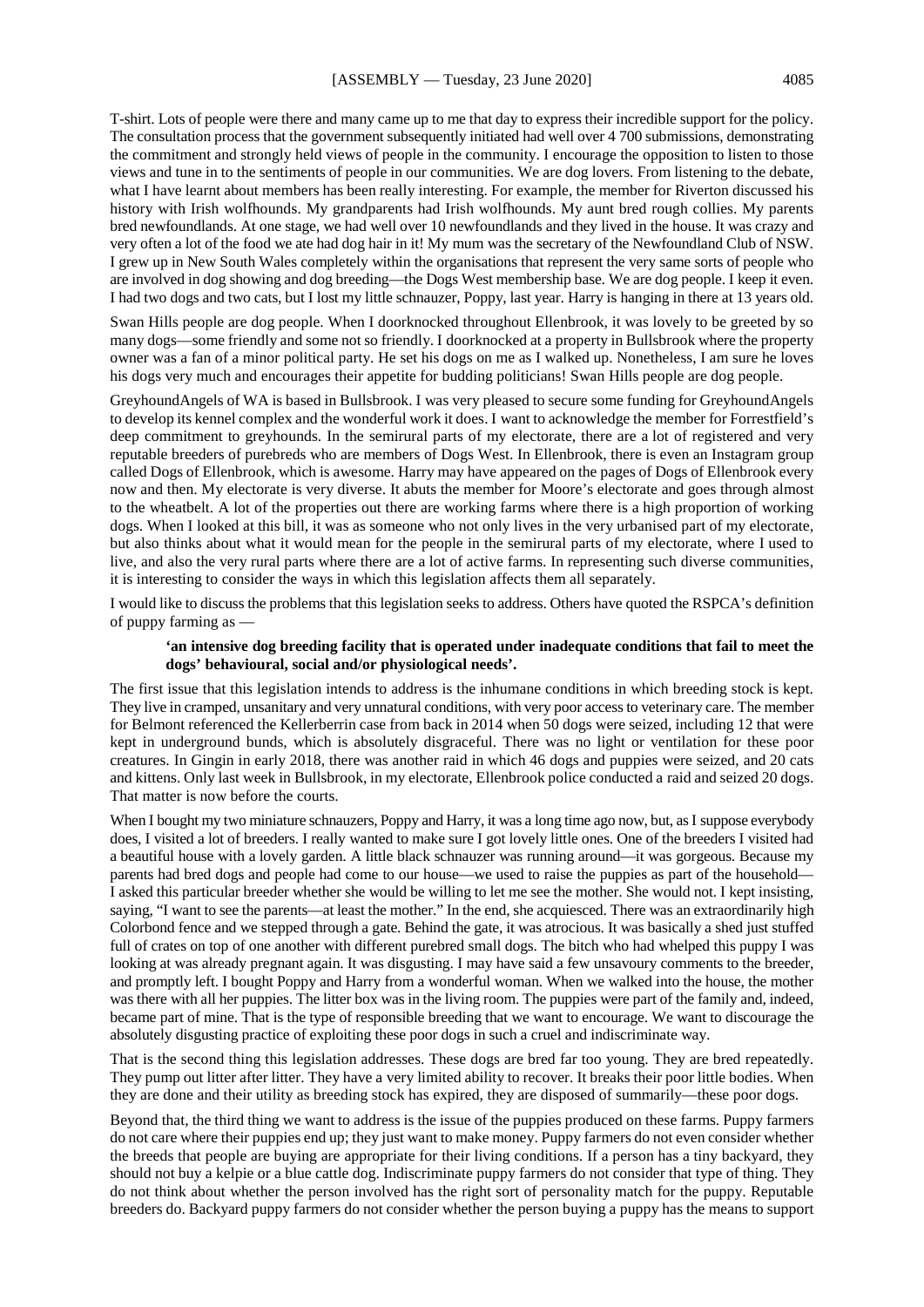them. They do not care whether it is an impulse buy and, in a few months when the puppy has chewed through their third pair of Jimmy Choos, it will be dumped or, in the worst case, euthanased—as so many are, unfortunately. Puppy farmers provide no support or training and instruction in how to rear puppies, including how to provide for their nutritional needs. They do not provide any guidance and they are not there on an ongoing basis for advice on animal husbandry, which is what responsible breeders do. That leads to unintentional cruelty by owners. It is rarely malicious but, rather, abuse through neglect because people do not understand what they need to do to support these poor little puppies. If they have behavioural issues, the puppies end up dumped.

There is also a major problem about the quality of the puppies produced by puppy farmers. It is no secret that many purebred dogs have some forms of genetic defects, but reputable, knowledgeable breeders take care and are deliberate in the way that they select the sire and the dam. They consider the way that particular bloodlines might knit together to produce dogs that are far less likely to carry genetic defects. Breeders breed for type, temperament and soundness. It is deliberate selection as opposed to indiscriminate breeding just to get a few grand through the door. The consequences of indiscriminate breeding without recourse or regard to the outcomes of the breeding process mean that, very often, behavioural issues will be reinforced. Dogs will naturally be predisposed to being nervous, aggressive or hyperactive. Breeders who do not adequately consider the way in which they breed, produce dogs that carry these behavioural issues. They often have medical issues and physical defects that manifest very late in a dog's life joint problems, heart conditions or autoimmune diseases. By that stage, people have come to love their dogs; they are a part of a family. It is not as simple as taking them back and getting a refund. They have to watch the creature that they care about suffer. They are exposed to considerable expense in vet bills. It is not like taking a toaster back to Kmart; it is far more complex than that, but backyard breeders do not care about that. Indiscriminate breeding consciously produces animals that will suffer. It is a form of cruelty. These poor dogs are ill-suited to their homes, have poor health outcomes and are often abandoned and euthanased.

The government's framework seeks to address many of these issues. Firstly, I want to go through mandatory desexing because pet owners, dog breeders and working dog owners have made representations to me. I want to tease this matter out so that those constituents of mine who take an interest in this matter are able to read this in *Hansard*, or watch the vision or hear how it is that we have sought to address many of the concerns that they have raised. I mentioned previously that the state government had undertaken a consultation process with more than 4 700 respondents. Mandatory desexing is the first pillar of this legislation and 77 per cent of respondents supported mandatory desexing and said that dogs should be sterilised within two years of their birth unless they are exempt. Sterilised dogs must also be registered, and unsterilised dogs can only be registered annually. There is a direct incentive to sterilise a dog. Sterilised dogs will still be eligible for three-year and lifetime registration. They are important provisions of the bill.

The exemption from sterilisation requirements are important for those who take an interest from a Dogs West or traditional breeder perspective, and also for livestock working dogs. Exemption from sterilisation applies to dogs that are registered before the act commences; dogs exempted for health reasons, which requires veterinary certification; livestock working dogs; greyhounds registered with Racing and Wagering Western Australia; or dogs owned by people with an approval to breed.

This brings us to breeder registration, which is a second key pillar of the legislation. Ninety-one per cent of respondents to the survey supported restrictions on dog breeders, particularly around property conditions and ensuring that dog breeders have no history of abuse or neglect. That is an incredibly important point. Breeders must apply for an approval to breed. They must own a non-sterilised dog older than two years and intend to breed, or if their dog does breed, they must register it. Approval can be granted by a local government and will continue indefinitely. Registration can be refused on a very narrow range of grounds, which include: if the applicant is under the age of 18 years; if the applicant has been convicted of an offence under the Dog Act, the Cat Act or the Animal Welfare Act, which is absolutely appropriate; if the applicant does not have sufficient facilities to breed dogs; and if the applicant is not a fit and proper person to breed dogs. The government will be able to cancel an approval to breed if a person breaches the law. This is a mechanism by which we shut down puppy farms. There will be a centralised registration system, which has been discussed quite a bit tonight, that will be maintained by the state government using information that local governments already collect as part of their animal registration process. It will be able to track unsterilised dogs, breeders and sterilised dogs, and really monitor the provisions of this bill.

Mandatory standards will be introduced through the Animal Welfare Act, which will look at breeding, housing, husbandry, transport and sale. The whole idea is to improve animal husbandry and address many of the issues that we discussed earlier.

Probably the highest volume of constituents' concerns that I fielded were about the implications on Dogs West members. People raised concerns that they will not be able to show their dogs after they turn two years old because the dogs that are shown must be entire. The second most common concern was that owners or show dog participants will be forced to develop kennel complexes or to keep their dogs in kennels and not in their home, otherwise they will be prevented from registration by local government. That is not correct.

[Member's time extended.]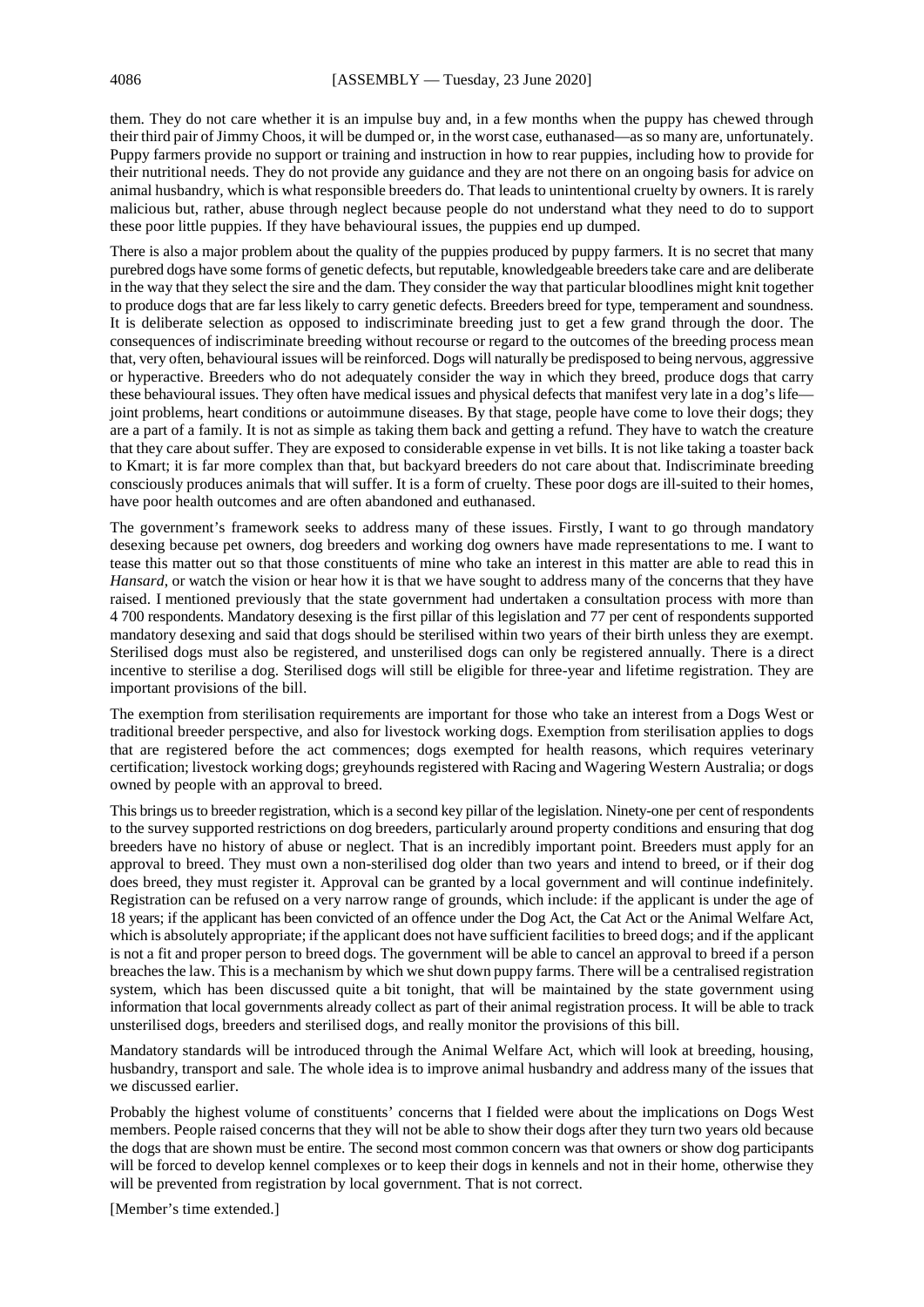**Ms J.J. SHAW**: Dogs West members will be able to keep their dogs entire and continue to enjoy showing their dogs as long as they apply for an approval to breed. That will not force them to breed their dogs; it will just allow them to keep an unsterilised dog. Dogs West members will merely be required to register their dogs. Once registered, it applies indefinitely. The process is intended to be very easy. As I said, there will be a narrow range of grounds under which local government authorities can refuse the application, so show dogs can still be kept, and, if the owner so desires, the dog can be bred in the family home with dog breeder approval. There is no requirement to build kennels, although dog breeders must comply with general dog housing requirements to be introduced under the Animal Welfare Act. This is all intended to improve animal welfare outcomes. It is very respectful and acknowledges and encourages the sort of responsible dog breeding and ownership that I discussed earlier.

For livestock dogs, 46 per cent of respondents agreed with the proposition that livestock working dogs should be exempted. Working dogs are very important to the people of Swan Hills. There is a livestock industry and a number of working dogs out there. I acknowledge, as other members have, that a lot of the time livestock dogs need to grow up before they are put to work and they need an opportunity to demonstrate that they have the capacity to undertake the tasks that will be assigned to them. That can take time to emerge. Some late bloomers need more than two years and can end up being absolutely fabulous. The legislation acknowledges that. If livestock dog owners want to breed dogs, they will be required to obtain an approval to breed and register. Again, that is lifelong registration, and their dogs will be exempt from the two-year age limit for sterilisation.

The final pillar of the legislation I would like to discuss this evening is the conversion of pet shops into adoption centres. Pet shops will need to be approved by a local government, can stock only dogs from approved rescue organisations, and can find homes for those dogs. Health certification and history of the dog must be provided and pet shops will not be allowed to sell dogs from registered breeders.

I am not a fan of live animals being sold in shops, full stop. I hate seeing those poor animals in glass boxes and kids just banging on the glass all day. I do not like it. But, at the end of the day, a good outcome of this provision is that they will be a conduit through which a lot of dogs who do not have homes or who have been abandoned can, hopefully, make their way into loving families. It is a silver lining on the existence of pet shops.

**Ms L.L. Baker**: With the pet shop model, the one they choose are the ones like Pet Barn and the like. They have a Saturday adoption day. The dogs do not stay on the premises; they come once a day and it is advertised widely that they are going to be there.

**Ms J.J. SHAW**: That is great and it deals perfectly with my concern about those horrible boxes in which dogs just sit there.

**Ms L.L. Baker**: Absolutely.

#### **Ms J.J. SHAW**: It is not fair.

Finally, and this is something the member for Forrestfield spoke about at some length, is the end of greyhound muzzling. I think this is a wonderful outcome and one so many of my constituents care very strongly about. I mentioned the GreyhoundAngels. Two constituents in particular, Rob Watty and Linda Villiers, have constantly talked to me about the importance of changing this law so that greyhounds do not have to be muzzled. This is a great development.

In closing, I think this bill strikes the right balance. It is disappointing that certain provisions have been, at best, misunderstood and, at worst, disingenuously presented. I really think that the opposition may be a little tone deaf on this matter. I think it has misread its constituents. The bill acknowledges the fabulous work that so many people in associations like Dogs West do.

It also acknowledges and addresses the livestock working dog concerns. If this is how members opposite choose to try to score political points, shame on them. Animals are suffering. Families are suffering financially, because they have to live with and pay the consequences of the indiscriminate, unethical and disgusting practice of puppy farming. Animals are suffering. Members opposite could do something about that. They could show some leadership. They could listen to their people. We have been consulting on this matter for eight years. This is one of the biggest issues that people have spoken to me about in the four years in which I was a Labor candidate and am now the member for Swan Hills. Members opposite should not be tone deaf to their constituents. That is a continuation of the sort of arrogance that we saw under the previous Barnett–Harvey Liberal government. It is regrettable. I strongly encourage members opposite to reconsider their position.

Congratulations, member for Maylands. I acknowledge your work, and fully support the bill.

**MR T.J. HEALY (Southern River)** [9.40 pm]: I rise to also support the Dog Amendment (Stop Puppy Farming) Bill 2020. This is a very important bill. I am very proud to have in the Southern River electorate a fantastic kennel zone. Many members of Dogs West live in my electorate, in both the kennel and residential areas, and I want to thank them all. Their behaviour is responsible and ethical, and has been for years. They love dogs. They breed dogs, and they show dogs. They all want to stop puppy farming. I know that because in 2018, leading into the puppy farm consultation, I doorknocked half of my electorate to help get more puppy farm consultations done. I am very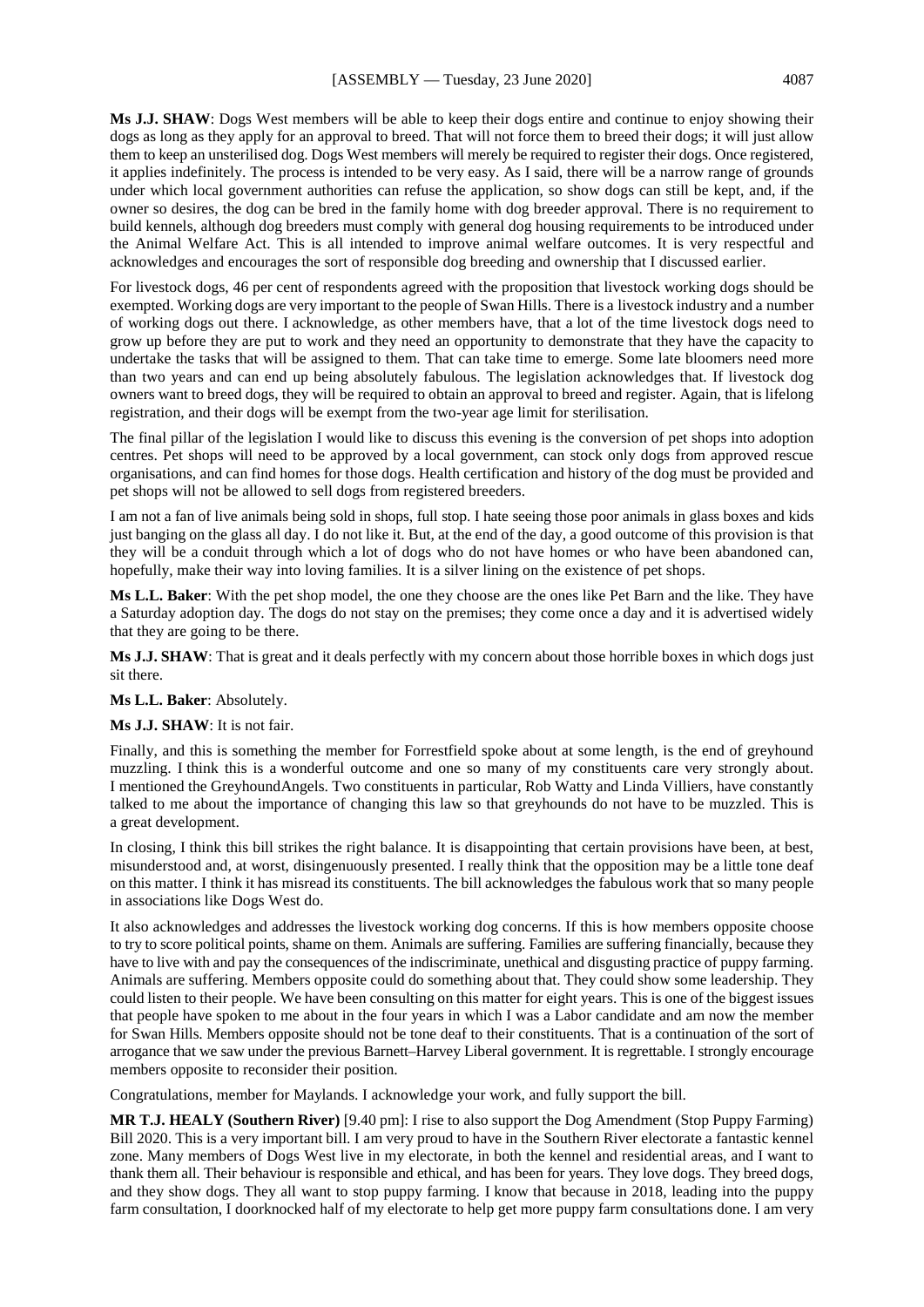happy to see that input in the bill. In February–March this year, I doorknocked the other half of my electorate. I gave the correct information about this bill. I will talk later about correct information, because a lot of lies and wrong information is being peddled about this bill. Therefore, I was honoured to doorknock the other half of my electorate with correct information about the bill.

Not everyone agrees with everything in the bill. I note that a number of Dogs West members who own dogs, pure bred and non-pure bred, live in the residential parts of my electorate. They are all very passionate about puppy farming. People should be passionate about puppy farming, because dogs are beautiful animals, and this is a very important matter. As this bill progresses, I will keep listening to the people in my electorate, in my kennel zone and my community.

The goal of this legislation is to stop dodgy and unethical puppy farmers who harm animals. The goal is not to stop the great and responsible Dogs West members who care for and love their animals. Overall, under the proposed laws, little will change for kennel zone residents who are members of Dogs West and the Australian National Kennel Council. Exemptions from sterilisation will be relatively easy to obtain. Kennel zone residents are not the intended target of these laws. The council in my area does not intend to expend more resources in the kennel zone to stop puppy farming. If this bill passes, existing council laws will remain for boarding kennels, registration of dogs, and inspections. Most of them will simply roll over into the new system. I say again that the majority of my kennel zone residents and non-kennel zone residents are responsible and ethical dog owners and lovers, and have been for years.

The member for Cottesloe said in his contribution to this bill that there are no cases of puppy farming in Western Australia. We know that is not the case. However, we know also that there are no current laws to stop puppy farming in Western Australia. Under current laws, a dodgy puppy farmer can keep a dog regularly pregnant, so long as it is fed and watered. The proposed standards and guidelines for the health and welfare of dogs in Western Australia state the minimum requirements and recommended practices to protect and promote the welfare of dogs. I am very happy that these standards and guidelines adopt the Dogs West guidelines of a maximum of two litters in any 18-month period, and a maximum of five litters in a lifetime. I am not quoting from *Hansard*, but the member for Cottesloe said in his speech that he would be happy for people to educate him. Member for Cottesloe, puppy farming does occur in Western Australia.

#### *Point of Order*

**Mr Z.R.F. KIRKUP**: Mr Acting Speaker, I think I heard the member for Southern River say that he is quoting from *Hansard*. I do not believe that is so.

**Mr T.J. Healy**: I said I am not quoting from *Hansard*.

**The ACTING SPEAKER (Mr I.C. Blayney)**: I thought the member said he was not quoting from *Hansard*.

**Mr T.J. HEALY**: I am not quoting from *Hansard*. I am quoting from a speech that the member for Cottesloe gave a couple of hours ago.

**Mr Z.R.F. KIRKUP**: Thank you very much. I apologise for that.

#### *Debate Resumed*

**Mr T.J. HEALY**: The member for Cottesloe said that puppy farming does not exist in Western Australia, because people are not being charged with it. I think he said there have been only two prosecutions. He said there is no evidence of puppy farming in Western Australia. There certainly is. He also said that Dogs West was not consulted and given a role. Dogs West was consulted. I am not saying that Dogs West is happy with every aspect of this bill, but it was part of the consultation.

I am very honoured to have in my electorate a number of people who fight against puppy farming. I will not name the relevant breeds, but I want to tell members what a number of people have said happens. They say that they call the council and report puppy farmers, and the council sends out rangers. However, under the current laws, because the dogs are being fed and watered, it does not matter that they are being kept permanently pregnant. Under the current laws, that is legal. That is what we are seeking to change. I want to quote from one of my wonderful constituents about the good work they do in rescuing puppies from these abhorrent circumstances. They have said to me in an email —

Can you simply say, "our office has identified a pattern of advertising puppies"—

That will become illegal under this bill —

and we have reported him to Gos Council as a potential back yard breeder following complaints from concerned constituents? These ads were in The West and The Sunday Times online.

There are 7 litters advertised here in an 18month period. All cross breeds. He has potentially made over \$50K in 18 months using these dogs. The Council only officially has him with 2 dogs registered, … but clearly he has more than 2 to be able to have this many litters.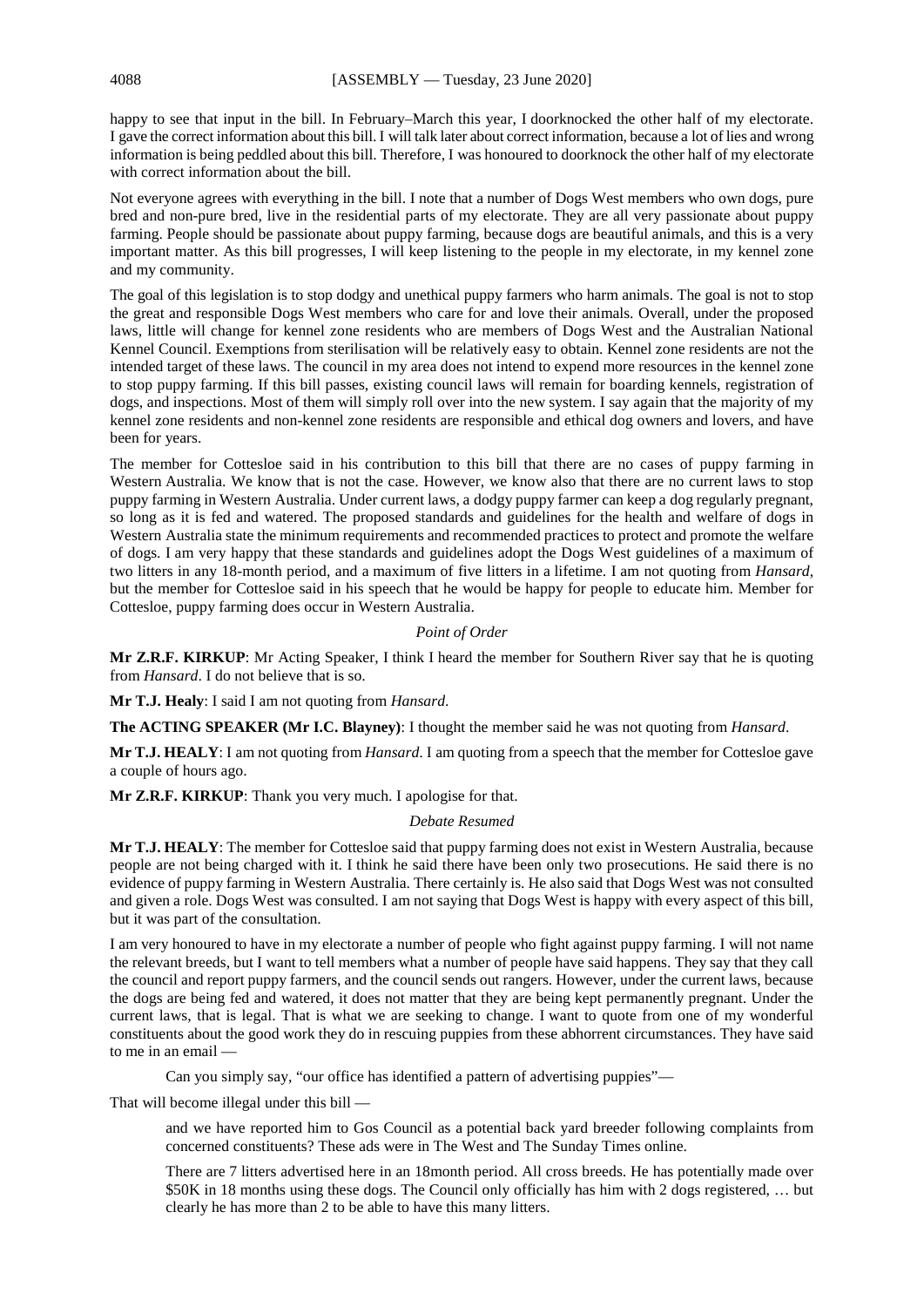I also have a photo, which I will not provide, because I do not want to alert the breeder. However, people would have seen similar images. They would have seen the filthy bedding and disgusting conditions. They would have seen the facilities in which people keep these beautiful animals permanently pregnant. It is abhorrent. I will come back to this later. This is something we all agree on. We all know it is disgusting. We all know it is inappropriate. The council and the RSPCA have not been able to do anything to shut this guy down. These people were told that the council could only do something about this if someone was willing to go to court to say they had witnessed more than two dogs on the property. No-one is willing to do this.

If we pass this bill, it will create a system with registration and with a maximum number of litters so that when a person like this tries to keep a dog permanently pregnant and goes above the regulations, there will be a consequence. I was told that just this weekend, this dodgy, horrible person made \$1 200 out of six dogs, as advertised. The facilities are not clean, and the dogs are permanently covered in fleas and sores, but their puppies are fed, washed and cleaned up to be provided for sale.

I acknowledge again the many kennel zone residents who are members of Dogs West and AMKC and who are setting an example by their ethical and responsible care of their animals. They have put in some fantastic submissions that have helped guide the proposed legislation.

There are some things that we all agree on. I want to emphasise those things. It is possible for everyone in this chamber to vote for this bill and stop this abhorrent behaviour. We all agree that we need to stop puppy farming. Dogs West agrees. Apparently the Liberals and the Nationals agree. We all agree that we want to stop pet store sales. We all seem to agree that two litters in 18 months is about the right number in terms of regulation. We all agree on those things.

I note that not every Dogs West member supports this bill. After doorknocking, I found a mix of support. Not every person in my kennel zone is a Dogs West member. It includes automatic exemption or inclusion; it does not suit all those people. There is also a mix of support from Dogs West members. When I doorknocked, I found that a number of Dogs West members do not want Dogs West to automatically be registered and therefore provide their details to the government. There is not unanimous support for all those aspects. We will keep meeting with Dogs West and we will keep working with it. It is a great organisation.

A number of other facts need to be clarified. Members have spoken about creating registered breeders. That is not part of what this bill seeks to do, and nor can it do so. This legislation will not create a registered breeder; it will create an approval to breed. Therefore, breeders' dogs do not have to be desexed. That process is quite simple. There are a number of purebred dogs. People spend tens of thousands of dollars on beautiful purebred animals that they can trace back hundreds of years. There is some speculation that we have to stop breeding those animals. People think their business will stop and they will not be able to breed because their dogs will automatically be desexed. That is not the case at all. Under this legislation, we have put in place a process for someone to simply apply for an exemption. They can get a health exemption from their vet or go to the council and say they want an approval to breed. That does not mean that they have to breed. Some of my constituents have said that that term could probably use more clarification. There does not have to be an approval to breed. People said that it sounds like, once they have approval to breed, they have to do it quickly—go and buy some chocolates and roses for the dogs, they have two weeks! That is not the case at all. It is simply an approval to breed, therefore the dog cannot be desexed. It is relatively simple for those responsible dog owners who do not want to desex their dog to obtain that exemption. There will be no registered breeders under this legislation.

There are people in the Canning zone of my electorate who may carry out the actual breeding but the dogs will be on breeders' contracts or in forever homes. A dog might live in another house with another family on the agreement that in six months, 12 months or two years, the breeder might like that dog back for a breeding purpose. The dog will be raised in a loving house, as all dogs should be. I have also heard lies from some opponents of this bill that that will stop. It will not. Dogs can continue to live in forever homes. There will be no change to these contracts. If breeders want to keep that dog available and not desex it—if they want to keep it entire—for two or three years down the track, they can simply apply for an exemption, for the approval to breed. The forever homes continue. There is no risk. People need to know that. Again, the exemption from desexing is relatively simple. It does not mean that a person has to breed. It also means that all those beautiful rare breeds in my electorate are safe.

I learnt so much from doorknocking the different parts of my kennel zone. I met so many wonderful families and so many wonderful animals. I want to confirm to them that their animals and pure breeds are safe. People spend tens of thousands of dollars on dogs. There are life spans and hereditary family charts for these animals that go back hundreds of years. I say to the Nova Scotia duck tolling retrievers—there are only 90 of them in Western Australia that they are safe. The German Shepherds from Cormorant Court are safe. The papillons are safe. The cocker spaniels and the English springer spaniels on Cairn Road are safe. The Alaskan malamutes are safe. The golden retrievers are safe. The Welsh cardigan corgies on Matison Street are safe. The Pomeranians on Furley Road are safe. The Chihuahuas on Corncrake Court are safe. The flat-coated retrievers, the Jack Russells, the huskies, the mini schnauzers and the Australian terriers on Talbot Road are safe. The newfoundlands, the Shih tzus and the Maltese terriers all pure breeds in my electorate—are safe. The Cavalier King Charleses are safe. The Shetland sheepdogs, the Australian kelpies, the red cloud kelpies, the roo dogs, the Irish setters, the cockers, the Creswick whippets, the dachshunds, the beagles, the American Akitas, the Weimaraners and the griffons are safe.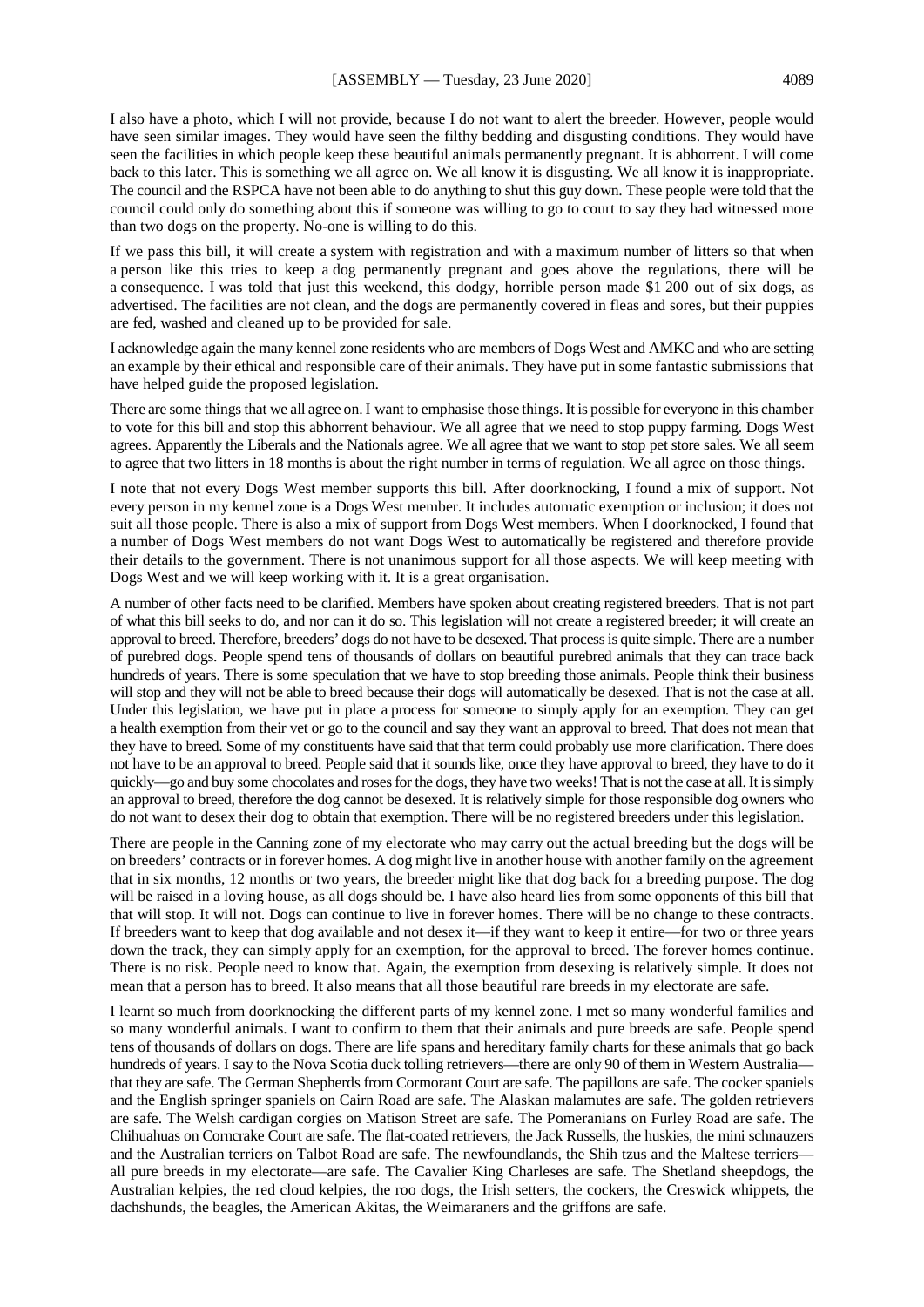Every family gets to keep their dog. No-one will be forced to desex their dog and lose the purebred history. Because pet shop sales will stop, no-one will be deprived of a dog. In fact, we will create more dogs that are healthy and happy and that do not have to be raised with the trauma and the horrible things that they go through. We never realise these things. When we buy a dog, no-one tells us that they have been raised in abhorrent conditions.

No bill or law can ever unconditionally stop something. Puppy farmers are doing the wrong thing. They will probably try to divert this law and do something else dodgy. We will chase them then. If they try to lie about how many dogs they have and if they do not register their dog, there is a consequence for them. There is a process in place. The rangers from the RSPCA can enforce a consequence for the first time. Puppy farming is not currently illegal. This bill makes puppy farming illegal. There is a consequence if people keep a dog permanently pregnant. I will give an example. We cannot stop every car from speeding on our streets. However, if there is a law that says if someone speeds, there is a fine, there is a consequence. This bill creates that consequence.

To the members of the Liberal Party and the Nationals WA, I reach out and say that they have an incredible opportunity to step forward and be part of a symbol and say, "We respect our dogs. We love our dogs. We want to keep them safe in the future." I ask members to choose their votes wisely. My electorate is listening to members. Members' electorates are listening to them. Please just tell the truth about this bill. Do not spread the wrong information that is out there. This is important for my community. It is important for anyone who loves dogs. Let us all save some animals. Let us do the right thing. As I said, let us focus on what we can all agree on. We want to stop dogs living in deplorable conditions. It is something that we can do. The vote is coming up. I encourage all members to vote yes.

**MR R.R. WHITBY (Baldivis — Parliamentary Secretary)** [9.57 pm]: It is getting late in the evening so I will not spend a whole lot of time speaking. I want to thank the member for Southern River for his contribution. I think he missed one dog. I would like to think that the bitzer on Baldivis Road is safe as well.

I wanted to say a few words about the Dog Amendment (Stop Puppy Farming) Bill 2020 because of the particular preponderance of pooches in Baldivis. I also thank the minister for his very hard work on this bill and his exhaustive consultation with stakeholder groups. I would also like to acknowledge the member for Maylands for being the leader in this place in her compassion for all sorts of animals. I thank her for her contribution as well.

I have always been a dog person. I grew up with a German shepherd that we called Cilla. As a kid, she was my best friend. She occupied a permanent place on the end of my bed. Whenever I tried to move my feet at night, I got a growl or a nip, but I would not have had it any other way. As a father, my kids were always on my back to get them a dog. I relented for so long until the last couple of years, when I was a candidate at the last election. Many other members might share this experience. It can be a bit of a task to convince our children to go along and be part of the political world, maybe to pose with their dad for a photo. Part of my bribe tactic for the children was to say, "Once we get through this election, kids, we'll get a dog." It enabled the kids to be in a number of photographs during the election campaign! After the election, we finally got the dog. I always thought I would get quite a large dog like a labrador or a German shepherd like Cilla, but it was not to be. My wife and youngest daughter had control of the choice, and it was not the kind of dog that I envisaged having. We now have a dog. His name is Jimmy Chew. I heard the name Jimmy Choo referred to earlier. My dog's surname is spelt C-H-E-W. He is a purebred Maltese second-hand show dog from South Australia. Jimmy is an adult male dog but virtually everyone he meets assumes that he is a female puppy. Jimmy served under the stage name "Hot in the City" in his short show career in South Australia. Unfortunately, that glamorous life was cruelly cut short when judges decided that he had crooked teeth and could no longer be a show dog. Jimmy was destined for the canine scrap heap and was a rescue dog. The Whitby family intervened, and Jimmy was placed on an aircraft and flown to Perth. I remember going to the airport with my wife armed with an old beach towel that we did not mind throwing out after the journey, if necessary. I went to the cargo section at Perth Airport and stuck my head in the cage. I thought it was empty, but cowering timidly in one corner was a tiny ball of fur, which was Jimmy. When we got Jimmy home, we discovered a few things about him. One was that he had never been on grass before. He had obviously been kept inside. I am not sure of the circumstances, but it has taken a long time for Jimmy to come out of his shell. Today, he is a much-loved member of the family. It is for Jimmy and all those other dogs that I support this legislation.

I am also proud to represent Baldivis, which, if the member for Maylands does not know, is the dog capital of Western Australia. It is a canine kingdom. It is "dogville WA", and there are some cats, too. We also have a proud horse history in Baldivis. It is home to many horse trainers and streets are named after Melbourne Cup winners. My office is in Phar Lap Parade. If members are in the area and want to look me up, just find Phar Lap Parade. Dogs dominate our community. When I go doorknocking, there is virtually not a house without a dog staring at me through the front window or a house that I do not hear the bark of a dog. Dogs are everywhere in our community. Of course, we are not alone. Most Australian households own a pet, and of those pets the majority are dogs. In Western Australia, close to 60 per cent of people own a pet; I think it is 90 per cent in Baldivis and Wellard. There are 4.8 million dogs in Australia. According to Animal Medicines Australia, Australians spend an enormous amount of money on their dogs, an estimated \$12.2 billion—billion with a "b"—a year. The RSPCA also estimates that the average dog costs roughly \$13 000 over the course of its lifetime. Taking into consideration all pet costs including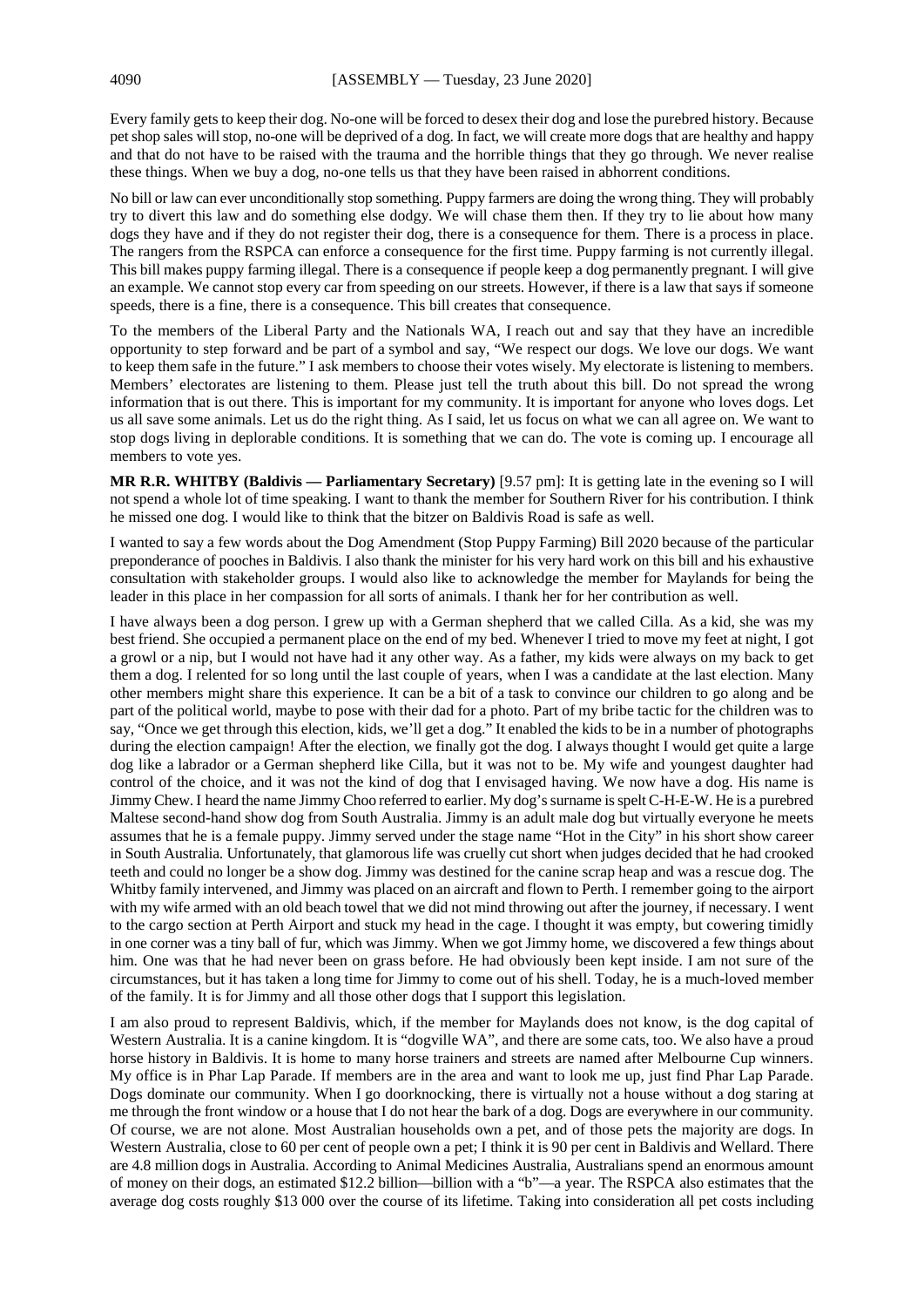food, veterinary services and more, the average dog will cost a householder almost \$1 500 a year. If people invest that amount in their pets, and dogs in particular, it is obvious to me that people in Western Australia, whether they live in Baldivis, Maylands or wherever else, are committed to the welfare of their pets. That is why I believe this legislation is important.

Dogs are a thriving industry in Baldivis, as members can imagine, with so many local customers. I want to mention one person; his name is Dylan Anderson. He is probably the biggest dog lover in Baldivis, if not in Western Australia. In 2017, he started a company called Get Barked. At that time, Dylan estimated there were 3 500 registered dogs in Baldivis and probably double that amount that were unregistered. Dylan has made a living providing a range of canine services. He often provides his time without charge. He is very compassionate and often intervenes when there is a need to rescue dogs and find new homes. Get Barked is a local small business built on high dog ownership in Baldivis. Dylan gets involved in dog walking, dog taxi services, pet photography, as well as selling food, sweets, toys and equipment for pets. Pre-COVID-19, Dylan and his team were doing 70-plus dog walks a week. They are now down to about four dog walks a week. That tells us a couple of things. It tells us the huge economic impact that COVID-19 has had on some businesses and that many people are at home and taking their own dogs for a walk. It probably proves what we already knew, which is that dogs absolutely love COVID-19 and have never had it better than over the past number of months! I always speak to Dylan about a range of dog issues, and Dylan has agreed that we need to stop backyard breeders and people breeding for profit, as it is the dogs that suffer, and often they have associated health problems.

Recently, we ran a competition on Facebook to find the cutest mutt in Baldivis under the hashtag "Whitby's woofers". We received 363 entries as well as thousands and thousands of page reach. The idea is to send a photo of a cute mutt and people online vote for their favourite. We have narrowed it down to 20 pooches. Unfortunately, COVID-19 intervened before we could hold the grand final and pick a couple of key winners, but now that the Premier is managing to get things open, we envisage holding that event soon and making good on our promise to name our winner.

Getting back to Baldivis and how popular dogs are, in June 2018, we opened Barri Barri dog park that uses existing space at a park with large trees and gardens and 3 000 square metres of enclosures. It has two dog enclosures: one for large dogs and one for dogs like Jimmy. Believe it or not, it also has in those areas a shelter, seating, a water fountain, sand areas and nature-based agility play for dogs. We know that dogs are very important to our community. They are good for our mental health and for companionship. They are always valued family members. I meet many people who count their dog as a family member, particularly seniors in the electorate. Sometimes the dog is the best buddy in the world for those seniors who are alone. Those dogs and those dog owners deserve this legislation. We owe it to our best friends.

A lot of the detail of the legislation has been talked about this evening, so I will not go into it. I also will not enter into the debate about what this bill apparently does or supposedly does not cover, but I will mention one important point that has particular relevance to the people of Baldivis. We have a big greyhound community in Baldivis and Rockingham. The part of the bill that no longer requires retired greyhounds to be muzzled is a huge issue for them. This has been raised with me many, many times. It is fantastic news. It never stopped being mentioned whenever I was at a market, an open day or some sort of event where the local greyhound adoption agency would come along and show off a greyhound to try to find it a new home. They are loving, docile animals that would rather sleep and probably do not much else. The muzzle on them misrepresented the breed to a very large degree. Greyhound Adoptions WA and all the greyhound agencies and supporters of that breed will be very happy to know that this legislation, hopefully, will be passed. With that, I commend the bill and thank the member for Maylands and the Minister for Local Government.

**MR C.J. TALLENTIRE (Thornlie — Parliamentary Secretary)** [10.09 pm]: I am very pleased to support the Dog Amendment (Stop Puppy Farming) Bill 2020. This legislation is about responsible dog ownership and, of course, stopping puppy farming. I absolutely support that, as I think every member in this house would. The very cruel practice of puppy farming leads to all kinds of terrible problems such as ill breeding, genetic issues and damage to an animal's temperament. Another dimension to the terrible practice of puppy farming is that it tends to feed into the impulse buying of dogs in the community. I am afraid I cannot support that. I do not believe that a dog should be an impulse buy. A family should research buying a dog because, as we have all said, a dog is a family member and should be treasured as such. It is feasible that a dog bought on impulse can transition to become an important member of the family, but I think it is better to start from the position of people wanting to embrace an animal as a member of their family and doing the research. That is why an organisation like Dogs West, the Canine Association of Western Australia, is so important. Dogs West members play an important role. They do a brilliant job matching up potential owners with breeds. I have heard of a situation in which a responsible breeder said to someone, "Your lifestyle and family set up is not suited to this particular breed of dog." They discussed the choice of breed, counselled and advised, "Perhaps at this stage another breed would be better." That is a very important part of the dog ownership process. Occasionally, in my electorate, I see people with dogs that are too strong for them and dogs that are not happy in their very limited backyard. Those sorts of things have to change.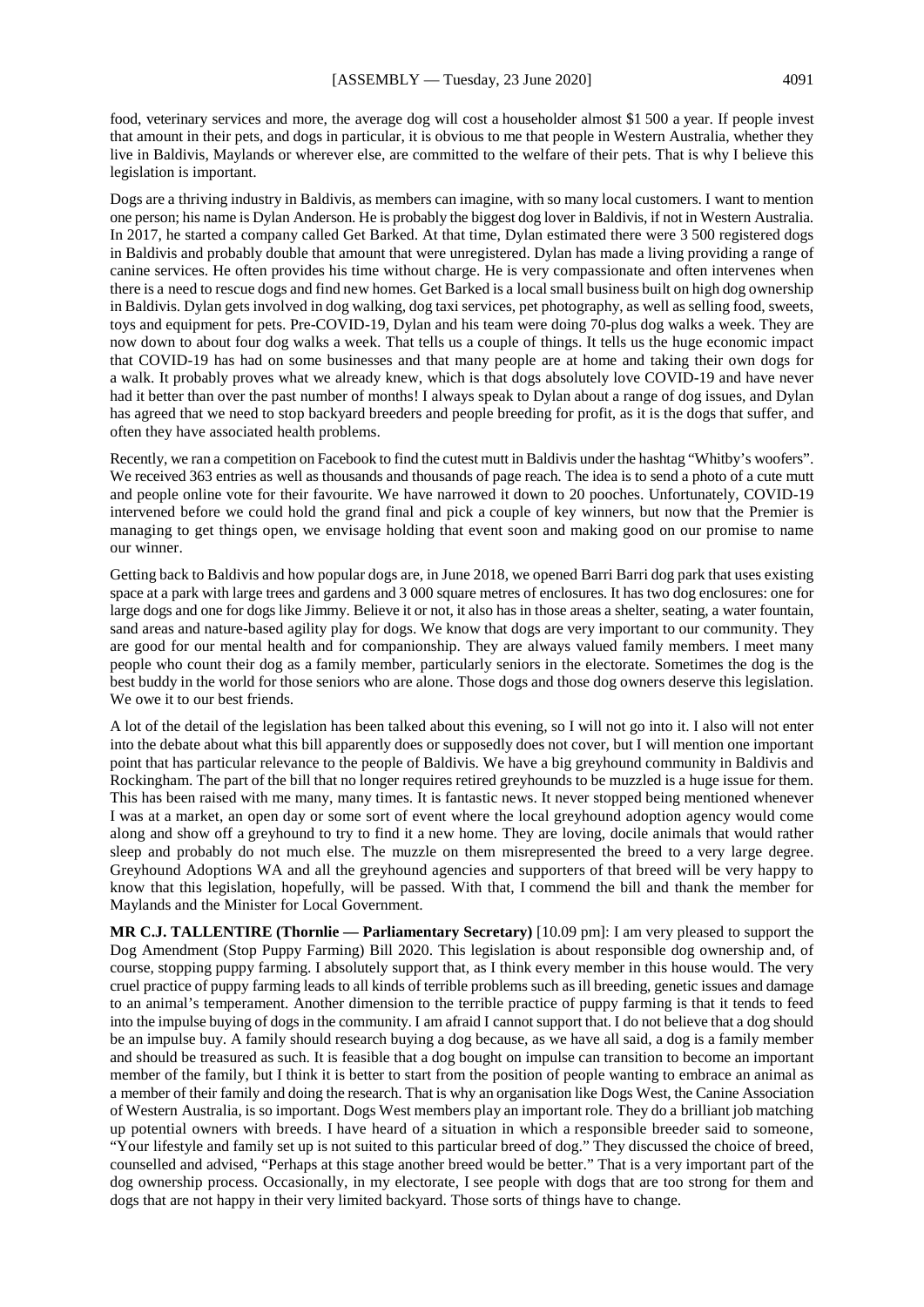I want to recognise the important role of Dogs West. It can exist in other segments as well. There is a trend towards designer dogs. People cross labradors and poodles to get labradoodles, and golden retrievers and poodles to get groodles and what have you. I am concerned that there is not the same degree of breeder integrity with designer dogs, so my inclination is very much towards supporting the role of Dogs West. I want to recognise president of Dogs West Pam Campbell, vice president Des Kehoe and CEO Ann Rushby. They are providing good, strong leadership. I have spoken to them and know that they have had a lot of representations from their members who are concerned about and perhaps have heard misguided interpretations of the implications of the detail of this legislation and what that might mean for them. I hope that through this process the Dogs West leadership will be able to reassure people that there are no demons in this legislation for good responsible dog owners.

On the contrary, this legislation is about respecting and elevating the status of good responsible dog breeders in the community and recognising their role in providing a match of the right dog for the right family. To me, that is a key element of this legislation. So many breeders who are members of Dogs West are not in it for profit, and I think that is perhaps a defining term. I heard in the debate some discussion about backyard breeders. I think that some very good, noble breeders who are members of Dogs West probably breed one or two litters a year in their backyard, so the term "backyard breeder" is a bit vexed and can be confusing. A better way to describe the very negative outcomes that we do not want to see is to consider those people as, indeed, puppy farmers. They are in it just to make money. They do not care at all that they are lumbering a family—which has embraced and fallen in love with a little pup with an animal that has all sorts of congenital illnesses that, if they take the dog to the vet, will cost them thousands of dollars to repair. The family has to go through the heartache of seeing the dog perhaps not quite recover despite having spent a fortune on vet bills. Those terrible circumstances have to be avoided.

The role of a breeder registration system in Western Australia will be very important to good responsible dog owners. I was inclined to the view that Dogs West was the ideal body to be given the responsibility of managing the breeder registration system. I was very keen on that idea. I thought it would be a good, efficient way to deliver that system, but, as I think was touched on by other speakers, there is a problem that the constitution—the values—of Dogs West requires that it deals with only pedigree dogs. We know that a very substantial percentage of dogs are not pedigree, so they could not be covered by a registration system provided by Dogs West. That would be a problem if we were to ask Dogs West to manage the registration system. We are proposing a situation in which, yes, breeders are registered with Dogs West but they would also be registered with the centralised state system. There is a view that that would mean there would be a degree of duplication. If we look at a breeding dog's registration numbers, we see they potentially could have a microchip number, their Dogs West registration breeder number and their centralised breeder registration number. Perhaps we can work on creating an efficiency there to avoid that duplication or triplication.

I will touch on a few other aspects of this legislation. I fully support comments made about the complete removal of the requirement to muzzle greyhounds. It is essential and long overdue. Mention was made about exemptions for working dogs. There is probably a lot of merit in that; however, I have seen situations in which working dogs incredibly energetic kelpies with a natural instinct to round up sheep, which they do brilliantly—are kept in conditions that are not ideal. I have seen dogs kept in very small crates and things like that. I know that some working dog owners are perhaps more responsible. A former neighbour of mine Don Robertson, who might well be one of the people who has been lobbying the member for Moore, would have some comments to make on that. We have to make sure a dog's housing is good. The energetic working dogs out in the field do not ask for much. That is one of the amazing things about dogs, is it not? All the unconditional love that they give us. They do not ask for very much so I think the least that we can give them are reasonable sleeping quarters with a bit of space to stretch out. I have seen racing greyhound kennels in the same condition. Even the people who respect all the rules that Racing and Wagering Western Australia imposes on them, sometimes have such kennels. My last dog's racing name was Awesome Farewell. I got the impression that when he was a fully fledged athlete racing, the condition of his sleeping quarters was very tight. Of course, when he was at my place, he had the run of the house so he was able to stretch out and there were no problems there.

Dogs are tremendous animals and they deserve the greatest amount of respect, love and affection that we can give them, and they deserve the protection of good regulation. It is necessary because they are unable to speak up. I think that makes it all the more important that we provide that regulation for them. I commend the bill to the house.

Debate adjourned, on motion by **Mr D.R. Michael**.

*House adjourned at 10.18 pm \_\_\_\_\_\_\_\_\_\_*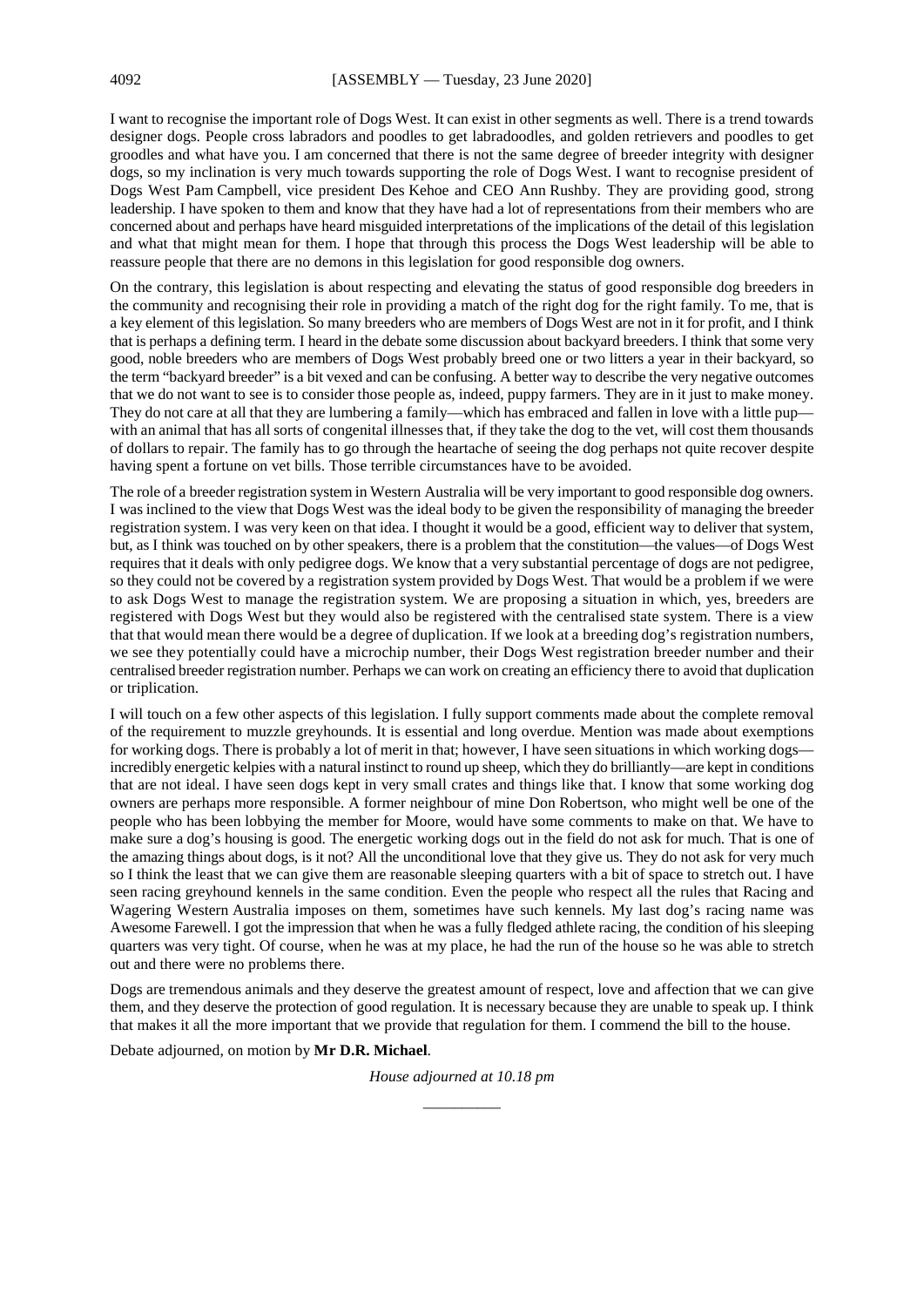#### **QUESTIONS ON NOTICE**

Questions and answers are as supplied to Hansard.

#### POLICE — GRADUATES

# **6121. Mr P.A. Katsambanis to the Minister for Police; Road Safety:**

I refer to new Police graduates, and ask:

- (a) How many new Police graduates were there in 2019;
- (b) What was the male and female breakdown of the new graduates; and
- (c) How many Police Officers exited from the WA Police force in 2019;
- (d) Of the Police Officers who exited from the force in 2019, how many had reached the age of retirement?

#### **Mrs M.H. Roberts replied:**

The Western Australian Police Force advise:

- (a) There were 309 recruits and 8 re-engagees of which 193 graduated in the calendar year.
- (b) 136 male, 57 female.
- $(c)$  108.
- (d) There is no fixed retirement age for police officers.

## CORONAVIRUS — ROUGH SLEEPERS — HOTELS WITH HEART TRIAL

# **6122. Mr A. Krsticevic to the Minister for Child Protection; Women's Interests; Prevention of Family and Domestic Violence; Community Services:**

I refer to the Hotels with Heart project, and ask:

- (a) What was the total cost of the project;
- (b) What was the total number of participants in the project;
- (c) What was the criteria used to select participants;
- (d) Which service provider/s selected the participants;
- (e) How many participants were:
	- (i) men;
	- (ii) women; and
	- (iii) under 18 years;
	- (iv) families;
- (f) On what date did the first participant/s start staying in a hotel;
- (g) On what date did the project end;
- (h) Why was the project discontinued;
- (i) Has an evaluation report been completed:
	- (i) If yes, will you table a copy of the same;
	- (ii) If no, why not; and
- (j) Are there any plans to undertake a similar project in the future?

#### **Ms S.F. McGurk replied:**

- (a) The Department of Communities is working with Ruah Community Services to finalise actual costs of the pilot. The initial estimate for the pilot was \$497,941, and is expected to cost less than this amount.
- (b) 30.
- (c) Health risk was the fundamental factor in determining the allocation of places to ensure that the pilot reached those who were at highest risk of developing severe disease progression of COVID-19 as a result of pre-existing conditions. Potential participants were initially screened for underlying health conditions (hypertension, cardiovascular disease, respiratory conditions, diabetes and suppressed immunity/auto immune condition), COVID-19 symptoms and additional risk factors such as smoking or malnutrition using a triage tool developed for the project. Once triaged, those offered accommodation undertook a further assessment conducted by Ruah Community Services and UnitingCare West.
- (d) Ruah Community Services and UnitingCare West.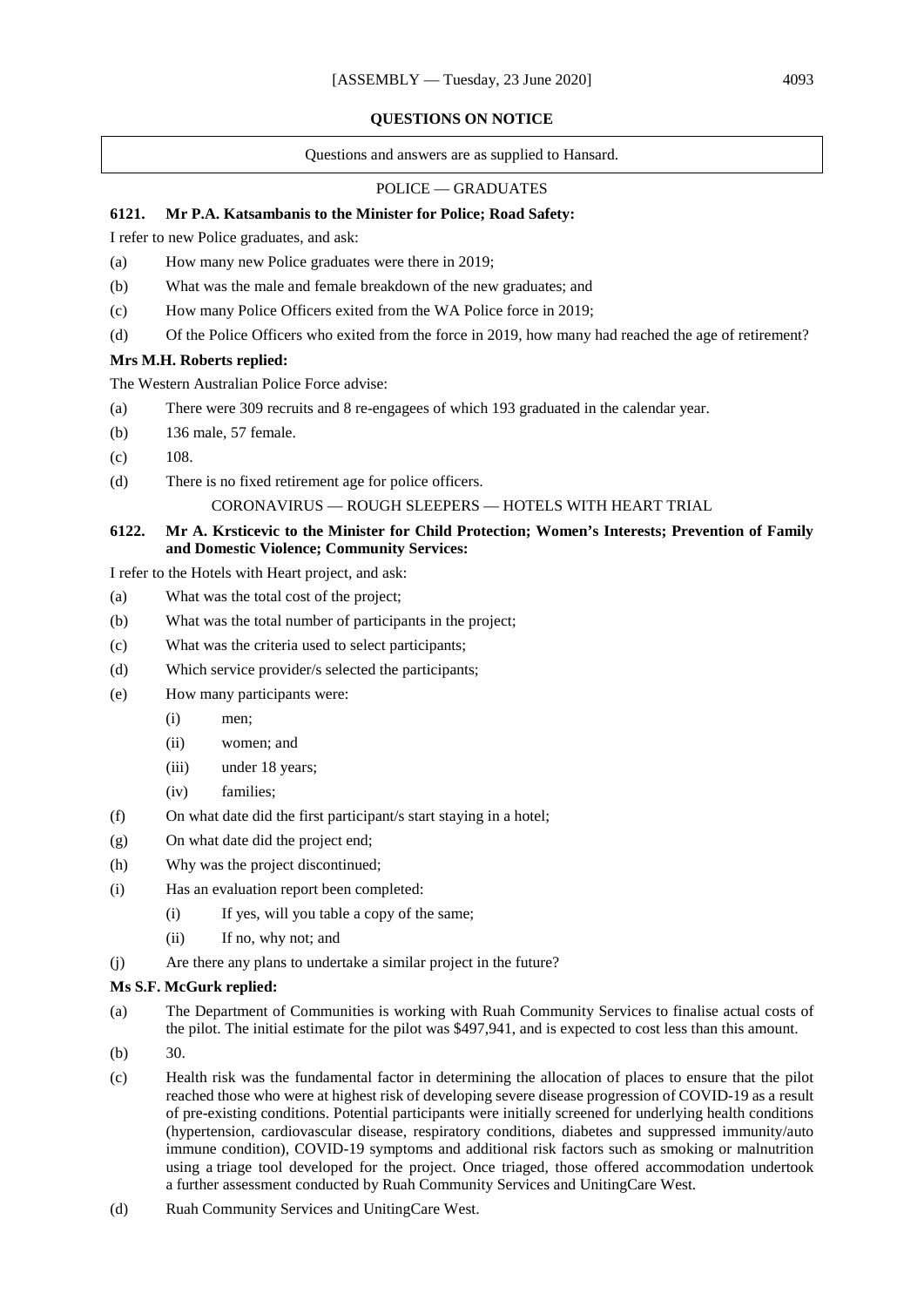- (e) (i) 19.
	- (ii) 11.
	- (iii) None.
	- (iv) None.
- (f) 30 March 2020.
- (g) The four-week pilot concluded on 24 April 2020, although some clients remained at the hotel for a few days after the pilot ended while they waited for long-term accommodation to become available. The last client exited the Pan Pacific Hotel on 29 April 2020.
- (h) Hotels with Heart was a four-week pilot project to test an emergency response to protect vulnerable rough sleepers with underlying health issues from COVID-19. The pilot was based on a health response, rather than a housing response. The situation in Western Australia changed significantly during the pilot and it was decided not to continue the pilot at the end of the four weeks due to the lack of widespread community transmission of COVID 19.
- (i) An interim evaluation has been prepared with the final evaluation report due for completion in mid-2020. Subject to appropriate approvals, this final report will then be tabled.
- (j) There are no immediate plans to undertake a similar project at this time, due to the low numbers of COVID-19 infections in Western Australia.

CORONAVIRUS — ROUGH SLEEPERS — HOTELS WITH HEART TRIAL

# **6123. Mr A. Krsticevic to the Minister for Child Protection; Women's Interests; Prevention of Family and Domestic Violence; Community Services:**

I refer to the Hotels with Heart project, and ask:

- (a) Why were participants subject to a 14 day isolation period;
- (b) Did any participants breach the isolation:
	- (i) If yes, how many participants and on how many occasions;
- (c) Were the participants allowed any visitors to their hotel rooms:
	- (i) If no, why not; and
- (d) Was there any violence, drug use, or alcohol abuse observed or witnessed throughout the course of the program:
	- (i) If yes, please provide details of the incidents and number of occasions?

# **Ms S.F. McGurk replied:**

- (a) Participants in the Hotels with Heart pilot had to agree to complete a 14-day quarantine period in their hotel room to confirm they did not have the virus and pose a risk to others. The justification was that this was a group made entirely of people with compromised health and any outbreak of the disease in the group might have disastrous consequences.
- (b) 13 clients chose to leave the Hotels with Heart pilot during the 14-day quarantine period. Once participants left the pilot, they were not able to return to the hotel to re-engage in the program as this breached quarantine and placed other participants at potential risk of COVID-19 infection.
- (c) Participants were not allowed outside visitors to their hotel rooms during the Hotels with Heart pilot. This was to reduce the risk of COVID-19 transmission among a cohort with compromised health. After the 14-day quarantine period finished, participants were able to socialise with other participants in the pilot and had access to a large communal space.
- (d) UnitingCare West and Ruah advise there was no violence, drug use, or alcohol abuse observed or witnessed during the Hotels with Heart pilot.

# CORONAVIRUS — ROUGH SLEEPERS — HOTELS WITH HEART TRIAL

# **6124. Mr A. Krsticevic to the Minister for Child Protection; Women's Interests; Prevention of Family and Domestic Violence; Community Services:**

I refer to the Hotels with Heart project, and ask:

- (a) What medical support was provided to participants;
- (b) Were any health practitioners located on site, and if yes:
	- (i) What were each of their qualifications;
	- (ii) What hours were they on site; and
	- (iii) What medical procedures or assessments did they make;
	- (iv) Who paid for their consultations; and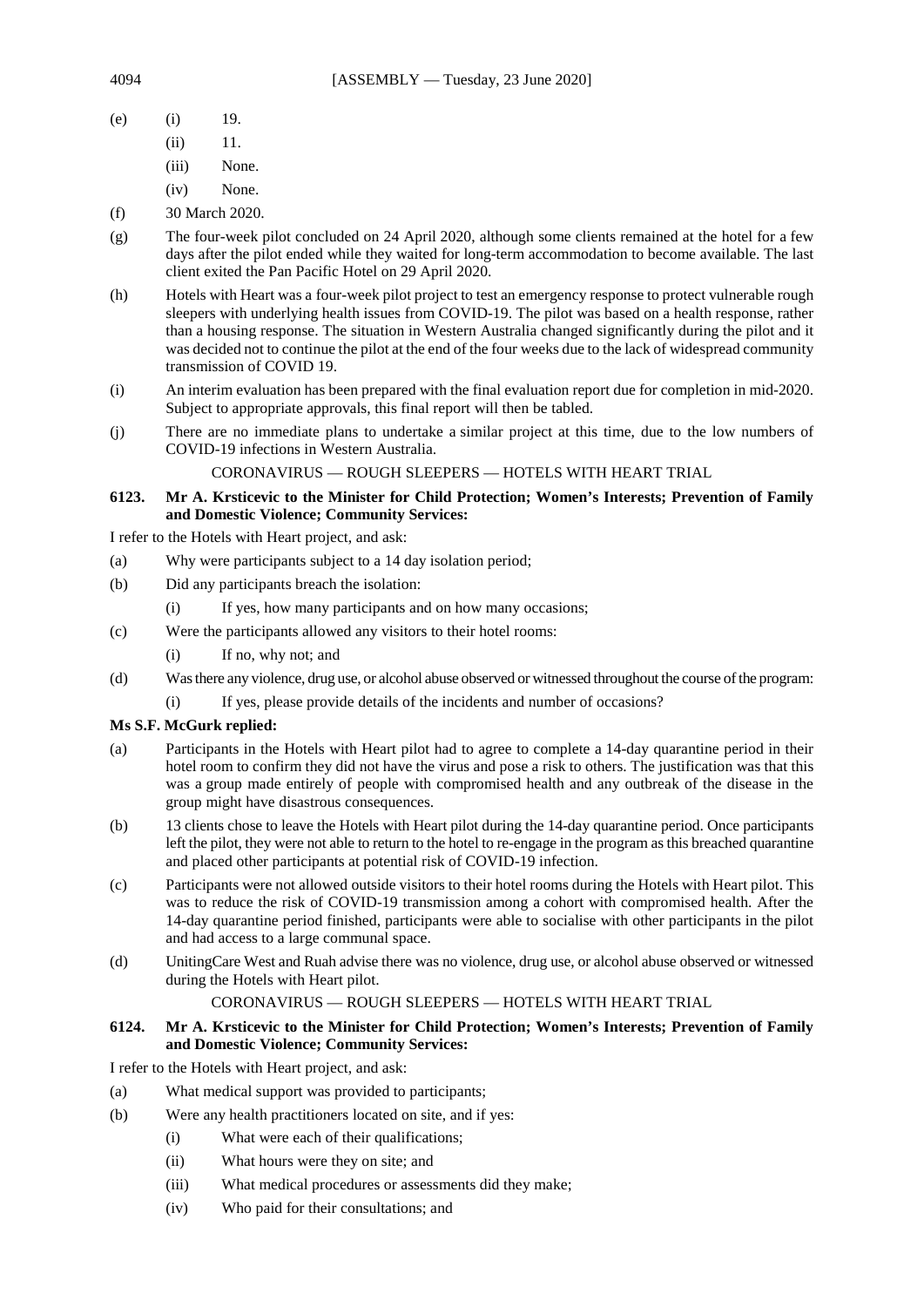- (c) Were any participants tested for COVID-19:
	- (i) If yes, how many participants were tested;
	- (ii) How many tested positive?

## **Ms S.F. McGurk replied:**

- (a) Participants in the Hotels with Heart pilot were provided with daily health checks, health education, chronic disease management and medication management.
- (b) Registered Nurses and General Practitioners from Homeless Healthcare were available on site.
	- (i) Health practitioners engaged in the Hotels with Heart pilot held the qualifications required by health authorities to be able to register and practice their profession.
	- (ii) Registered Nurses were on site eight hours a day, every day of the project. General Practitioners were in attendance as required.
	- (iii) Health practitioners conducted assessments and monitoring of participants' physical and mental health.
	- (iv) The cost of medical care for participants in the Hotels with Heart pilot was included in the funding allocated by the Department of Communities to the pilot.
- (c) No participants were tested for COVID-19.

## CORONAVIRUS — ROUGH SLEEPERS — HOTELS WITH HEART TRIAL

# **6125. Mr A. Krsticevic to the Minister for Child Protection; Women's Interests; Prevention of Family and Domestic Violence; Community Services:**

I refer to the Hotels with Heart project, and ask:

- (a) What was the total number of participants in the project;
- (b) How many participants exited the project prematurely;
- (c) Please provide a breakdown of how long each participant was in the program; and
- (d) What aftercare or support has been provided to those participants who chose to exit the program early;
- (e) How many participants were housed as a result of the program and please provide a breakdown of the type of housing provided?

# **Ms S.F. McGurk replied:**

- $(a)$  30.
- (b) 13.
- (c) The length of time that each client was in the program is as follows:
	- 2 clients stayed for 0 nights
	- 2 clients stayed for 1 night
	- 3 clients stayed for 2 nights
	- 1 client stayed for 3 nights
	- 4 clients stayed for 5 nights
	- 1 client stayed for 11 nights
	- 3 clients stayed for 15 nights
	- 1 client stayed for 16 nights
	- 1 client stayed for 17 nights
	- 1 client stayed for 20 nights
	- 1 client stayed for 24 nights
	- 10 clients stayed for 27 nights or more.
- (d)–(e) Support services were provided to all participants who chose to exit the program early, with all clients eligible for longer-term support through case management and the 50 Lives 50 Homes program. Ruah Community Services and UnitingCare West are continuing to work with clients who left the pilot early to help them secure safe and appropriate accommodation.

Ruah Community Services advise that, at the conclusion of the pilot, 13 clients were housed in a mix of private rental accommodation and social housing, four clients returned to family, and one client was assisted to return to country.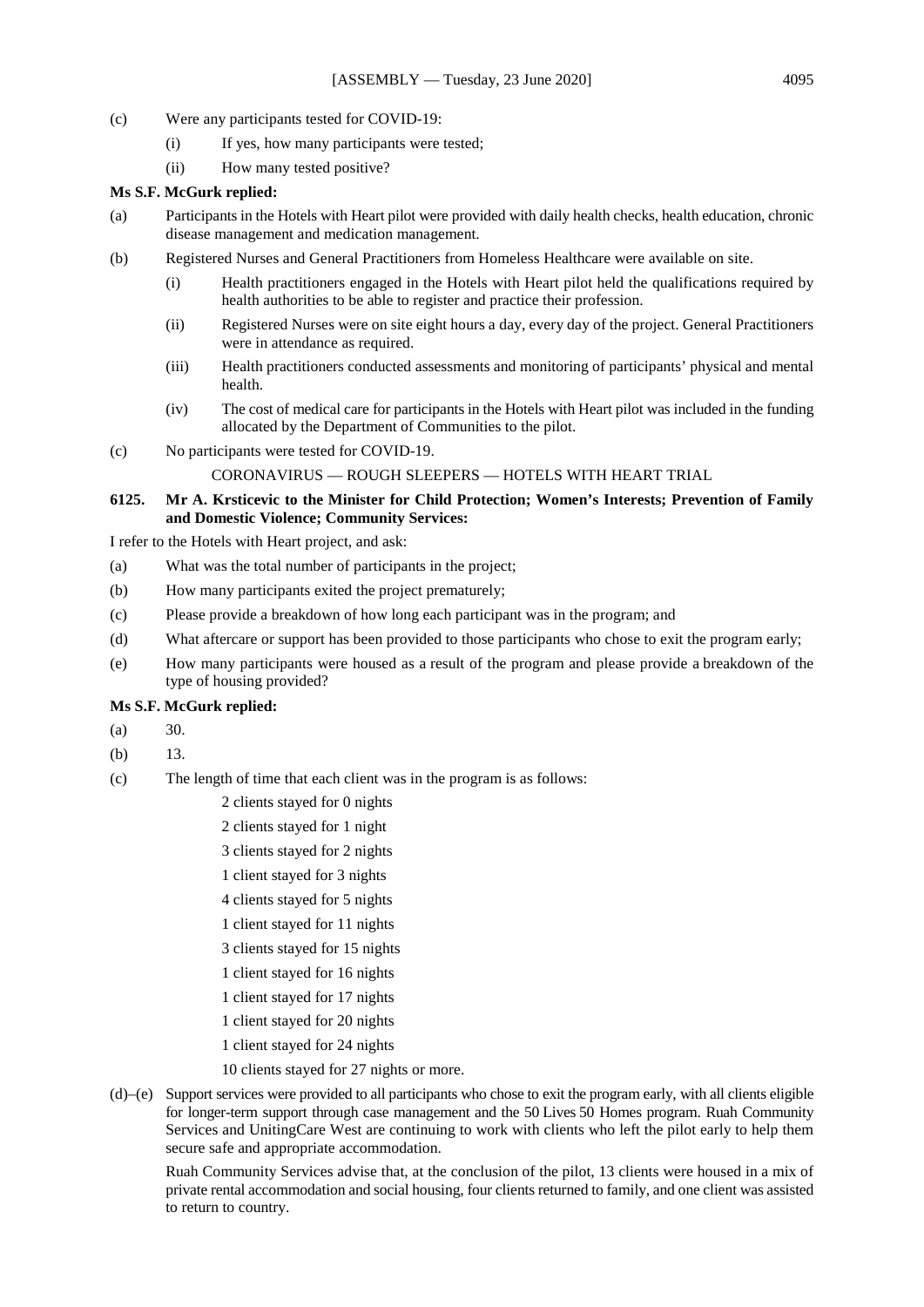# DOMESTIC GAS RESERVATION POLICY — REPORTING FRAMEWORK

# **6127. Mr D.T. Redman to the Premier; Minister for Public Sector Management; State Development, Jobs and Trade; Federal–State Relations:**

I refer to the Department of Jobs, Tourism, Science and Innovation's (JTSI) WA Domestic Gas Policy – Reporting Framework, and ask:

- (a) On what date was the Department's website last updated with the Implemented Agreements Operating Projects snapshot that presents information of DomGas supplied;
- (b) When is this information next expected to be updated;
- (c) Over the last five reporting years, how often has the snapshot document been updated and published, and on what dates did this occur;
- (d) Why are there no timeframes associated with or referenced in the reporting framework; and
- (e) Has JTSI had discussions with industry about more regular reporting from operating projects, for example on a monthly basis;
- (f) What was the outcomes of these discussions?

## **Mr M. McGowan replied:**

The Department of Jobs, Tourism, Science and Innovation advises:

- (a) December 2019.
- (b) The information will be updated as part of the current compliance monitoring cycle.
- (c) The Western Australian LNG Project Domestic Gas Agreements table was first published in June 2018 as part of a refresh of *WA Domestic Gas Policy* information on the department's website, with a view to being updated on an annual basis.
- (d) Annual reporting is specified in LNG exporters' contractual domestic gas commitments with the State. The department assesses compliance on that basis. The framework outlines information the department needs to determine commitments are being given effect.
- (e) No. Domestic gas commitments are long term instruments that apply for the life of the LNG project. Annual reporting is sufficient for the purposes of monitoring compliance.
- (f) Not applicable.

# DOMESTIC GAS RESERVATION POLICY — REPORTING FRAMEWORK

## **6128. Mr D.T. Redman to the Premier; Minister for Public Sector Management; State Development, Jobs and Trade; Federal–State Relations:**

I refer to the State Government's Domestic Gas Policy and the requirement for marketing personnel and activities to be reported on, and ask:

- (a) Where, if at all, is the marketing activity of LNG export companies publicly available through a State Government source;
- (b) If the information in (a) is not publicly available, why is it not being made available through a State Government source;
- (c) Does the Minister agree the absence of marketing activity being made publicly available goes against the intention of the reporting framework;
- (d) Are producers meeting reporting obligations set out in the Domestic Gas Reporting Framework; and
- (e) Have these reporting obligations been audited;
- (f) If yes to (e) please provide details of who conducted the audit, when and what the audit found?

# **Mr M. McGowan replied:**

The Department of Jobs, Tourism, Science and Innovation advises:

- (a) Information on marketing activities reported to government is not made public, other than to identify marketing contacts on the department's website.
- (b) The initial objective for publishing information on LNG exporters' domestic gas commitments was to inform gas market participants about LNG exporters' contractual domestic gas commitments with the State and (for each commitment) indicate how much gas is available, how it is being made available and by whom.

Improving transparency on LNG exporters' domestic gas commitments is a priority for the Government. The department is preparing to consult with industry on arrangements for making more information available on gas supplied, contracted and available.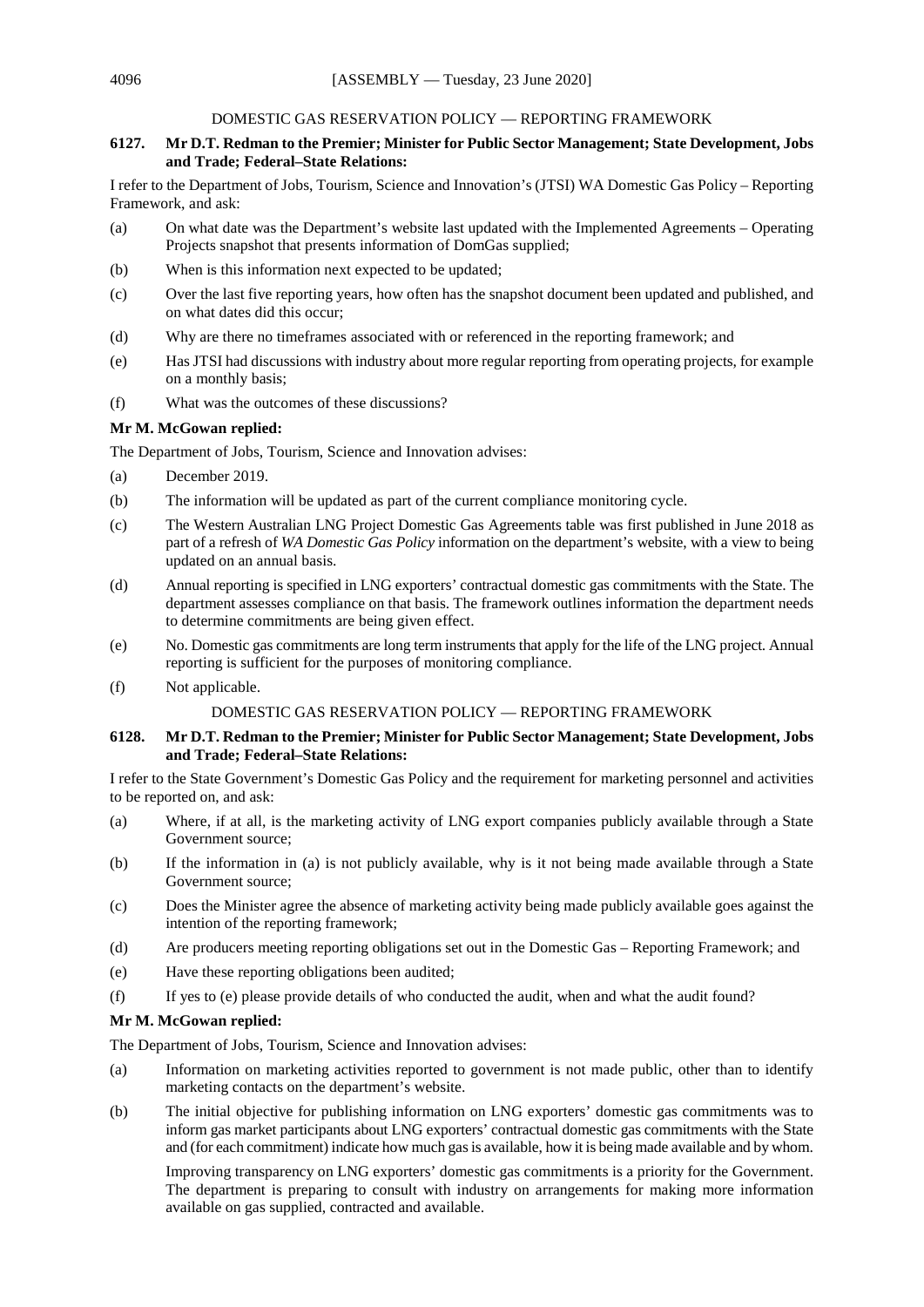- (c) No. The objectives of the framework are to allow the Minister to:
	- 'have confidence domestic gas obligations are being given effect
	- … reasonably anticipate and assess the risk of default or material changes in obligations.'
- (d) Most are, some are not. Standardising and improving compliance reporting is a work in progress for the department and the Government.
- (e) Yes.
- (f) The department reviews LNG exporters' reports in light of the framework each year as part of the compliance reporting process. LNG exporters are requested to address deficiencies identified.

## PUBLIC SECTOR MANAGEMENT — ITHINK

## **6129. Ms M.J. Davies to the Premier; Minister for Public Sector Management; State Development, Jobs and Trade; Federal–State Relations:**

I refer to the recent change in accessibility to the iThink platform, to allow the public to provide ideas for the response to COVID-19, and I ask:

- (a) When was the iThink platform made accessible to the broader public and:
	- (i) How was this advertised; and
	- (ii) How much money was spent on advertising the service to the public;
	- (iii) Is the amount in (ii) additional to the contract value;
- (b) How many total users have signed up to iThink? Please provide the following (in the same format as Legislative Assembly tabled paper 3168.):
	- (i) How many total users are known to be from regional WA; and
	- (ii) How many are known Government employees;
	- (iii) Of known Government employees, how many are from regional WA;
- (c) To date, how many ideas have been submitted through the platform and:
	- (i) How many of these ideas were from the public;
	- (ii) How many of these ideas were from Government employees;
	- (iii) How many ideas have been referred to departments? Please break down by department pursuing the idea; and
	- (iv) How many ideas to date have been developed into active policy;
- (d) With regard to extension of the Crowdicity contract:
	- (i) Has a decision yet been made to extend the contract; and
	- (ii) If yes to (i), what is the value of the contract extension;
	- (iii) What review and reporting requirements are built into the contract extension;
- (e) To date, how many of the following have registered to use iThink:
	- (i) Ministers;
	- (ii) Directors General of Department; and
- (f) How many reports of misuse, abuse or inappropriate conduct have been received through the system? Please detail the subject, nature and outcome of any reports?

## **Mr M. McGowan replied:**

- (a) 6 April 2020.
	- (i) Promoted to existing users, CEOs of government agencies, alumni of Commission initiatives and programs; public posts on wa.gov.au, Public Sector Commission website and Public Sector Commission LinkedIn account; promotional pack to public sector communications staff to support promotion internally and to the public.
	- (ii) Nil.
	- (iii) Not applicable.
- (b) 4 248 users as at 19 May 2020.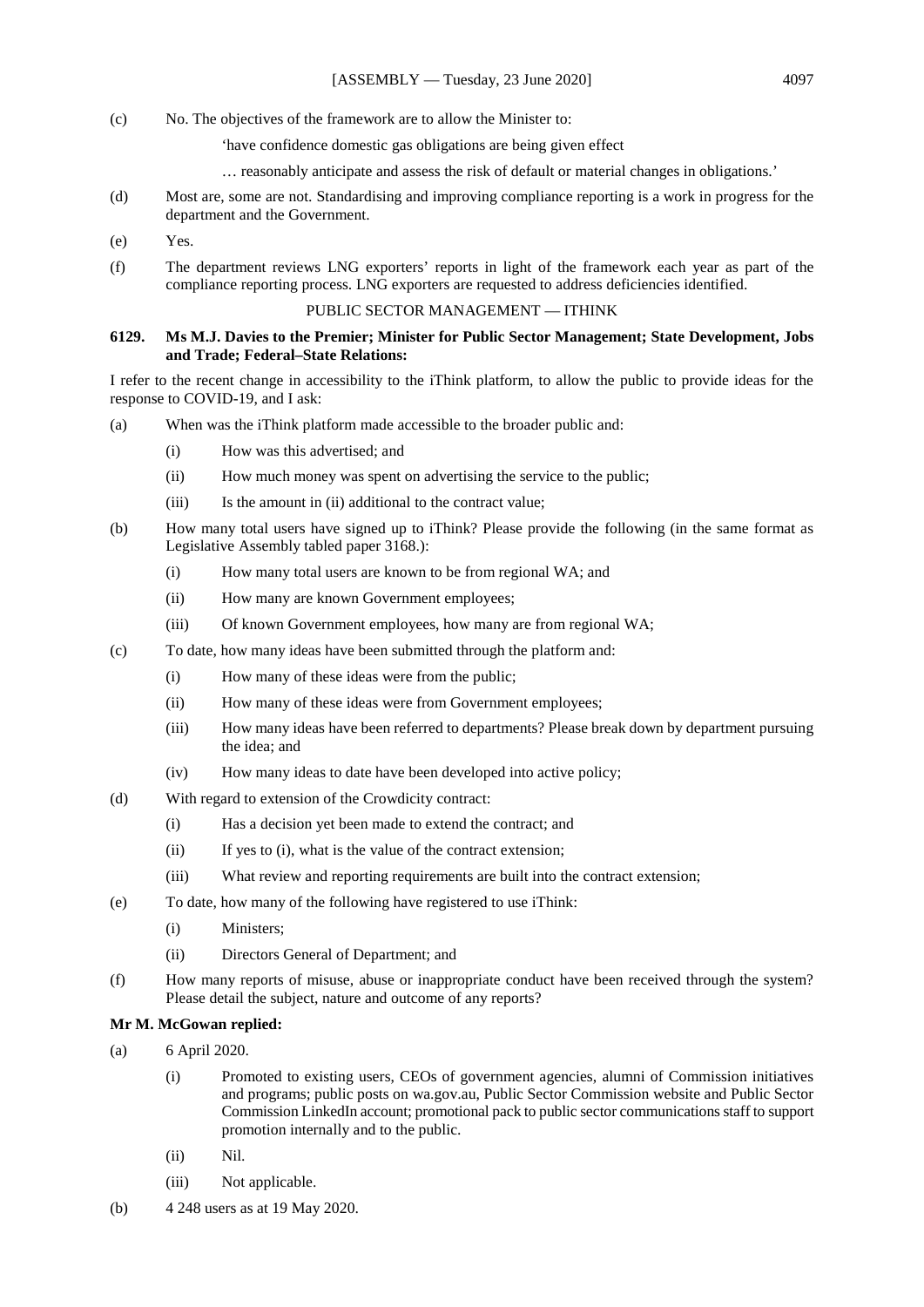# $(i)$ – $(iii)$

| User category        | Perth   | Regional | <b>Total</b> |
|----------------------|---------|----------|--------------|
| Government employee  | 3 1 5 4 | 362      | 3 5 1 6      |
| <b>Business</b>      | 137     | 22       | 159          |
| Public               | 234     | 40       | 274          |
| No category/location |         |          | 299          |
| <b>Total</b>         | 3525    | 424      | 4 2 4 8      |

- (c) 241 from 6 April 2020 to 19 May 2020.
	- (i) 132 from 6 April 2020 to 19 May 2020.
	- (ii) 109 from 6 April 2020 to 19 May 2020.
	- (iii) As some ideas were referred to multiple agencies, the number of ideas referred is less than the total of the ideas in the table below.

| <b>Public sector agency</b>                                              | Number of ideas referred |  |
|--------------------------------------------------------------------------|--------------------------|--|
| Department of Communities                                                | 29                       |  |
| Department of Education                                                  | 3                        |  |
| Department of Finance                                                    | 24                       |  |
| Department of Jobs, Tourism, Science and Innovation                      | 11                       |  |
| Department of Local Government, Sports and Cultural<br><b>Industries</b> | $\overline{2}$           |  |
| Department of Mines, Industry Regulation and Safety                      | 2                        |  |
| Department of the Premier and Cabinet                                    | 1                        |  |
| Department of Training and Workforce Development                         | 1                        |  |
| Department of Transport                                                  | $\overline{2}$           |  |
| Main Roads                                                               | 1                        |  |
| <b>Mental Health Commission</b>                                          | 3                        |  |
| <b>Public Transport Authority</b>                                        | 1                        |  |
| Western Australia Police Force                                           |                          |  |
| <b>Total</b>                                                             | 81                       |  |

108 ideas were also referred to Volunteering WA (10), WA Innovation Hub (91) and WALGA (7).

- (iv) iThink is an ideas generation platform to inform and contribute to business improvement. Agencies consider ideas from iThink alongside other ideas generated through stakeholder engagement and planning processes. These may or may not be formed into, or comprise part of, active policy or initiatives.
- $(d)$  (i) Yes.
	- (ii) \$160 000 (excluding GST).
	- (iii) Contract provides the Commission the discretion to extend the contract through two one-year extension options.
- (e) (i) Nil as at 19 May 2020.
	- (ii) 6 as at 19 May 2020.
- (f) Nil.

## POLICE — HILLARYS BOAT HARBOUR

#### **6131. Mr P.A. Katsambanis to the Minister for Transport:**

I refer to the new CCTV cameras installed in late 2019 in the northern car park of the Hillarys Boat Harbour, and ask:

(a) Since the installation of these cameras, how many times has the Western Australian Police Force accessed the footage;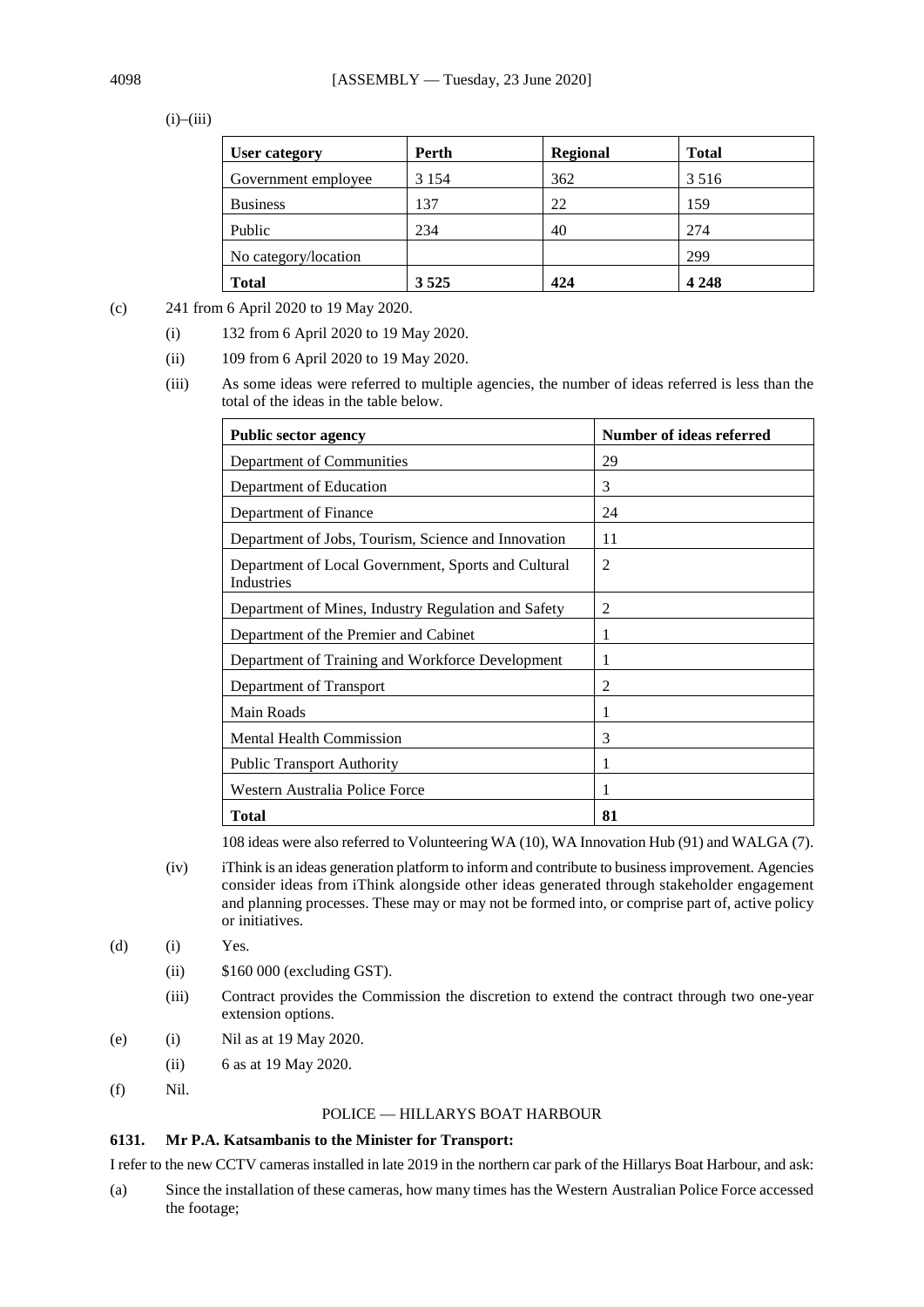- (b) How many instances of hoon driving have been identified using the CCTV cameras;
- (c) How many hoon drivers have been charged as a result; and
- (d) Has a Memorandum of Understanding been signed between the Department of Transport and the Western Australian Police Force regarding the access of footage from the CCTV cameras;
- (e) If yes to (d) when was this signed?

#### **Ms R. Saffioti replied:**

- (a) 15
- (b)–(c) Refer to the Minister for Police.
- (d) No.
- (e) Not applicable.

#### PREMIER — PORTFOLIOS — STAFF

### **6132. Ms M.J. Davies to the Premier; Minister for Public Sector Management; State Development, Jobs and Trade; Federal–State Relations:**

- (1) For the date 13 March 2017, please provide the following staffing arrangements with regard to each of the Minister's departments and agencies:
	- (a) Total number of staff in the department or agency;
	- (b) Total number of staff who were based regionally per department or agency;
	- (c) Position title of each staff member based regionally;
	- (d) Employment level of each staff member based regionally; and
	- (e) Full time equivalent hours of each staff member based regionally;
	- (f) For each regionally based employee, please provide the geographic location of the office?
- (2) For the date 13 March 2018, please provide the following staffing arrangements with regard to each of the Minister's departments and agencies:
	- (a) Total number of staff in the department or agency;
	- (b) Total number of staff who were based regionally per department or agency;
	- (c) Position title of each staff member based regionally;
	- (d) Employment level of each staff member based regionally; and
	- (e) Full time equivalent hours of each staff member based regionally;
	- (f) For each regionally based employee, please provide the geographic location of the office?
- (3) For the date 13 March 2019, please provide the following staffing arrangements with regard to each of the Minister's departments and agencies:
	- (a) Total number of staff in the department or agency;
	- (b) Total number of staff who were based regionally per department or agency;
	- (c) Position title of each staff member based regionally;
	- (d) Employment level of each staff member based regionally; and
	- (e) Full time equivalent hours of each staff member based regionally;
	- (f) For each regionally based employee, please provide the geographic location of the office?
- (4) For the date 13 March 2020, please provide the following staffing arrangements with regard to each of the Minister's departments and agencies:
	- (a) Total number of staff in the department or agency;
	- (b) Total number of staff who were based regionally per department or agency;
	- (c) Position title of each staff member based regionally;
	- (d) Employment level of each staff member based regionally; and
	- (e) Full time equivalent hours of each staff member based regionally;
	- (f) For each regionally based employee, please provide the geographic location of the office?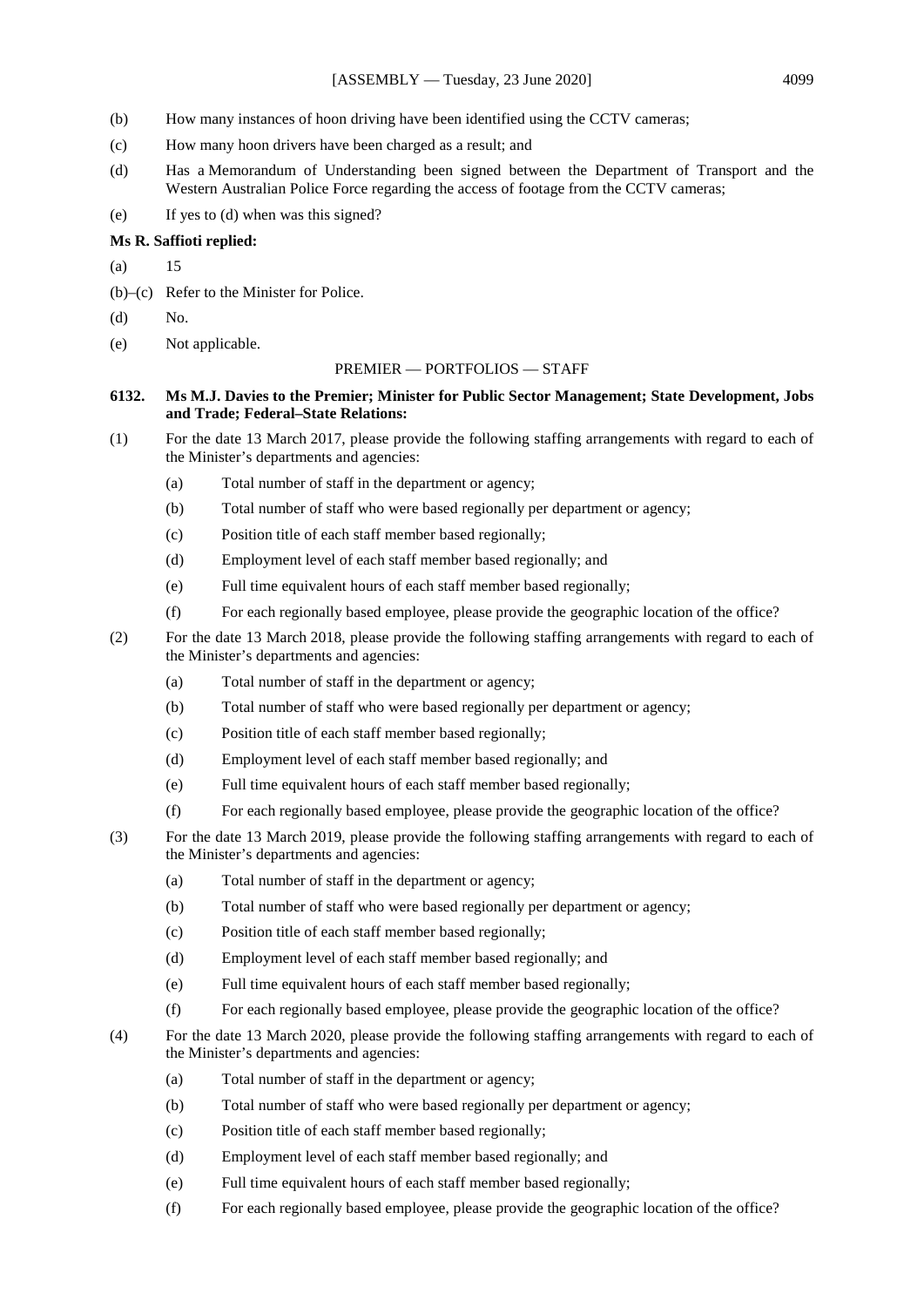## **Mr M. McGowan replied:**

**GoldCorp** 

| Date          | Total number of staff (FTE) |
|---------------|-----------------------------|
| 13 March 2017 | 447                         |
| 13 March 2018 | 421                         |
| 13 March 2019 | 374                         |
| 13 March 2020 | 385                         |

Gold Corporation did not have any staff based regionally for the dates above.

| Infrastructure Western Australia |  |
|----------------------------------|--|
|                                  |  |

- $(1)$   $(a)$ – $(f)$  Nil.
- $(2)$   $(a)$ – $(f)$  Nil.
- $(3)$   $(a)$ – $(f)$  Nil.
- (4) (a) 12 FTE.
	- (b) Nil.
	- (c)–(f) Not applicable.

## **Lotterywest**

- (1) 13 March 2017
	- (a) 238
	- (b)–(f) Not applicable.
- (2) 13 March 2018
	- (a) 225
	- (b)–(f) Not applicable.
- (3) 13 March 2019
	- (a) 245
	- (b)–(f) Not applicable.
- (4) 13 March 2020
	- (a) 259
	- (b)–(f) Not applicable.

Lotterywest staffing levels now include Healthway employees.

## Department of Premier and Cabinet

- (1) 13 March 2017:
	- (a) 272.42 FTE (excluding LOOP, ministerial officers and Agent General)
	- (b) 1
	- (c) Manager Native Title Negotiation
	- (d) Level 8
	- (e) 75 hours per fortnight
	- (f) Kimberley region
- (2) 13 March 2018:
	- (a) 270.53 FTE (excluding LOOP, LOSP, ministerial officers)
	- (b)  $1$
	- (c) Manager Native Title Negotiation
	- (d) Level 8
	- (e) 75 hours per fortnight
	- (f) Kimberley region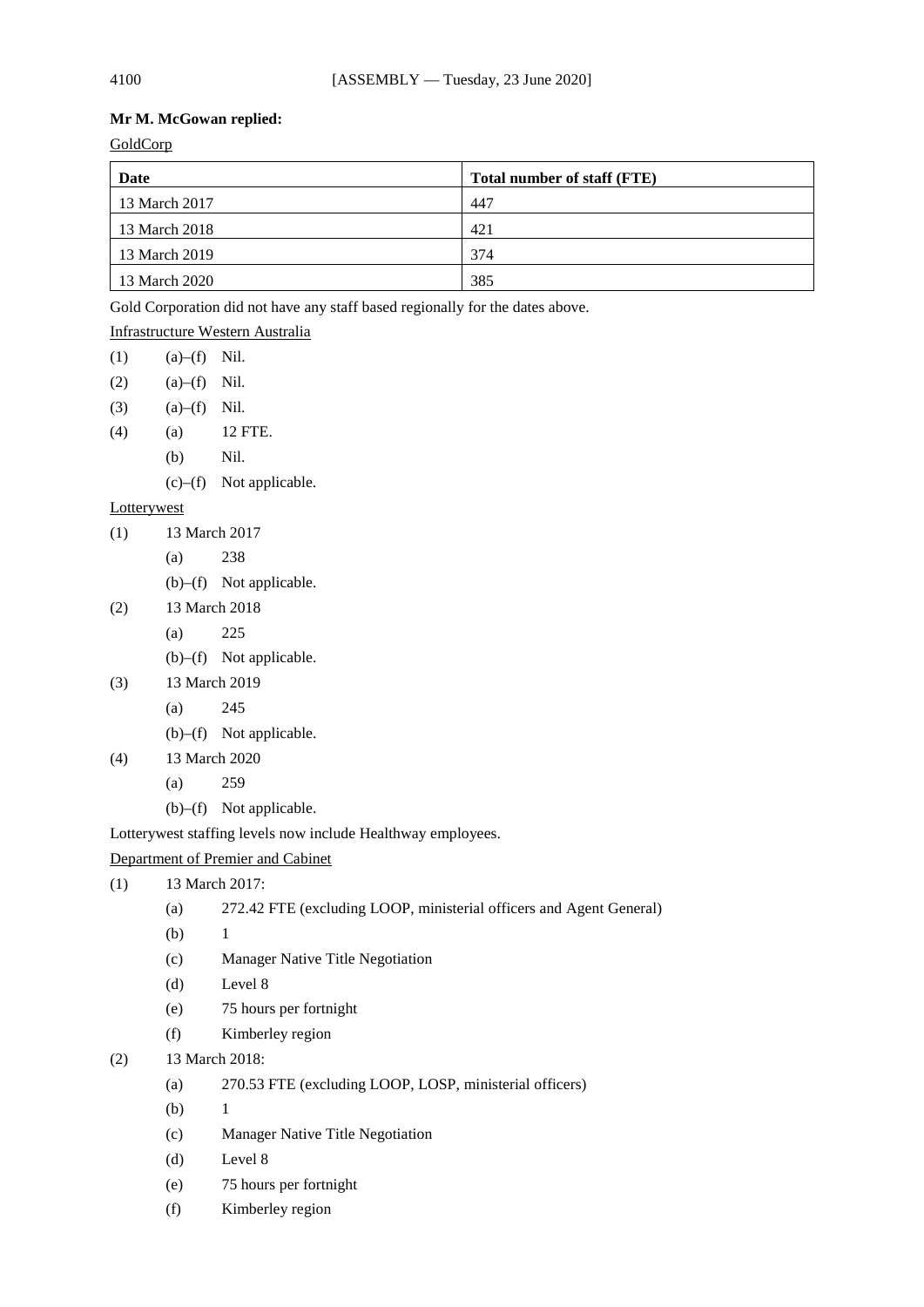### (3) 13 March 2019:

- (a) 294.28 FTE (excluding LOOP, LOSP, ministerial officers)
- $(b)$  1
- (c) Manager Native Title Negotiation
- (d) Level 8
- (e) 75 hours per fortnight
- (f) Kimberley region

#### (4) 13 March 2020:

- (a) 330.44 FTE (excluding LOOP, LOSP, ministerial officers)
- (b)  $1$
- (c) Manager Native Title Negotiation
- (d) Level 8
- (e) 75 hours per fortnight
- (f) Kimberley region

The bulk of the increase in FTE within the Department of Premier and Cabinet has been in the Office of Digital Governance.

Public Sector Commission

- (1) 13 March 2017:
	- (a) 116.2 FTE
	- $(b)$  0 FTE
	- (c)–(f) Not applicable.
- (2) 13 March 2018:
	- (a) 108 FTE
	- $(b)$  0 FTE
	- (c)–(f) Not applicable.
- (3) 13 March 2019:
	- (a) 101.4 FTE
	- (b) 0 FTE
	- (c)–(f) Not applicable.
- (4) 13 March 2020:
	- (a) 133.1 FTE
	- $(b)$  0 FTE
	- (c)–(f) Not applicable.

The Public Sector Commission 2019 figure was 29.6 FTE less than the Commission's 2018–19 budgeted FTE due to a significant number of positions that were in the process of being filled following a major restructure that came into place in December 2018.

Salaries and Allowances Tribunal

 $(1)$  13 March 2017 –

- $(a)$  3
- $(b)$  0
- (c)–(f) Not applicable.
- (2) 13 March 2018
	- $(a)$  3
	- $(b)$  0
	- (c)–(f) Not applicable.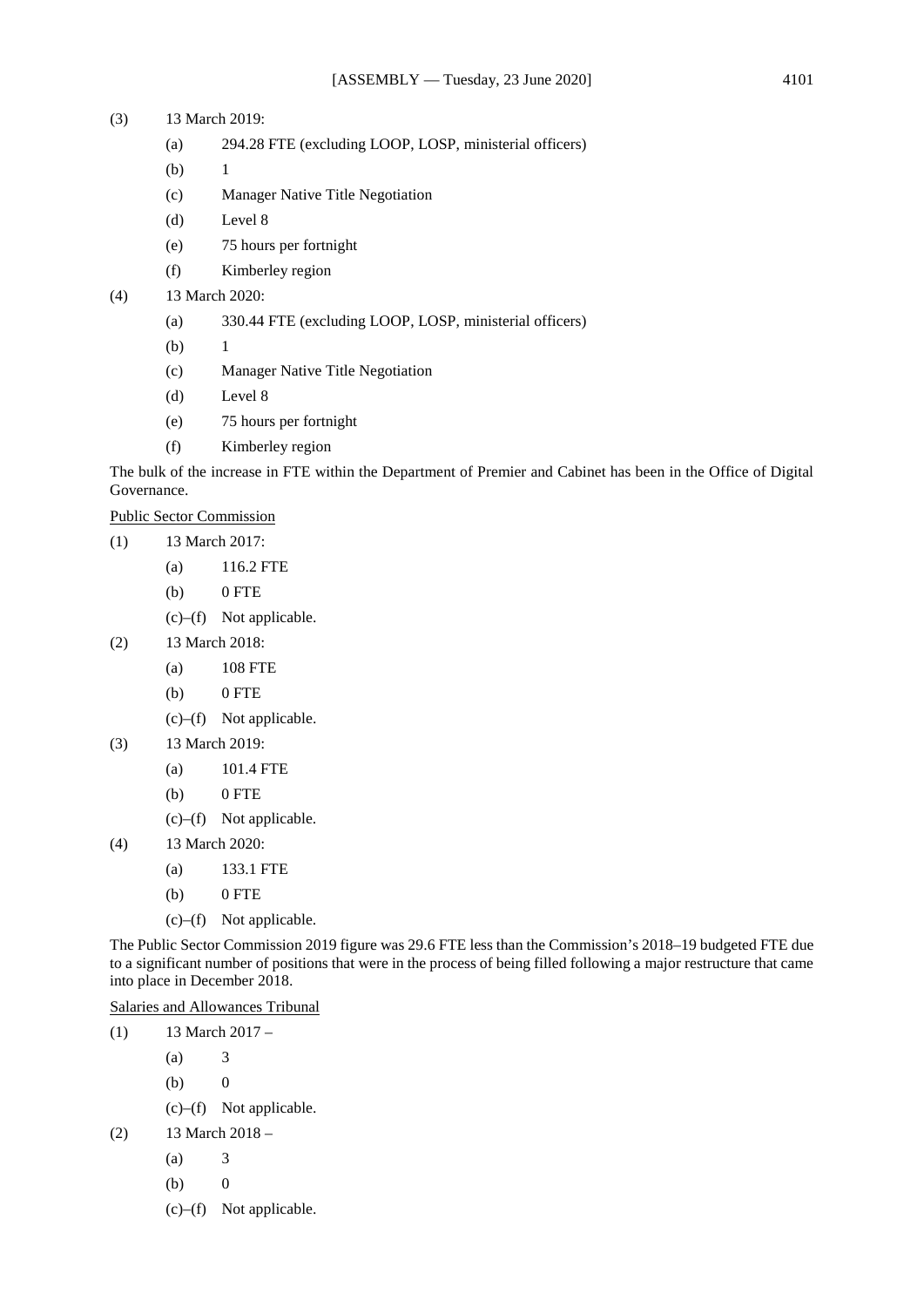- (3)  $13$  March 2019
	- $(a)$  3
	- $(b)$  0
	- (c)–(f) Not applicable.
- (4) 13 March 2020
	- $(a)$  2
	- $(b) 0$
	- (c)–(f) Not applicable.

## The Department of Jobs, Tourism, Science and Innovation

- (1) For the date 13 March 2017, in relation to the former Department of State Development:
	- (a) FTE is 138.9
	- (b) Nil.
	- (c)–(f) Not applicable.
- (2) For the date 13 March 2018, in relation to the Department of Jobs, Tourism, Science and Innovation:
	- (a) FTE is 256
	- (b) Nil.
	- (c)–(f) Not applicable.
- (3) For the date 13 March 2019, in relation to the Department of Jobs, Tourism, Science and Innovation:
	- (a) FTE is 263.6
	- (b) Nil.
	- (c)–(f) Not applicable.
- (4) For the date 13 March 2020, in relation to the Department of Jobs, Tourism, Science and Innovation:
	- (a) FTE is 297.8
	- (b) Nil.
	- (c)–(f) Not applicable.

The increase in staff within the Department of Jobs, Tourism, Science and Innovation is primarily due to the absorption of Tourism into the former Department of State Development.

*Note: The above figures do not include locally engaged staff employed in international offices.*

## MINISTER FOR REGIONAL DEVELOPMENT — PORTFOLIOS — STAFF

### **6137. Ms M.J. Davies to the minister representing the Minister for Regional Development; Agriculture and Food; Ports; Minister Assisting the Minister for State Development, Jobs and Trade:**

- (1) For the date 13 March 2017, please provide the following staffing arrangements with regard to each of the Minister's departments and agencies:
	- (a) Total number of staff in the department or agency;
	- (b) Total number of staff who were based regionally per department or agency;
	- (c) Position title of each staff member based regionally;
	- (d) Employment level of each staff member based regionally; and
	- (e) Full time equivalent hours of each staff member based regionally;
	- (f) For each regionally based employee, please provide the geographic location of the office?
- (2) For the date 13 March 2018, please provide the following staffing arrangements with regard to each of the Minister's departments and agencies:
	- (a) Total number of staff in the department or agency;
	- (b) Total number of staff who were based regionally per department or agency;
	- (c) Position title of each staff member based regionally;
	- (d) Employment level of each staff member based regionally; and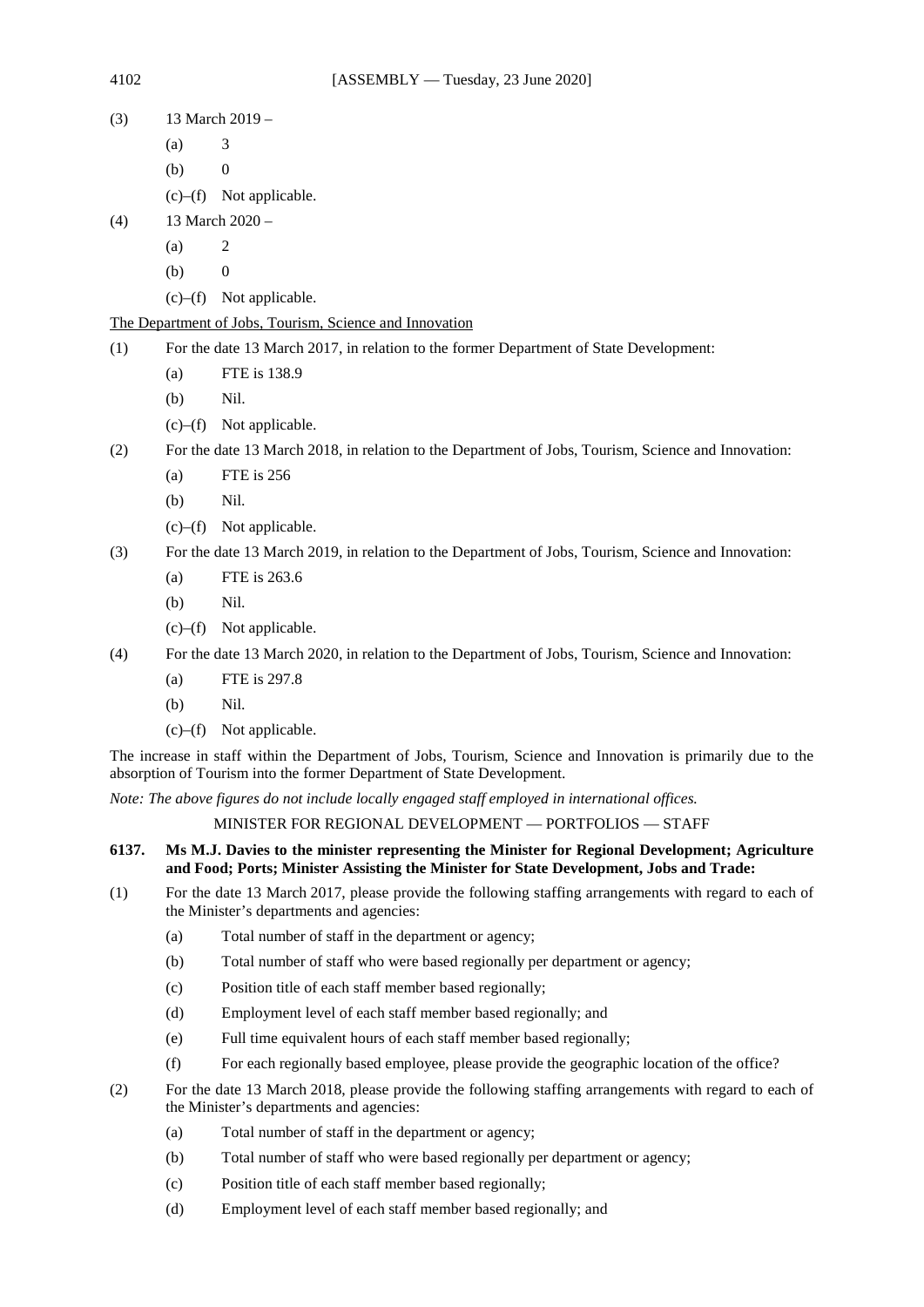- (e) Full time equivalent hours of each staff member based regionally;
- (f) For each regionally based employee, please provide the geographic location of the office?
- (3) For the date 13 March 2019, please provide the following staffing arrangements with regard to each of the Minister's departments and agencies:
	- (a) Total number of staff in the department or agency;
	- (b) Total number of staff who were based regionally per department or agency;
	- (c) Position title of each staff member based regionally;
	- (d) Employment level of each staff member based regionally; and
	- (e) Full time equivalent hours of each staff member based regionally;
	- (f) For each regionally based employee, please provide the geographic location of the office?
- (4) For the date 13 March 2020, please provide the following staffing arrangements with regard to each of the Minister's departments and agencies:
	- (a) Total number of staff in the department or agency;
	- (b) Total number of staff who were based regionally per department or agency;
	- (c) Position title of each staff member based regionally;
	- (d) Employment level of each staff member based regionally; and
	- (e) Full time equivalent hours of each staff member based regionally;
	- (f) For each regionally based employee, please provide the geographic location of the office?

## **Mr M. McGowan replied:**

 $(1)$ – $(4)$  [See tabled paper no [3466.\]](https://www.parliament.wa.gov.au/publications/tabledpapers.nsf/displaypaper/4013466a9dbbe351825286a848258591000ef0ab/$file/3466.pdf)

### TREASURER — PORTFOLIOS — STAFF

### **6142. Ms M.J. Davies to the Treasurer; Minister for Finance; Aboriginal Affairs; Lands:**

- (1) For the date 13 March 2017, please provide the following staffing arrangements with regard to each of the Minister's departments and agencies:
	- (a) Total number of staff in the department or agency;
	- (b) Total number of staff who were based regionally per department or agency;
	- (c) Position title of each staff member based regionally;
	- (d) Employment level of each staff member based regionally; and
	- (e) Full time equivalent hours of each staff member based regionally;
	- (f) For each regionally based employee, please provide the geographic location of the office?
- (2) For the date 13 March 2018, please provide the following staffing arrangements with regard to each of the Minister's departments and agencies:
	- (a) Total number of staff in the department or agency;
	- (b) Total number of staff who were based regionally per department or agency;
	- (c) Position title of each staff member based regionally;
	- (d) Employment level of each staff member based regionally; and
	- (e) Full time equivalent hours of each staff member based regionally;
	- (f) For each regionally based employee, please provide the geographic location of the office?
- (3) For the date 13 March 2019, please provide the following staffing arrangements with regard to each of the Minister's departments and agencies:
	- (a) Total number of staff in the department or agency;
	- (b) Total number of staff who were based regionally per department or agency;
	- (c) Position title of each staff member based regionally;
	- (d) Employment level of each staff member based regionally; and
	- (e) Full time equivalent hours of each staff member based regionally;
	- (f) For each regionally based employee, please provide the geographic location of the office?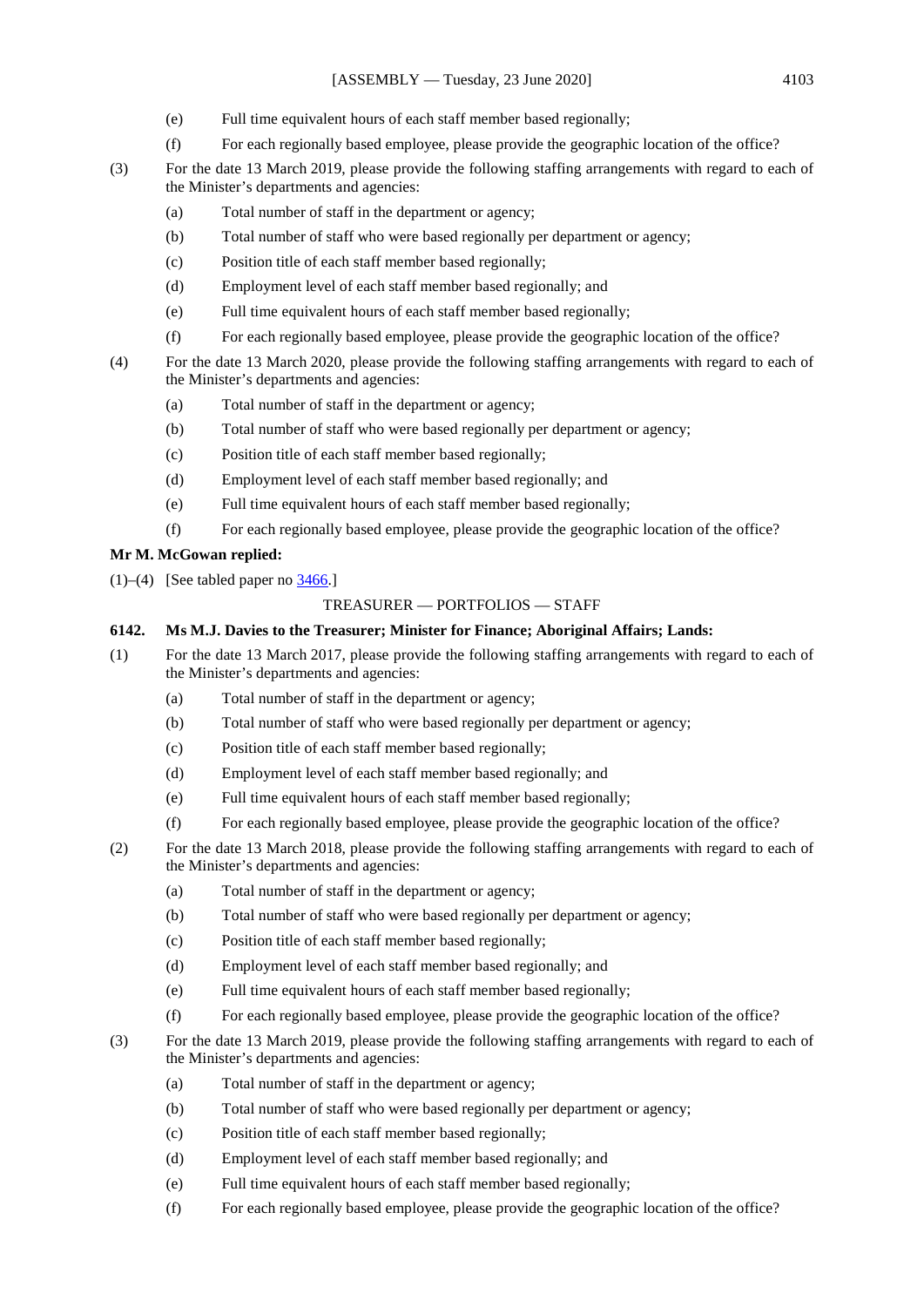4104 [ASSEMBLY — Tuesday, 23 June 2020]

- (4) For the date 13 March 2020, please provide the following staffing arrangements with regard to each of the Minister's departments and agencies:
	- (a) Total number of staff in the department or agency;
	- (b) Total number of staff who were based regionally per department or agency;
	- (c) Position title of each staff member based regionally;
	- (d) Employment level of each staff member based regionally; and
	- (e) Full time equivalent hours of each staff member based regionally;
	- (f) For each regionally based employee, please provide the geographic location of the office?

## **Mr B.S. Wyatt replied:**

Department of Treasury

- (1) (a) 275.2 FTE
	- (b) Nil.
	- (c)–(f) Not applicable.
- (2) (a) 266.8 FTE
	- (b) Nil.
	- (c)–(f) Not applicable.
- (3) (a) 289.7 FTE
	- (b) Nil.
	- (c)–(f) Not applicable.
- (4) (a) 254.5 FTE
	- (b) Nil.
	- (c)–(f) Not applicable.

## Western Australian Treasury Corporation

- (1) (a) 61.8 FTE (b) 0 FTE
	- (c)–(f) Not applicable.
- (2) (a) 67.2 FTE
	- $(b)$  0 FTE
		- (c)–(f) Not applicable.
- (3) (a) 69.3 FTE
	- (b) 0 FTE
	- (c)–(f) Not applicable.
- (4) (a) 71.7 FTE
	- $(b)$  0 FTE
	- (c)–(f) Not applicable.
- Economic Regulation Authority

Data below is for 30 March

| (1) | (a)           | 44.9 FTE – Excluding GB Members, CEO and 3 staff seconded out                                 |
|-----|---------------|-----------------------------------------------------------------------------------------------|
|     | (b)           | $\theta$                                                                                      |
|     | (c)–(f)       | Not applicable.                                                                               |
| (2) | (a)           | 49 FTE – Excluding GB Members, CEO, 1 secondment out and 2 staff on short temporary contracts |
|     | (b)           | $\theta$                                                                                      |
|     | $(c)$ – $(f)$ | Not applicable.                                                                               |
|     |               |                                                                                               |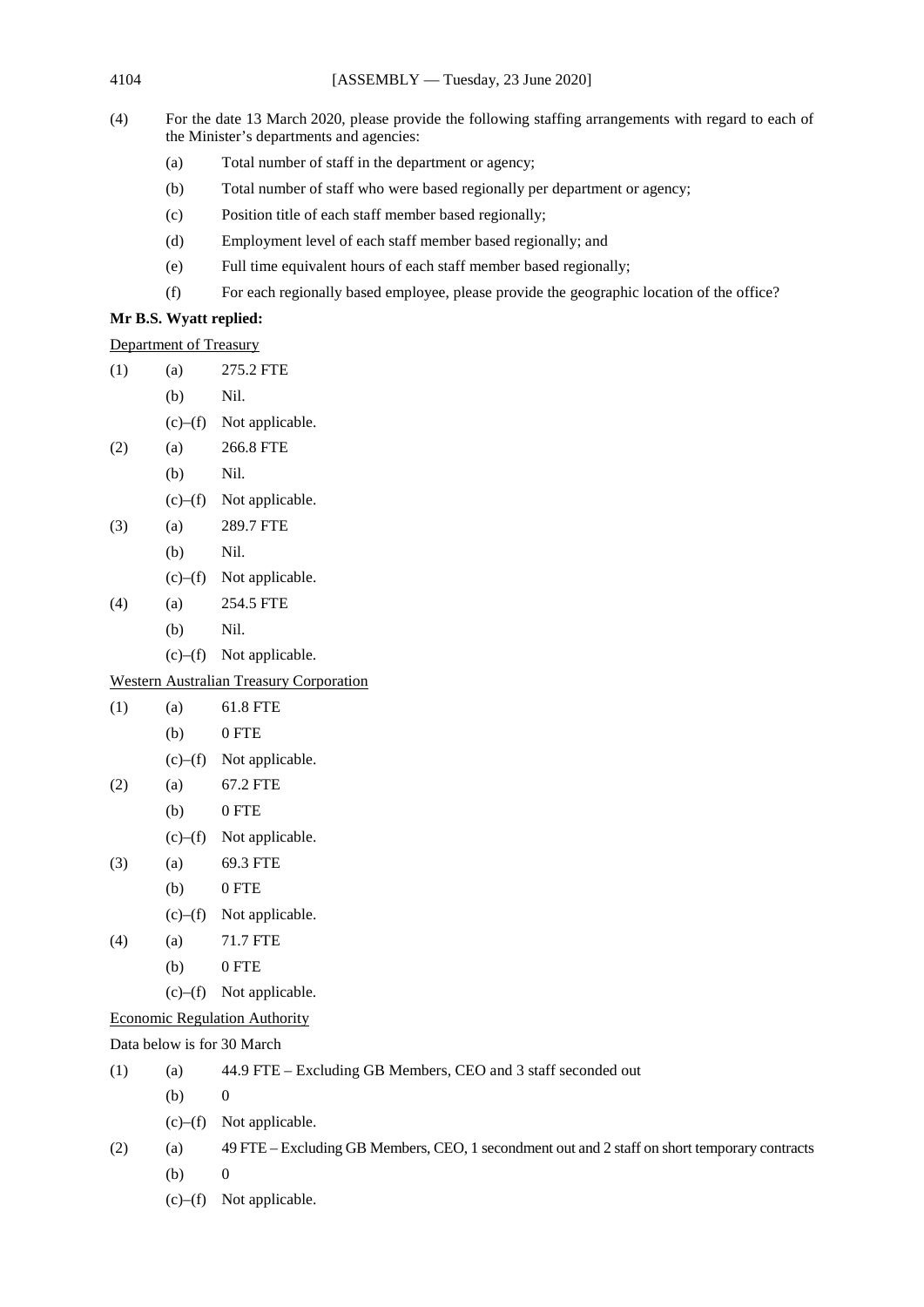| (3) | (a)           | 56.8 FTE - Excluding GB Members, CEO, 2 staff on parental leave    |
|-----|---------------|--------------------------------------------------------------------|
|     | (b)           | $\boldsymbol{0}$                                                   |
|     | (c)–(f)       | Not applicable.                                                    |
| (4) | (a)           | 61.7 FTE - Excluding GB Members, CEO and 1 staff on extended leave |
|     | (b)           | $\boldsymbol{0}$                                                   |
|     | $(c)$ – $(f)$ | Not applicable.                                                    |
|     |               | Fire and Emergency Services Superannuation Fund                    |
| (1) | (a)           | 4 FTE                                                              |
|     | (b)           | $0$ FTE $\,$                                                       |
|     | (c)–(f)       | Not applicable.                                                    |
| (2) | (a)           | 4 FTE                                                              |
|     | (b)           | $0$ FTE $\,$                                                       |
|     | (c)–(f)       | Not applicable.                                                    |
| (3) | (a)           | 5 FTE                                                              |
|     | (b)           | $0$ FTE                                                            |
|     | $(c)$ – $(f)$ | Not applicable.                                                    |
| (4) | (a)           | 5 FTE                                                              |
|     | (b)           | $0$ FTE                                                            |
|     |               | $(c)$ - $(f)$ Not applicable.                                      |
|     |               | <b>Insurance Commission of Western Australia</b>                   |
| (1) | (a)           | 350.54                                                             |
|     | (b)           | $\boldsymbol{0}$                                                   |
|     | (c)–(f)       | Not applicable.                                                    |
| (2) | (a)           | 333.59                                                             |
|     | (b)           | $\boldsymbol{0}$                                                   |
|     | (c)–(f)       | Not applicable.                                                    |
| (3) | (a)           | 357.63                                                             |
|     | (b)           | $\boldsymbol{0}$                                                   |
|     | (c)–(f)       | Not applicable.                                                    |
| (4) | (a)           | 390.41                                                             |
|     | (b)           | $\boldsymbol{0}$                                                   |
|     | (c)–(f)       | Not applicable.                                                    |
|     |               | Office of the Auditor General                                      |
| (1) | (a)           | 132.21                                                             |
|     | (b)           | $\boldsymbol{0}$                                                   |
|     | $(c)$ - $(f)$ | Not applicable.                                                    |
| (2) | (a)           | 140.33                                                             |
|     | (b)           | $\boldsymbol{0}$                                                   |
|     | (c)–(f)       | Not applicable.                                                    |
| (3) | (a)           | 157.23                                                             |
|     | (b)           | $\boldsymbol{0}$                                                   |
|     | (c)–(f)       | Not applicable.                                                    |
| (4) | (a)           | 152.88                                                             |
|     | (b)           | $\boldsymbol{0}$                                                   |
|     | (c)–(f)       | Not applicable.                                                    |
|     |               |                                                                    |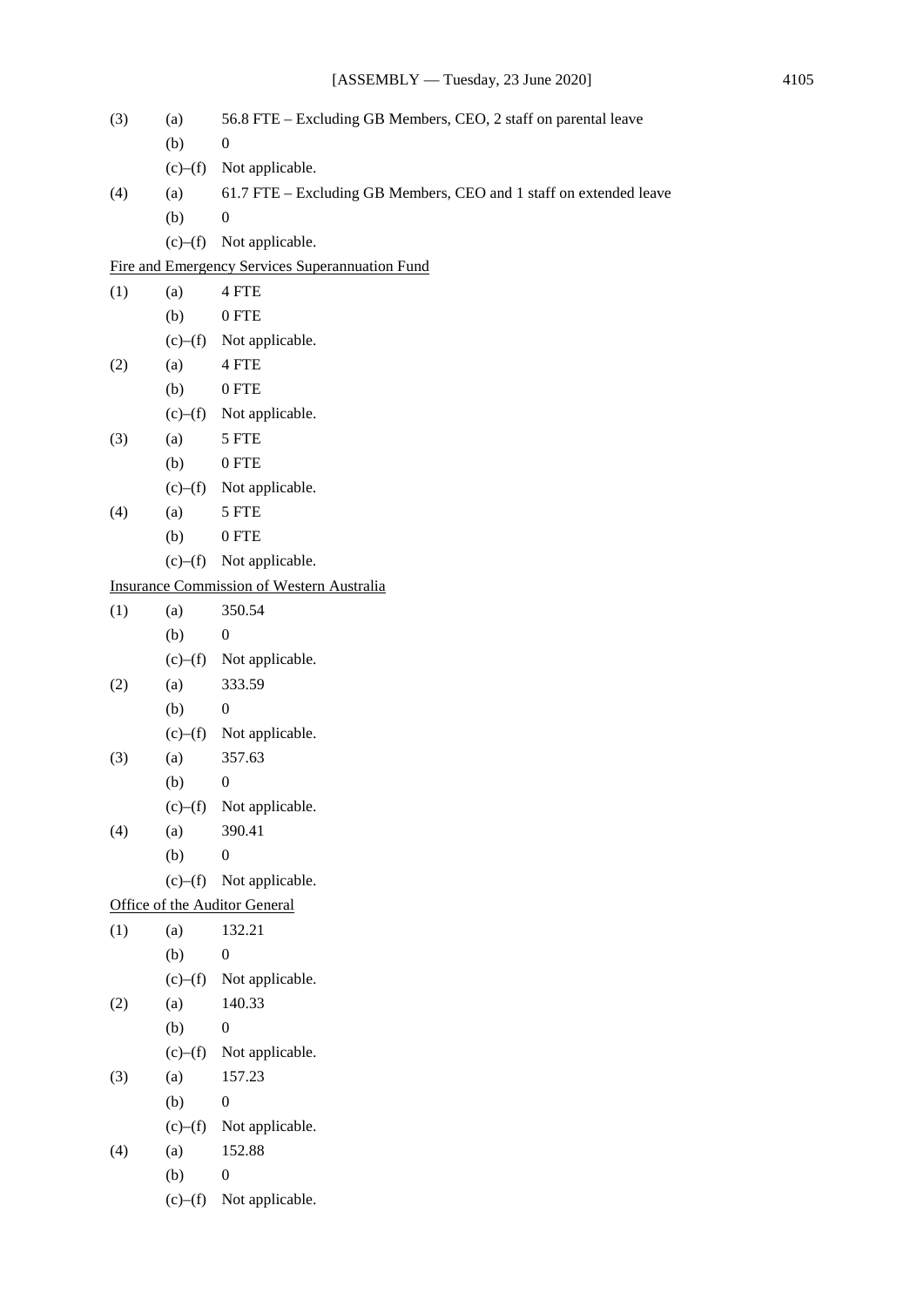# Government Employees Superannuation Board

| (1) | (a)           | 39.80           |
|-----|---------------|-----------------|
|     | (b)           | 0               |
|     | $(c)$ – $(f)$ | Not applicable. |
| (2) | (a)           | 42.60           |
|     | (b)           | 0               |
|     | $(c)$ – $(f)$ | Not applicable. |
| (3) | (a)           | 45.60           |
|     | (b)           | 0               |
|     | $(c)$ – $(f)$ | Not applicable. |
| (4) | (a)           | 50.30           |
|     | (b)           | 0               |
|     | (c)–(f)       | Not applicable. |

# Department of Finance

| (1) | (a) | 1009.0 |
|-----|-----|--------|
|     |     |        |

(b) 54.7

| (c) Position title             | (d) Employment<br>level | $(e)$ FTE    | (f) Geographic<br>location |
|--------------------------------|-------------------------|--------------|----------------------------|
| <b>Client Services Officer</b> | Level 2                 | 1            | <b>Great Southern</b>      |
| Senior Project Officer         | Level 5                 | 1            | <b>Great Southern</b>      |
| Senior Project Officer         | Level 5                 | $\mathbf 1$  | <b>Great Southern</b>      |
| Project Manager                | Level 6                 | $\mathbf 1$  | <b>Great Southern</b>      |
| <b>Client Services Officer</b> | Level 2                 | $\mathbf{1}$ | Kimberley                  |
| Project Support Officer        | Level 3                 | $\mathbf{1}$ | Kimberley                  |
| Senior Project Officer         | Level 5                 | $\mathbf 1$  | Kimberley                  |
| Senior Project Officer         | Level 5                 | 0.8          | Kimberley                  |
| Senior Project Manager         | Level 7                 | 1            | Kimberley                  |
| Senior Procurement Manager     | Level 7                 | $\mathbf{1}$ | Kimberley                  |
| Senior Project Manager         | Level 7                 | $\mathbf{1}$ | Kimberley                  |
| <b>Regional Manager</b>        | Level 8                 | $\mathbf{1}$ | Kimberley                  |
| <b>Client Services Officer</b> | Level 2                 | 0.8          | South West                 |
| Project Support Officer        | Level 3                 | 1            | South West                 |
| Senior Procurement Officer     | Level 5                 | 0.8          | South West                 |
| Senior Procurement Officer     | Level 5                 | 1            | South West                 |
| Senior Project Officer         | Level 5                 | $\mathbf{1}$ | South West                 |
| Senior Project Officer         | Level 5                 | $\mathbf{1}$ | South West                 |
| Senior Project Officer         | Level 5                 | 1            | South West                 |
| Senior Project Officer         | Level 5                 | $\mathbf{1}$ | South West                 |
| Senior Project Manager         | Level 7                 | $\mathbf{1}$ | South West                 |
| Senior Project Manager         | Level 7                 | $\mathbf{1}$ | South West                 |
| <b>Regional Manager</b>        | Level 8                 | $\mathbf{1}$ | South West                 |
| Senior Project Officer         | Level 5                 | $\mathbf{1}$ | Gascoyne                   |
| Senior Project Officer         | Level 5                 | 1            | Goldfields-Esperance       |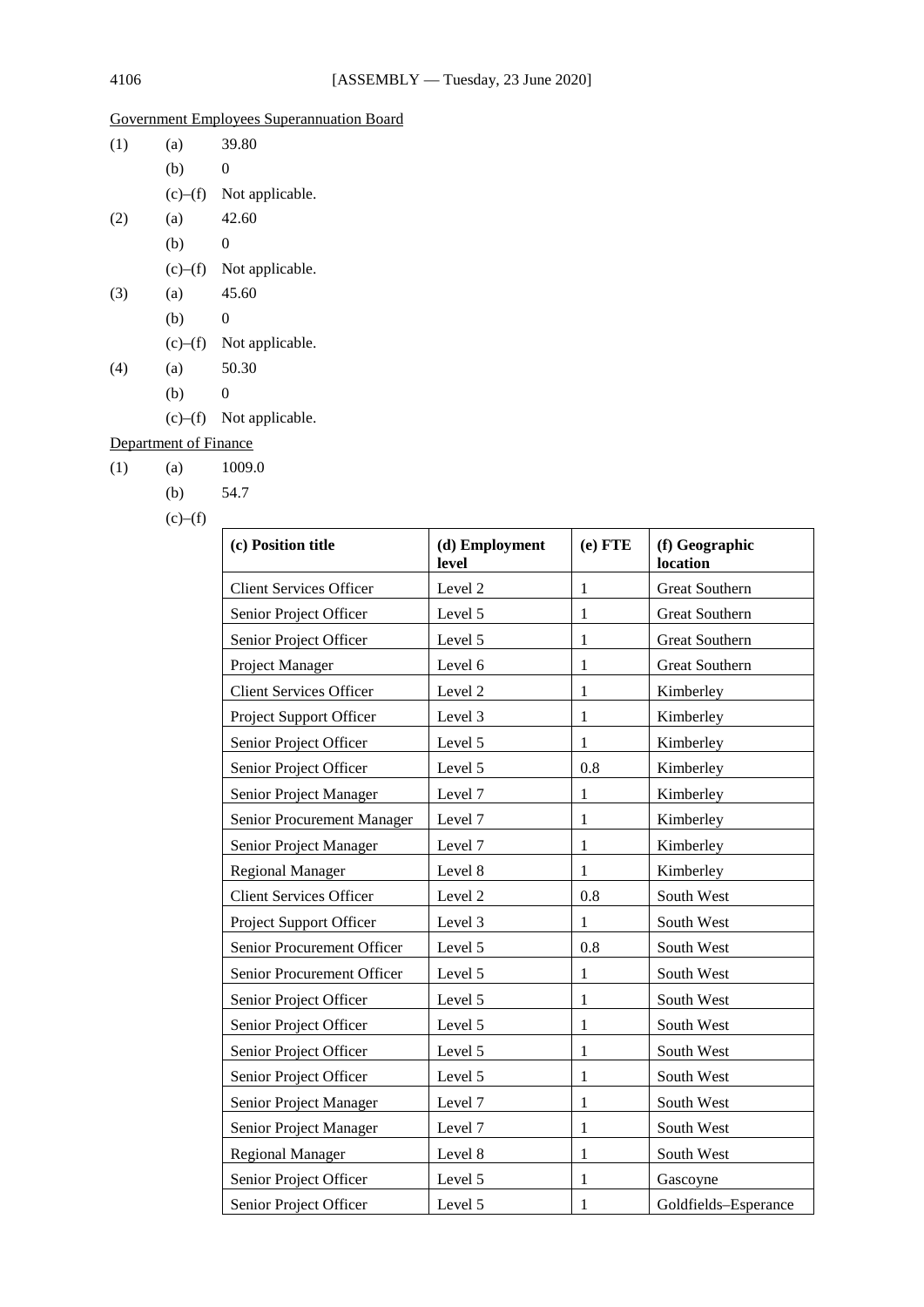| <b>Client Services Officer</b> | Level 2 | $\mathbf{1}$ | Mid West             |
|--------------------------------|---------|--------------|----------------------|
| Data Maintenance Officer       | Level 3 | 1            | Mid West             |
| Project Support Officer        | Level 3 | 1            | Mid West             |
| Senior Project Officer         | Level 5 | $\mathbf{1}$ | Mid West             |
| Senior Procurement Officer     | Level 5 | 1            | Mid West             |
| Senior Project Officer         | Level 5 | 1            | Mid West             |
| Senior Project Manager         | Level 7 | 1            | Mid West             |
| Senior Project Manager         | Level 7 | $\mathbf{1}$ | Mid West             |
| <b>Client Services Officer</b> | Level 2 | 1            | Goldfields-Esperance |
| Project Support Officer        | Level 3 | 1            | Goldfields-Esperance |
| Senior Project Officer         | Level 5 | 1            | Goldfields-Esperance |
| Senior Project Officer         | Level 5 | 1            | Goldfields-Esperance |
| Senior Project Officer         | Level 5 | 1            | Goldfields-Esperance |
| Senior Project Manager         | Level 7 | $\mathbf{1}$ | Goldfields-Esperance |
| Senior Procurement Manager     | Level 7 | $\mathbf{1}$ | Goldfields-Esperance |
| <b>Regional Manager</b>        | Level 8 | $\mathbf{1}$ | Goldfields-Esperance |
| <b>Client Services Officer</b> | Level 2 | $\mathbf{1}$ | Pilbara              |
| Senior Project Officer         | Level 5 | 1            | Pilbara              |
| Senior Project Officer         | Level 5 | 1            | Pilbara              |
| Project Officer                | Level 4 | 1            | Kimberley            |
| Senior Project Officer         | Level 5 | $\mathbf{1}$ | Kimberley            |
| Senior Project Officer         | Level 5 | $\mathbf{1}$ | Wheatbelt            |
| <b>Client Services Officer</b> | Level 2 | 0.6          | Wheatbelt            |
| <b>Client Services Officer</b> | Level 2 | 0.7          | Wheatbelt            |
| Senior Project Officer         | Level 5 | 1            | Wheatbelt            |
| Senior Project Manager         | Level 7 | 1            | Wheatbelt            |
| Senior Project Manager         | Level 7 | $\mathbf{1}$ | Wheatbelt            |
| <b>Client Services Officer</b> | Level 2 | 1            | Pilbara              |
| Project Support Officer        | Level 3 | 1            | Pilbara              |
| Senior Project Officer         | Level 5 | 1            | Pilbara              |
| Senior Project Manager         | Level 7 | 1            | Pilbara              |

$$
(2) \t(a) \t 946.0
$$

$$
(b) \qquad 49.9
$$

| (c) Position title             | (d) Employment<br>level | $(e)$ FTE | (f) Geographic<br>location |
|--------------------------------|-------------------------|-----------|----------------------------|
| <b>Client Services Officer</b> | Level 2                 | -1        | <b>Great Southern</b>      |
| Senior Project Officer         | Level 5                 | -1        | <b>Great Southern</b>      |
| Senior Project Officer         | Level 5                 | -1        | <b>Great Southern</b>      |
| <b>Project Manager</b>         | Level 6                 |           | <b>Great Southern</b>      |
| <b>Client Services Officer</b> | Level 2                 |           | Kimberley                  |
| <b>Project Support Officer</b> | Level 3                 |           | Kimberley                  |
| Senior Project Officer         | Level 5                 |           | Kimberley                  |
| Senior Project Officer         | Level 5                 |           | Kimberley                  |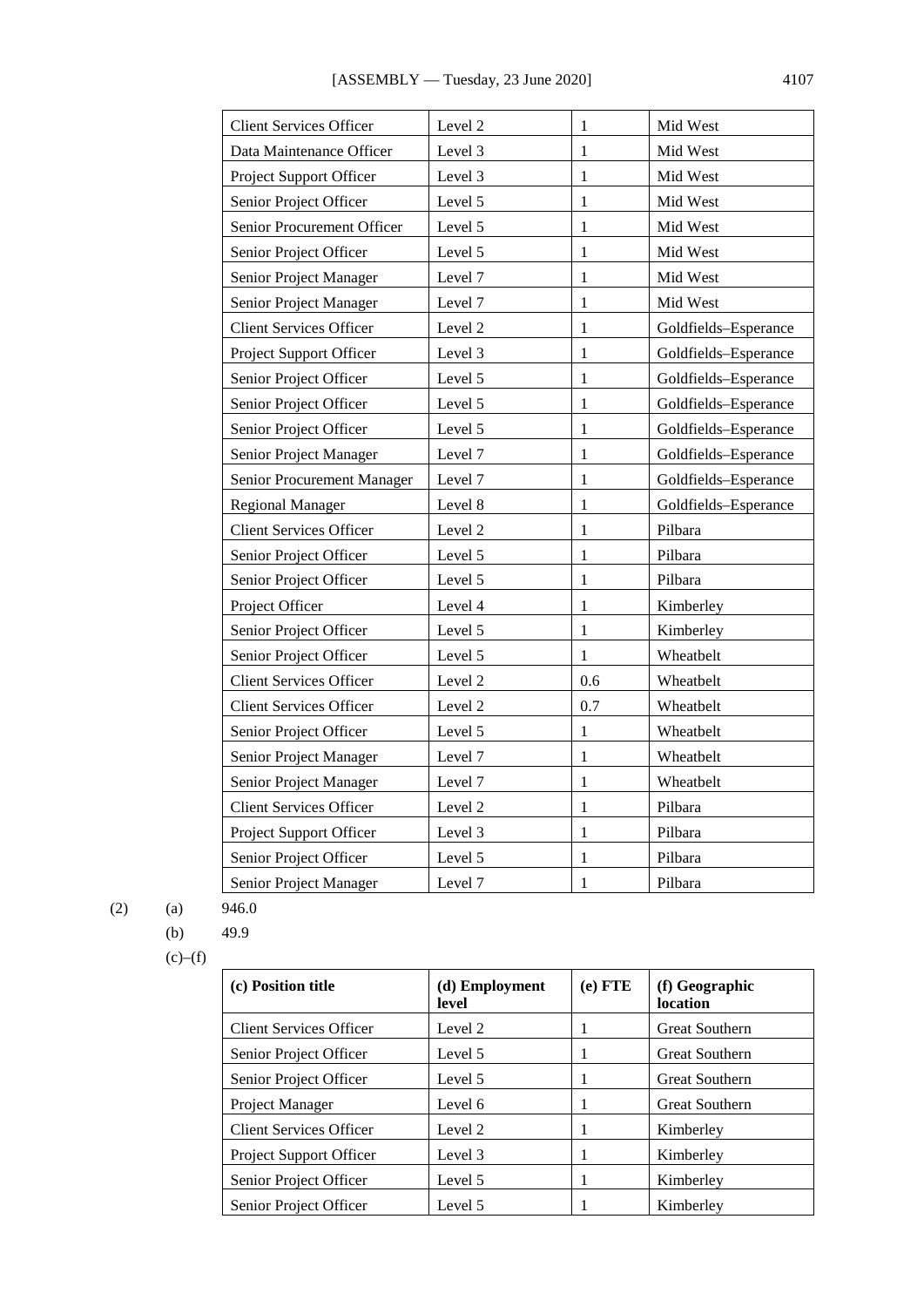| Senior Project Manager         | Level 7 | 1            | Kimberley            |
|--------------------------------|---------|--------------|----------------------|
| Senior Procurement Manager     | Level 7 | 1            | Kimberley            |
| <b>Client Services Officer</b> | Level 2 | 0.9          | South West           |
| Project Support Officer        | Level 3 | 1            | South West           |
| Senior Procurement Officer     | Level 5 | 0.4          | South West           |
| Senior Procurement Officer     | Level 5 | 0.5          | South West           |
| Senior Procurement Officer     | Level 5 | 1            | South West           |
| Senior Project Officer         | Level 5 | $\mathbf{1}$ | South West           |
| Senior Project Officer         | Level 5 | $\mathbf{1}$ | South West           |
| Senior Project Officer         | Level 5 | $\mathbf{1}$ | South West           |
| Senior Project Manager         | Level 7 | 1            | South West           |
| Senior Project Manager         | Level 7 | 1            | South West           |
| <b>Regional Manager</b>        | Level 8 | $\mathbf{1}$ | South West           |
| Senior Project Officer         | Level 5 | 1            | Gascoyne             |
| Senior Project Officer         | Level 5 | 1            | Goldfields-Esperance |
| <b>Client Services Officer</b> | Level 2 | 1            | Mid West             |
| Project Support Officer        | Level 3 | 0.8          | Mid West             |
| Data Maintenance Officer       | Level 3 | 1            | Mid West             |
| Senior Project Officer         | Level 5 | 1            | Mid West             |
| Senior Procurement Officer     | Level 5 | 1            | Mid West             |
| Senior Project Officer         | Level 5 | 1            | Mid West             |
| Senior Project Manager         | Level 7 | 1            | Mid West             |
| Senior Project Manager         | Level 7 | 1            | Mid West             |
| <b>Client Services Officer</b> | Level 2 | 0.7          | Goldfields-Esperance |
| Project Support Officer        | Level 3 | 1            | Goldfields-Esperance |
| Senior Project Officer         | Level 5 | $\mathbf{1}$ | Goldfields-Esperance |
| Senior Project Officer         | Level 5 | 1            | Goldfields-Esperance |
| Project Manager                | Level 6 | 1            | Goldfields-Esperance |
| Senior Project Manager         | Level 7 | $\mathbf{1}$ | Goldfields-Esperance |
| <b>Regional Manager</b>        | Level 8 | 1            | Goldfields-Esperance |
| <b>Client Services Officer</b> | Level 2 | 1            | Pilbara              |
| Senior Project Officer         | Level 5 | 1            | Pilbara              |
| Senior Project Officer         | Level 5 | 1            | Pilbara              |
| Senior Project Officer         | Level 5 | $\mathbf{1}$ | Kimberley            |
| Senior Project Officer         | Level 5 | 1            | Kimberley            |
| Senior Project Officer         | Level 5 | $\mathbf{1}$ | Wheatbelt            |
| <b>Client Services Officer</b> | Level 2 | 0.6          | Wheatbelt            |
| Senior Project Officer         | Level 5 | 1            | Wheatbelt            |
| Senior Project Manager         | Level 7 | $\mathbf{1}$ | Wheatbelt            |
| Senior Project Manager         | Level 7 | 1            | Wheatbelt            |
| <b>Client Services Officer</b> | Level 2 | $\mathbf{1}$ | Pilbara              |
| Project Support Officer        | Level 3 | 1            | Pilbara              |
| Senior Project Officer         | Level 5 | 1            | Pilbara              |
| Senior Project Manager         | Level 7 | $\mathbf{1}$ | Pilbara              |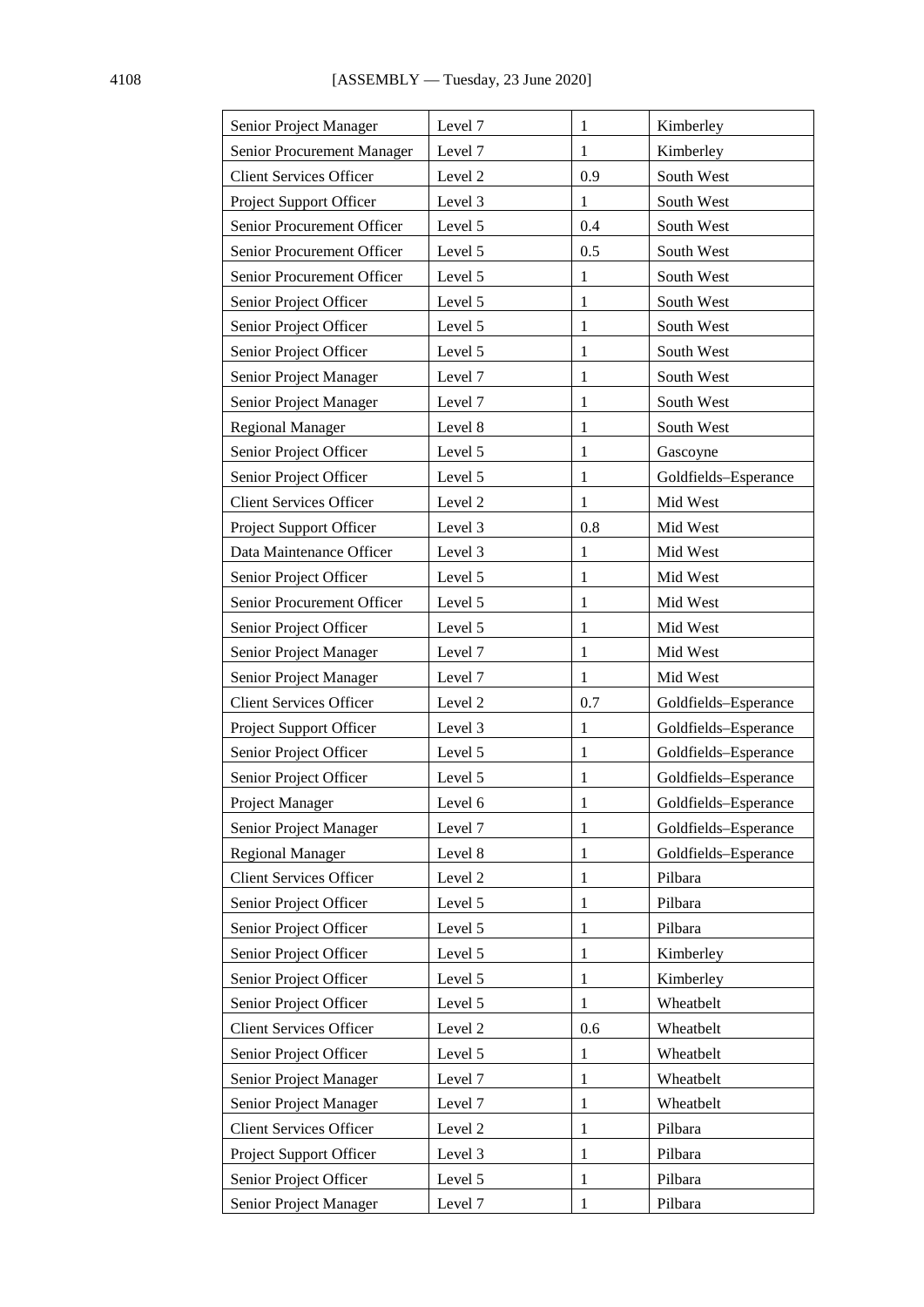- (3) (a) 920.3
	- (b) 49.1

| (c) Position title             | (d) Employment<br>level | $(e)$ FTE    | (f) Geographic<br>location |
|--------------------------------|-------------------------|--------------|----------------------------|
| <b>Client Services Officer</b> | Level 2                 | $\mathbf{1}$ | <b>Great Southern</b>      |
| Senior Project Officer         | Level 5                 | 1            | <b>Great Southern</b>      |
| Senior Project Officer         | Level 5                 | 1            | <b>Great Southern</b>      |
| Project Manager                | Level 6                 | 1            | <b>Great Southern</b>      |
| <b>Client Services Officer</b> | Level 2                 | 1            | Kimberley                  |
| Project Support Officer        | Level 3                 | 1            | Kimberley                  |
| Senior Project Officer         | Level 5                 | 1            | Kimberley                  |
| Senior Project Officer         | Level 5                 | $\mathbf{1}$ | Kimberley                  |
| Senior Project Manager         | Level 7                 | 1            | Kimberley                  |
| Senior Procurement Manager     | Level 7                 | 1            | Kimberley                  |
| <b>Regional Manager</b>        | Level 8                 | 1            | Kimberley                  |
| <b>Client Services Officer</b> | Level 2                 | 1            | South West                 |
| Project Support Officer        | Level 3                 | 1            | South West                 |
| Senior Procurement Officer     | Level 5                 | 0.4          | South West                 |
| Senior Procurement Officer     | Level 5                 | 0.5          | South West                 |
| Senior Procurement Officer     | Level 5                 | $\mathbf{1}$ | South West                 |
| Senior Project Officer         | Level 5                 | 1            | South West                 |
| Senior Project Officer         | Level 5                 | 1            | South West                 |
| Senior Project Officer         | Level 5                 | 1            | South West                 |
| Project Manager                | Level 6                 | 1            | South West                 |
| Senior Project Manager         | Level 7                 | 1            | South West                 |
| Senior Project Manager         | Level 7                 | 1            | South West                 |
| <b>Regional Manager</b>        | Level 8                 | 1            | South West                 |
| Senior Project Officer         | Level 5                 | 1            | Gascoyne                   |
| Senior Project Officer         | Level 5                 | 1            | Goldfields-Esperance       |
| <b>Client Services Officer</b> | Level 2                 | 1            | Mid West                   |
| Project Support Officer        | Level 3                 | 1            | Mid West                   |
| Data Maintenance Officer       | Level 3                 | 1            | Mid West                   |
| Senior Project Officer         | Level 5                 | 1            | Mid West                   |
| Senior Procurement Officer     | Level 5                 | 1            | Mid West                   |
| Senior Project Officer         | Level 5                 | 1            | Mid West                   |
| Senior Project Manager         | Level 7                 | 1            | Mid West                   |
| Senior Project Manager         | Level 7                 | 1            | Mid West                   |
| <b>Client Services Officer</b> | Level 2                 | 0.6          | Goldfields-Esperance       |
| Project Support Officer        | Level 3                 | 1            | Goldfields-Esperance       |
| Senior Project Officer         | Level 5                 | 1            | Goldfields-Esperance       |
| Senior Project Officer         | Level 5                 | 1            | Goldfields-Esperance       |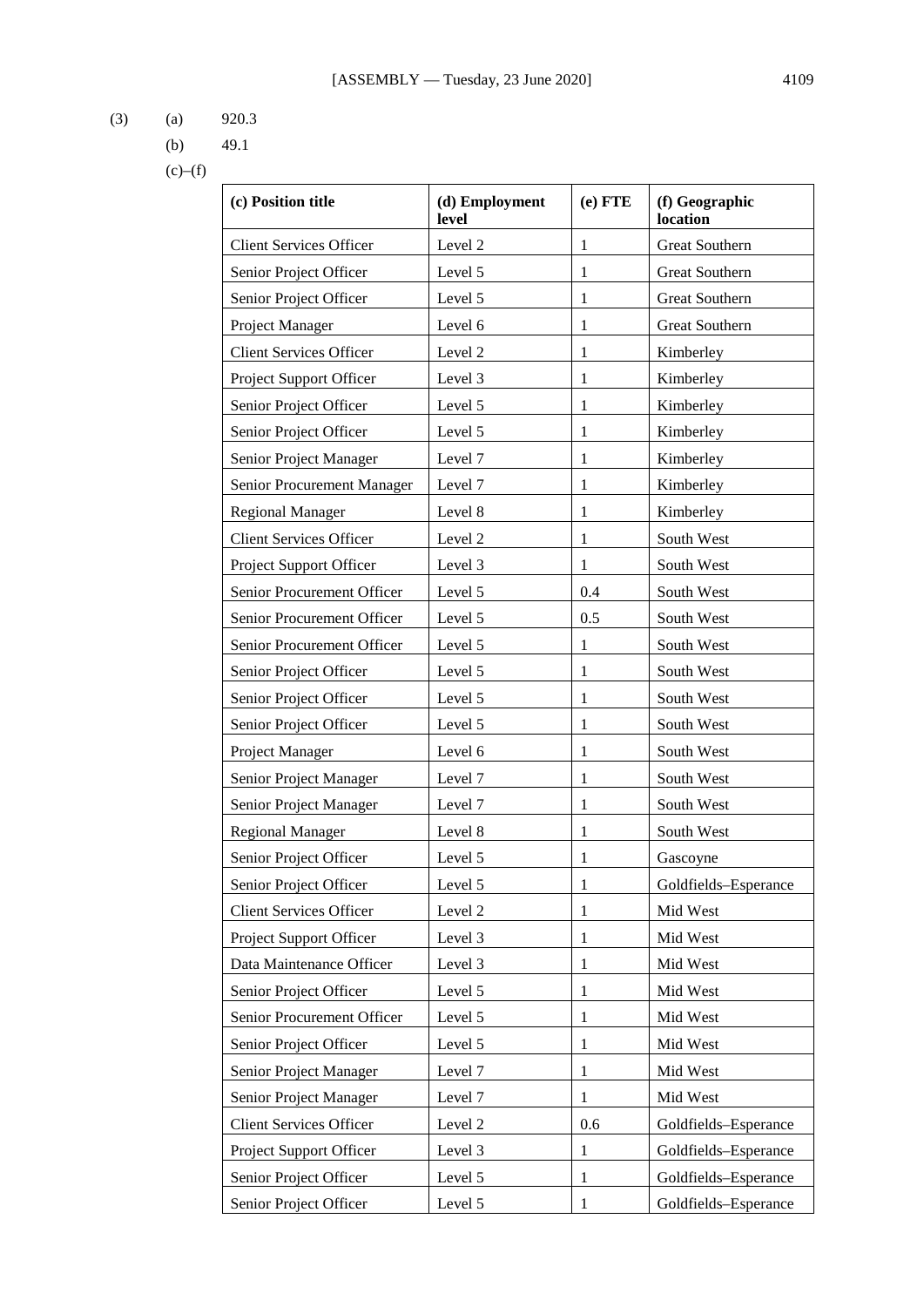| Project Manager                | Level 6 | 1   | Goldfields-Esperance |
|--------------------------------|---------|-----|----------------------|
| Senior Project Manager         | Level 7 | 1   | Goldfields-Esperance |
| Regional Manager               | Level 8 | 1   | Goldfields-Esperance |
| Senior Project Officer         | Level 5 | 1   | Pilbara              |
| Senior Project Manager         | Level 7 | 1   | Pilbara              |
| Project Officer                | Level 4 | 1   | Kimberley            |
| Senior Project Officer         | Level 5 | 1   | Kimberley            |
| Senior Project Officer         | Level 5 | 1   | Wheatbelt            |
| <b>Client Services Officer</b> | Level 2 | 0.6 | Wheatbelt            |
| Senior Project Officer         | Level 5 |     | Wheatbelt            |
| Senior Project Manager         | Level 7 | 1   | Wheatbelt            |
| <b>Client Services Officer</b> | Level 2 | 1   | Pilbara              |
| Project Support Officer        | Level 3 | 1   | Pilbara              |
| Senior Project Officer         | Level 5 |     | Pilbara              |

(4) (a) 931.4

(b) 61.3

| (c) Position title         | (d) Employment<br>level | $(e)$ FTE    | (f) Geographic<br>location |
|----------------------------|-------------------------|--------------|----------------------------|
| Services Officer           | Level 2                 | $\mathbf{1}$ | <b>Great Southern</b>      |
| Services Officer           | Level 2                 | 0.5          | <b>Great Southern</b>      |
| Senior Project Officer     | Level 5                 | $\mathbf{1}$ | <b>Great Southern</b>      |
| Senior Project Officer     | Level 5                 | $\mathbf{1}$ | <b>Great Southern</b>      |
| Senior Project Officer     | Level 5                 | $\mathbf{1}$ | <b>Great Southern</b>      |
| Project Manager            | Level 6                 | $\mathbf{1}$ | <b>Great Southern</b>      |
| Services Officer           | Level 2                 | 1            | Kimberley                  |
| Project Support Officer    | Level 3                 | 1            | Kimberley                  |
| Senior Project Officer     | Level 5                 | $\mathbf{1}$ | Kimberley                  |
| Senior Project Officer     | Level 5                 | $\mathbf{1}$ | Kimberley                  |
| Senior Project Officer     | Level 5                 | 1            | Kimberley                  |
| Senior Project Officer     | Level 5                 | $\mathbf{1}$ | Kimberley                  |
| Senior Project Manager     | Level 7                 | 1            | Kimberley                  |
| Senior Procurement Manager | Level 7                 | $\mathbf{1}$ | Kimberley                  |
| <b>Regional Manager</b>    | Level 8                 | 1            | Kimberley                  |
| Services Officer           | Level <sub>2</sub>      | $\mathbf{1}$ | South West                 |
| Project Support Officer    | Level 3                 | $\mathbf{1}$ | South West                 |
| Project Support Officer    | Level 3                 | $\mathbf{1}$ | South West                 |
| Project Support Officer    | Level 3                 | $\mathbf{1}$ | South West                 |
| <b>Procurement Officer</b> | Level 4                 | 1            | South West                 |
| Senior Procurement Officer | Level 5                 | 0.4          | South West                 |
| Senior Procurement Officer | Level 5                 | 0.5          | South West                 |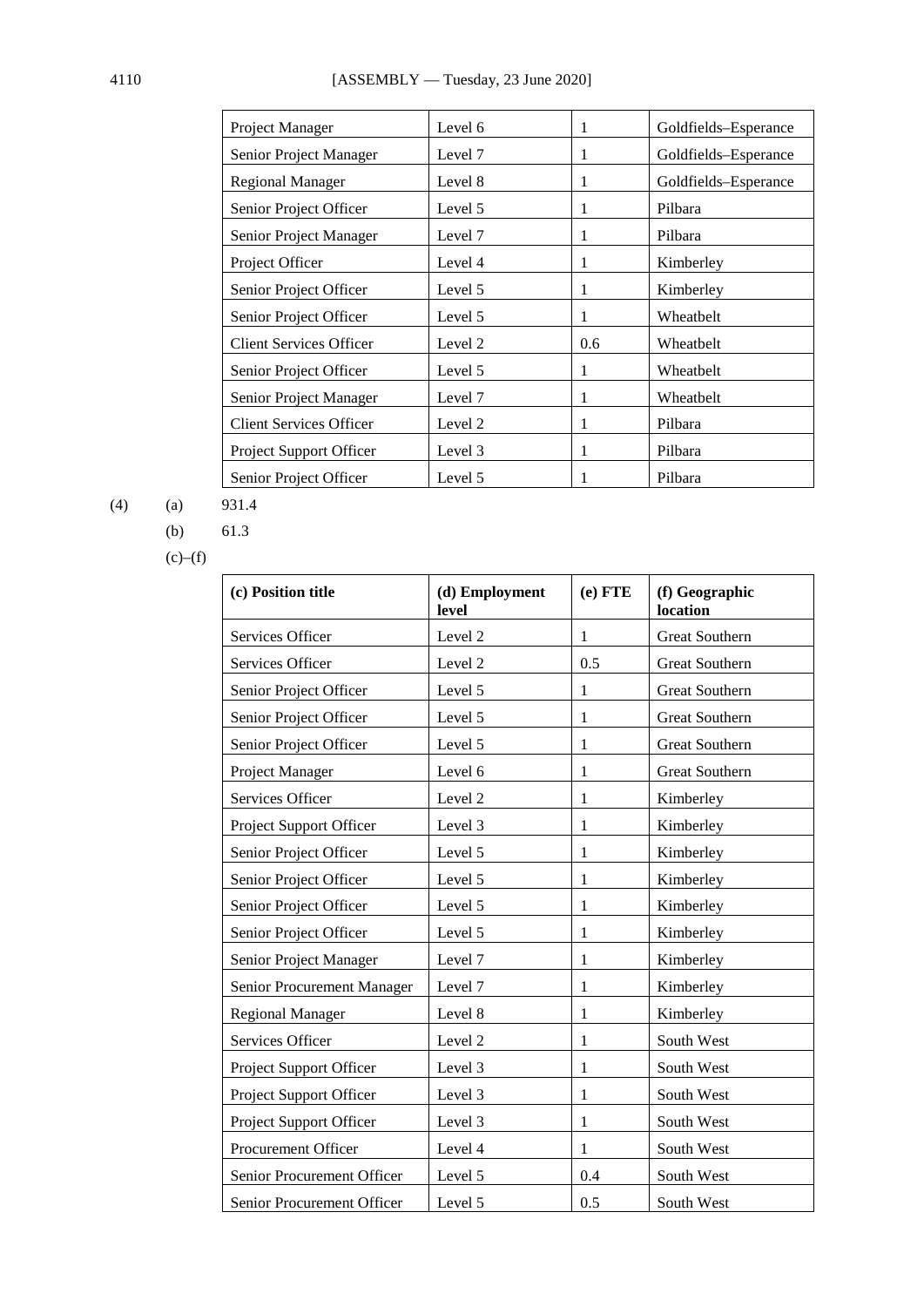| Senior Project Officer   | Level 5 | 1            | South West           |
|--------------------------|---------|--------------|----------------------|
| Senior Project Officer   | Level 5 | 1            | South West           |
| Senior Project Officer   | Level 5 | 1            | South West           |
| Senior Project Officer   | Level 5 | 1            | South West           |
| Project Manager          | Level 6 | 1            | South West           |
| Project Manager          | Level 6 | 1            | South West           |
| Senior Project Manager   | Level 7 | 1            | South West           |
| Senior Project Manager   | Level 7 | 1            | South West           |
| <b>Regional Manager</b>  | Level 8 | 1            | South West           |
| Senior Project Officer   | Level 5 | 1            | Gascoyne             |
| Senior Project Officer   | Level 5 | 1            | Goldfields-Esperance |
| Services Officer         | Level 2 | 1            | Mid West             |
| Project Support Officer  | Level 3 | 1            | Mid West             |
| Data Maintenance Officer | Level 3 | 1            | Mid West             |
| Senior Project Officer   | Level 5 | 1            | Mid West             |
| Senior Project Officer   | Level 5 | 1            | Mid West             |
| Senior Project Officer   | Level 5 | 1            | Mid West             |
| Senior Project Manager   | Level 7 | 1            | Mid West             |
| Senior Project Manager   | Level 7 | 1            | Mid West             |
| Services Officer         | Level 2 | 0.6          | Goldfields-Esperance |
| Project Support Officer  | Level 3 | 1            | Goldfields-Esperance |
| Senior Project Officer   | Level 5 | 1            | Goldfields-Esperance |
| Senior Project Officer   | Level 5 | 1            | Goldfields-Esperance |
| Project Manager          | Level 6 | 1            | Goldfields-Esperance |
| Project Manager          | Level 6 | 1            | Goldfields-Esperance |
| Senior Project Manager   | Level 7 | 1            | Goldfields-Esperance |
| <b>Regional Manager</b>  | Level 8 | $\mathbf{1}$ | Goldfields-Esperance |
| Services Officer         | Level 2 | 0.7          | Pilbara              |
| Senior Project Officer   | Level 5 | 1            | Pilbara              |
| Senior Project Officer   | Level 5 | 1            | Pilbara              |
| Senior Project Officer   | Level 5 | 1            | Pilbara              |
| Project Manager          | Level 6 | 1            | Pilbara              |
| Senior Project Manager   | Level 7 | 1            | Pilbara              |
| Project Officer          | Level 4 | 1            | Kimberley            |
| Project Officer          | Level 4 | 1            | Kimberley            |
| Senior Project Officer   | Level 5 | 1            | Wheatbelt            |
| Services Officer         | Level 2 | 0.6          | Wheatbelt            |
| Senior Project Officer   | Level 5 | 1            | Wheatbelt            |
| Senior Project Manager   | Level 7 | 1            | Wheatbelt            |
| Services Officer         | Level 2 | 1            | Pilbara              |
| Project Support Officer  | Level 3 | 1            | Pilbara              |
| Senior Project Officer   | Level 5 | $\mathbf{1}$ | Pilbara              |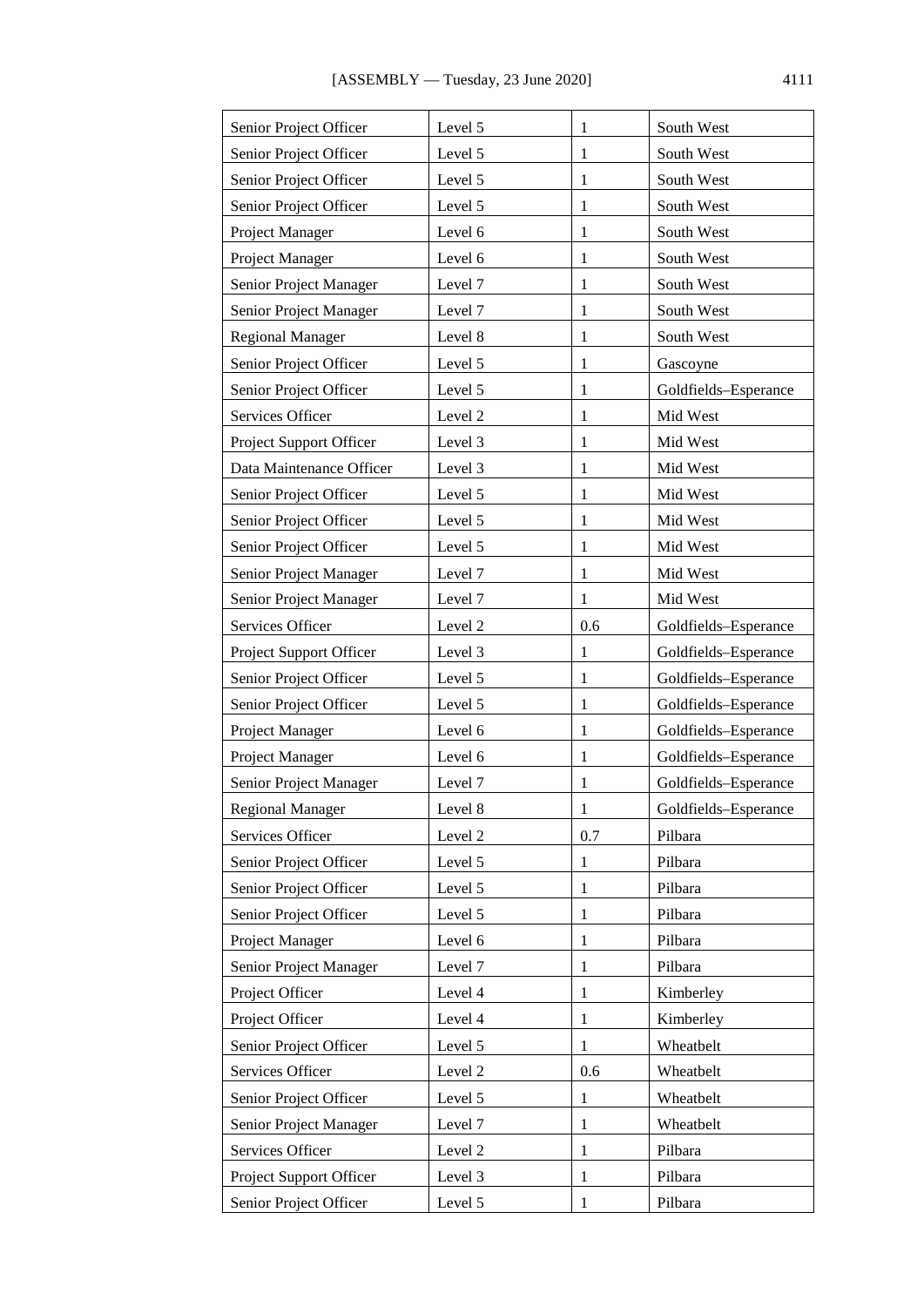## Department of Planning, Lands and Heritage

Former Department of Aboriginal Affairs

(1) (a) 121.12 FTE

- (b) 19.8 FTE
- $(c)$ – $(f)$

|                | (c) Position Title                 | (d) Level      | $(e)$ FTE | (f) Geographical<br><b>Location</b> |
|----------------|------------------------------------|----------------|-----------|-------------------------------------|
| $\mathbf{1}$   | Senior Heritage Officer Regions    | L <sub>5</sub> | 1.00      | <b>Great Southern</b>               |
| $\overline{c}$ | <b>Team Leader Regions</b>         | L <sub>6</sub> | 1.00      | Great Southern                      |
| 3              | Heritage Repatriations Officer     | L <sub>3</sub> | 1.00      | Kimberley                           |
| 4              | Senior Heritage Officer Regions    | L <sub>5</sub> | 1.00      | Kimberley                           |
| 5              | Project Officer                    | L <sub>5</sub> | 1.00      | Kimberley                           |
| 6              | Senior Project Officer             | L <sub>6</sub> | 1.00      | Kimberley                           |
| 7              | <b>Operations Services Manager</b> | L7             | 1.00      | Kimberley                           |
| 8              | Director Broome                    | L8             | 1.00      | Kimberley                           |
| 9              | <b>Executive Director</b>          | CL2            | 1.00      | Kimberley                           |
| 10             | Management Support Officer         | L2             | 1.00      | Mid West                            |
| 11             | Project Officer                    | L4             | 0.80      | Mid West                            |
| 12             | Director Regional Co-ordination    | L8             | 1.00      | Mid West                            |
| 13             | Management Support Officer         | L2             | 1.00      | Mid West                            |
| 14             | Regional Lands Officer             | L <sub>5</sub> | 1.00      | Pilbara                             |
| 15             | Senior Heritage Officer Regions    | L <sub>5</sub> | 1.00      | Goldfields-Esperance                |
| 16             | Senior Project Officer             | L <sub>6</sub> | 1.00      | Goldfields-Esperance                |
| 17             | Senior Project Officer             | L <sub>6</sub> | 1.00      | Kimberley                           |
| 18             | <b>Management Support Officer</b>  | L2             | 1.00      | Pilbara                             |
| 19             | Senior Heritage Project Officer    | L <sub>6</sub> | 1.00      | Pilbara                             |
| 20             | Regional Coordinator Pilbara       | L7             | 1.00      | Pilbara                             |

(2)–(4) Not applicable.

Former Department of Lands

(1) (a)  $226.65$  FTE

(b) 8.8 FTE

|   | (c) Position Title                  | (d) Level      | $(e)$ FTE | (f) Geographical<br>Location |
|---|-------------------------------------|----------------|-----------|------------------------------|
| 1 | <b>Assistant Manager</b>            | L6             | 1.00      | South West                   |
| 2 | <b>State Land Officer</b>           | L <sub>3</sub> | 1.00      | South West                   |
| 3 | Senior State Land Officer           | L4             | 1.00      | South West                   |
| 4 | <b>State Land Officer</b>           | L <sub>3</sub> | 1.00      | South West                   |
| 5 | Senior State Land Officer           | L4             | 1.00      | Kimberley                    |
| 6 | Pastoral Liaison Officer            | L6             | 1.00      | Kimberley                    |
| 7 | <b>State Land Officer</b>           | L <sub>3</sub> | 1.00      | Kimberley                    |
| 8 | <b>Assistant State Land Officer</b> | L2             | 1.00      | Kimberley                    |
| 9 | Assistant Manager                   | L6             | 0.80      | Kimberley                    |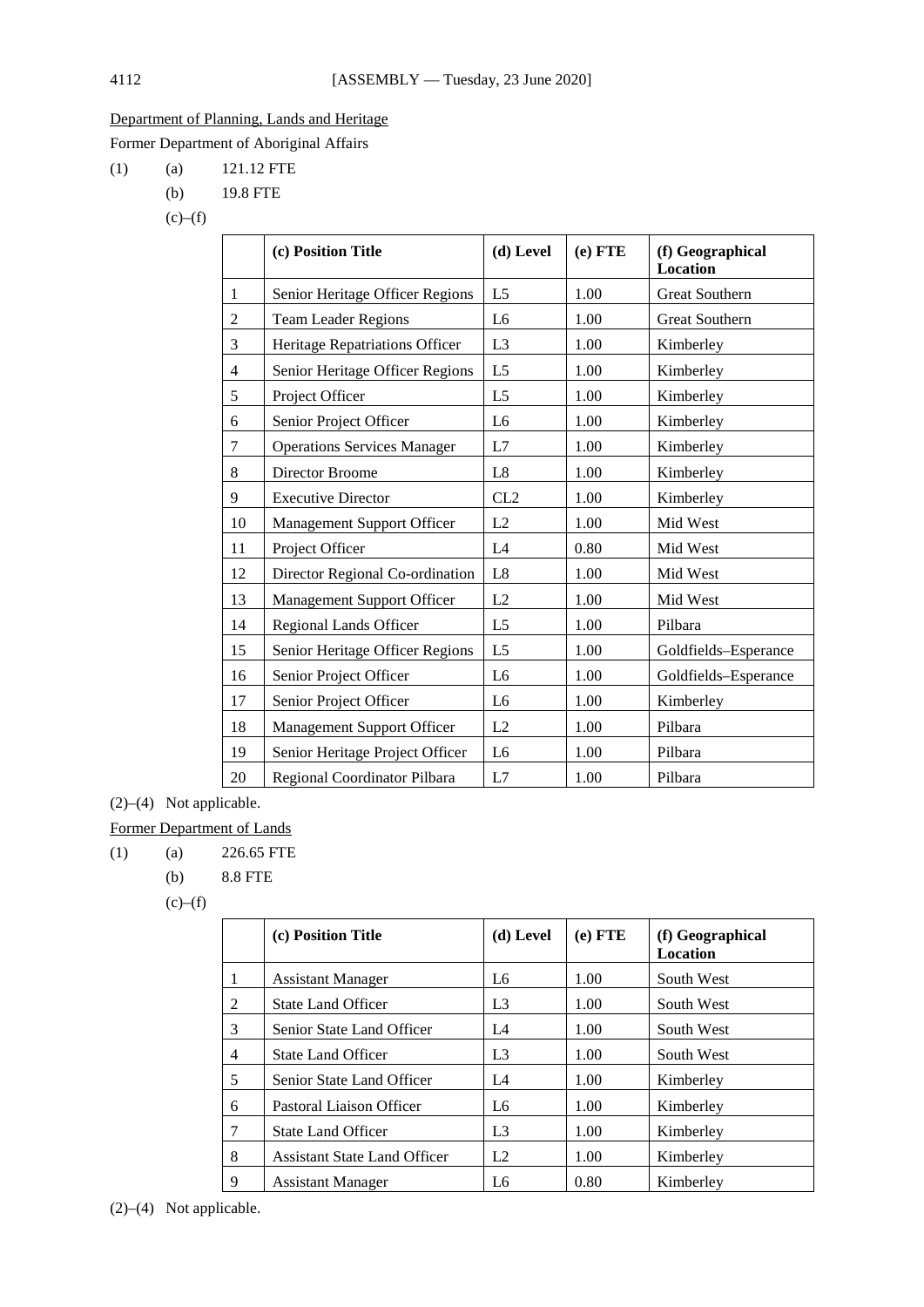- Department of Planning, Lands and Heritage
- (1)–(4) Please refer to Legislative Assembly question on notice 6145.

Aboriginal Policy and Coordination Unit

(1)–(4) Please refer to Legislative Assembly question on notice 6132.

Department of Local Government, Sport and Cultural Industries

(1)–(4) Please refer to Legislative Assembly question on notice 6139.

DevelopmentWA

- (1) (a) 304 FTE
	- (b) 4
	- (c) Regional Manager East Pilbara, Regional Manager West Pilbara, Regional Manager Kimberley and Regional Manager South-West
	- (d) DevelopmentWA Level 7
	- (e) 37.5 hours per week (Full Time)
	- (f) Pilbara (2), Kimberley and South-West
- (2) (a) 278.2 staff (FTE)
	- $(b)$  4 staff
	- (c) Regional Manager East Pilbara, Regional Manager West Pilbara, Regional Manager Kimberley and Regional Manager South-West
	- (d) DevelopmentWA Level 7
	- (e) 37.5 hours per week (Full Time)
	- (f) Pilbara (2), Kimberley and South-West
- (3) (a) 268.5 staff (FTE)
	- $(b)$  2
		- (c) Regional Manager Pilbara and Regional Manager South-West
		- (d) DevelopmentWA Level 7
	- (e) 37.5 hours per week (Full Time)
	- (f) Pilbara and South-West
- (4) (a) 245.9 staff (FTE)
	- $(b)$  2
	- (c) Regional Manager Pilbara and Regional Manager South-West
	- (d) DevelopmentWA Level 7
	- (e) 37.5 hours per week (Full Time)
	- (f) Pilbara and South-West.

## Landgate

- $(1)$  (a) 539.4
	- (b)  $13.6$

| (c)             | (d)              | (e)  | $\bf(f)$              |
|-----------------|------------------|------|-----------------------|
| Valuer          | SCL <sub>2</sub> | 0.43 | <b>Great Southern</b> |
| Valuer          | SCL <sub>2</sub> | 1.00 | <b>Great Southern</b> |
| District Valuer | SCL <sub>3</sub> | 0.50 | <b>Great Southern</b> |
| Officer         | L1               | 0.60 | South West            |
| Officer         |                  | 0.80 | South West            |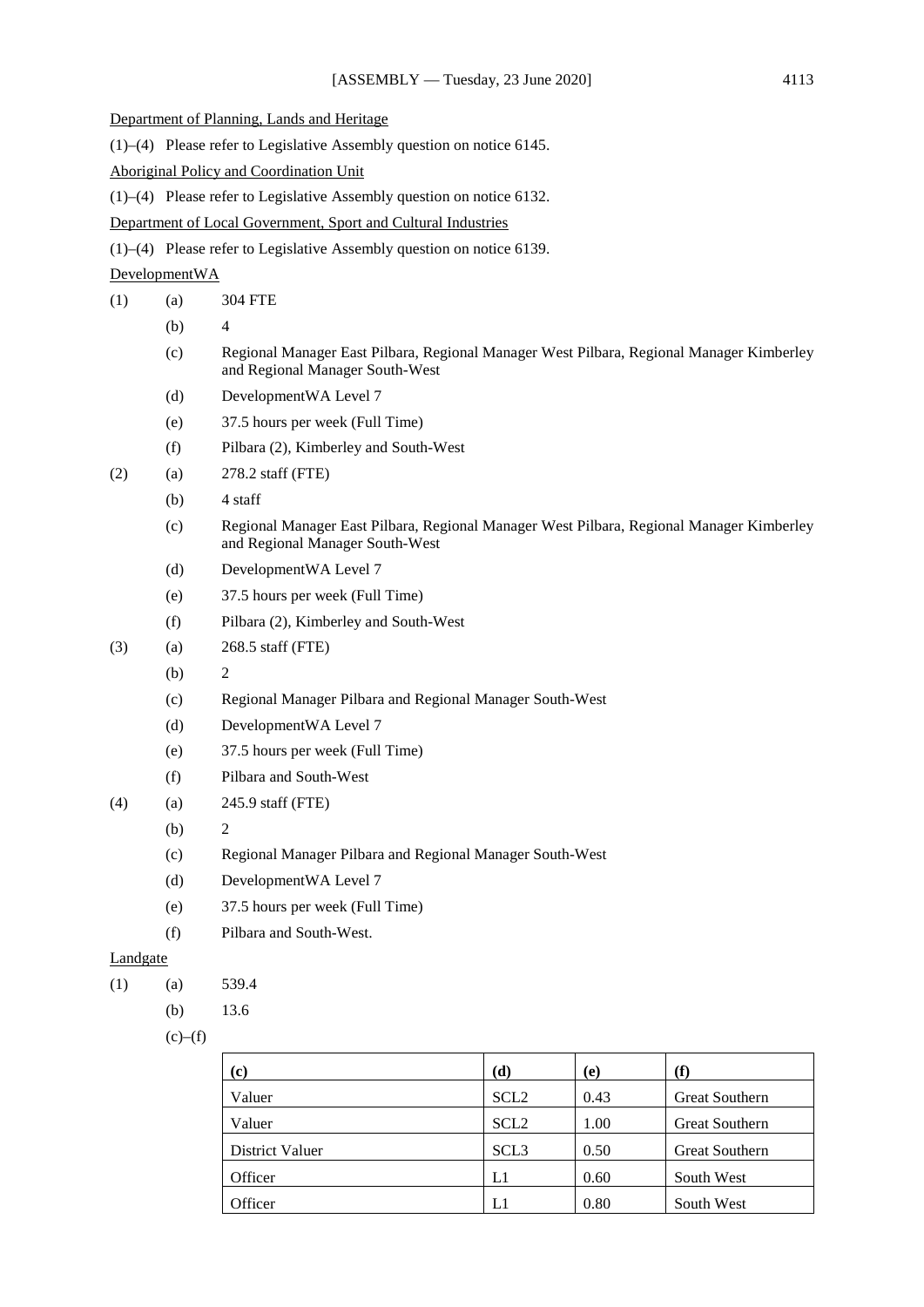| Customer Support/Objections Officer | L2               | 0.80 | South West |
|-------------------------------------|------------------|------|------------|
| Customer Support/Objections Officer | L2               | 1.00 | South West |
| Valuation Information Officer       | L <sub>3</sub>   | 0.70 | South West |
| <b>Bunbury Office Manager</b>       | L <sub>4</sub>   | 1.00 | South West |
| Valuer                              | SCL <sub>2</sub> | 1.00 | South West |
| Valuer                              | SCL <sub>2</sub> | 1.00 | South West |
| Valuer                              | SCL <sub>2</sub> | 1.00 | South West |
| Urban District Valuer               | SCL <sub>3</sub> | 0.80 | South West |
| Specialist Valuer Rural             | SCL <sub>3</sub> | 1.00 | South West |
| Urban District Valuer               | SCL <sub>3</sub> | 1.00 | South West |
| Regional Valuer (South West)        | <b>SCL4</b>      | 1.00 | South West |

$$
(2)
$$

(2) (a) 472.6

(b) 5.6

 $(c)$ – $(f)$ 

| $\left( \mathbf{c}\right)$ | (d)              | (e)  | (f)        |
|----------------------------|------------------|------|------------|
| Valuer Support Coordinator | L3               | 1.00 | South West |
| Valuer                     | SCL <sub>2</sub> | 0.60 | South West |
| Valuer                     | SCL <sub>2</sub> | 1.00 | South West |
| Valuer                     | SCL <sub>2</sub> | 1.00 | South West |
| Valuer                     | SCL <sub>2</sub> | 1.00 | South West |
| Senior Valuer              | SCL <sub>3</sub> | 1.00 | South West |

$$
(3)
$$

(3) (a)  $474.2$ 

(b) 5.7

 $(c)$ – $(f)$ 

| $\left( \mathbf{c}\right)$ | (d)              | (e)  | (f)        |
|----------------------------|------------------|------|------------|
| Valuer Support Coordinator | L <sub>3</sub>   | 1.00 | South West |
| Valuer                     | SCL <sub>2</sub> | 0.73 | South West |
| Valuer                     | SCL <sub>2</sub> | 1.00 | South West |
| Valuer                     | SCL <sub>2</sub> | 1.00 | South West |
| Valuer                     | SCL <sub>2</sub> | 1.00 | South West |
| Senior Valuer              | SLC <sub>3</sub> | 1.00 | South West |

$$
^{(4)}
$$

$$
(a) \qquad 491.4
$$

(b) 5.7

| (c)                        | (d)              | (e)  | (f)        |  |
|----------------------------|------------------|------|------------|--|
| Valuer Support Coordinator | L <sub>3</sub>   | 1.00 | South West |  |
| Valuer                     | SCL <sub>2</sub> | 0.73 | South West |  |
| Valuer                     | SCL <sub>2</sub> | 1.00 | South West |  |
| Valuer                     | SCL <sub>2</sub> | 1.00 | South West |  |
| Valuer                     | SCL <sub>2</sub> | 1.00 | South West |  |
| Senior Valuer              | SCL <sub>3</sub> | 1.00 | South West |  |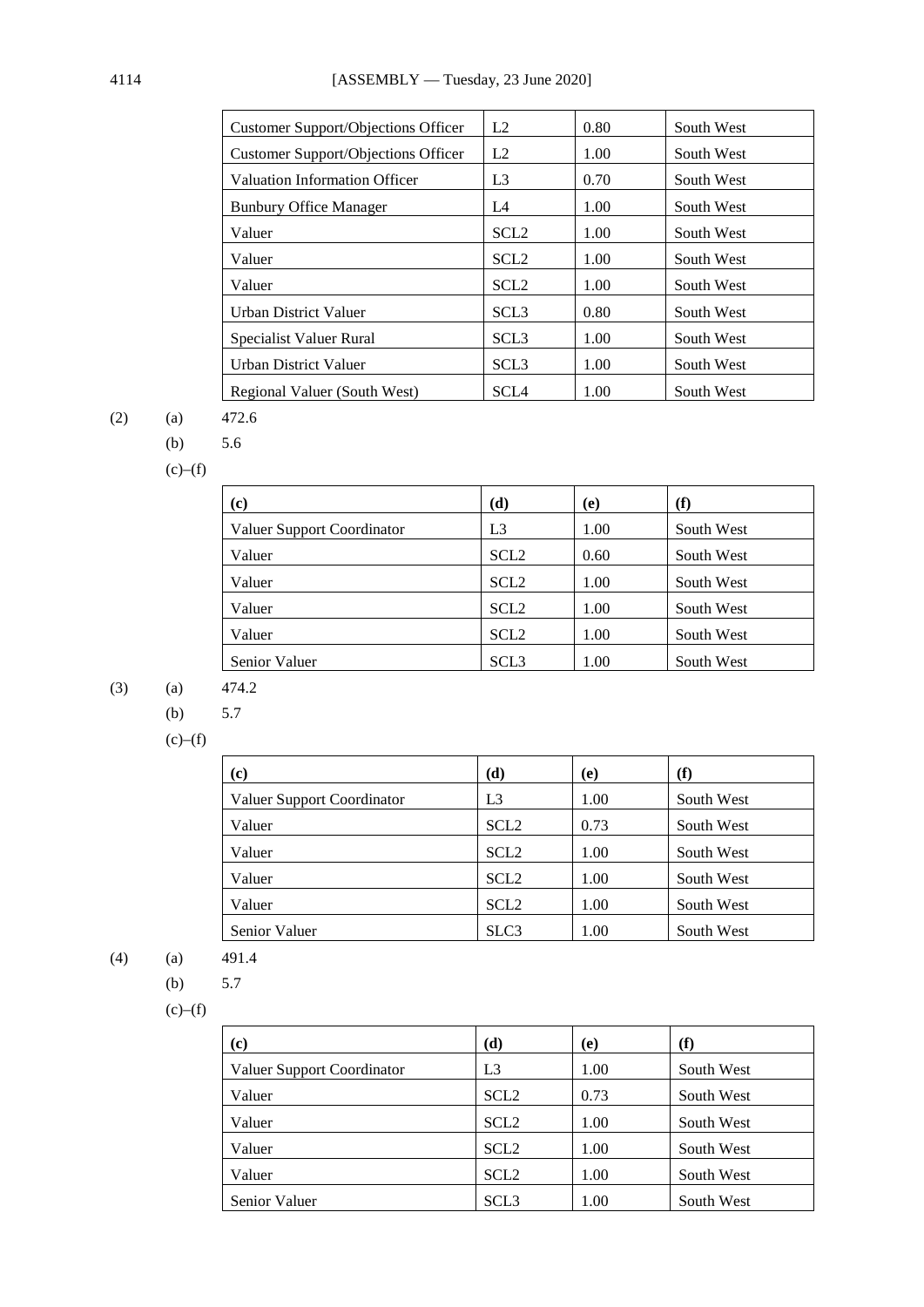### MINISTER FOR TOURISM — PORTFOLIOS — STAFF

### **6143. Ms M.J. Davies to the Minister for Tourism; Racing and Gaming; Small Business; Defence Issues; Citizenship and Multicultural Interests:**

- (1) For the date 13 March 2017, please provide the following staffing arrangements with regard to each of the Minister's departments and agencies:
	- (a) Total number of staff in the department or agency;
	- (b) Total number of staff who were based regionally per department or agency;
	- (c) Position title of each staff member based regionally;
	- (d) Employment level of each staff member based regionally; and
	- (e) Full time equivalent hours of each staff member based regionally;
	- (f) For each regionally based employee, please provide the geographic location of the office?
- (2) For the date 13 March 2018, please provide the following staffing arrangements with regard to each of the Minister's departments and agencies:
	- (a) Total number of staff in the department or agency;
	- (b) Total number of staff who were based regionally per department or agency;
	- (c) Position title of each staff member based regionally;
	- (d) Employment level of each staff member based regionally; and
	- (e) Full time equivalent hours of each staff member based regionally;
	- (f) For each regionally based employee, please provide the geographic location of the office?
- (3) For the date 13 March 2019, please provide the following staffing arrangements with regard to each of the Minister's departments and agencies:
	- (a) Total number of staff in the department or agency;
	- (b) Total number of staff who were based regionally per department or agency;
	- (c) Position title of each staff member based regionally;
	- (d) Employment level of each staff member based regionally; and
	- (e) Full time equivalent hours of each staff member based regionally;
	- (f) For each regionally based employee, please provide the geographic location of the office?
- (4) For the date 13 March 2020, please provide the following staffing arrangements with regard to each of the Minister's departments and agencies:
	- (a) Total number of staff in the department or agency;
	- (b) Total number of staff who were based regionally per department or agency;
	- (c) Position title of each staff member based regionally;
	- (d) Employment level of each staff member based regionally; and
	- (e) Full time equivalent hours of each staff member based regionally;
	- (f) For each regionally based employee, please provide the geographic location of the office?

## **Mr P. Papalia replied:**

(1)–(4) [See tabled paper no  $\frac{3467}{.}$ ]

#### MINISTER FOR MINES AND PETROLEUM — PORTFOLIOS — STAFF

## **6144. Ms M.J. Davies to the Minister for Mines and Petroleum; Energy; Industrial Relations:**

- (1) For the date 13 March 2017, please provide the following staffing arrangements with regard to each of the Minister's departments and agencies:
	- (a) Total number of staff in the department or agency;
	- (b) Total number of staff who were based regionally per department or agency;
	- (c) Position title of each staff member based regionally;
	- (d) Employment level of each staff member based regionally; and
	- (e) Full time equivalent hours of each staff member based regionally;
	- (f) For each regionally based employee, please provide the geographic location of the office?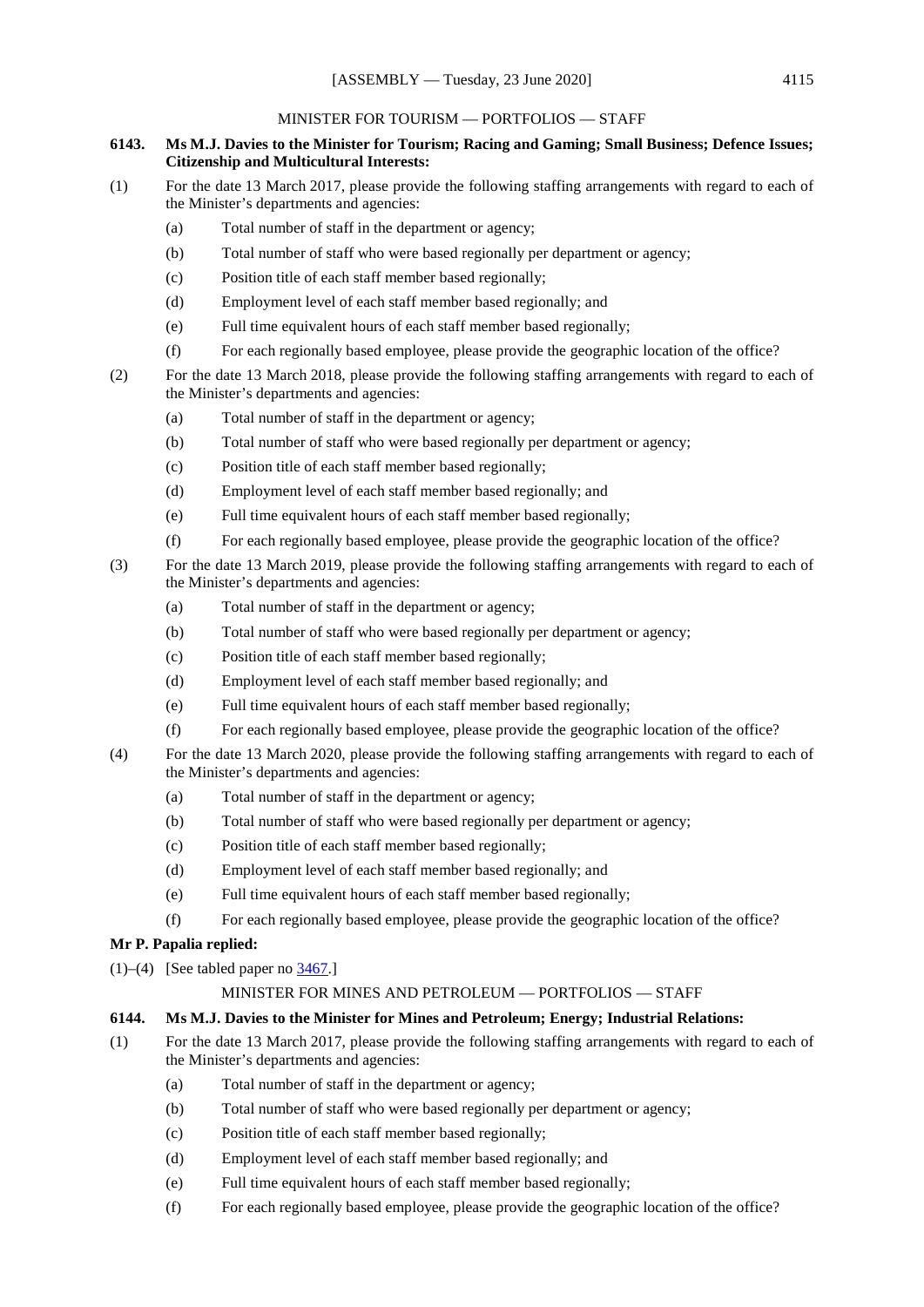4116 [ASSEMBLY — Tuesday, 23 June 2020]

- (2) For the date 13 March 2018, please provide the following staffing arrangements with regard to each of the Minister's departments and agencies:
	- (a) Total number of staff in the department or agency;
	- (b) Total number of staff who were based regionally per department or agency;
	- (c) Position title of each staff member based regionally;
	- (d) Employment level of each staff member based regionally; and
	- (e) Full time equivalent hours of each staff member based regionally;
	- (f) For each regionally based employee, please provide the geographic location of the office?
- (3) For the date 13 March 2019, please provide the following staffing arrangements with regard to each of the Minister's departments and agencies:
	- (a) Total number of staff in the department or agency;
	- (b) Total number of staff who were based regionally per department or agency;
	- (c) Position title of each staff member based regionally;
	- (d) Employment level of each staff member based regionally; and
	- (e) Full time equivalent hours of each staff member based regionally;
	- (f) For each regionally based employee, please provide the geographic location of the office?
- (4) For the date 13 March 2020, please provide the following staffing arrangements with regard to each of the Minister's departments and agencies:
	- (a) Total number of staff in the department or agency;
	- (b) Total number of staff who were based regionally per department or agency;
	- (c) Position title of each staff member based regionally;
	- (d) Employment level of each staff member based regionally; and
	- (e) Full time equivalent hours of each staff member based regionally;
	- (f) For each regionally based employee, please provide the geographic location of the office?

## **Mr W.J. Johnston replied:**

Mineral Research Institute WA (MRIWA)

- $(1)$   $(a)$  3
	- (b)–(f) Not applicable.
- $(2)$   $(a)$  3
	- (b)–(f) Not applicable.
- $(3)$   $(a)$  4
	- (b)–(f) Not applicable.
- $(4)$   $(a)$  5
	- (b)–(f) Not applicable.

## Construction Industry Long Service Leave Payments Board (My Leave)

- (1) (a) FTE's 18.4
	- (b)–(f) Not applicable.
- (2) (a) FTE's 19.2
	- (b)–(f) Not applicable.
- (3) (a) FTE's 20.2
	- (b)–(f) Not applicable.
- (4) (a) FTE's 19.2
	- (b)–(f) Not applicable.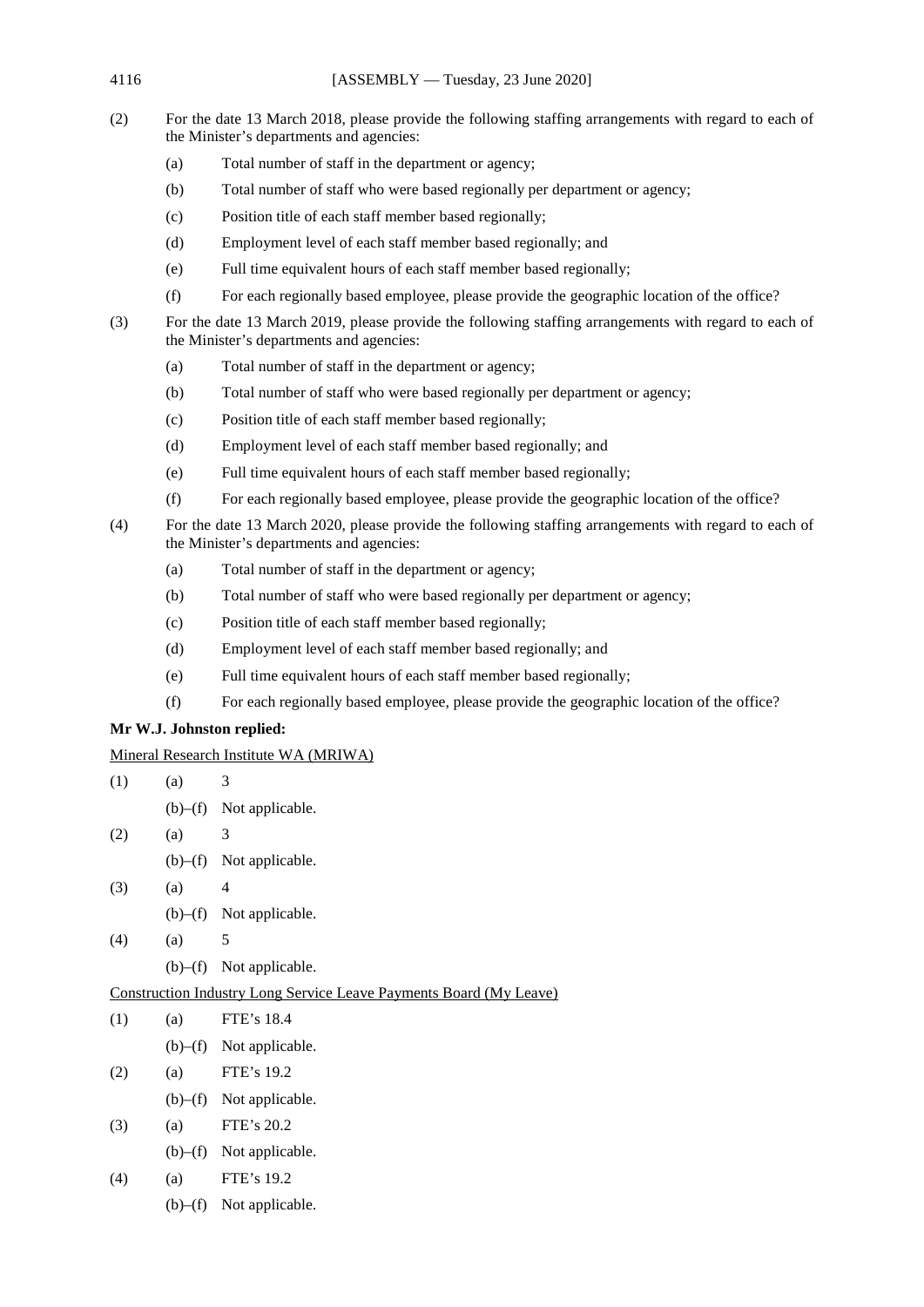|  | For the Department of the Registrar, WA Industrial Relations Commission (WAIRC) |  |
|--|---------------------------------------------------------------------------------|--|
|  |                                                                                 |  |

| (1) | (a)                 | 35                                         |
|-----|---------------------|--------------------------------------------|
|     | $(b)$ - $(f)$ Nil.  |                                            |
| (2) | (a)                 | 36                                         |
|     | $(b)$ - $(f)$ Nil.  |                                            |
| (3) | (a)                 | 36                                         |
|     | $(b)$ - $(f)$ Nil.  |                                            |
| (4) | (a)                 | 37                                         |
|     | $(b)$ - $(f)$ Nil.  |                                            |
|     | <b>WorkCover WA</b> |                                            |
| (1) | (a)                 | 129                                        |
|     | (b)                 | Nil.                                       |
|     |                     | $(c)$ – $(f)$ Not applicable.              |
| (2) | (a)                 | 113                                        |
|     | (b)                 | Nil.                                       |
|     |                     | $(c)$ - $(f)$ Not applicable.              |
| (3) | (a)                 | 117                                        |
|     | (b)                 | Nil.                                       |
|     |                     | $(c)$ - $(f)$ Not applicable.              |
| (4) | (a)                 | 121                                        |
|     |                     | $(b)$ – $(f)$ Not applicable.              |
|     |                     | Energy Policy WA (EPWA)                    |
|     | Energy.             | $(1)$ – $(3)$ Not applicable. Please refer |

- to the answer provide by the Hon Ben Wyatt MLA, the former Minister for
- (4) (a) 66.5 FTE
	- (b) 0 FTE
	- (c)–(f) Not applicable.

## Department of Mines, Industry Regulation and Safety (DMIRS)

(1)–(4) [See tabled paper no  $\frac{3468}{.}$ ]

**Synergy** 

(1)–(4) [See tabled paper no  $\frac{3468}{.}$ ]

Horizon Power

(1)–(4) [See tabled paper no  $\frac{3468}{.}$ ]

Western Power

(1)–(4) [See tabled paper no  $\frac{3468}{1}$ ]

#### MINISTER FOR HOUSING — PORTFOLIOS — STAFF

## **6146. Ms M.J. Davies to the Minister for Housing; Fisheries; Veterans Issues; Asian Engagement:**

- (1) For the date 13 March 2017, please provide the following staffing arrangements with regard to each of the Minister's departments and agencies:
	- (a) Total number of staff in the department or agency;
	- (b) Total number of staff who were based regionally per department or agency;
	- (c) Position title of each staff member based regionally;
	- (d) Employment level of each staff member based regionally; and
	- (e) Full time equivalent hours of each staff member based regionally;
	- (f) For each regionally based employee, please provide the geographic location of the office?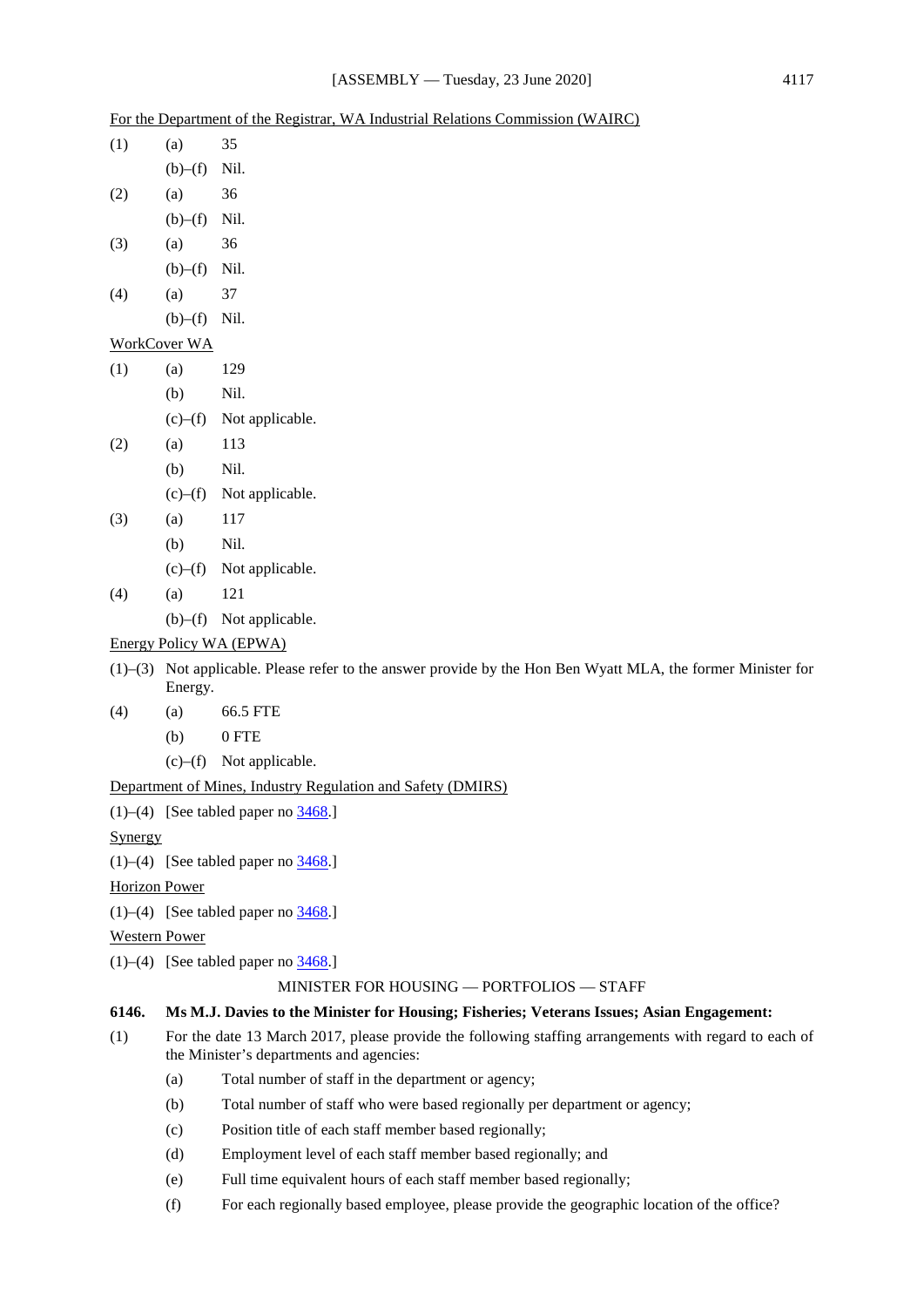- (2) For the date 13 March 2018, please provide the following staffing arrangements with regard to each of the Minister's departments and agencies:
	- (a) Total number of staff in the department or agency;
	- (b) Total number of staff who were based regionally per department or agency;
	- (c) Position title of each staff member based regionally;
	- (d) Employment level of each staff member based regionally; and
	- (e) Full time equivalent hours of each staff member based regionally;
	- (f) For each regionally based employee, please provide the geographic location of the office?
- (3) For the date 13 March 2019, please provide the following staffing arrangements with regard to each of the Minister's departments and agencies:
	- (a) Total number of staff in the department or agency;
	- (b) Total number of staff who were based regionally per department or agency;
	- (c) Position title of each staff member based regionally;
	- (d) Employment level of each staff member based regionally; and
	- (e) Full time equivalent hours of each staff member based regionally;
	- (f) For each regionally based employee, please provide the geographic location of the office?
- (4) For the date 13 March 2020, please provide the following staffing arrangements with regard to each of the Minister's departments and agencies:
	- (a) Total number of staff in the department or agency;
	- (b) Total number of staff who were based regionally per department or agency;
	- (c) Position title of each staff member based regionally;
	- (d) Employment level of each staff member based regionally; and
	- (e) Full time equivalent hours of each staff member based regionally;
	- (f) For each regionally based employee, please provide the geographic location of the office?

## **Mr P.C. Tinley replied:**

## The Department of Communities

Please refer to Legislative Assembly Question on Notice 6147.

The Department of Primary Industries and Regional Development

Please refer to Legislative Assembly Question on Notice 6137.

The Department of Jobs, Tourism, Science and Innovation

Please refer to Legislative Assembly Question on Notice 6132.

## MINISTER FOR CHILD PROTECTION — PORTFOLIOS — STAFF

## **6147. Ms M.J. Davies to the Minister for Child Protection; Women's Interests; Prevention of Family and Domestic Violence; Community Services:**

- (1) For the date 13 March 2017, please provide the following staffing arrangements with regard to each of the Minister's departments and agencies:
	- (a) Total number of staff in the department or agency;
	- (b) Total number of staff who were based regionally per department or agency;
	- (c) Position title of each staff member based regionally;
	- (d) Employment level of each staff member based regionally; and
	- (e) Full time equivalent hours of each staff member based regionally;
	- (f) For each regionally based employee, please provide the geographic location of the office?
- (2) For the date 13 March 2018, please provide the following staffing arrangements with regard to each of the Minister's departments and agencies:
	- (a) Total number of staff in the department or agency;
	- (b) Total number of staff who were based regionally per department or agency;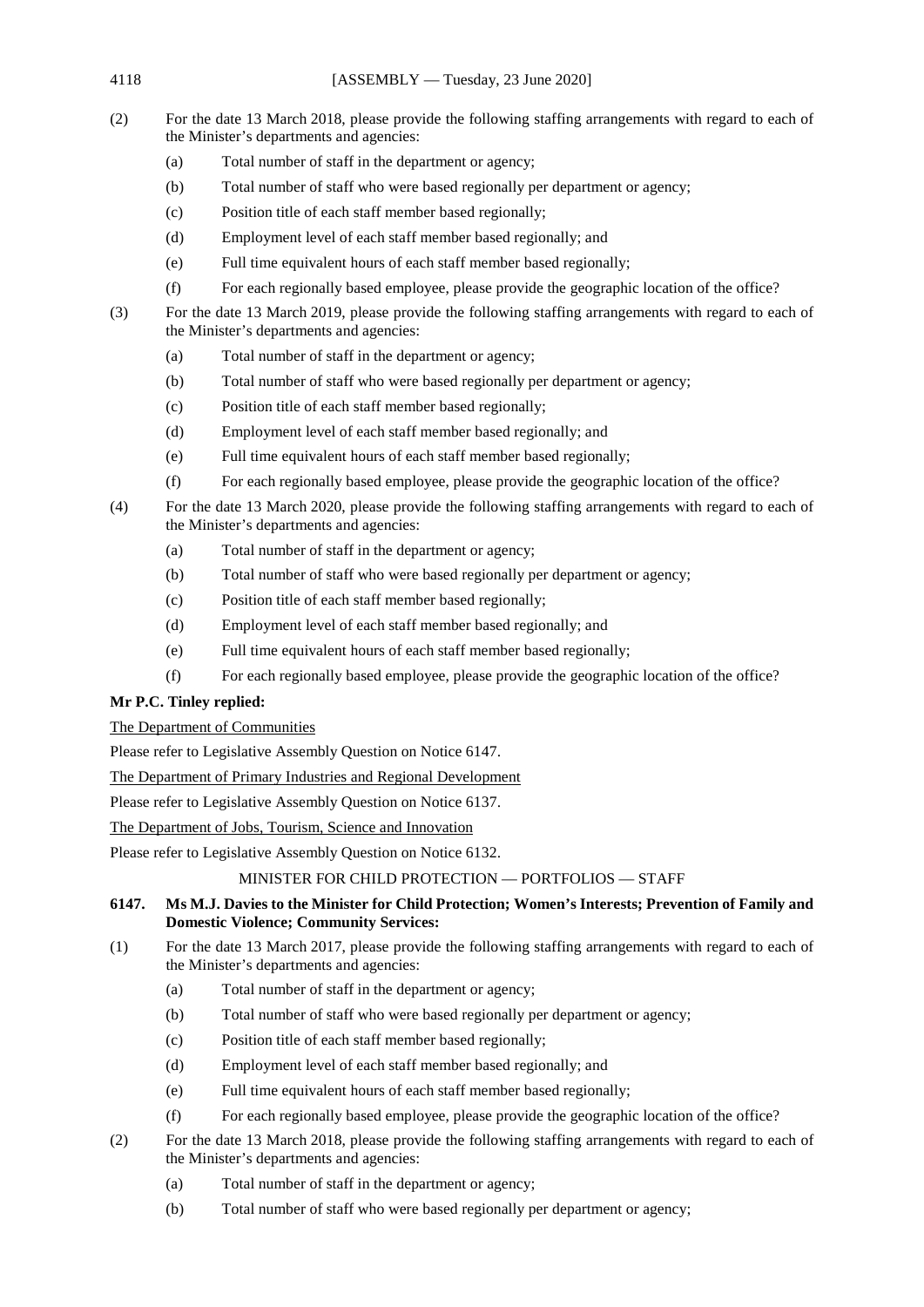- (c) Position title of each staff member based regionally;
- (d) Employment level of each staff member based regionally; and
- (e) Full time equivalent hours of each staff member based regionally;
- (f) For each regionally based employee, please provide the geographic location of the office?
- (3) For the date 13 March 2019, please provide the following staffing arrangements with regard to each of the Minister's departments and agencies:
	- (a) Total number of staff in the department or agency;
	- (b) Total number of staff who were based regionally per department or agency;
	- (c) Position title of each staff member based regionally;
	- (d) Employment level of each staff member based regionally; and
	- (e) Full time equivalent hours of each staff member based regionally;
	- (f) For each regionally based employee, please provide the geographic location of the office?
- (4) For the date 13 March 2020, please provide the following staffing arrangements with regard to each of the Minister's departments and agencies:
	- (a) Total number of staff in the department or agency;
	- (b) Total number of staff who were based regionally per department or agency;
	- (c) Position title of each staff member based regionally;
	- (d) Employment level of each staff member based regionally; and
	- (e) Full time equivalent hours of each staff member based regionally;
	- (f) For each regionally based employee, please provide the geographic location of the office?

## **Ms S.F. McGurk replied:**

This answer covers multiple Ministers' portfolios, including Disability Services, Seniors and Ageing, Volunteering, Housing, Veterans Issues, Youth, as well as my Child Protection, Women's Interests, Prevention of Family and Domestic Violence and Community Services portfolios.

This answer also encompasses the Department of Communities (Communities) and the legacy agencies whose functions were amalgamated into Communities from 1 July 2017.

(1) (a) Total staff as at 13 March 2017

| Agency                                            | <b>Total FTE</b> |
|---------------------------------------------------|------------------|
| Department of Child Protection and Family Support | 2.398.6          |
| <b>Housing Authority</b>                          | 1.723.3          |
| <b>Disability Services Commission</b>             | 1.539.9          |

(b) Staff based regionally as at 13 March 2017

| Agency                                            | <b>Total FTE</b> |
|---------------------------------------------------|------------------|
| Department of Child Protection and Family Support | 692.7            |
| <b>Housing Authority</b>                          | 318.4            |
| <b>Disability Services Commission</b>             | 93.4             |

(c)–(f) [See tabled paper no  $3469$ .]

- (2) As at 13 March 2018:
	- (a) 5,608.6 FTE
	- (b) 1,188.73 FTE
	- (c)–(f) [See tabled paper no  $3469$ .]
- (3) As at 13 March 2019:
	- (a) 5,850.9 FTE
	- (b) 1,185.7 FTE
	- (c)–(f) [See tabled paper no  $3469$ .]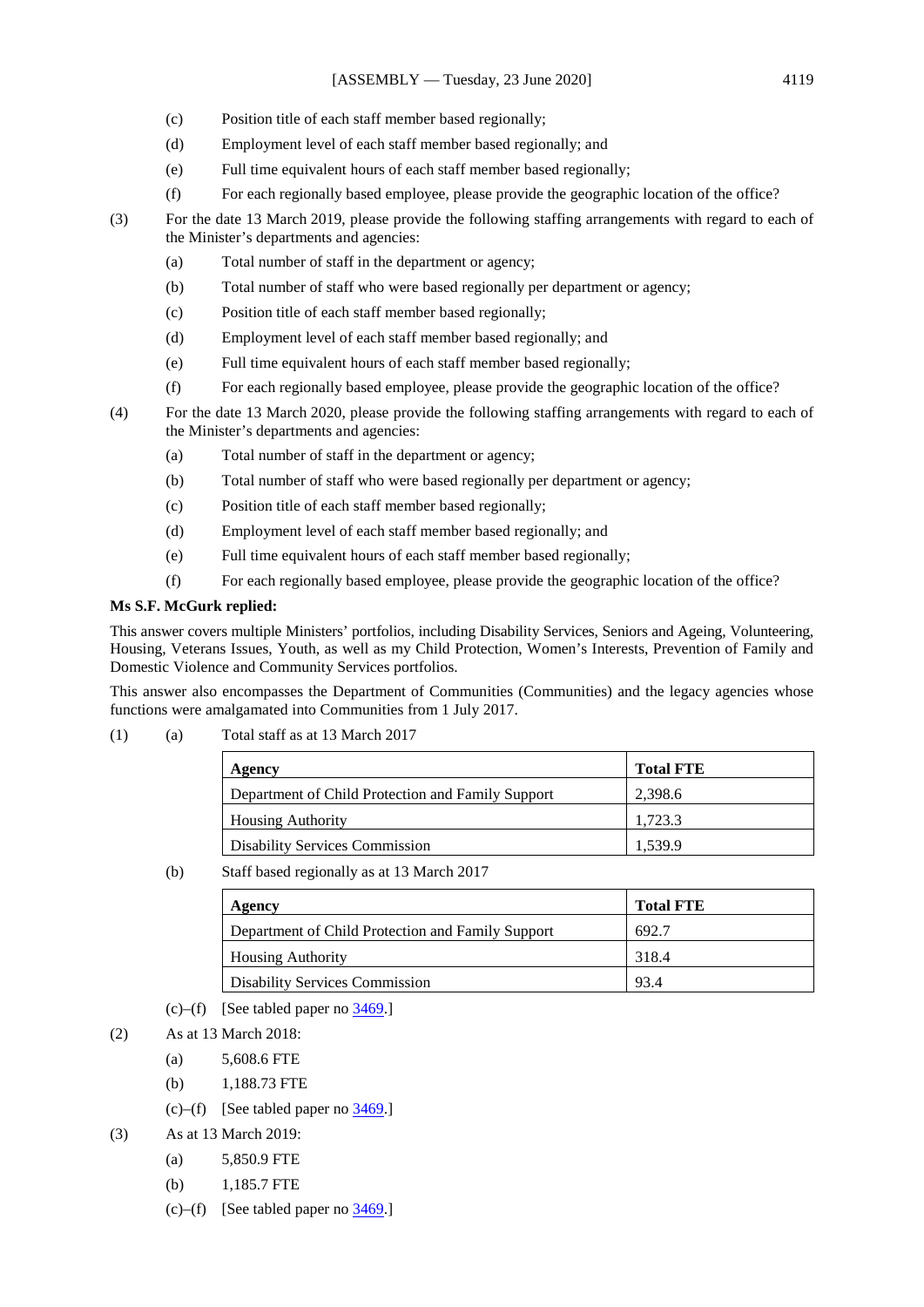- (4) As at 13 March 2020:
	- (a) 5,942.7 FTE
	- (b) 1,131.95 FTE
	- (c)–(f) [See tabled paper no  $\frac{3469}{.}$ ]

#### POLICE — OFFICERS

#### **6149. Mr P.A. Katsambanis to the Minister for Police; Road Safety:**

I refer to the age of Police Officers in the Western Australian Police Force, and ask:

- (a) What is the average age of Police Officers;
- (b) How many serving Police Officers are between 20 and 29 years of age;
- (c) How many serving Police Officers are between 30 and 39 years of age;
- (d) How many serving Police Officers are between 40 and 49 years of age; and
- (e) How many serving Police Officers are between 50 and 59 years of age;
- (f) How many serving Police Officers are older than 60 years of age?

### **Mrs M.H. Roberts replied:**

The Western Australian Police Force advise:

- (a) 41.7 years
- $(b)$  900
- $(c)$  1 953
- $(d)$  2 019
- $(e)$  1 509
- $(f)$  216

#### POLICE — SCHOOL ZONES

#### **6154. Mr P.A. Katsambanis to the Minister for Police; Road Safety:**

I refer to school speeds zones, and ask:

- (a) How many infringement notices for speeding were issued in school 40km/h speed zones in 2019;
- (b) How many infringement notices for speeding were issued in school 40km/h speed zones in 2020 year to date?

#### **Mrs M.H. Roberts replied:**

The Western Australian Police Force advise:

- (a) 35 840 this may include some offences detected in school zones where the school zone speed limit is something other than 40km/h.
- (b) 7 419 were issued up to 26 April 2020 this may include some offences detected in school zones where the school zone speed limit is something other than 40km/h.

### MURCHISON HEALTH SERVICES — MEEKATHARRA HOSPITAL

#### **6155. Mr V.A. Catania to the Deputy Premier; Minister for Health; Mental Health:**

I refer to the Minister's responses from previous questions asked regarding the Meekatharra Hospital, and I ask:

- (a) Has the Department of Health commenced the business case for consideration for the Meekatharra Hospital;
- (b) If not, why not;
- (c) If the business case has commenced, what stage is it at;
- (d) What is the time frame for plans, costings and specifications; and
- (e) Will the hospital be located on the same site or relocated to a new site;
- (f) What is the estimated cost of the hospital?

### **Mr R.H. Cook replied:**

- (a) Yes.
- (b) Not applicable.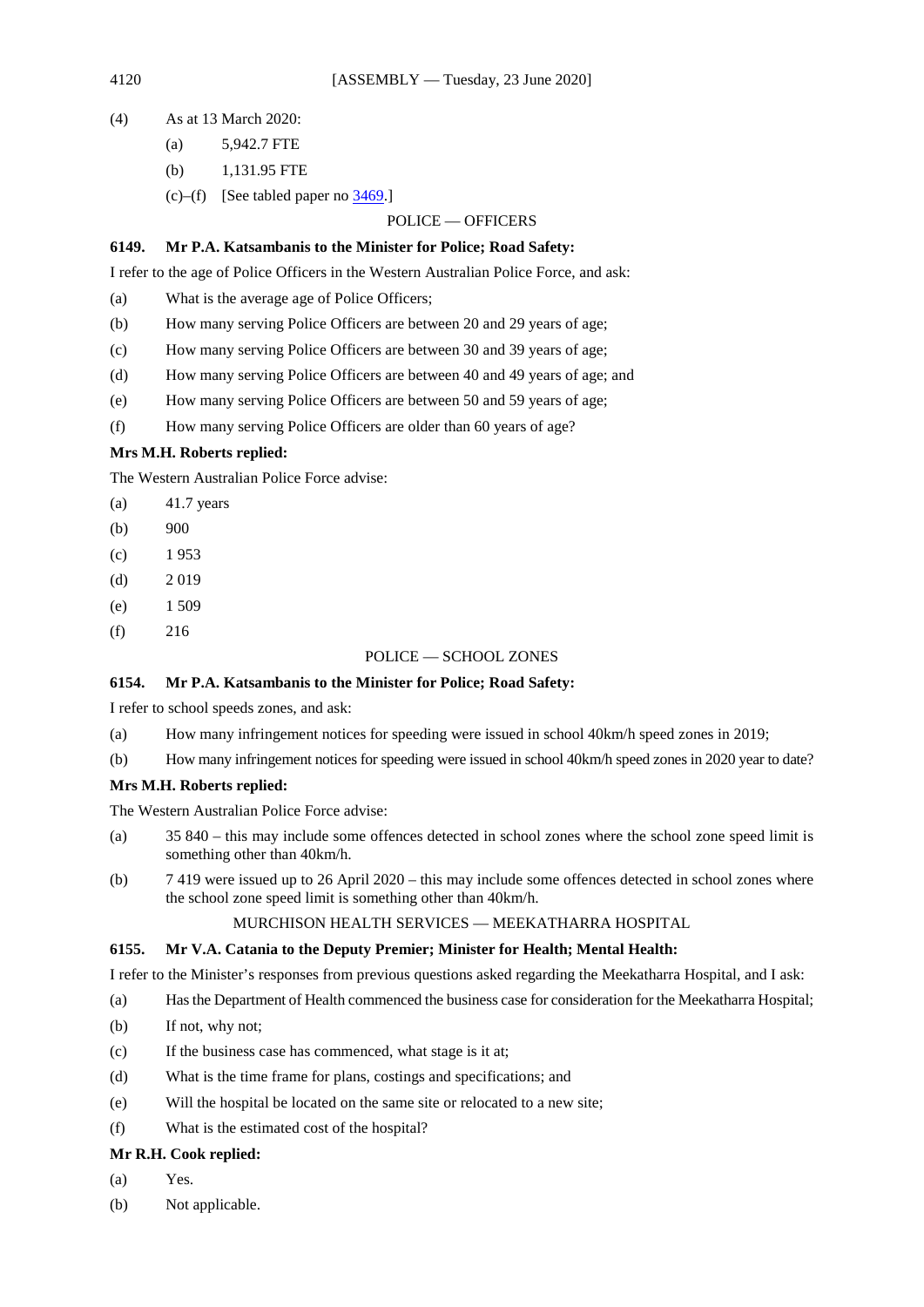- (c) The business case has been completed for consideration as part of the budget process.
- (d) and (f) The business case is cabinet-in-confidence.
- (e) At this stage, it is proposed the hospital will be located within the existing site.

#### TRANSPORT — HILLARYS BOAT HARBOUR

#### **6159. Mr P.A. Katsambanis to the Minister for Transport; Planning:**

I refer to Hillarys Boat Harbour, and ask:

- (a) what was the total amount in fees collected at Hillarys Boat Harbour for 2019;
- (b) what was the maintenance expenditure for Hillarys Boat Harbour in 2019; and
- (c) what was the boat pen occupancy rate at Hillarys Boat Harbour in 2019, and what is it year to date 2020;
- (d) How many people were on the waiting list in 2019, and are on the waiting list year to date 2020?

#### **Ms R. Saffioti replied:**

- (a) 2018–19: \$2.9m
- (b) 2018–29: \$1.6m
- (c) 2019 76 per cent

2020 (year to date)  $-72$  per cent

(d)  $2019 - 88$ 2020 (year to date)  $-2$ 

#### CORONAVIRUS — LAND TAX

#### **6161. Dr D.J. Honey to the Treasurer:**

- (1) Since the land tax relief measures for businesses affected by the Covid-19 crisis have been available from 1 May 2020, how many applications for relief have been received?
- (2) How many of these land tax relief applications have been processed?
- (3) How many of the processed land tax relief applications have been successful and how many have been unsuccessful?
- (4) What is the value (total dollars) of the rebates for successful applications to-date?
- (5) What is the estimate for the total amount of money that the government expects to rebate for land tax relief during the Covid-19 crisis?
- (6) Is the government considering broadening the eligibility criteria for land tax relief for businesses affected by the Covid-19 crisis?
- (7) What action has the government taken to make sure that all potentially affected people are aware of the availability of land tax relief for Covid-19 crisis affected businesses?
- (8) What action has the government taken to ensure that any Land Tax relief paid is being passed on to tenants?

#### **Mr B.S. Wyatt replied:**

- (1) 381 applications have been submitted as at 19 June 2020.
- (2) 144 applications have passed a preliminary assessment and are awaiting final approvals as at 22 June 2020.
- (3) 46 applications have been approved and zero applications have been declined (not approved) as at 19 June 2020.
- (4) Payments are being batched and the first tranche of payments was processed by the Department of Local Government, Sport and Cultural Industries on 17 June 2020 to the value of \$271,809.45.
- (5) The State Government has announced that this is a \$100 million capped program.
- (6) No.
- (7) This assistance program was the subject of a government media release on 23 April 2020. There have also been numerous communiqués containing information about this program as well as content on WA.gov.au and the Small Business Development Corporation website.
- (8) The land tax grant assists eligible landlords that provide rental relief to their tenants affected by the COVID-19 pandemic. This is a condition of the assistance.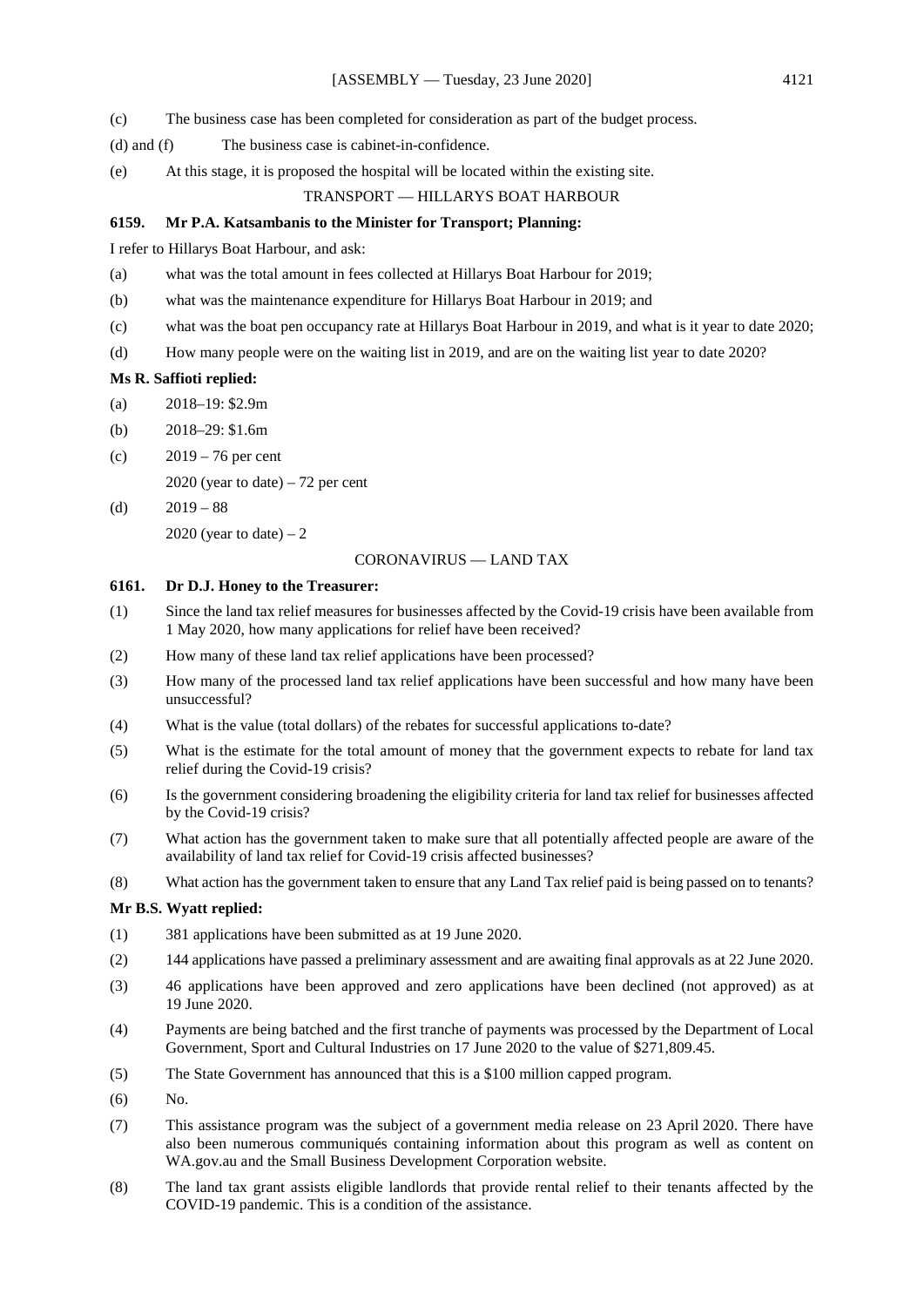#### ENERGY — ELECTRICITY — HOUSEHOLD CONSUMPTION

#### **6163. Dr D.J. Honey to the Minister for Mines and Petroleum; Energy; Industrial Relations:**

- (1) Since 15 March 2020, has household (non-business) electricity consumption increased, decreased or remained steady when compared to the same period of time last year?
- (2) How much has household electricity consumption changed (kWh or MWh) since 15 March 2020 when compared to the same period of time last year – in total and as an average of the number of households during that period?
- (3) How much (dollars) has State Government revenue for household electricity consumption changed since 15 March 2020 when compared to the same period of time last year – in total and as an average of the number of households billed during that period?
- (4) How many households have applied to have their electricity bill payments deferred since 15 March 2020?
- (5) How many households have been successful in their application to have their electricity bill payments deferred since 15 March 2020?
- (6) How many households have been charged with interest for late payment of an electricity bill since 15 March 2020 and what is the total amount of interest charged?
- (7) How many households have had interest charges waived for late payment of an electricity bill since 15 March 2020 and what is the total amount of interest waived?
- (8) Have any households had their electricity supply removed due to non-payment of an account since 15 March 2020 and, if so, how many households have had their electricity supply removed?

#### **Mr W.J. Johnston replied:**

The Member should note that residential electricity is subsidised in Western Australia. The A1/A2 tariff is not cost reflective.

Horizon Power

- (1) Electricity consumption for residential customers from 15 March 2019 to 21 May 2020 has increased, with April 2020 showing the biggest increase in 2020.
- (2) The table below shows how household electricity consumption has changed since 15 March 2020 as compared to the same period in 2019.

| Period        | 2019               |                        | 2020               |                        |
|---------------|--------------------|------------------------|--------------------|------------------------|
|               | <b>Monthly kWh</b> | Average per<br>account | <b>Monthly kWh</b> | Average per<br>account |
| March $16-31$ | 18,342,910.58      | 540.1646               | 20,595,883.34      | 579.2683               |
| April $1-30$  | 29,433,083.16      | 866.7496               | 34,566,314.85      | 1030.139               |
| May $1-21$    | 15,345,337.62      | 451.8917               | 15,498,222.31      | 461.8752               |

(3) The table provided shows the total value paid in full by the due date for the years 2019 and 2020, for amounts billed and paid between 15 March and the end of May – thereby showing changes in revenue for household electricity usage since 15 March 2020, as compared to the same period in 2019.

As electricity consumption is not charged for in the same month that it is consumed, and amounts owed may not be paid on time or at all, this is not the same as the costs incurred in each month.

Billing is done on a two-monthly basis, meaning amounts shown as paid are for two month periods, and include both consumption and supply charges.

| Period        | 2019                                 |                        | 2020                                 |                        |
|---------------|--------------------------------------|------------------------|--------------------------------------|------------------------|
|               | <b>Payment amount</b><br>by due date | Average per<br>account | <b>Payment amount</b><br>by due date | Average per<br>account |
| March $16-31$ | \$5,705,533.65                       | \$484.14               | \$5,191,939.58                       | \$443.00               |
| April $1-30$  | \$9,697,083.36                       | \$502.31               | \$10,514,175.52                      | \$494.39               |
| May $1-30$    | \$8,191,334.34                       | \$418.82               | \$7,998,877.56                       | \$401.87               |

(4) Since 15 March 2020, 2,769 individual customers have applied for payment deferral or requested a payment arrangement.

- (5) All residential requests to have payments deferred have been successful.
- (6) Horizon Power does not charge interest for late payment on residential bills.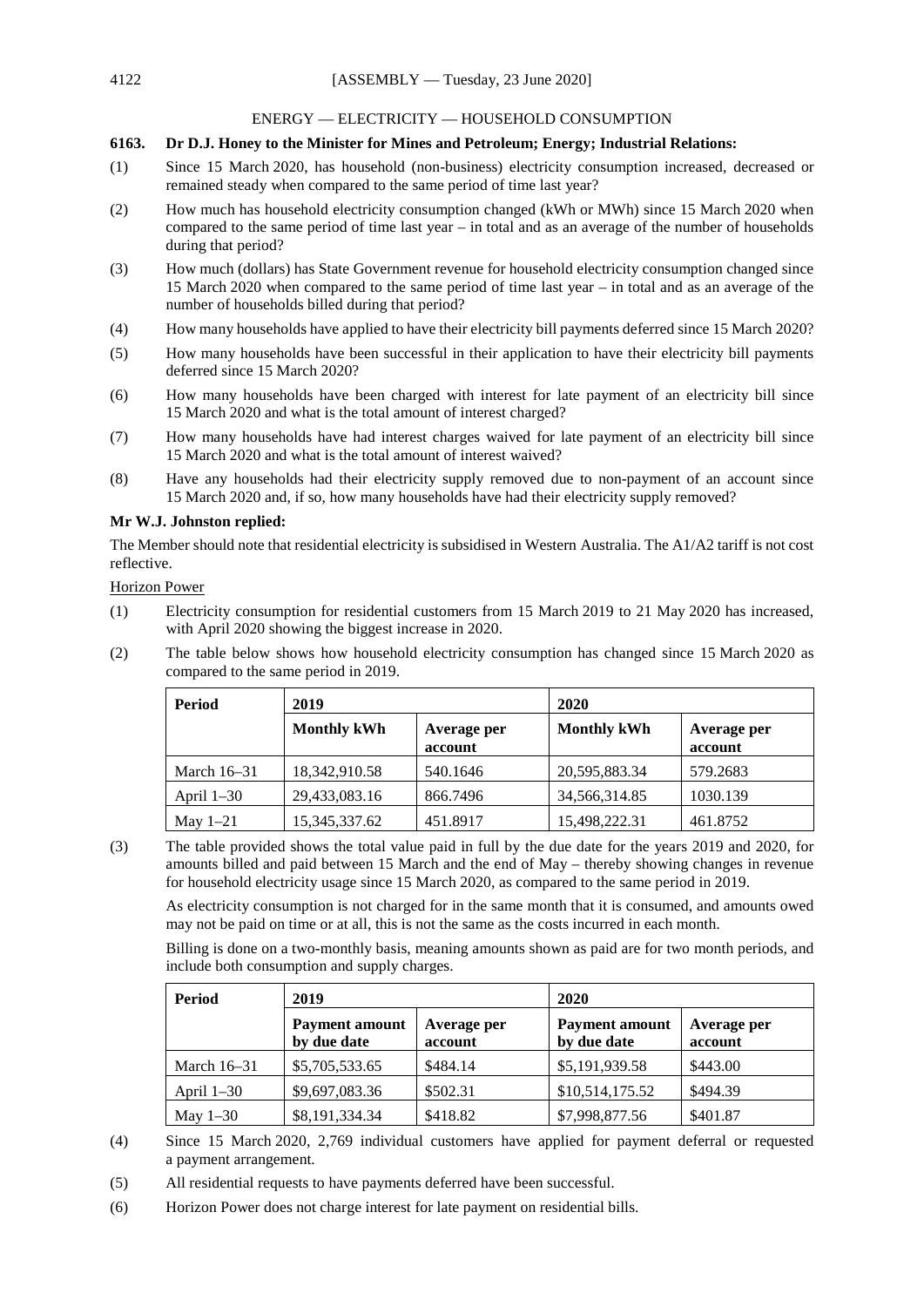- (7) Horizon Power does not charge interest for late payment on residential bills.
- (8) Thirty-two households have had their electricity supply removed due to non-payment between 15 and 18 March 2020. No households have been de-energised since 18 March 2020.

Synergy

(1)–(3) Without communications enabled advanced metering in all homes Synergy is unable to drill down into individual household electricity consumption for specific time periods and can only report on its generation output or retail sales in broad terms.

Analysis of data to determine if electricity is being used by a household or a business would take considerable resources away from Synergy's core business activities

Synergy's bi-monthly billing cycle does not allow for immediate reporting of electricity consumption.

- (4)–(5) 101,085 payment deferrals for individual customers were administered from 15 March 2020 to 26 May 2020.
- (6) Following a decision made by Synergy and the McGowan Labor Government, from 1 April 2020 no interest, collection fees or dishonour fees are being charged on deferred bill payments for customers experiencing COVID-19-related financial hardship.

Interest charged to franchise\* (non-contestable) customers in March 2020 is below:

| <b>Month</b> | Number of customers charged   Interest charged |             |
|--------------|------------------------------------------------|-------------|
| March 2020   | 3.683                                          | \$27,255.19 |

*\* Franchise customers include some business customers*

- (7) In April and May 2020 interest waived on accounts (residential and small business) totalled \$708,674.80. Synergy's systems are not able to extract the requested data for residential accounts alone.
- (8) Yes. 340. Disconnections stopped on 24 March 2020 following a decision made by Synergy and the McGowan Labor Government.

REGIONAL DEVELOPMENT — MOBILE BLACK SPOT PROGRAM

**6169. Mr I.C. Blayney to the minister representing the Minister for Regional Development; Agriculture and Food; Ports; Minister Assisting the Minister for State Development, Jobs and Trade:**

I refer to the media release of Friday, 22 March 2019 titled 'Fairer deal secured for mobile black spot funding', and I ask:

- (a) Please list the proposed locations for the 26 new mobile base stations across regional WA;
- (b) How much of the \$4.3 million invested will be spent in:
	- (i) the Mid West;
	- (ii) Geraldton; and
- (c) How much of the \$4.3 million has already been spent in:
	- (i) the Mid West;
	- (ii) Geraldton?

### **Mr M. McGowan replied:**

(a) Mobile Black Spot Program Round 4 Site List

|                | Site Name                    | Region                |
|----------------|------------------------------|-----------------------|
|                | <b>Arrowsmith East</b>       | Mid West              |
| 2              | Bannister                    | Peel                  |
| 3              | Camballin                    | Kimberley             |
| $\overline{4}$ | Cheynes                      | <b>Great Southern</b> |
| 5              | Cosmo Newberry               | Goldfields-Esperance  |
| 6              | Darkan, Coalfields Road      | Wheatbelt             |
| 7              | <b>Gibb River Station</b>    | Kimberley             |
| 8              | Gnowangerup Jerramungup Road | <b>Great Southern</b> |
| 9              | Kanpa                        | Goldfields–Esperance  |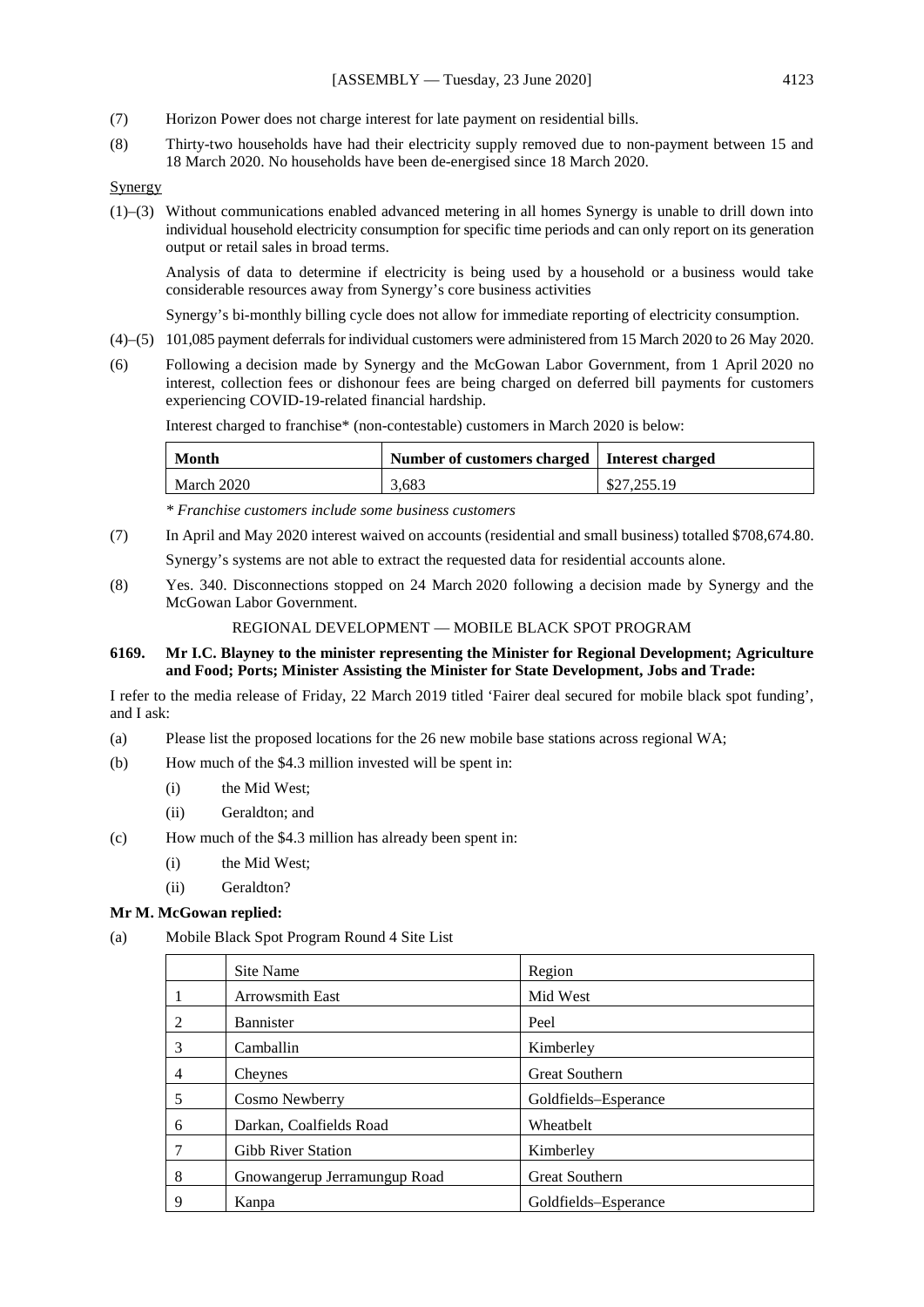| 10 | Kiwirrkurra            | Pilbara               |
|----|------------------------|-----------------------|
| 11 | Kooljaman Resort       | Kimberley             |
| 12 | Mettler                | <b>Great Southern</b> |
| 13 | Milo, Midlands Road    | Mid West              |
| 14 | Mulga Queen            | Goldfields-Esperance  |
| 15 | Nanga Brook Campsite   | Peel                  |
| 16 | Nannup North           | South West            |
| 17 | Narrikup West          | Great Southern        |
| 18 | <b>Newlands</b>        | South West            |
| 19 | Ngurrawaana            | Pilbara               |
| 20 | Patjarr                | Goldfields-Esperance  |
| 21 | Punmu                  | Pilbara               |
| 22 | Shannon Campground     | South West            |
| 23 | Tampu                  | Wheatbelt             |
| 24 | Tjukayirla Roadhouse   | Goldfields-Esperance  |
| 25 | <b>West Pingelly</b>   | Wheatbelt             |
| 26 | Yardie Creek, Ningaloo | Gascoyne              |

(b) (i)  $$630,400$  (inc. GST)

(ii) Nil.

### (c) (i)  $$63,040$  (inc. GST)

(ii) Nil.

EDUCATION AND TRAINING — SCIENCE IN SCHOOLS PROGRAM — GERALDTON

#### **6170. Mr I.C. Blayney to the minister representing the Minister for Education and Training:**

I refer to the media release of Tuesday, 7 August 2018 titled 'science lab boost for Geraldton students', and I ask:

- (a) How much of the \$17 million 'Science in Schools' election commitment was allocated to schools in Geraldton; and
- (b) Provide a table listing the schools in Geraldton that received funding under the 'Science in Schools' program and:
	- (i) List how much funding was allocated to each school in Geraldton;
	- (ii) List how much of the funding has been spent on each school under the program as of February 2020; and
	- (iii) List the year the money was spent?

#### **Mr P. Papalia replied:**

(a) The actual expenditure for each school depends on the works required. The scope of works is yet to be finalised for the Geraldton schools, except for Allendale Primary School, which has been completed. In addition, each school received a \$25 000 science equipment grant.

$$
(b) \qquad (i)–(iii)
$$

| School                            | <b>Total funding</b><br>allocated | <b>Total spent as</b><br>of Feb 2020 | Year of<br><b>Expenditure</b> |
|-----------------------------------|-----------------------------------|--------------------------------------|-------------------------------|
| Allendale Primary School          | \$66 911                          | \$66 911                             | 2018                          |
| <b>Bluff Point Primary School</b> | TBC.                              | \$25 000                             | 2019                          |
| <b>Geraldton Primary School</b>   | <b>TBC</b>                        | \$25 000                             | 2019                          |
| Mount Tarcoola Primary School     | TBC                               | \$25 000                             | 2019                          |
| Rangeway Primary School           | <b>TBC</b>                        | \$25 000                             | 2019                          |

The science in school commitment is a four year program with the final schools due for completion in December 2020.